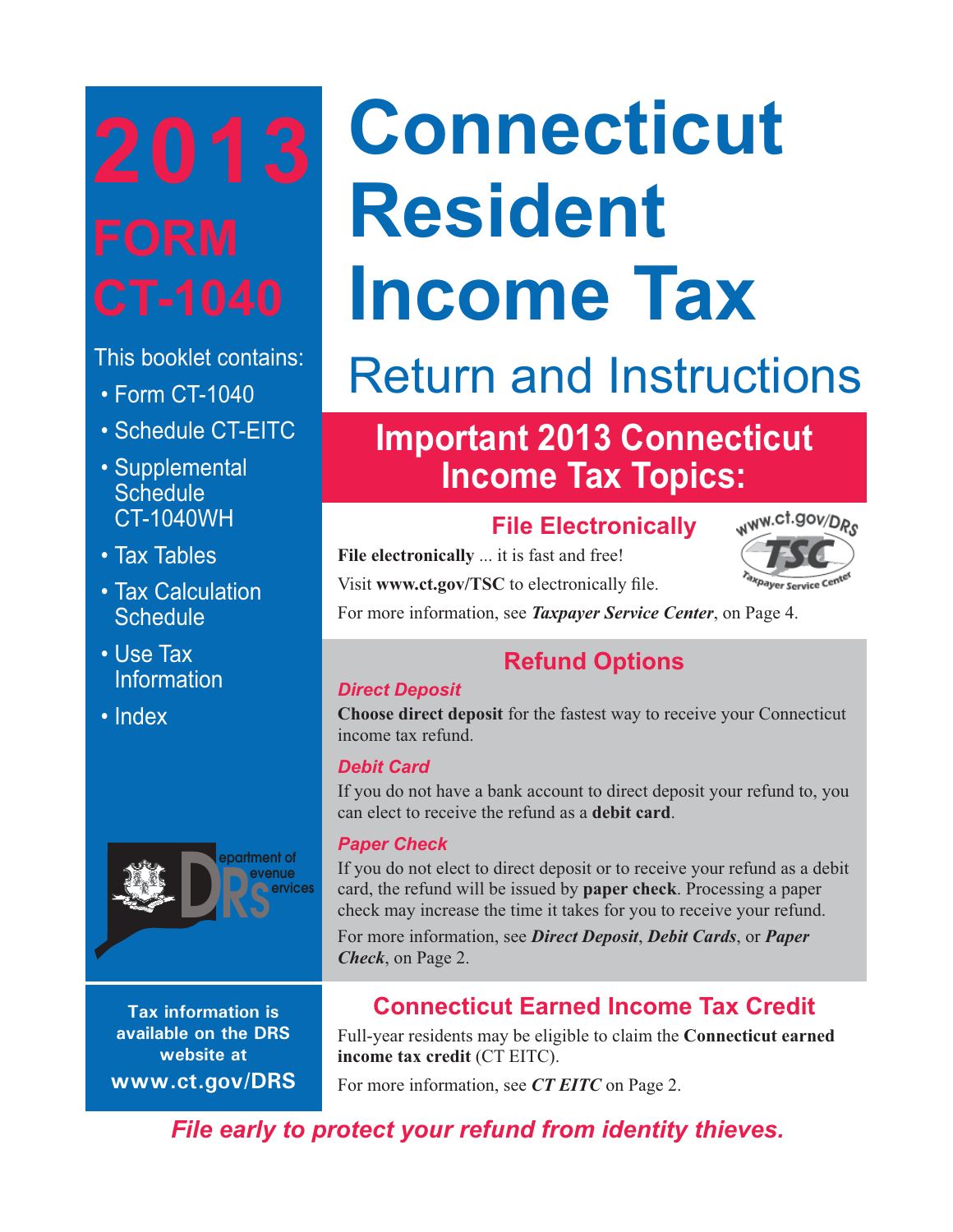## **REFUND OPTIONS**

## **Direct Deposit**

The fastest way to get your refund is to file your return electronically and elect direct deposit. Join the 769,750 taxpayers who chose direct deposit in 2012 because: **the money goes directly into your bank account; it eliminates the possibility of the refund being lost, stolen or returned as undeliverable; and it saves tax dollars by costing the government less.**

Make your direct deposit successful by:

- Confirming your account number and routing number with your financial institution and entering them clearly on your tax return;
- Entering the direct deposit information separately for both your federal and state electronically filed returns; and
- Printing your software-prepared paper return only after you have entered the direct deposit information into the program.

Some financial institutions do not allow a joint refund to be deposited into an individual account.

## **Debit Cards**

If you do not elect to direct deposit or do not have a bank account, you may elect to receive the refund as a **debit card**. Complete Line 25e to request that DRS issue your refund by debit card. Debit cards provide taxpayers with immediate access to their funds through:

- Free teller assisted cash withdrawals at any VISA member bank or credit union;
- Free cash withdrawals at Chase or People's ATMs;
- Three free cash withdrawals at other ATMs (Surcharges will apply at any ATMs other than Chase and People's);
- Unlimited free transactions at retail locations and online businesses across the United States that accept Visa; **and**
- Free transfers to any U.S. checking or savings account.

Joint filers will receive two debit cards drawn from the same account (similar to a joint bank account). Each card may be used to make transactions, but the combined transactions cannot exceed the credit balance in the debit card account. Both cards must be activated prior to use.

For more information on DRS tax refund debit cards, visit **www.ct.gov/drs**, select *For Individuals* and select *Debit Card FAQs*.

## **Paper Check**

If you do not elect to direct deposit or to receive your refund as a debit card, a refund check will be issued and processing may be delayed.

#### **DRS recommends that taxpayers choose direct deposit ... the most reliable and fastest way to receive your refund.**



## When filing your return, don't forget the Connecticut Earned Income Tax Credit.

- **To qualify for the Connecticut Earned Income Tax Credit (CT EITC), you must be a full-year Connecticut** resident. Part-year residents and nonresidents do not qualify for the CT EITC and must file Form CT-1040NR/PY.
- Qualified taxpayers claim the CT EITC by completing **Schedule CT-EITC**, *Connecticut Earned Income Tax Credit* (included in this book).
- Schedule CT-EITC **must** be attached to Form CT-1040 (or Form CT-1040X) or the credit will not be approved.

• The CT EITC is equal to 25% of the amount of the federal earned income tax credit claimed and allowed.

For more information, see Schedule CT-EITC instructions on Page 34.

Connecticut taxpayers may obtain help filing Schedule CT-EITC by visiting www.ct.gov/drs/eitc or calling Infoline 211 for information on reputable and free tax filing assistance. See the back cover for more Connecticut tax information.



Debit Card FAQ Website

DRS EITC Website

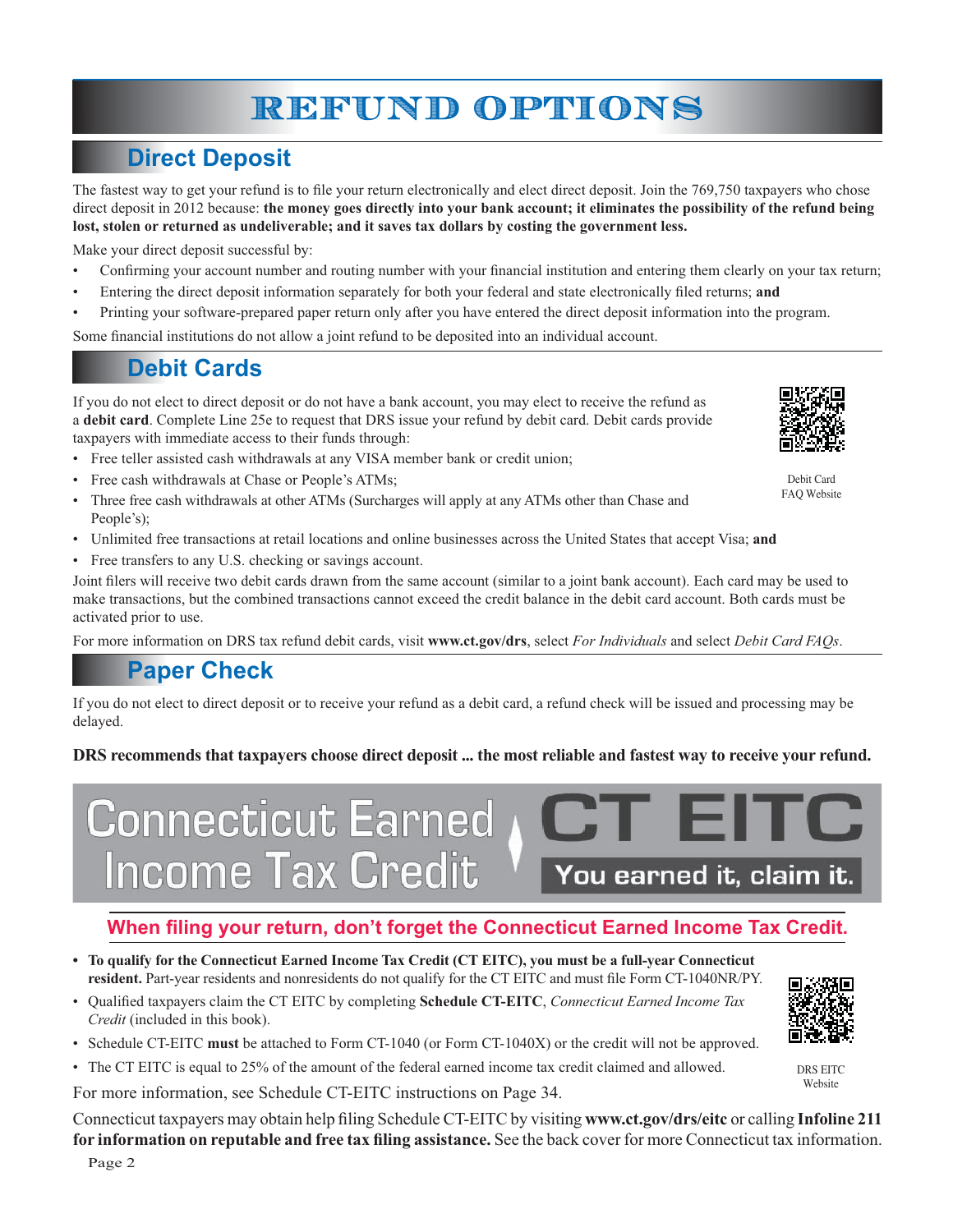## "We may not like taxes, but it is the way we all contribute to an even better Connecticut. Thank you for doing your part!"

Commissioner Kevin B. Sullivan

## **What's New**

#### **Personal Exemption**

The personal exemption for individuals whose filing status is single has increased to \$14,000 for the 2013 taxable year. There is a \$1,000 reduction in the personal exemption for every \$1,000 of Connecticut adjusted gross income over \$28,000.

#### **Personal Tax Credit**

The Connecticut adjusted gross income (AGI) beginning threshold for calculating the personal tax credit for single filers has increased to \$14,000 for taxable year 2013.

#### **Property Tax Credit Limitation**

The property tax credit limitation threshold for single filers for taxable year 2013 is \$60,500.

#### **Earned Income Tax Credit**

For taxable year 2013, the amount of the earned income tax credit that a Connecticut resident taxpayer may claim on the Connecticut income tax return is twenty-five percent  $(25%)$  of the earned income credit claimed and allowed on the federal return. For taxable year 2014, the amount increases to twentyseven and one-half percent (27.5%). The amount increases to thirty percent (30%) for subsequent years.

#### **Filing Status**

Following the U.S. Supreme Court decision in United States v. Windsor, invalidating Section 3 of the Defense of Marriage Act (DOMA), the Internal Revenue Service ruled, in Revenue Ruling 2013-17, that same-sex couples, legally married in jurisdictions that recognize same-sex marriages, will be treated as married for federal tax purposes.

Connecticut has recognized same-sex marriages since 2008. Because same-sex marriages are now recognized for federal and Connecticut income tax purposes, the filing status options on Form CT-1040, Form CT-1040NR/PY and Form CT-1040X were revised to match the federal filing status options.

#### **What is This?**



**OR This year throughout the Connecticut Income** Tax Booklet you will find these Quick Response codes, (QR code or QRC). QRCs are 2-D readable barcodes that are coded with website links,

telephone numbers, or email addresses. QRCs allow taxpayers with mobile smart phones to scan the bar code for direct access to the site, publication, telephone number or email address referenced in this booklet.

Using a smart phone with QRC scanning capability (free scanner applications can be downloaded to your phone), scan the new QRCs and your phone will access the electronic source.

#### **Income Tax Fraud**

Effective October 1, 2013, income tax fraud has been categorized as a class D felony, which carries a fine of not more than \$5,000 or imprisonment for not more than five years, or both.

#### **Job Expansion Tax Credit Program**

Under this program, a taxpayer is allowed a credit against the tax imposed under Chapters 207, 208, 212 and 229 of the Connecticut General Statutes, for each new, qualifying or veteran employee hired on or after January 1, 2012 and prior to January 1, 2014. The taxpayer is required to claim the credit in the taxable year in which it is earned, and if eligible, in the two immediately succeeding taxable years.

However, on or after January 1, 2014, as it pertains to new employees for whom a credit has previously been granted, the Connecticut Department of Economic and Community Development (DECD) has the discretion to approve the second or third year credit for such new employees based on whether doing so is consistent with the state's economic development priorities. As it pertains to qualifying or veteran employees, DECD is required to grant the second or third year credit based on the prior required criteria. See **Special Notice 2013(7)**, *2013 Legislative Changes Affecting the Income Tax*.

#### **Organizational Changes at DRS**

As part of Governor Dannel P. Malloy's mandate to improve efficiency in state government, DRS conducted Agency LEAN initiatives. The core idea of implementing LEAN techniques is to maximize customer value while minimizing waste.

One such initiative was the Business Process Reengineering (BPR) Project, to determine if the DRS Operations Bureau (DRS Operations) could conduct its work more efficiently and effectively. BPR identified improvements that could be achieved by reorganizing DRS Operations.

In the past, DRS Operations was set up by units which handle specific functions, such as registration, corrections, billing, refunds, and taxpayer services. The new organizational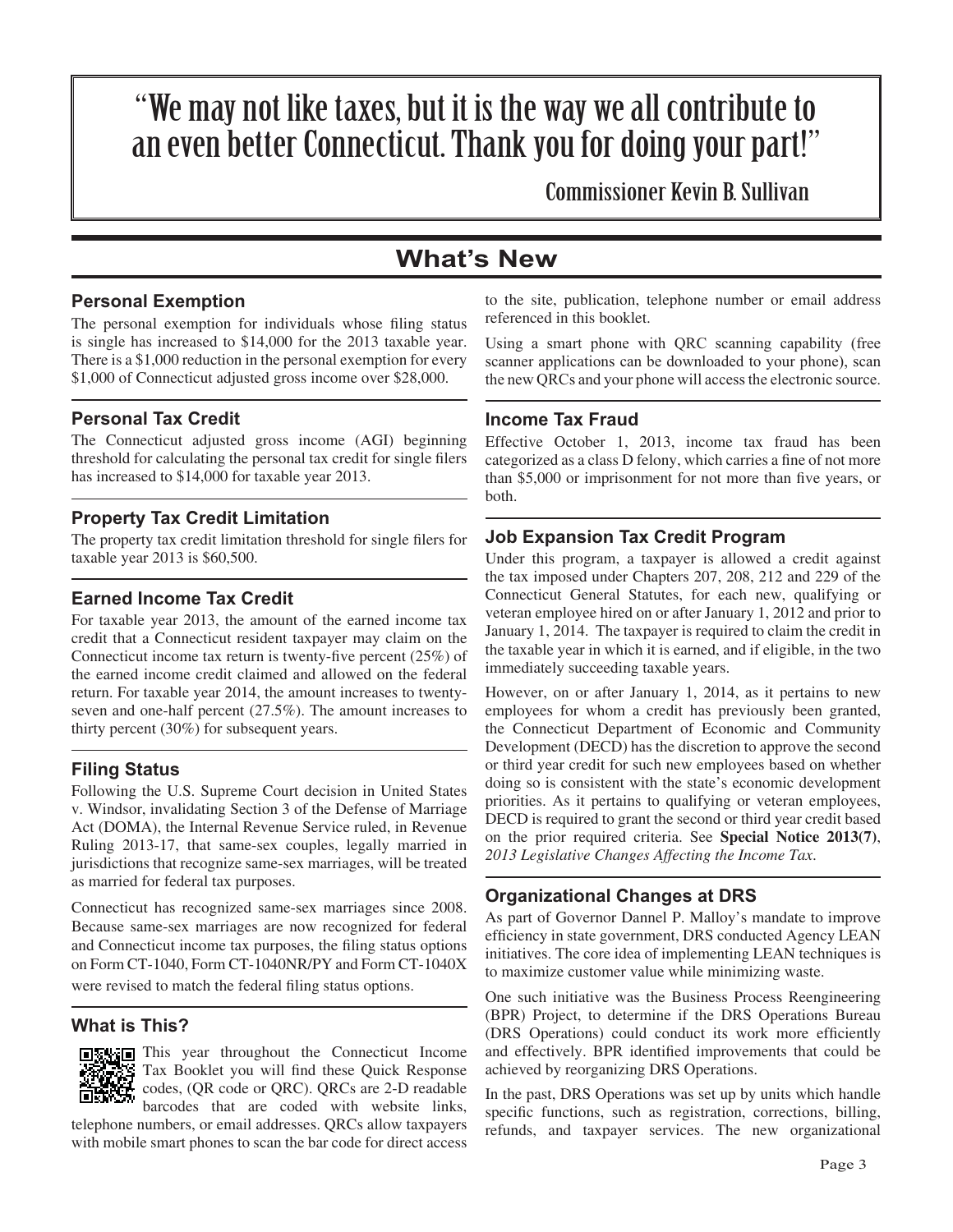structure eliminates the distinct units and uses a cross functional team approach. Each team is responsible for specific taxpayers and works with them throughout the process. The team handles all aspects of a taxpayer's account, encompassing all of the functions listed above. The vision of this approach is to eliminate unnecessary steps, promote knowledge transfer, and improve customer service.

These changes will dramatically affect the way taxpayers do business with DRS. This change began on October 15, 2013.

**What does this mean for you?** Each taxpayer is now assigned to a team in DRS Operations. Correspondence sent to you will reference the team handling your account and a direct phone number for that team. Your future interactions with DRS Operations should be smoother and your issues resolved quicker.

DRS general phone numbers have not changed but a new phone voice prompt is used so callers can enter certain information to get to the correct team.

DRS staff on the income tax teams are eager to begin using the new team environment and look forward to providing even better service to Connecticut taxpayers!

#### **Three Methods to Receive Income Tax Refund**

DRS offers you the option to choose the method you want your refund to be issued:

- **1. Direct Deposit –** You can elect to have your refund directly deposited into your checking or savings account. Complete Lines 25a, 25b, and 25c.
- **2. Debit Card** Complete Line 25e to request that DRS issue your refund by debit card.
- **3. Paper Check** If you do not elect to direct deposit or to receive your refund as a debit card, a refund check will be issued. However, processing paper checks may cause a delay.

## TAXPAYER **STATE OF CONNECTICUT**  $\frac{S_{TATE\ OF\ CONNECTICUT}}{D_{EPARTMETOT\ OF\ REVENUE\ SEERVICES}}$ Taxpayer Service Center SERVICE CENTER Welcom Welcome to the Connecticut Department of Rev $\frac{1}{\text{Unif you know that the } \text{zero}}$  Taxpayer Service Center (TSC)! Velcome to the Conr<br><sup>lervices</sup> (DRs) (TSC) Most Connecticut taxpayers can now electronically file through the DRS electronic Taxpayer Service Center (*TSC-IND*). The *TSC-IND* allows you to: **• File your Connecticut resident income tax return and Connecticut Earned Income Tax Credit (CT EITC); • File a Connecticut extension request; and • Make online payments of estimated tax or income tax bills.** In addition, the *TSC-IND* has expanded options including the ability to: • File Connecticut nonresident and part-year resident returns; • Check the status of your income tax refund; View account period details; • View returns filed in the *TSC*; TSC Website• View/cancel scheduled payments made in the *TSC*; **and** • View processed payments. Visit www.ct.gov/TSC to learn more about free filing options.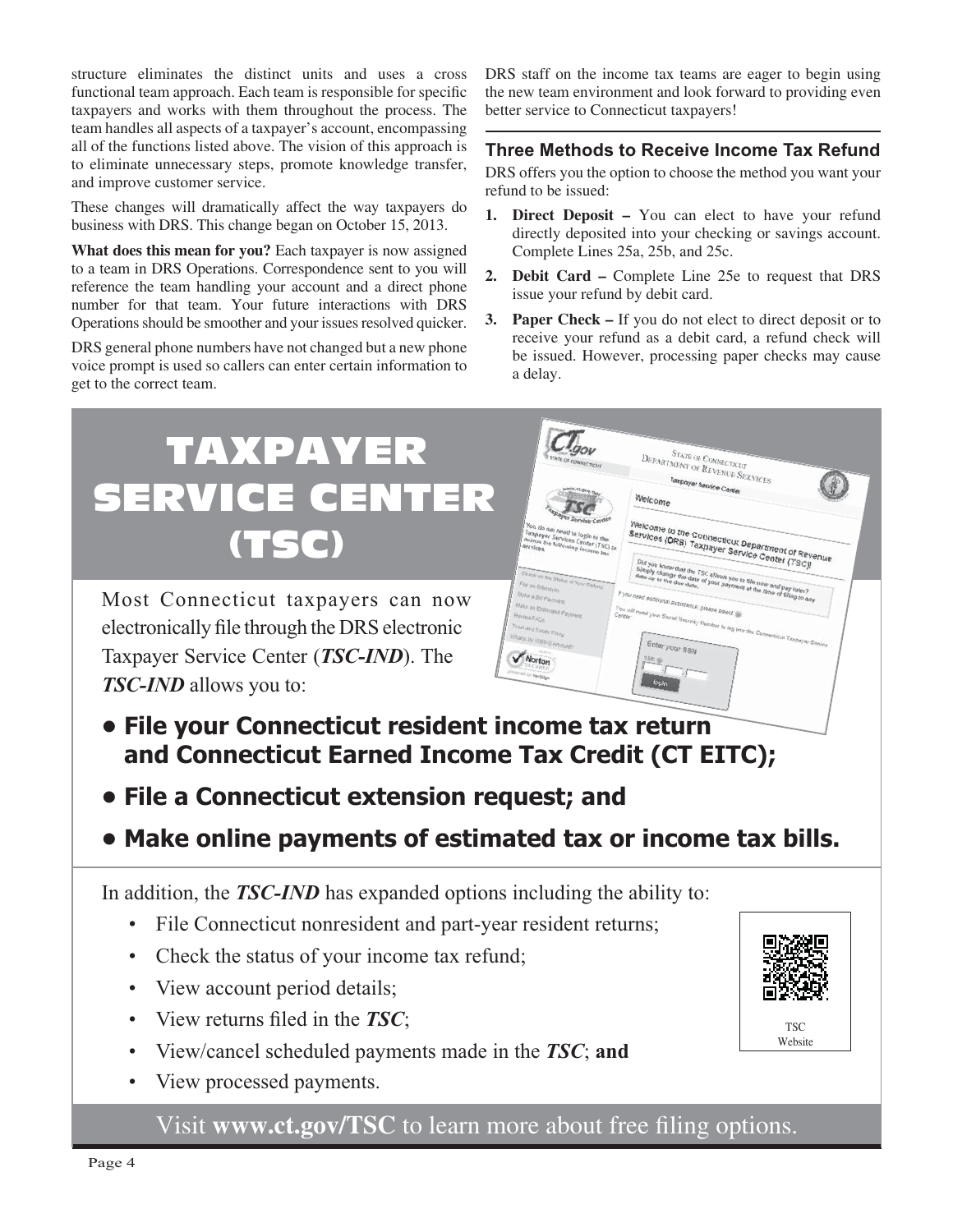## **Q & A About the Connecticut Individual Use Tax**

#### **1. What is use tax?**

Connecticut taxpayers owe **use tax** on purchases of taxable goods or services when Connecticut sales tax is not collected at the time of sale. Most often, this results from purchases made online or out-of-state. Together, sales and use taxes assure that taxable purchases of goods and services used in Connecticut are treated equally and fairly.

#### **2. Who pays use tax?**

If Connecticut sales tax is not paid to the retailer at the time of purchase, Connecticut law requires that the purchaser pay use tax directly to the Connecticut Department of Revenue Services (DRS).

#### **3. On what kinds of goods or services must I pay use tax?**

You must pay use tax on taxable goods whether purchased, leased or rented, and taxable services. Taxable goods include: furniture, jewelry, automobiles, appliances, cameras, computers, and computer software. Taxable services include: repair services to your television, motor vehicle, or computer; landscaping services for your home; and reupholstering services for your household furniture.

#### **4. Are there exemptions from the use tax?**

Yes. Generally, any purchase or lease of goods or services exempted from Connecticut sales tax is also exempt from Connecticut use tax. Some examples are newspapers, magazines by subscription, compact fluorescent light bulbs, Internet access services, and repair and maintenance services to vessels.

#### **5. Do I owe Connecticut use tax on all my out-of-state purchases of goods that are taxable in Connecticut?**

No. If all the goods purchased and brought into Connecticut at one time total \$25 or less, you do not have to pay Connecticut use tax – but the \$25 exemption does not apply to goods shipped or mailed to you.

Generally, if you purchase taxable goods from mail order companies, over the Internet or at an out-of-state location and had those goods shipped to Connecticut or brought back into Connecticut for use in Connecticut and did not pay Connecticut sales tax, you must pay the Connecticut use tax.

#### **6. What are the use tax rates?**

Use tax rates are the same as sales tax rates. The general rate is 6.35% for purchases of taxable goods or services. The rate on computer and data processing services is 1%. However, the sales tax rate on certain items of tangible personal property is 7%. (See *Schedule 4, Individual Use Tax*, on Page 32.)

#### **7. When must individuals pay use tax?**

You must pay use tax no later than April 15 for purchases made during the preceding calendar year (January - December). Your use tax liability may be reported either on Form OP-186, Form CT-1040, Form CT-1040NR/PY, or Form CT-1040X. If you are not required to file a Connecticut income tax return, you must file and pay your use tax liability using Form OP-186 no later than April 15. You may file one Form OP-186 for the entire year or you may file several returns throughout the year. If you are engaged in a trade or business, you must register with DRS for business use tax and report purchases made in connection with your trade or business on **Form OS-114**, *Sales and Use Tax Return*.

#### **8. Are there penalties and interest for not paying the use tax?**

Yes. The penalty is 10% of the tax due. Interest is charged at the rate of 1% per month from the due date of the tax return. There are also

criminal sanctions for willful failure to file a tax return. When you sign an annual income tax return, you are legally declaring the truthfulness, completeness, and correctness of all information – including the section for use tax payment.

#### **9. How does an individual calculate their use tax liability?**

Calculate the use tax by multiplying the total cost of the taxable goods or services purchased, including separately stated charges such as shipping and handling, by the applicable sales tax rate (1% , 6.35%, or 7%).

#### **10. What if I buy taxable goods or services in another state and the vendor charges sales tax for the other state?**

If goods or services are purchased for use in Connecticut and the tax paid in the other state is less than the Connecticut tax, you must report and pay Connecticut use tax equal to the difference between the Connecticut tax and the tax paid to the other state.

For additional information, see **Informational Publication 2011(15)***, Q&A on the Connecticut Individual Use Tax.*



IP 2011(15)

## **Sample Use Tax Table**

| <b>Total Purchases</b>    | Use Tax Due at: |        | <b>Total Purchases</b>    | Use Tax Due at: |          |
|---------------------------|-----------------|--------|---------------------------|-----------------|----------|
| <b>Subject to Use Tax</b> | 6.35%           | 7%     | <b>Subject to Use Tax</b> | 6.35%           | 7%       |
| \$25                      | \$1.59          |        | \$2,000                   | \$127.00        | \$140.00 |
| 50                        | 3.18            |        | 2,100                     | 133.35          | 147.00   |
| 75                        | 4.76            |        | 2,200                     | 139.70          | 154.00   |
| 100                       | 6.35            |        | 2,300                     | 146.05          | 161.00   |
| 150                       | 9.53            |        | 2,400                     | 152.40          | 168.00   |
| 200                       | 12.70           |        | 2,500                     | 158.75          | 175.00   |
| 250                       | 15.88           |        | 2,600                     | 165.10          | 182.00   |
| 300                       | 19.05           |        | 2,700                     | 171.45          | 189.00   |
| 350                       | 22.23           |        | 2,800                     | 177.80          | 196.00   |
| 400                       | 25.40           |        | 2,900                     | 184.15          | 203.00   |
| 450                       | 28.58           |        | 3,000                     | 190.50          | 210.00   |
| 500                       | 31.75           |        | 3,100                     | 196.85          | 217.00   |
| 550                       | 34.93           |        | 3,200                     | 203.20          | 224.00   |
| 600                       | 38.10           |        | 3.300                     | 209.55          | 231.00   |
| 650                       | 41.28           |        | 3,400                     | 215.90          | 238.00   |
| 700                       | 44.45           |        | 3,500                     | 222.25          | 245.00   |
| 750                       | 47.63           |        | 3,600                     | 228.60          | 252.00   |
| 800                       | 50.80           |        | 3,700                     | 234.95          | 259.00   |
| 850                       | 53.98           |        | 3,800                     | 241.30          | 266.00   |
| 900                       | 57.15           |        | 3,900                     | 247.65          | 273.00   |
| 1,000                     | 63.50           |        | 4,000                     | 254.00          | 280.00   |
| 1,100                     | 69.85           | 77.00  | 4,100                     | 260.35          | 287.00   |
| 1,200                     | 76.20           | 84.00  | 4,200                     | 266.70          | 294.00   |
| 1.300                     | 82.55           | 91.00  | 4.300                     | 273.05          | 301.00   |
| 1,400                     | 88.90           | 98.00  | 4.400                     | 279.40          | 308.00   |
| 1,500                     | 95.25           | 105.00 | 4,500                     | 285.75          | 315.00   |
| 1,600                     | 101.60          | 112.00 | 4,600                     | 292.10          | 322.00   |
| 1.700                     | 107.95          | 119.00 | 4.700                     | 298.45          | 329.00   |
| 1,800                     | 114.30          | 126.00 | 4,800                     | 304.80          | 336.00   |
| 1,900                     | 120.65          | 133.00 | 4,900                     | 311.15          | 343.00   |
|                           |                 |        | 5,000                     | 317.50          | 350.00   |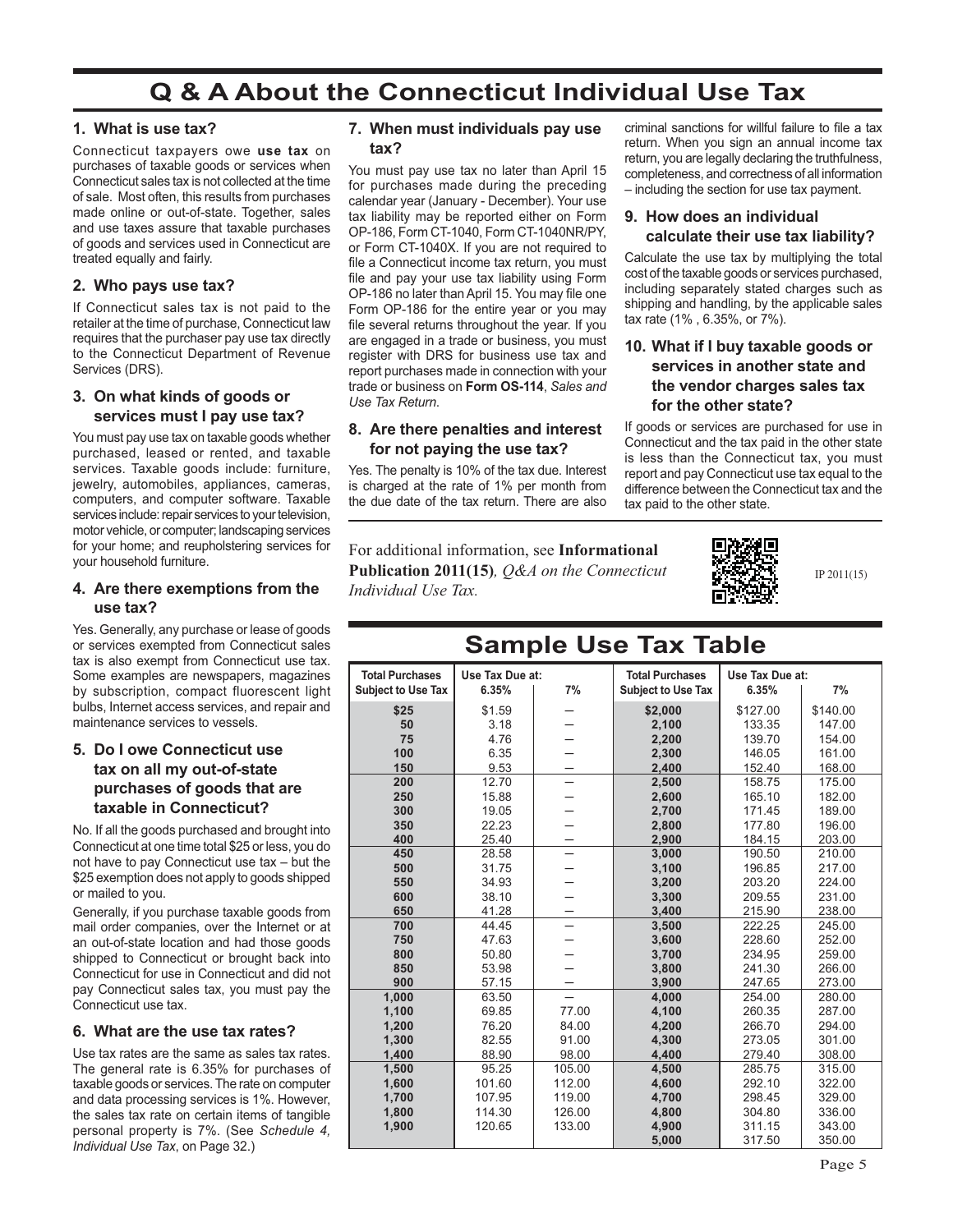#### $\bullet$ ---------------------------**Connecticut Organ Donor (V)**

Give the gift of hope by registering to become an organ and tissue donor. Information about organ donation and various organ donor programs is available from the following websites.



**Donate Life Connecticut**  *www.ctorganandtissuedonation.org/*



**United Network for Organ Sharing (UNOS)** *www.unos.org/*



**Organ Donation** *www.organdonor.gov/*



**LifeChoice Donor Services** *www.lifechoiceopo.org/*



 $\bullet$ ---------------------------

**National Marrow Donor Program** *www.marrow.org/*



**New England Organ Bank** *www.neob.org/*

## **Contributions to Designated Charities**

Below is a list of charities for which you may use your tax return to contribute all or a portion of your refund. Enter your total contributions on *Schedule 5*, Line 70, of **Form CT-1040**, *Connecticut Resident Income Tax Return*. **Your contribution is irrevocable.** To contribute directly, send your contribution to the address shown below.

| <b>Aids Research</b><br><b>Education Fund</b>                                                                                           | <b>Organ Transplant</b><br>Fund                                                                                                                 | <b>Endangered Species,</b><br><b>Natural Area</b><br>Preserves,<br>and Watchable<br><b>Wildlife Fund</b>                                                        | <b>Breast Cancer</b><br><b>Research and</b><br><b>Education Fund</b>                                                                          | <b>Safety Net</b><br><b>Services Fund</b>                                                                         | <b>Military Family</b><br><b>Relief Fund</b>                                                                                                                                                             |
|-----------------------------------------------------------------------------------------------------------------------------------------|-------------------------------------------------------------------------------------------------------------------------------------------------|-----------------------------------------------------------------------------------------------------------------------------------------------------------------|-----------------------------------------------------------------------------------------------------------------------------------------------|-------------------------------------------------------------------------------------------------------------------|----------------------------------------------------------------------------------------------------------------------------------------------------------------------------------------------------------|
| Assists research,<br>education, and<br>community service<br>programs related to<br>Acquired Immune<br>Deficiency Syndrome<br>$(AIDS)$ . | Assists Connecticut<br>residents in paying for<br>the unmet medical and<br>ancillary needs of organ<br>transplant candidates and<br>recipients. | Helps preserve, protect,<br>and manage Connecticut's<br>endangered plants and<br>animals, wildlife and their<br>habitats.                                       | Assists research, education,<br>and community service<br>programs related<br>to breast cancer.                                                | Protects the children<br>of families who are no<br>longer eligible for public<br>assistance benefits.             | Makes grants to the<br>immediate family<br>members of service<br>members domiciled in<br>Connecticut for essential<br>goods and services when<br>military services creates<br>family financial hardship. |
| Department of Public<br>Health - HIV Prevention<br>Program<br>MS#11APV<br>PO Box 340308<br>Hartford CT 06134-0308                       | Department of<br>Social Services<br>Accounts Receivable<br>25 Sigourney St Ste 1<br>Hartford CT 06106-5033                                      | Department of Energy &<br><b>Environmental Protection</b><br>Bureau of Administration<br><b>Financial Management</b><br>79 Elm Street<br>Hartford CT 06106-1591 | Department of Public<br>Health - Community<br>Health and Prevention<br>Section<br><b>MS#11 CCS</b><br>PO Box 340308<br>Hartford CT 06134-0308 | Department of<br>Social Services<br><b>Accounts Receivable</b><br>25 Sigourney St Ste 1<br>Hartford CT 06106-5033 | Military Department,<br>Military Family Relief<br>Fund Fiscal Office<br>360 Broad St<br>Hartford CT 06105-3795                                                                                           |
| Make check payable to:<br>Treasurer, State of<br><b>Connecticut/AIDS Fund</b>                                                           | Make check payable to:<br><b>Commissioner of</b><br>Social Services/Organ<br><b>Transplant Fund</b>                                             | Make check payable to:<br><b>DEEP-Endangered</b><br><b>Species/ Wildlife Fund</b>                                                                               | Make check payable to:<br>Treasurer, State of<br><b>Connecticut/Breast</b><br><b>Cancer Fund</b>                                              | Make check payable to:<br><b>Commissioner of Social</b><br><b>Services/Safety Net Fund</b>                        | Make check payable to:<br>Treasurer, State of<br><b>Connecticut/Military</b><br><b>Family Relief Fund</b>                                                                                                |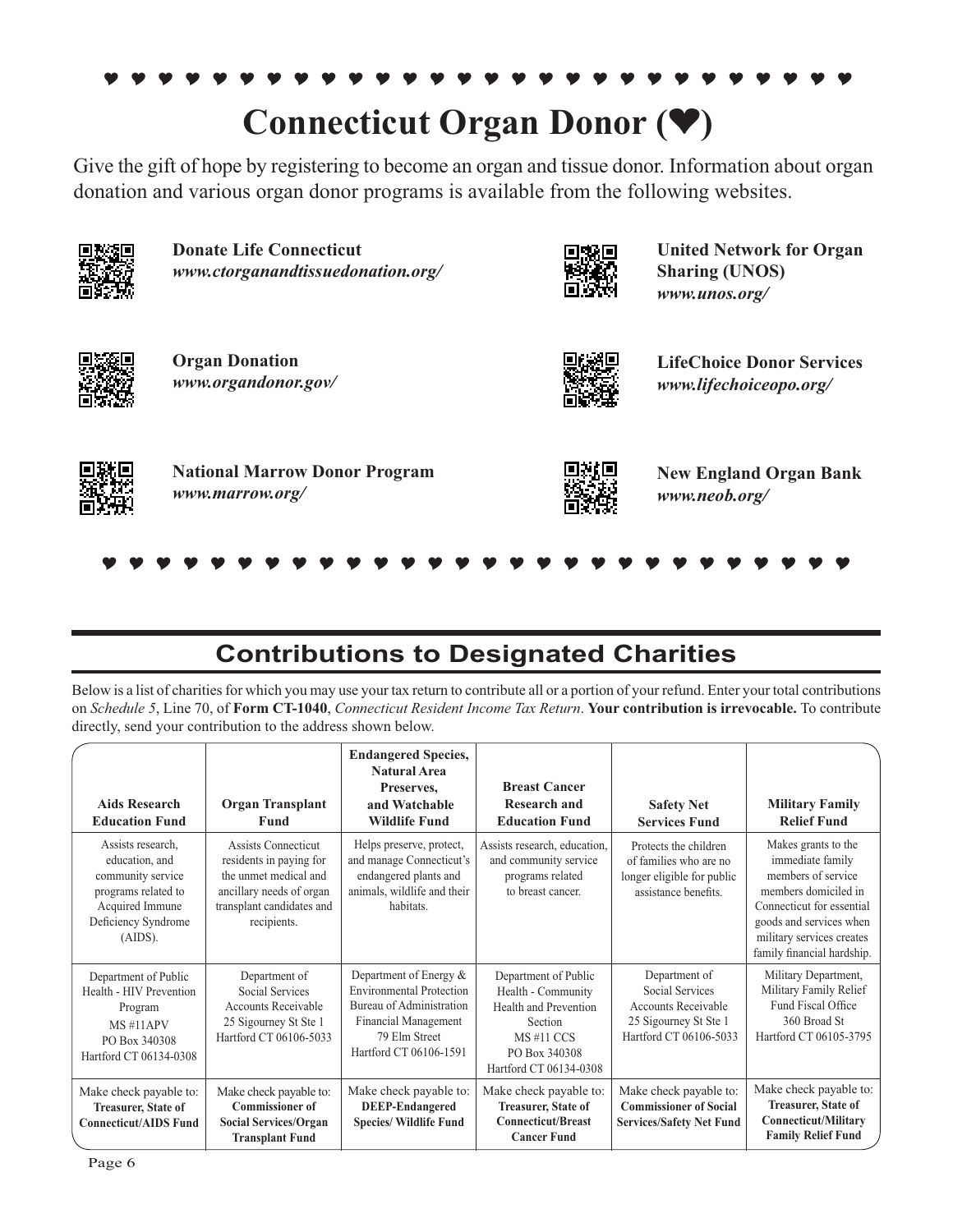## **General Information**

#### **Tax Assistance**

DRS is ready to help you get answers to your Connecticut tax questions. Visit the DRS website at **www.ct.gov/DRS** or call **800-382-9463** (Connecticut calls outside the Greater Hartford calling area only) or **860-297-5962** (from anywhere) during business hours, Monday through Friday, 8:30 a.m. to 4:30 p.m.

For walk-in assistance, refer to the back cover for a list of DRS offices. If you visit, be sure to bring:

- **Copy 2** of your federal Forms W-2 and any other forms showing Connecticut income tax withholding;
- Your Social Security Number (SSN) card, photo identification, and proof of qualifying property tax payments if you are claiming a property tax credit; **and**
- Your **completed** federal income tax return.

#### **Forms and Publications**

Visit the DRS website at **www.ct.gov/DRS** to download and print Connecticut tax forms and publications anytime. Forms are also available at most public libraries, town halls, and post offices during the tax filing season.

#### **Connecticut Form 1099-G**

If you itemize your deductions for federal income tax purposes and wish to obtain your Connecticut Form 1099-G information, you may do so by visiting **www.ct.gov/drs**, select *For Individuals* and select *Get Form 1099-G*. DRS will not mail paper copies of the Connecticut Form 1099-G.

#### **Important Reminders**

- □ Be sure you have received all your federal W-2 and 1099 forms before filing your Connecticut income tax return. Generally, you receive the forms on or before January 31. If you receive an additional federal Form W-2 or 1099 after filing your Connecticut income tax return, you may be required to file Form CT-1040X, *Amended Connecticut Income Tax Return for Individuals*. See *Amended Returns* on Page 36.
- Most taxpayers qualify to electronically file their Connecticut income tax return. See *May I File My Connecticut Income Tax Return Over the Internet* on Page 8.
- You **must** use blue or black ink only to complete your paper return.
- Complete and send all four pages of your return. If you do not provide DRS with all the completed pages of your return

or do not provide all required information, the processing of your return will be delayed.

- **Do not send Forms W-2, Forms 1099, or Schedules CT K-1** with your Connecticut income tax return. Complete Columns A, B, and C of Section 3 of your return. DRS will disallow your Connecticut withholding if you fail to complete all columns.
- Enter your name, mailing address, your SSN or ITIN, and the name and SSN or ITIN for your spouse (if filing a joint return), and attach all required schedules or forms.
- $\Box$  Check the correct filing status on your return.
- $\Box$  Sign your return. If you and your spouse are filing jointly, both of you must sign.
- Have your paid preparer sign the return and enter the preparer's Federal Employer Identification Number (FEIN) in the space provided.
- $\Box$  Check the box next to the deceased taxpayer's SSN if you are an executor, administrator, or spouse filing a return for a deceased taxpayer.
- $\Box$  Check the box on the first page of your return if you are filing **Form CT-1040CRC**, *Claim of Right Credit*.
- $\Box$  Check the box on the first page of your paper return, or mark the indicator on your electronic return, if you are filing **Form CT-8379**, *Nonobligated Spouse Claim*. See *Nonobligated Spouse*, on Page 16.
- $\Box$  If you filed joint estimated tax payments but elect or are required to file separate income tax returns, both you and your spouse must file your income tax returns at the same time. No refund will be processed until both Connecticut returns are received.
- $\square$  Use the correct DRS mailing address on the envelope when filing your paper return. One address is for all tax forms with payment. The other address is for refunds and all other tax forms without payment. See *Mailing Addresses for Form CT-1040*, on Page 12.
- $\Box$  If you qualify to claim the Connecticut Earned Income Tax Credit, complete and attach **Schedule CT-EITC**, *Connecticut Earned Income Tax Credit*.
- □ Elect direct deposit, by completing Lines 25a through 25c, for the fastest way to receive your refund. Otherwise, complete Line 25e to request your refund by debit card. If you do not elect direct deposit or debit card, a refund check will be issued and refund processing may be delayed.

*QRCs for websites, DRS publications, telephone numbers, and email addresses referenced on this page.* DRS Website 8003829463 DRS Telephone 8602975962 DRS Telephone 1099-G Amount







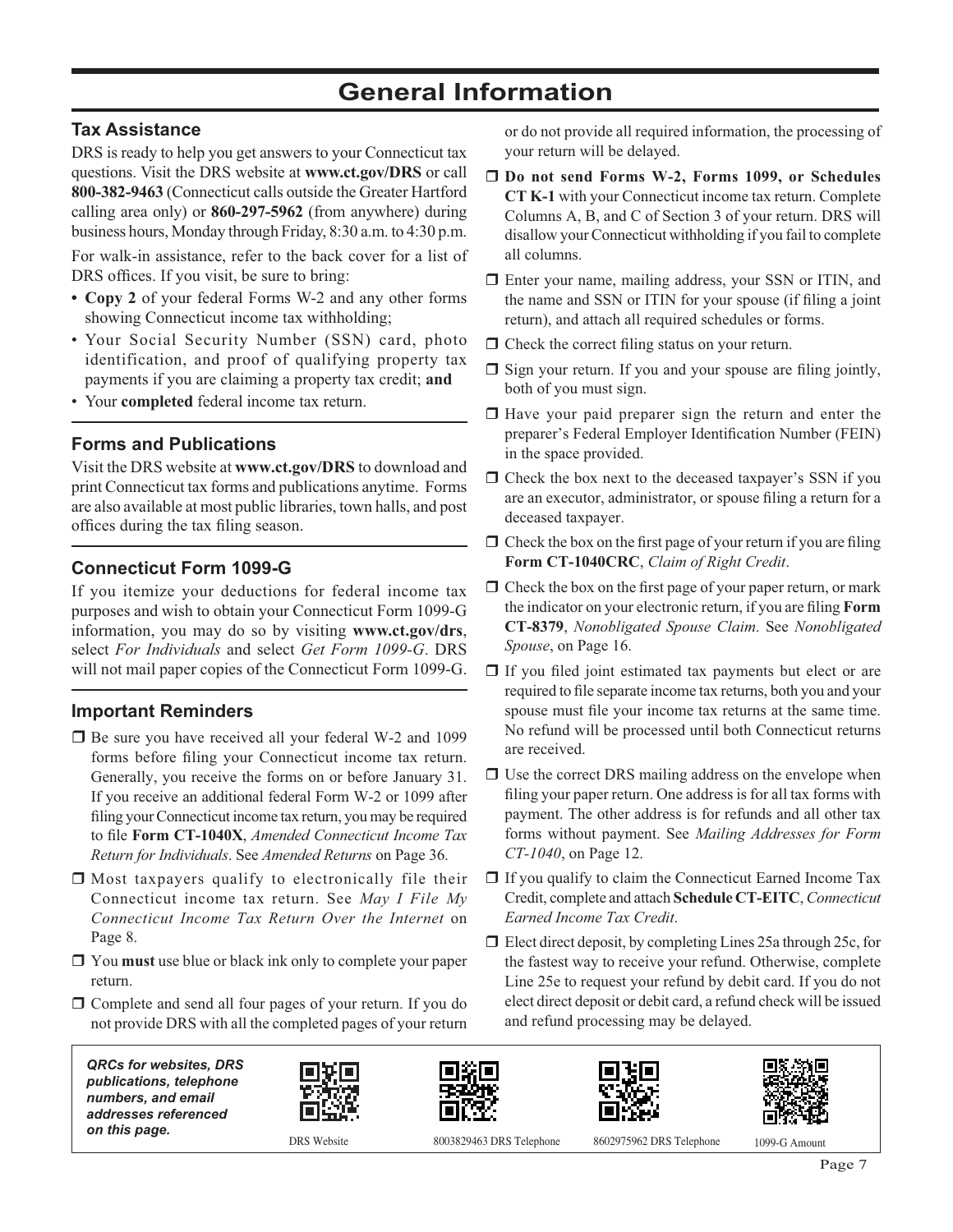#### **Who Must File a Connecticut Resident Return**

You must file a Connecticut resident income tax return if you were a resident for the entire year **and** any of the following is true for the 2013 taxable year:

- You had Connecticut income tax withheld;
- You made estimated tax payments to Connecticut or a payment with Form CT-1040 EXT;
- You meet the Gross Income Test;
- You had a federal alternative minimum tax liability; **or**
- You are claiming the Connecticut earned income tax credit (CT EITC).

If none of the above apply, do not file a Connecticut resident income tax return.

*Gross income* means all income you received in the form of money, goods, property, services not exempt from federal income tax, **and** any additions to income required to be reported on **Form CT-1040**, *Schedule 1*.

Gross income includes income from all sources within Connecticut and outside of Connecticut. Gross income includes but is not limited to:

- Compensation for services, including wages, fees, commissions, taxable fringe benefits, and similar items;
- Gross income from a business;
- Capital gains;
- Interest and dividends;
- Gross rental income;
- Gambling winnings;
- Alimony;
- Taxable pensions and annuities;
- Prizes and awards;
- Your share of income from partnerships, S corporations, estates, or trusts;
- IRA distributions;
- Unemployment compensation;
- Federally taxable Social Security benefits; and
- Federally taxable disability benefits.

#### **Gross Income Test**

You must file a Connecticut income tax return if your gross income for the 2013 taxable year exceeds:

- \$12,000 and you are married filing separately;
- \$14,000 and you are filing single;

| <b>QRCs for websites, DRS</b> |
|-------------------------------|
| publications, telephone       |
| numbers, and email            |
| addresses referenced on       |
| this page.                    |





DRS Website

- \$19,000 and you are filing head of household; or
- \$24,000 and you are married filing jointly or qualifying widow(er) with dependent child.

The following examples explain the gross income test for a Connecticut resident:

**Example 1:** Your only income is from a sole proprietorship and you file federal Form 1040 reporting the following on Schedule C:

| Gross Income | \$100,000 |
|--------------|-----------|
| Expenses     | (S92,000) |
| Net Income   | \$8,000   |

Because the **gross** income of \$100,000 exceeds the minimum requirement, you must file a Connecticut income tax return.

**Example 2:** You received \$8,000 in federally nontaxable Social Security benefits and \$11,000 in interest income. Since nontaxable Social Security benefits are not included in gross income, you do not have to file a Connecticut income tax return unless Connecticut tax was withheld or estimated tax payments were made.

**Example 3:** You file as single on a Connecticut income tax return and received \$13,500 in wage income and \$1,000 in federally-exempt interest from California state bonds. Your federal gross income with additions from Form CT-1040, *Schedule 1* (interest on state or local obligations other than Connecticut) is \$14,500. Therefore, you must file a Connecticut income tax return.

#### **May I File My Connecticut Income Tax Return Over the Internet**

Most Connecticut taxpayers may use the DRS **Taxpayer Service Center** *(TSC)* to file their Connecticut income tax return at www.ct.gov/TSC. You may electronically file your Connecticut income tax return if all of the following are true:

- $\Box$  You filed a Connecticut income tax return in the last three years; or you have never filed a Connecticut income tax return, but you have a valid Connecticut driver's license or Connecticut non-driver ID;
- $\Box$  Your filing status is the same as the last return DRS has on file, or, if your filing status changed since your last filing, your new filing status is displayed in the drop-down menu. If your new filing status is not displayed in the drop-down menu, visit the DRS website at **www.ct.gov/DRS**, select *For Individuals* and select *E-Services* for information on other e-filing options;
- □ You are not filing Form CT-1040CRC, *Claim of Right Credit;* **and**
- □ You have no more than ten Forms W-2 or 1099 that show Connecticut income tax withheld.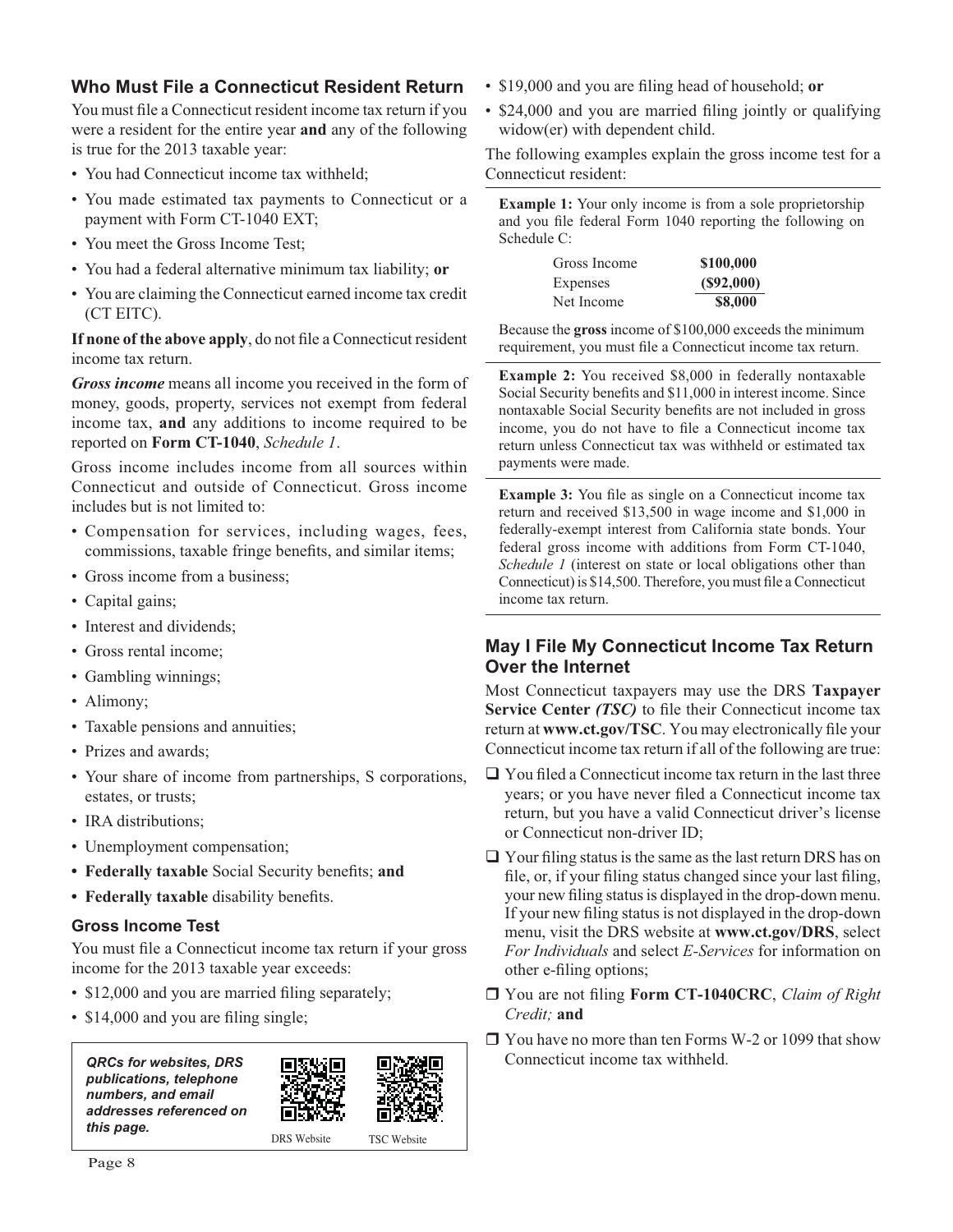#### **Relief From Joint Liability**

In general, if you and your spouse file a joint income tax return, you are both responsible for paying the full amount of tax, interest, and penalties due on your joint return. However, in very limited and specific cases, relief may be granted if you believe all or any part of the amount due should be paid only by your spouse. You may request consideration by filing Form CT-8857, Request for Innocent Spouse Relief (*And Separation of Liability and Equitable Relief)*. See **Special Notice 99(15)**, *Innocent Spouse Relief*, *Separation of Liability, and Equitable Relief*.

#### **Title 19 Recipients**

If you are a Title 19 recipient, you must file a Connecticut income tax return if you meet the requirements for *Who Must File a Connecticut Resident Return* on Page 8.

However, if you do not have funds to pay your Connecticut income tax, complete **Form CT-19IT**, *Title 19 Status Release*, and attach it to the **front** of your Connecticut income tax return if the following two conditions apply:

- You were a Title 19 recipient during 2013; **and**
- Medicaid assisted in the payment of your long-term care in a nursing or convalescent home during 2013.

Completing this form authorizes DRS to verify your Title 19 status for 2013 with the Department of Social Services.

#### **Deceased Taxpayers**

An executor, administrator, or surviving spouse must file a Connecticut income tax return, for that portion of the year before the taxpayer's death, for a taxpayer who died during the year if the requirements for *Who Must File a Connecticut Resident Return* are met. The executor, administrator, or surviving spouse must check the box next to the deceased taxpayer's SSN on the front page of the return, and must sign for the deceased taxpayer on the signature line and indicate the date of death.

Generally, the Connecticut and federal filing status must be the same. A surviving spouse may file a joint Connecticut income tax return if the surviving spouse filed a joint federal income tax return. Write "filing as surviving spouse" in the deceased spouse's signature line on the return. If both spouses died in 2013, their legal representative must file a final return.

#### **Claiming a Refund for a Deceased Taxpayer**

If you are a surviving spouse filing jointly with your deceased spouse, you may claim the refund on the jointly-filed return. If you are a court-appointed representative, file the return and attach a copy of the certificate that shows your appointment.

*QRCs for websites, DRS publications, telephone numbers, and email addresses referenced on this page.*  $\frac{1}{SN}$   $\frac{99(15)}{SN}$ 



All other filers requesting the deceased taxpayer's refund must file the return and attach federal Form 1310, Statement of Person Claiming Refund Due a Deceased Taxpayer, to the front of the return.

Income received by the estate of the decedent for the portion of the year after the decedent's death, and for succeeding taxable years until the estate is closed, must be reported each year on **Form CT-1041**, *Connecticut Income Tax Return for Trusts and Estates.*

#### **Special Information for Nonresident Aliens**

If you are a nonresident alien, you must file a Connecticut income tax return if you meet the requirements of *Who Must File a Connecticut Resident Return*, on Page 8. In determining whether you meet the gross income test, you must take into account any income not subject to federal income tax under an income tax treaty between the United States and the country of which you are a citizen or resident. Income tax treaty provisions are disregarded for Connecticut income tax purposes. Any treaty income you report on federal Form 1040NR or Form 1040NR-EZ and not subject to federal income tax must be added to your federal adjusted gross income. See **Form CT-1040**, *Schedule 1*, Line 38, or **Form CT-1040NR/PY**, *Schedule 1*, Line 40.

If you do not have and are not eligible for a Social Security Number (SSN), you must obtain an Individual Taxpayer Identification Number (ITIN) from the IRS and enter it in the space provided for an SSN. You must have applied for and been issued an ITIN before you file your income tax return. However, if you have not received your ITIN by April 15, file your return without the ITIN, enter *Applied For* or *NRA* in the SSN field, pay the tax due, and attach a copy of federal Form W-7, Application for IRS Individual Taxpayer Identification Number. DRS will contact you upon receipt of your return and will hold your return until you receive your ITIN and you forward the information to us. DRS cannot process your return until we receive the ITIN.

A married nonresident alien may not file a joint Connecticut income tax return unless the nonresident alien is married to a citizen or resident of the United States and they have made an election to file a joint federal income tax return and they do, in fact, file a joint federal income tax return. Any married individual filing federal Form 1040NR or federal Form 1040NR-EZ is not eligible to file a joint federal income tax return or a joint Connecticut income tax return and must file a Connecticut income tax return as filing separately.

#### **Resident, Part-Year Resident, or Nonresident**

The following terms are used in this section:

*Domicile* (permanent legal residence) is the place you intend to have as your permanent home. It is the place you intend to return to whenever you are away. You can have only one domicile although you may have more than one place to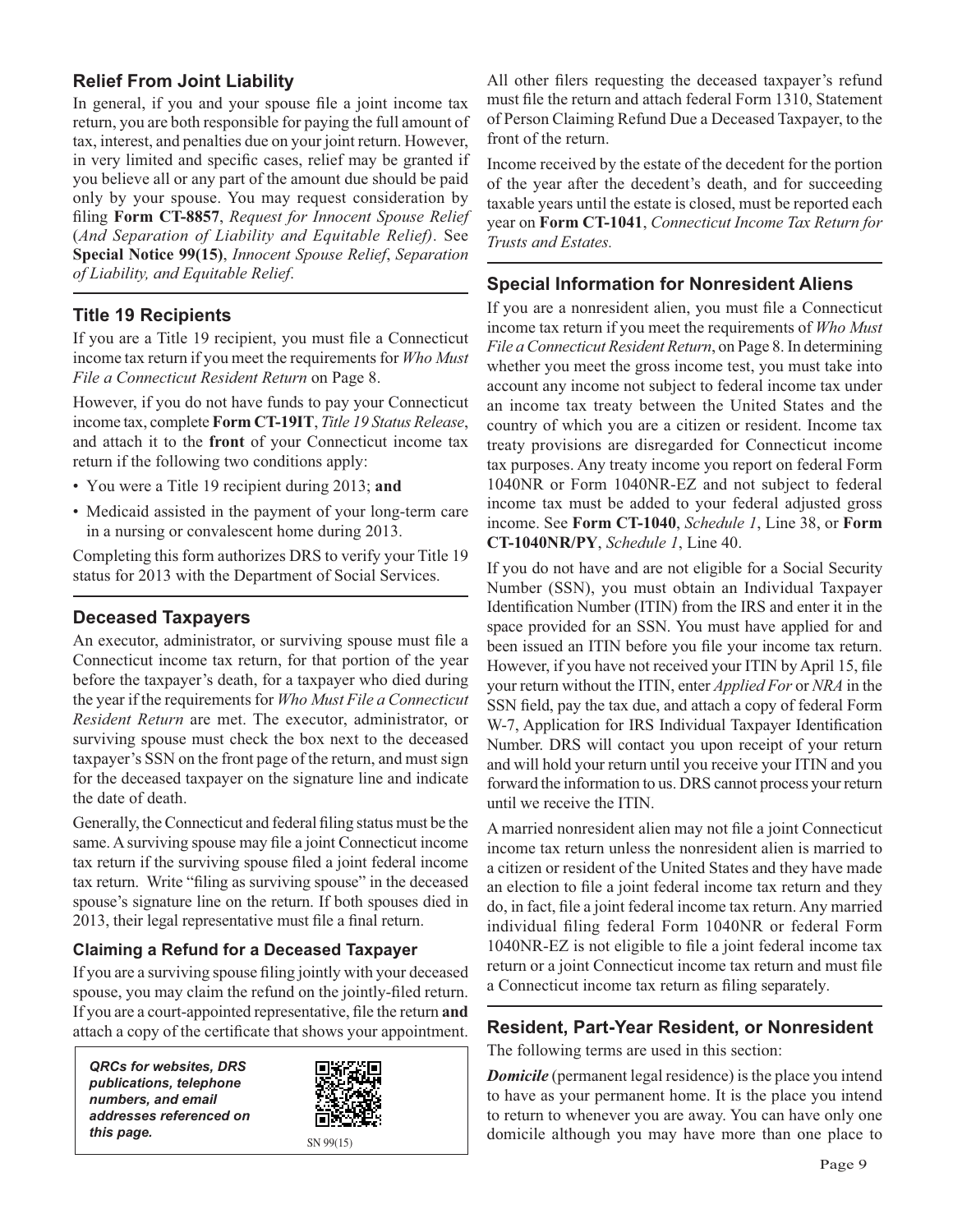live. Your domicile does not change until you move to a new location and definitely intend to make your permanent home there. If you move to a new location but intend to stay there only for a limited time (no matter how long), your domicile does not change. This also applies if you are working in a foreign country.

*Permanent place of abode* is a residence (a building or structure where a person can live) that you permanently maintain, whether or not you own it, and generally includes a residence owned by or leased to your spouse. A place of abode is not permanent if it is maintained only during a temporary stay for the accomplishment of a particular purpose.

#### **Resident**

You are a **resident** for the 2013 taxable year if:

- Connecticut was your domicile (permanent legal residence) for the entire 2013 taxable year; **or**
- You maintained a permanent place of abode in Connecticut during the entire 2013 taxable year **and** spent a total of more than 183 days in Connecticut during the 2013 taxable year.

Nonresident aliens who meet either of these conditions are considered Connecticut residents even if federal Form 1040NR-EZ or federal Form 1040NR is filed for federal income tax purposes. See also *Special Rules for Married Individuals* on Page 18 and *Special Information for Nonresident Aliens* on Page 9.

If you are a resident and you meet the requirements for *Who Must File a Connecticut Resident Return* for the 2013 taxable year, you must file **Form CT-1040**.

#### **Part-Year Resident**

You are a **part-year resident** for the 2013 taxable year if you changed your permanent legal residence by moving into or out of Connecticut during the 2013 taxable year. If you are a part-year resident, you may not elect to be treated as a resident individual.

If you are a part-year resident and you meet the requirements for *Who Must File Form CT-1040NR/PY* for the 2013 taxable year, you must file Form CT-1040NR/PY, *Connecticut Nonresident and Part-Year Resident Income Tax Return*.

#### **Nonresident**

You are a **nonresident** for the 2013 taxable year if you are neither a resident nor a part-year resident for the 2013 taxable year.

If you are a nonresident and you meet the requirements for *Who Must File Form CT-1040NR/PY* for the 2013 taxable year, you must file Form CT-1040NR/PY.

If you meet **all** of the conditions in Group A or Group B, you may be treated as a nonresident for 2013 even if your domicile was Connecticut.

#### **Group A**

- 1. You did not maintain a permanent place of abode in Connecticut for the entire 2013 taxable year;
- 2. You maintained a permanent place of abode outside of Connecticut for the entire 2013 taxable year; **and**
- 3. You spent not more than 30 days in the aggregate in Connecticut during the 2013 taxable year.

#### **Group B**

- 1. You were in a foreign country for at least 450 days during any period of 548 consecutive days;
- 2. During this period of 548 consecutive days, you did not spend more than 90 days in Connecticut and you did not maintain a permanent place of abode in Connecticut at which your spouse (unless legally separated) or minor children spent more than 90 days; **and**
- 3. During the nonresident portion of the taxable year in which the 548-day period begins, and during the nonresident portion of the taxable year in which the 548-day period ends, you were present in Connecticut for no more than the number of days that bears the same ratio to 90 as the number of days in the portion of the taxable year bears to 548. See the calculation below:



See **Special Notice 2000(17)**, *2000 Legislation Affecting the Connecticut Income Tax.*



#### **Military Personnel Filing Requirements**

Military personnel and their spouses who claim Connecticut as a residence but are stationed elsewhere are subject to Connecticut income tax.

If you enlisted in the military service as a Connecticut resident and have not established a new domicile (permanent legal residence) elsewhere, you are required to file a resident income tax return unless you meet all of the conditions in Group A or Group B for being treated as a nonresident. See *Resident, Part-Year Resident, or Nonresident* on Page 9.

If your permanent home (domicile) was outside Connecticut when you entered the military, you do not become a Connecticut resident because you are stationed and live in Connecticut. As a nonresident, your military pay is not subject to Connecticut income tax. However, income you receive from Connecticut sources while you are a nonresident may be subject to Connecticut income tax. See the instructions for a Connecticut nonresident contained in the instruction booklet for Form CT-1040NR/PY. See *Example*, on next page.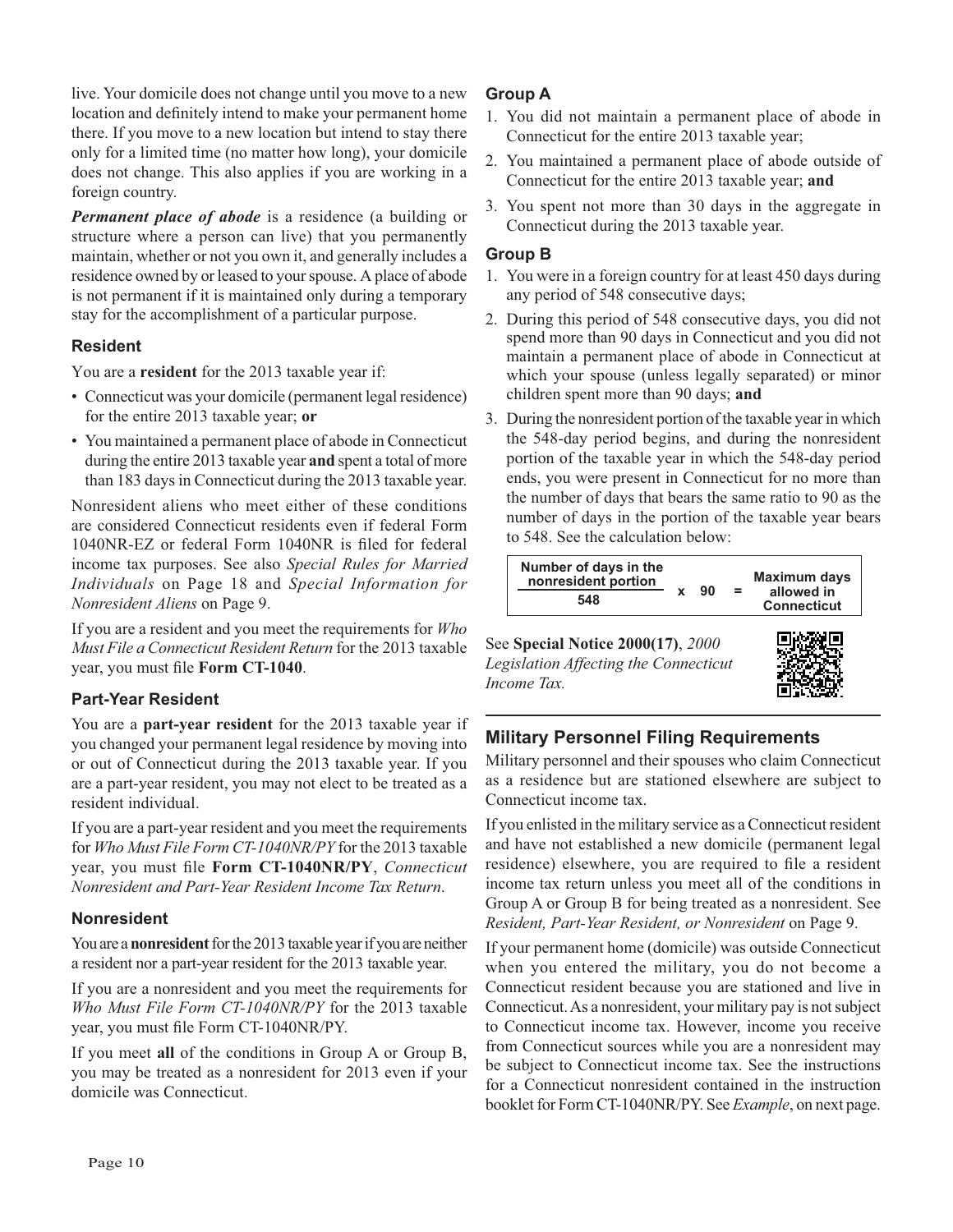**Example**: Jill is a resident of Florida. She enlisted in the Navy in Florida and was stationed in Groton, Connecticut. She earned \$38,000 in military pay.

#### **If Jill had no other income . . .**

Since Jill resided and enlisted in Florida, she is considered a resident of Florida and does not have to file a Connecticut return. Military personnel are residents of the state in which they resided when they enlisted.

#### **If Jill had a part-time job in Connecticut . . .**

Her Connecticut-sourced income from nonmilitary employment is taxable. Jill must file Form CT-1040NR/PY to report the income.

Spouses of military personnel, see **Informational Publication 2012(15)**, *Connecticut Income Tax Information for Armed Forces Personnel and Veterans*.

#### **Combat Zone**

The income tax return of any individual in the U.S. Armed Forces serving in a combat zone or injured and hospitalized while serving in a combat zone is due 180 days after returning. There will be no penalty or interest charged. For any individual who dies while on active duty in a combat zone or as a result of injuries received in a combat zone, no income tax or return is due for the year of death or for any prior taxable year ending on or after the first day serving in a combat zone. If any tax was previously paid for those years, the tax will be refunded to the legal representative of the estate or to the surviving spouse upon the filing of a return on behalf of the decedent. In filing the return on behalf of the decedent, the legal representative or the surviving spouse should enter zero tax due and attach a statement to the return along with a copy of the death certificate.

*Combat zone* is an area designated by an Executive Order from the President of the United States as areas in which the U.S. Armed Forces are engaging or have engaged in combat. A combat zone also includes an area designated by the federal government as a *qualified hazardous duty area*.

Spouses of military personnel and civilians supporting the military in a combat zone region who are away from their permanent duty stations, but are not within the designated combat zone, are also eligible for the 180 day extension.

Individuals requesting an extension under combat zone provisions should print both the name of the combat zone and the operation they served with at the top of their Connecticut tax return. This is the same combat zone or operation name provided on their federal income tax return. See **Informational Publication 2012(15)**, *Connecticut Income Tax Information for Armed Forces Personnel and Veterans*.

| <b>QRCs for websites, DRS</b> |
|-------------------------------|
| publications, telephone       |
| numbers, and email            |
| addresses referenced on       |
| this page.                    |



#### **Connecticut Adjusted Gross Income**

Connecticut adjusted gross income is your federal adjusted gross income as properly reported on federal Form 1040, Line 37; federal Form 1040A, Line 21; or federal Form 1040EZ, Line 4; and any Connecticut modifications required to be reported on Form CT-1040, *Schedule 1*.

#### **Taxable Year and Method of Accounting**

You must use the same taxable year for Connecticut income tax purposes as you use for federal income tax purposes. Most individuals use the calendar year as their taxable year for federal income tax purposes. However, if the calendar year is not your taxable year for federal income tax purposes, references in this booklet to 2013 are references to your taxable year beginning during 2013.

You must use the same method of accounting for Connecticut income tax purposes as you use for federal income tax purposes.

If your taxable year or method of accounting is changed for federal income tax purposes, the same change must be made for Connecticut income tax purposes.

#### **When to File**

Your Connecticut income tax return is due on or before April 15, 2014. If you are not a calendar year filer, your return is due on or before the fifteenth day of the fourth month following the close of your taxable year. If the due date falls on a Saturday, Sunday, or legal holiday, the next business day is the due date.

Your return meets the timely filed and timely payment rules if the U.S. Postal Service cancellation date, or the date recorded or marked by a designated private delivery service (PDS) using a designated type of service, is on or before the due date. Not all services provided by these designated PDSs qualify. This list is subject to change. See **Policy Statement 2012(2)**, *Designated Private Delivery Services and Designated Types of Service*. The following are the designated PDSs and designated types of service at the time of publication:

| <b>Federal Express (FedEx)</b><br>• FedEx Priority Overnight<br>• FedEx Standard Overnight<br>• FedEx 2Day<br>• FedEx International Priority<br>• FedEx International First | <b>United Parcel Service (UPS)</b><br>• UPS Next Day Air<br>• UPS Next Day Air Saver<br>• UPS 2nd Day Air<br>• UPS 2nd Day Air A.M.<br>• UPS Worldwide Express Plus<br>• UPS Worldwide Express |
|-----------------------------------------------------------------------------------------------------------------------------------------------------------------------------|------------------------------------------------------------------------------------------------------------------------------------------------------------------------------------------------|
| <b>DHL Express (DHL)</b><br>• DHL Same Day Service                                                                                                                          |                                                                                                                                                                                                |

If Form CT-1040 is filed late or all the tax due is not paid with the return, see *Interest and Penalties* on Page 14 to determine if interest and penalty must be reported with the return.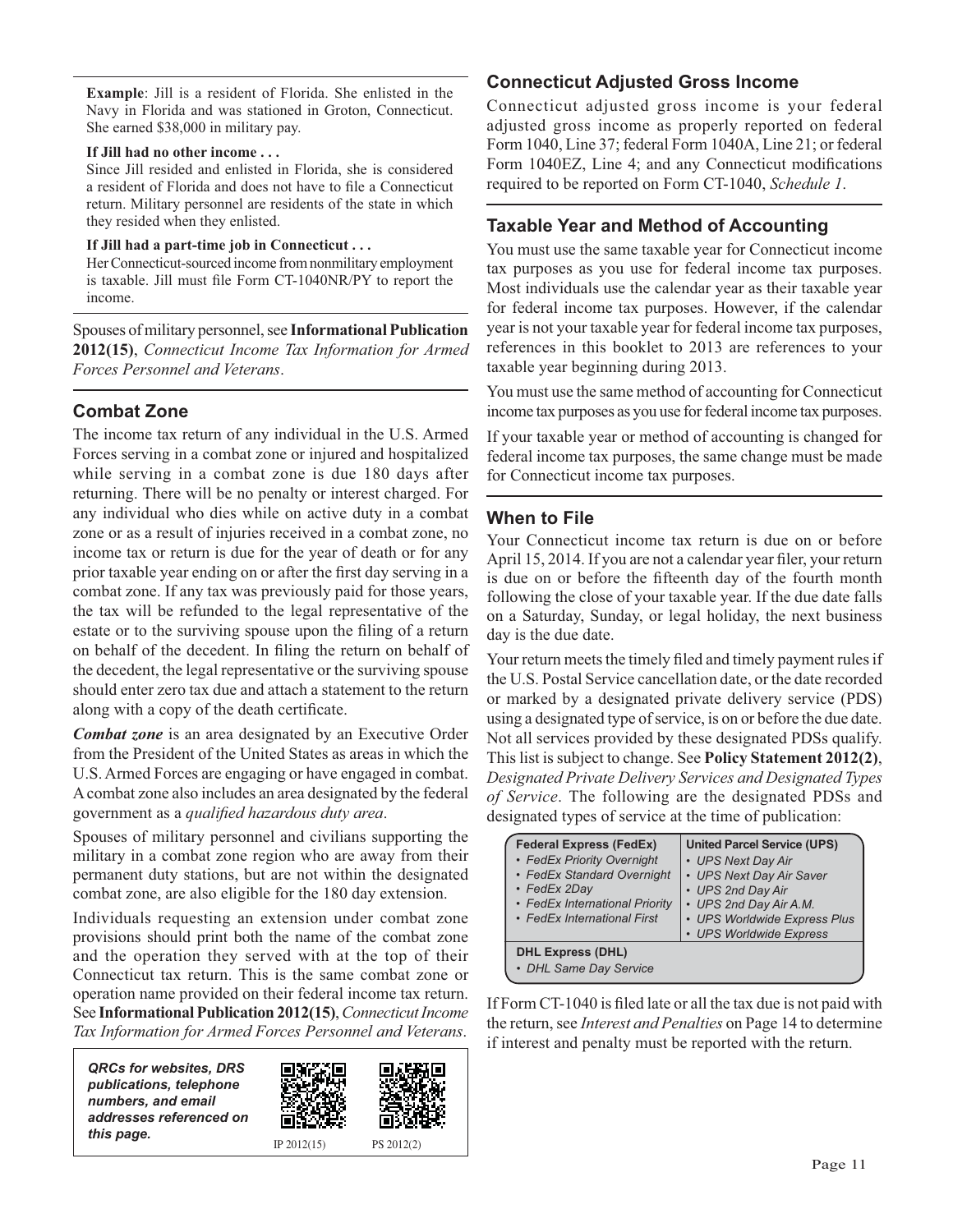#### **Extension Requests**

#### **Extension of Time to File**

To request an extension of time to file your return, you must file Form CT-1040 EXT, *Application for Extension of Time to File Connecticut Income Tax Return for Individuals*, and pay all the tax you expect to owe on or before the due date. Visit www.ct.gov/TSC to file your extension over the Internet.

Form CT-1040 EXT extends only the time to file your return; it does not extend the time to pay your tax due. See *Interest and Penalties* on Page 14 if you do not pay all the tax due with your extension request.

You do not need to file Form CT-1040 EXT if you:

- Have requested an extension of time to file your 2013 federal income tax return and you expect to owe no additional Connecticut income tax for the 2013 taxable year after taking into account any Connecticut income tax withheld from your wages and any Connecticut income tax payments you have made; **or**
- Pay your expected 2013 Connecticut income tax due using a credit card on or before the due date.

You must file Form CT-1040 EXT if you:

- Did not request an extension of time to file your federal income tax return, but you are requesting an extension of time to file your Connecticut income tax return; or
- Have requested an extension of time to file your federal income tax return but you expect to owe additional Connecticut income tax for 2013 and wish to submit a payment with Form CT-1040 EXT.

If you file an extension request with a payment after the due date, generally April 15, DRS will deny your extension request.

#### **U.S. Citizens Living Abroad**

If you are a U.S. citizen or resident living outside the United States and Puerto Rico, or if you are in the armed forces of the United States serving outside the United States and Puerto Rico and are unable to file a Connecticut income tax return on time, you must file Form CT-1040 EXT. You must also pay the amount of tax due on or before the original due date of the return.

Include with Form CT-1040 EXT a statement that you are a U.S. citizen or resident living outside the United States and Puerto Rico, or in the armed forces of the United States serving outside the United States and Puerto Rico, and that you qualify for a federal automatic extension. If your application is approved, the due date is extended for six months.

*QRCs for websites, DRS publications, telephone numbers, and email addresses referenced on this page.*



TSC Website

If you received a federal extension of time to file beyond six months, to qualify for the federal foreign earned income exclusion and for the foreign housing exclusion or deduction, you may file your Connecticut return using the federal extension due date. Submit a copy of the approved federal Form 2350, Application for Extension of Time to File U.S. Income Tax return by attaching it to the front of your Form CT-1040.

#### **Extension of Time to Pay**

You may be eligible for a six-month extension of time to pay the tax due if you can show that paying the tax by the due date will cause undue hardship. You may request an extension by filing Form CT-1127, *Application for Extension of Time for Payment of Income Tax*, on or before the due date of the original return.

Attach Form CT-1127 to the front of Form CT-1040 or Form CT-1040 EXT and send it on or before the due date. As evidence of the need for extension, you **must** attach:

- An explanation of why you cannot borrow money to pay the tax due;
- A statement of your assets and liabilities; **and**
- An itemized list of your receipts and disbursements for the preceding three months.

If an extension of time to pay is granted and you pay all the tax due in full by the end of the extension period, a penalty will not be imposed. However, interest will accrue on any unpaid tax from the original due date. You should make payments as soon as possible to reduce the interest you would otherwise owe.

#### **Mailing Addresses for Form CT-1040**

For tax forms **with payment** enclosed:

Department of Revenue Services PO Box 2977 Hartford CT 06104-2977

For tax forms requesting **refunds or tax forms without payment** enclosed:

> Department of Revenue Services PO Box 2976 Hartford CT 06104-2976

For **payments without tax forms:**

Department of Revenue Services Revenue Accounting PO Box 5088 Hartford CT 06102-5088

To ensure proper posting of your payment, write "**2013 Form CT-1040**" and your SSN(s) (optional) on the front of your check.

#### **Estimated Tax Payments for Tax Year 2014**

You must make estimated income tax payments if your Connecticut income tax (after tax credits) minus Connecticut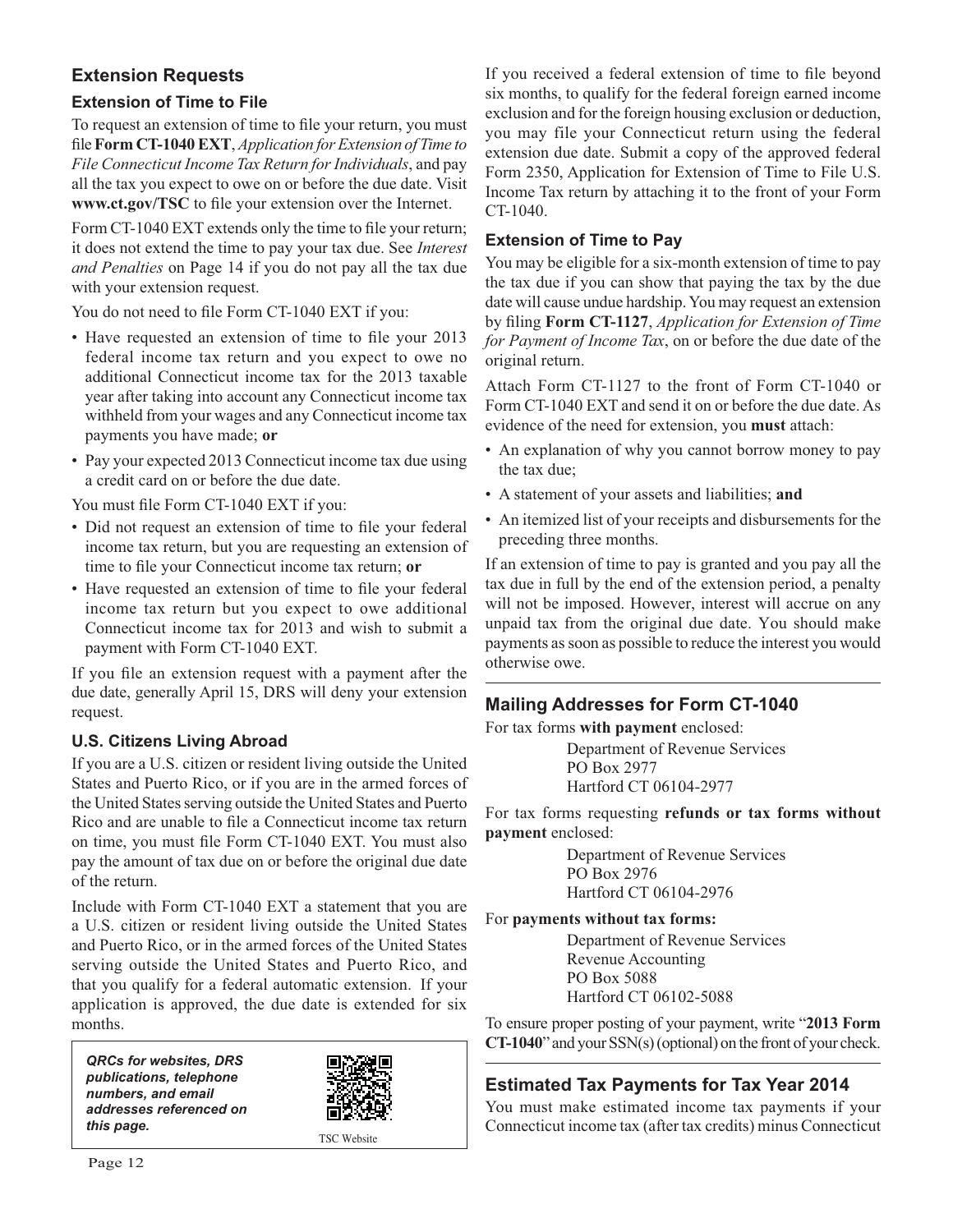tax withheld is \$1,000 or more and you expect your Connecticut income tax withheld to be less than your required annual payment for the 2014 taxable year.

Your required annual payment for the 2014 taxable year is the lesser of:

- **90%** of the income tax shown on your 2014 Connecticut income tax return; **or**
- **100%** of the income tax shown on your 2013 Connecticut income tax return, if you filed a 2013 Connecticut income tax return that covered a 12-month period.

You do **not** have to make estimated income tax payments if:

- You were a Connecticut resident during the 2013 taxable year, and you did not file a 2013 income tax return because you had no Connecticut income tax liability; **or**
- You were a nonresident or part-year resident with Connecticut-sourced income during the 2013 taxable year and you did not file a 2013 income tax return because you had no Connecticut income tax liability.

If you were a nonresident or part-year resident and you did **not** have Connecticut-sourced income during the 2013 taxable year, your required annual payment is 90% of the income tax shown on your 2014 Connecticut income tax return.

#### **Annualized Income Installment Method**

If your income varies throughout the year, you may be able to reduce or eliminate the amount of your estimated tax payment for one or more periods by using the annualized income installment method. See **Informational Publication 2012(16)**, *A Guide to Calculating Your Annualized Estimated Income Tax Installments and Worksheet CT-1040 AES*.

#### **Filing Form CT-1040ES**

You may file and pay your Connecticut estimated tax using the *TSC*. Visit our website at **www.ct.gov/TSC** for more information. You may also pay your 2014 estimated Connecticut income tax payments by credit card.

Use **Form CT-1040ES**, *Estimated Connecticut Income Tax Payment Coupon for Individuals*, to make estimated Connecticut income tax payments for 2014 using a paper return. If you made estimated tax payments in 2013, you will automatically receive coupons for the 2014 taxable year in mid-January. They will be preprinted with your name, address, and SSN. To ensure your payments are properly credited, use the preprinted coupons.

If you did not make estimated tax payments in 2013, use Form CT-1040ES to make your first estimated income tax payment. Form CT-1040ES is available on the DRS website. If you file this form, additional preprinted coupons will be mailed to you.

To avoid making estimated tax payments, you may request your employer to withhold additional amounts from your wages to cover the taxes on other income. You can make this change by giving your employer a revised **Form CT-W4**, *Employee's Withholding Certificate*. For help in determining the correct amount of Connecticut withholding to be withheld from your wage income, see **Informational Publication 2014(7)**, *Is My Connecticut Withholding Correct?*

#### **Special Rules for Farmers and Fishermen**

If you are a farmer or fisherman (as defined in IRC  $§6654(i)(2)$ ) who is required to make estimated income tax payments, you must make only **one** payment. Your payment is due on or before January 15, 2015, for the 2014 taxable year.

| <b>2014 Estimated Tax Due Dates</b><br>Due dates of installments and the amount of required payments for 2014 calendar year taxpayers are:                                                                                                                                                              |                                                                                                                       |  |  |
|---------------------------------------------------------------------------------------------------------------------------------------------------------------------------------------------------------------------------------------------------------------------------------------------------------|-----------------------------------------------------------------------------------------------------------------------|--|--|
| <b>April 15, 2014</b>                                                                                                                                                                                                                                                                                   | 25% of your required annual payment                                                                                   |  |  |
| June 15, 2014                                                                                                                                                                                                                                                                                           | 25% of your required annual payment (A total of 50% of your required annual<br>payment should be paid by this date.)  |  |  |
| <b>September 15, 2014</b>                                                                                                                                                                                                                                                                               | 25% of your required annual payment (A total of 75% of your required annual<br>payment should be paid by this date.)  |  |  |
| <b>January 15, 2015</b>                                                                                                                                                                                                                                                                                 | 25% of your required annual payment (A total of 100% of your required annual<br>payment should be paid by this date.) |  |  |
| An estimate is considered timely filed if received on or before the due date, or if the date shown by the U.S. Postal Service cancellation mark is<br>on or before the due date. Taxpayers who report on other than a calendar year basis should use their federal estimated tax installment due dates. |                                                                                                                       |  |  |

If the due date falls on a Saturday, Sunday, or legal holiday, the next business day is the due date.

*QRCs for websites, DRS publications, telephone numbers, and email addresses referenced on this page.* IP 2012(16) TSC Website IP 2014(7)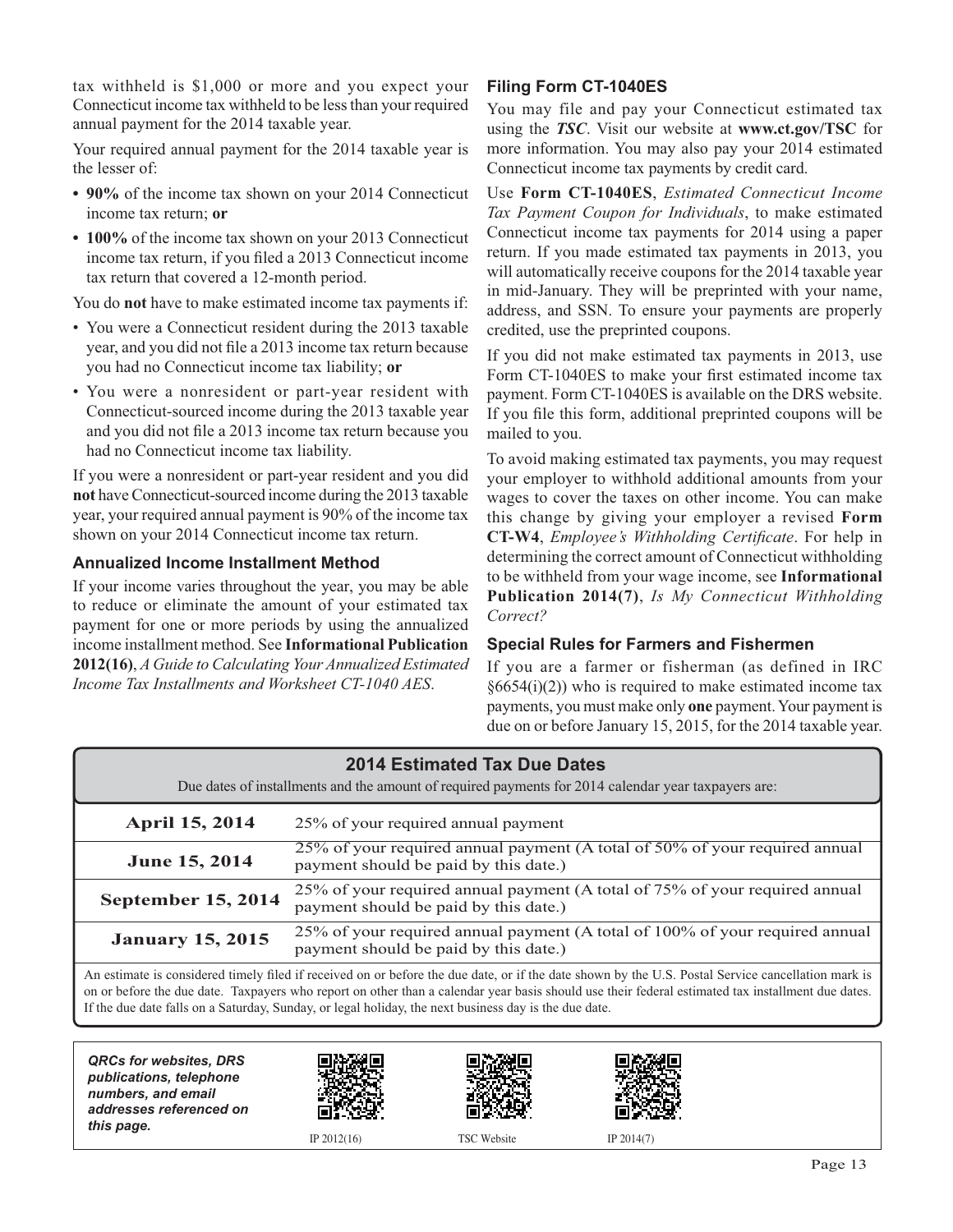The required installment is the lesser of  $66\frac{2}{3}\%$  of the income tax shown on your 2014 Connecticut income tax return or 100% of the income tax shown on your 2013 Connecticut income tax return.

If you file a 2014 Connecticut income tax return on or before March 1, 2015, and pay in full the amount computed on the return as payable on or before that date, you will not be charged interest for underpayment of estimated tax.

Farmers or fishermen who use these special rules must complete and attach **Form CT-2210***, Underpayment of Estimated Tax by Individuals, Trusts, and Estates*, to their Connecticut income tax return to avoid being billed for interest on the underpayment of estimated income tax. Check Box D of Form CT-2210, Part I, and the box for Form CT-2210 on the front of Form CT-1040. See **Informational Publication 2010(16)**, *Farmer's Guide to Sales and Use Taxes, Motor Vehicle Fuels Tax, Estimated Income Tax, and Withholding Tax,* or **Informational Publication 2009(14)**, *Fisherman's Guide to Sales and Use Taxes and Estimated Income Tax.*

#### **Filing Form CT-2210**

You may be charged interest if your 2013 Connecticut income tax (after tax credits) minus Connecticut tax withheld is \$1,000 or more. Use Form CT-2210 to calculate interest on the underpayment of estimated tax. Form CT-2210 and detailed instructions are available from DRS. However, this is a complex form and you may prefer to have DRS calculate the interest. If so, do not file Form CT-2210 and DRS will send you a bill.

#### **Interest and Penalties**

In general, interest and penalty apply to any portion of the tax not paid on or before the original due date of the return.

#### **Interest**

If you do not pay the tax when due, you will owe interest at 1% per month or fraction of a month until the tax is paid in full.

If you did not pay enough tax through withholding or estimated payments, or both, by any installment due date, you may be charged interest. This is true even if you are due a refund when you file your tax return. See *Interest on Underpayment of Estimated Tax* on this page.

Interest on underpayment or late payment of tax cannot be waived.

#### **Penalty for Late Payment or Late Filing**

The penalty for late payment or underpayment of income or use tax is 10% of the tax due. If a request for an extension of time



to file has been granted, you can avoid a penalty for failure to pay the full amount due by the original due date if you:

- Pay at least 90% of the income tax shown to be due on the return on or before the original due date of the return; **and**
- Pay the balance due with the return on or before the extended due date. If you file your return electronically and pay your balance due by check, then your check must be postmarked on whichever is earlier: the date of acceptance of the electronic return or the extended due date.

If no tax is due, DRS may impose a \$50 penalty for the late filing of any return or report required by law to be filed.

#### **Penalty for Failure to File**

If you do not file your return and DRS files a return for you, the penalty for failure to file is  $10\%$  of the balance due or \$50, whichever is greater. If you are required to file Form **CT-1040X**, *Amended Connecticut Income Tax Return for Individuals,* and fail to do so, a penalty may be imposed.

#### **Waiver of Penalty**

To make a waiver of penalty request, taxpayers must complete and submit **Form DRS-PW**, *Request for Waiver of Civil Penalty*, to the Department of Revenue Services (DRS) Operations Bureau/Penalty Waiver. Taxpayers may mail Form DRS-PW to the address listed below or fax it to the Operations Bureau/Penalty Waiver at 860-297-5727.

> Department of Revenue Services Operations Bureau/Penalty Waiver PO Box 5089 Hartford CT 06102-5089

DRS will not consider a penalty waiver request unless it is accompanied by a fully completed and properly executed Form DRS-PW. For detailed information on the penalty waiver process, see **Policy Statement 2013(5)**, *Requests for Waiver of Civil Penalties*.

#### **Interest on Underpayment of Estimated Tax**

You may be charged interest if you did not pay enough tax through withholding or estimated payments, or both, by any installment due date. This is true even if you are due a refund when you file your tax return. Interest is calculated separately for each installment. Therefore, you may owe interest for an earlier installment even if you paid enough tax later to make up the underpayment. Interest at 1% per month or fraction of a month will be added to the tax due until the **earlier of** April 15, 2014, or the date on which the underpayment is paid.

If you file a 2013 Connecticut income tax return on or before January 31, 2014, and pay in full the amount computed on the return as payable on or before that date, you will not be charged interest for failing to make the estimated payment due January 15, 2014.

A farmer or fisherman who is required to make estimated income tax payments will not be charged interest for failing to make the estimated payment due January 15, 2014, if he or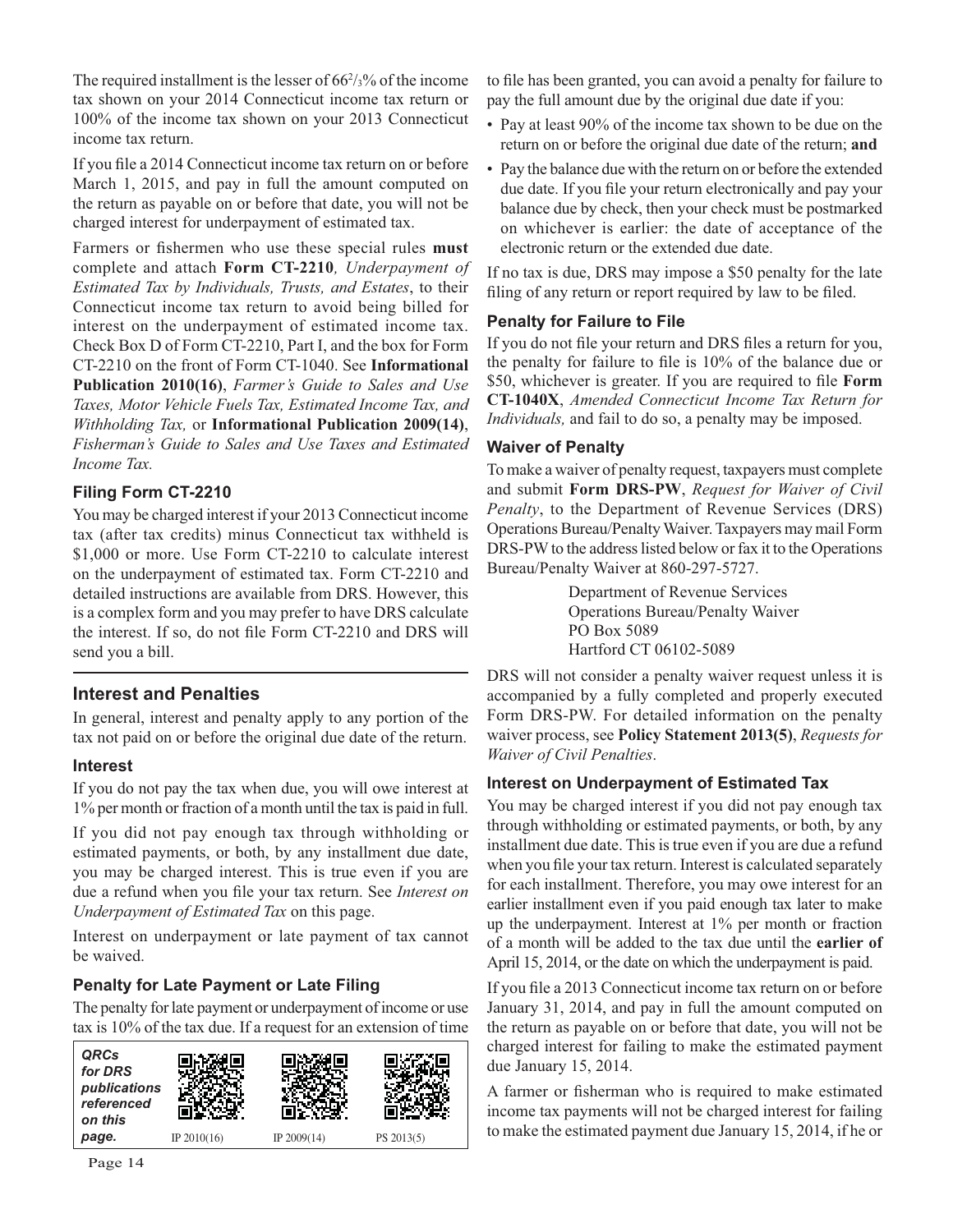she files a 2013 Connecticut income tax return on or before March 1, 2014, and pays in full the amount computed on the return as payable on or before that date.

#### **Refund Information**

There are three refund options available: **Direct Deposit**; **Debit Card**; or **Paper Check**. DRS recommends that taxpayers use direct deposit.

The fastest way to get your refund is to file your return electronically and elect direct deposit. Paper filers may also request to direct deposit a refund.

For returns filed on paper, you must allow 10 to 12 weeks from the date you mailed the return before checking on the status of your refund. Your refund could be delayed if additional review is required.

#### **Option 1: Direct Deposit**

To elect direct deposit, complete Lines 25a through 25c. See *Line 25: Refund*, on Page 21.

Make your direct deposit successful by:

- Confirming your account number and routing number with your financial institution and entering them clearly on your tax return;
- Entering the direct deposit information separately for both your federal and state electronically filed returns; and
- Printing your software-prepared paper return only after you have entered the direct deposit information into the program.

Some financial institutions do not allow a joint refund to be deposited into an individual account.

#### **Option 2: Debit Card**

To elect to receive your refund as a debit card, complete Line 25e. See *Debit Card*, on Page 21. Debit cards provide taxpayers with immediate access to their funds through:

- Free teller assisted cash withdrawals at any VISA member bank or credit union;
- Free cash withdrawals at Chase or People's ATMs;
- Three free cash withdrawals at other ATMs (Surcharges will apply at any ATMs other than Chase and People's);
- Unlimited free transactions at retail locations and online businesses across the United States that accept Visa; **and**
- Free transfers to any U.S. checking or savings account.

Joint filers will receive two debit cards drawn from the same account (similar to a joint bank account). Each card may be used to make transactions, but the combined transactions cannot exceed the credit balance in the debit card account. Both cards must be activated prior to use.

For more information on DRS tax refund debit cards, visit **www.ct.gov/drs**, select *For Individuals***,** and select *Debit Card FAQs.*

#### **Option 3: Paper Check**

If you do not elect direct deposit or debit card, a refund check will be issued and refund processing may be delayed.

Check the status of your refund using *TSC* by visiting **www.ct.gov/myrefund** or call 800-382-9463 (Connecticut calls outside the Greater Hartford calling area only) or 860-297-5962 (from anywhere). You must provide your SSN (and your spouse's if filing jointly) and the exact amount of the refund requested.

If DRS does not issue your refund on or before the ninetieth day after we receive your claim for refund, you may be entitled to interest on your overpayment. Interest is computed at the rate of 2/3% for each month or fraction of a month between the ninetieth day following receipt of your properly completed claim for refund or the due date of your return, whichever is later, and the date of notice that your refund is due.

#### **Offset Against Debts**

If you are due a refund, all or part of your overpayment may be used to pay outstanding debts or taxes. Your overpayment will be applied in the following order: penalty and interest you owe, other taxes you owe DRS, debts to other Connecticut state agencies, federal taxes you owe the IRS, taxes you owe to other states, amounts designated by you to be applied to your 2014 estimated tax, and charitable contributions designated by you. Any remaining balance will be refunded to you. If your refund is reduced, you will receive an explanation for the reduction.

#### **Connecticut Lottery Winners Who Are Delinquent Taxpayers**

DRS provides to the Connecticut Lottery Corporation a list of delinquent taxpayers who have an unpaid tax liability. If you are a Connecticut Lottery winner, the Connecticut Lottery Corporation will deduct and withhold from the lottery prize payment the amount of your outstanding Connecticut tax liability.

*QRCs for websites, DRS publications, telephone numbers, and email addresses referenced on this page.*



860-297-4797 Penalty Waiver DRS Website DRS My Refund Website 800-382-9463 DRS 860-297-5962 DRS



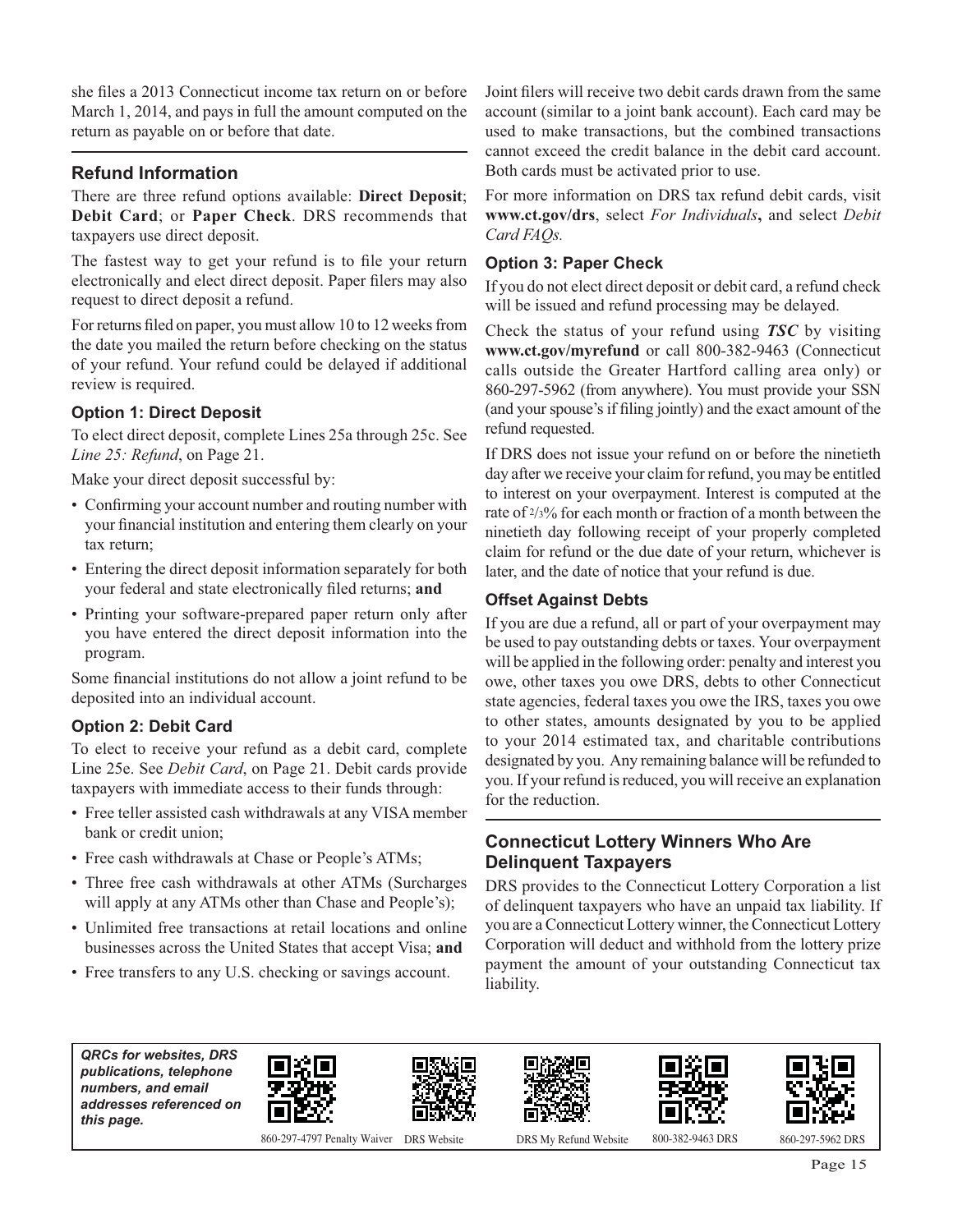#### **Nonobligated Spouse**

When a joint return is filed and only one spouse owes past-due child support, a debt to any Connecticut state agency, or tax due to another state or the IRS, the spouse who is not obligated may be eligible to claim a share of the joint income tax refund. A nonobligated spouse who received income in 2013 and who made Connecticut income tax payments (withholding or estimates) for the 2013 taxable year may be eligible to claim his or her share of any refund if:

- A joint Connecticut tax return was filed for 2013; and
- An overpayment of tax was made.

If you are a nonobligated spouse, you may claim your share of a joint refund by filing Form CT-8379, *Nonobligated Spouse Claim*.

If you are filing a paper Form CT-1040, check the box on the front of your return to indicate that you are filing Form CT-8379. Attach Form CT-8379 and all W-2 and 1099 forms showing Connecticut income tax withheld to the front of your return.

If you are filing Form CT-1040 electronically, select the Form CT-8379 indicator on your return. Mail the completed Form CT-8379 and all W-2 and 1099 forms showing Connecticut income tax withheld to the Department of Revenue Services, P.O. Box 5035, Hartford, CT 06102-5035.

Do **not** use Form CT-8379 to claim your share of a Connecticut income tax refund that was applied to your spouse's federal income tax liability. For information about IRS offsets, contact the IRS at the telephone number listed on the Notice of Refund Offset issued to you.

## **Payment Options**

#### **Pay Electronically**

Visit the *TSC* at **www.ct.gov/TSC** and follow the prompts to make a direct payment or visit **https://drsindtax.ct.gov** to make a direct payment if you do not want to login to the *TSC*. You can authorize DRS to transfer funds from your bank account (checking or savings) to a DRS account by entering your bank account number and your bank routing transit number. You can file your return any time before the due date and designate the amount of payment and date of transfer. Your bank account will be debited on the date you indicate. You must pay the balance due on or before the due date (April 15, 2014) to avoid penalty and interest.

#### **Pay by Credit Card or Debit Card**



You may elect to pay your 2013 Connecticut income tax liability using a credit card (American Express®, Discover®, MasterCard®, VISA® ) or comparable debit card. A convenience fee will be charged by the service provider. You will be informed of the amount of the fee and you may elect to cancel the transaction. At the end of the transaction, you will be given a confirmation number for your records.

- Visit **www.officialpayments.com** and select *State Payments*; **or**
- Call Official Payments Corporation toll-free at **800-2PAY-TAX** (800-272-9829). You will be asked to enter the Connecticut Jurisdiction Code: 1777.

Your payment is effective on the date you make the charge.

#### **Pay by Mail**

Make your check payable to **Commissioner of Revenue Services**. To ensure proper posting of your payment, write "**2013 Form CT-1040**" and your SSN(s) (optional) on the front of your check. Sign your check and clip it to the front of your return. **Do not send cash.** DRS may submit your check to your bank electronically.

**Failure to file or failure to pay** the proper amount of tax when due **will result in penalty and interest charges**. It is to your advantage to file when your return is due whether or not you are able to make full payment.

Attach other required forms and schedules, including Supplemental Schedule CT-1040WH, to the back of your return or as directed on the form. You do **not** need to attach a copy of your previously-filed Form CT-1040 EXT.

#### **Rounding Off to Whole Dollars**

You must round off cents to the nearest whole dollar on your return and schedules. If you do not round, DRS will disregard the cents. Round down to the next lowest dollar all amounts that include 1 through 49 cents. Round up to the next highest dollar all amounts that include 50 through 99 cents. However, if you need to add two or more amounts to compute the amount to enter on a line, include cents and round off **only** the total.

**Example:** Add two amounts  $(\$1.29 + \$3.21)$  to compute the total (\$4.50) to enter on a line. \$4.50 is rounded to \$5.00 and entered on the line.

DRS does not round when issuing refunds.

*QRCs for websites, DRS publications, telephone numbers, and email addresses referenced on*  **this page.** TSC Website Officer of  $T$ 









Official Payments Website

Official Payments Telephone SN 2010(3)

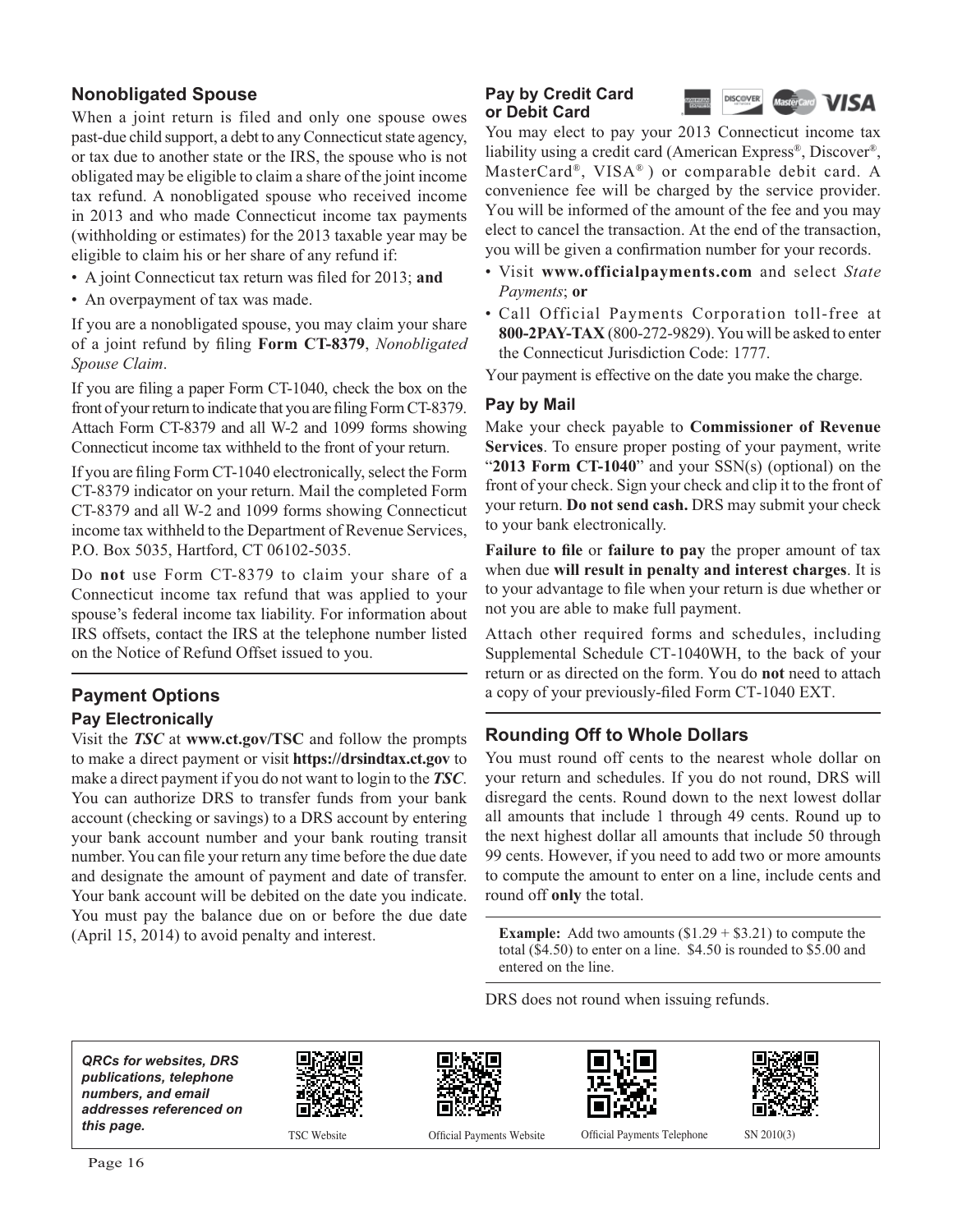#### **Income Tax Credits**

The following credits are applicable against the income tax. If you qualify you may claim the credits on **Schedule CT-IT Credit**, *Income Tax Credit Summary.*

For more information about additional requirements and limitations to these credits, see **Special Notice 2010(3)**, *2010 Legislative Changes Affecting the Income Tax*; **Special Notice 2012(6)**, *2012 Legislative Changes Affecting the Income Tax;* or contact the Department of Economic Development (DECD) or Connecticut Innovations Inc.

These tax credits may be claimed by the shareholders or partners of an S corporation or an entity treated as a partnership for federal income tax purposes. If the entity is a single member limited liability company that is disregarded as an entity separate from its owner, the tax credit may be claimed by the limited liability company owner provided the owner is a person subject to Connecticut income tax.

#### **Qualified Small Business Job Creation Tax Credit**

An employer with less than 50 employees in Connecticut may earn a credit equal to \$200 per month for hiring a new employee after May 6, 2010, who resides in Connecticut. The new employee must be hired to fill a full-time job during the taxable years beginning on or after January 1, 2010, and before January 1, 2013. The tax credit may be used against the tax liability under Chapter 229 or against the tax liability under Chapter 207 or 208 of the Connecticut General Statutes, for the taxable year in which the new employee is hired, and if eligible, the two immediately succeeding taxable years. However, this credit cannot be used against an employer's withholding tax liability. Additionally, this credit does not carry forward, is nonrefundable, and, if used against an income tax liability imposed under Chapter 229 of the Connecticut General Statutes, is limited by the amount of the tax. The tax credit is not available for a taxable year if the new employee was not employed by the employer at the close of that taxable year. The tax credit is administered by DECD.

#### **Job Expansion Tax Credit**

A taxpayer may be allowed a credit for each new qualifying employee or veteran employee hired on or after January 1, 2012, and prior to January 1, 2014. The credit may be applied against the tax imposed under chapters 207, 208, 212, or 229, but not against the withholding tax liability imposed under §12-707. The credit cannot exceed the amount of tax due.

The amount of the credit is:

• \$500 per month for each new employee; **or**

• \$900 per month for each qualifying or veteran employee.

If the taxpayer was issued a certification letter by DECD, prior to January 1, 2013 to receive a qualified small business job expansion tax credit, the provisions of the qualified small business job expansion tax credit will apply for the duration of the certification.

See **Special Notice 2012(6)**, *2012 Legislative Changes Affecting the Income Tax*.

#### **Angel Investor Tax Credit**

This tax credit is available to angel investors making a cash investment of not less than \$25,000 in the qualified securities of a Connecticut business. The credit is applicable to taxable years beginning on or after January 1, 2010. However, tax credits cannot be reserved for any investments made on or after July 1, 2014. The allowable credit is 25% of the cash investment, cannot exceed \$250,000, cannot exceed the amount of the income tax imposed under Chapter 229 of the Connecticut General Statutes for the taxable year, and cannot be used against the withholding tax liability imposed by Conn. Gen. Stat. §12-707.

The credit must be claimed in the taxable year in which the investment is made. Any tax credit claimed but not applied against the income tax liability may be carried forward for the five immediately succeeding taxable years until the full credit has been applied. The credit is not transferable. The tax credit is administered by Connecticut Innovations, Inc.

*QRCs for websites, DRS publications, telephone numbers, and email addresses referenced on this page.*











SN 2012(6) 860-270-8000 DECD 888-337-5454 CT Innovations DECD Website CT Innovations Website

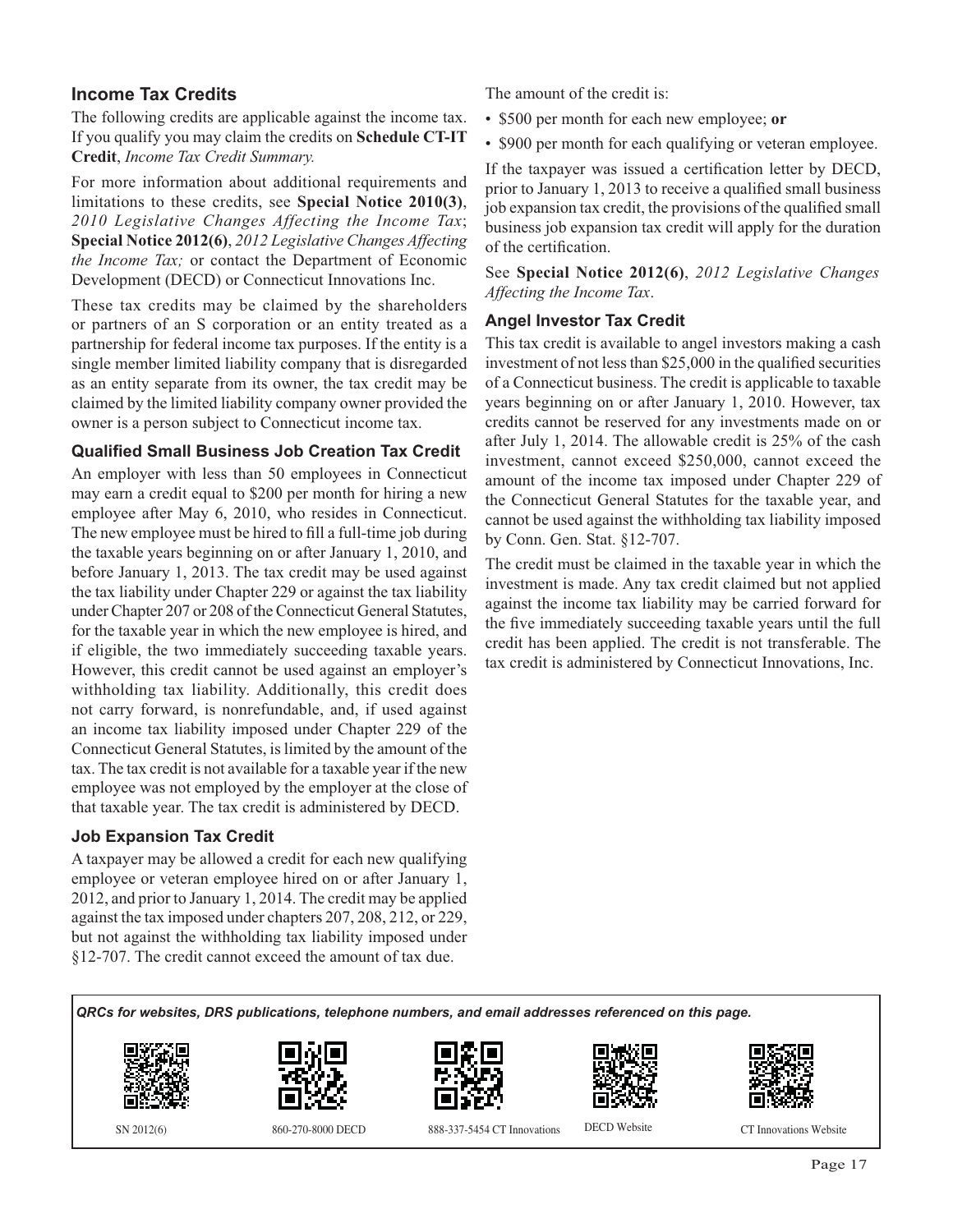## **Completing Form CT-1040**

Before you begin, gather all your records, including all your federal W-2 and 1099 forms. Use this information to complete your federal income tax return. The information on your federal return is needed to complete your Connecticut return. Complete the return in blue or black ink only.

## **1 Taxpayer Information**

#### **Filing Status - Check only one box.**

Check the appropriate box to indicate your filing status.

Generally, your filing status must match your federal income tax filing status for this year. If you are not certain of your filing status for 2013, consult the information in your federal income tax booklet or call the IRS at 800-829-1040.

Although you and your spouse file jointly for federal purposes, you may be required to file separate Connecticut returns. See *Special Rules for Married Individuals,* below.

If your filing status is qualifying widow(er) with dependent child on federal Form 1040 or 1040A, do not enter your deceased spouse's name or SSN in the spaces provided for spouse's name and spouse's SSN on Form CT-1040.

#### **Special Rules for Married Individuals**

When one spouse is a Connecticut resident or a nonresident and the other spouse is a part-year resident, each spouse who is required to file a Connecticut income tax return must file as married filing separately.

When one spouse is a Connecticut resident and the other is a nonresident, each spouse who is required to file a Connecticut income tax return must file as married filing separately unless they:

- File jointly for federal income tax purposes; **and**
- Elect to be treated as if both were Connecticut residents for the entire taxable year.

When both spouses are **part-year residents** of Connecticut but do not have the same period of residency, married filing separately is your Connecticut income tax filing status.

When both spouses are **part-year residents** of Connecticut and have the same period of residency, you may choose married filing jointly or married filing separately as your Connecticut income tax filing status.

When one spouse is a nonresident alien and the other is a citizen or resident of the United States, each spouse who is required to file a Connecticut income tax return must file as married filing separately unless:

- An election is made by the nonresident alien and his or her spouse to file a joint federal income tax return;
- A married filing joint return is filed for federal income tax purposes; **and**

• The spouses are otherwise required or permitted to file a joint Connecticut income tax return.

The election to file a joint return means the joint federal adjusted gross income must be used on Form CT-1040, Line 1. It also means the spouse who would not otherwise be required to file is now jointly and severally liable for any tax liability associated with the filing of the income tax return.

If you are filing a joint federal return with your spouse but are required to file a separate Connecticut return, each of you will have to recompute your federal adjusted gross income as if you were each filing as married filing separately for federal income tax purposes. Enter on Form CT-1040, Line 1, your income as recalculated.

#### **Social Security Number, Name, and Address**

You **must** write your Social Security Number (SSN), name, and address in the space provided. If your city or town of residence is different from your mailing address enter the additional information in the space provided. If you file a joint return, enter your SSN and your spouse's SSN in the order they appear on your federal return. If the taxpayer is deceased, see *Deceased Taxpayers* on Page 9.

If you are a nonresident alien and do not have an SSN, enter your Individual Taxpayer Identification Number (ITIN) in the space provided above your name. Nonresident aliens who have applied for an ITIN from the Internal Revenue Service by filing federal Form W-7, but have not received the ITIN, must wait for the ITIN to be issued before filing their Connecticut tax return. However, if you have not received your ITIN by April 15, file your return without the ITIN, enter *Applied For* or *NRA* in the SSN field, pay the tax due, and attach a copy of the federal Form W-7. DRS will contact you upon receipt of your return. DRS will hold your return until you receive your ITIN and you forward the information to us. If you fail to submit the information requested, the processing of your return will be delayed. DRS cannot process your return until we receive the ITIN.

## **2 Calculate Your Tax**

#### **Line 1: Federal Adjusted Gross Income**

Enter your federal adjusted gross income from your 2013 federal income tax return. This is the amount reported on federal Form 1040, Line 37; federal Form 1040A, Line 21; or federal Form 1040EZ, Line 4.

Nonresident aliens, see *Special Information for Nonresident Aliens* on Page 9.

#### **Line 2: Additions**

Enter the amount from **Form CT-1040**, *Schedule 1*, Line 39. See *Additions to Federal Adjusted Gross Income* on Page 23.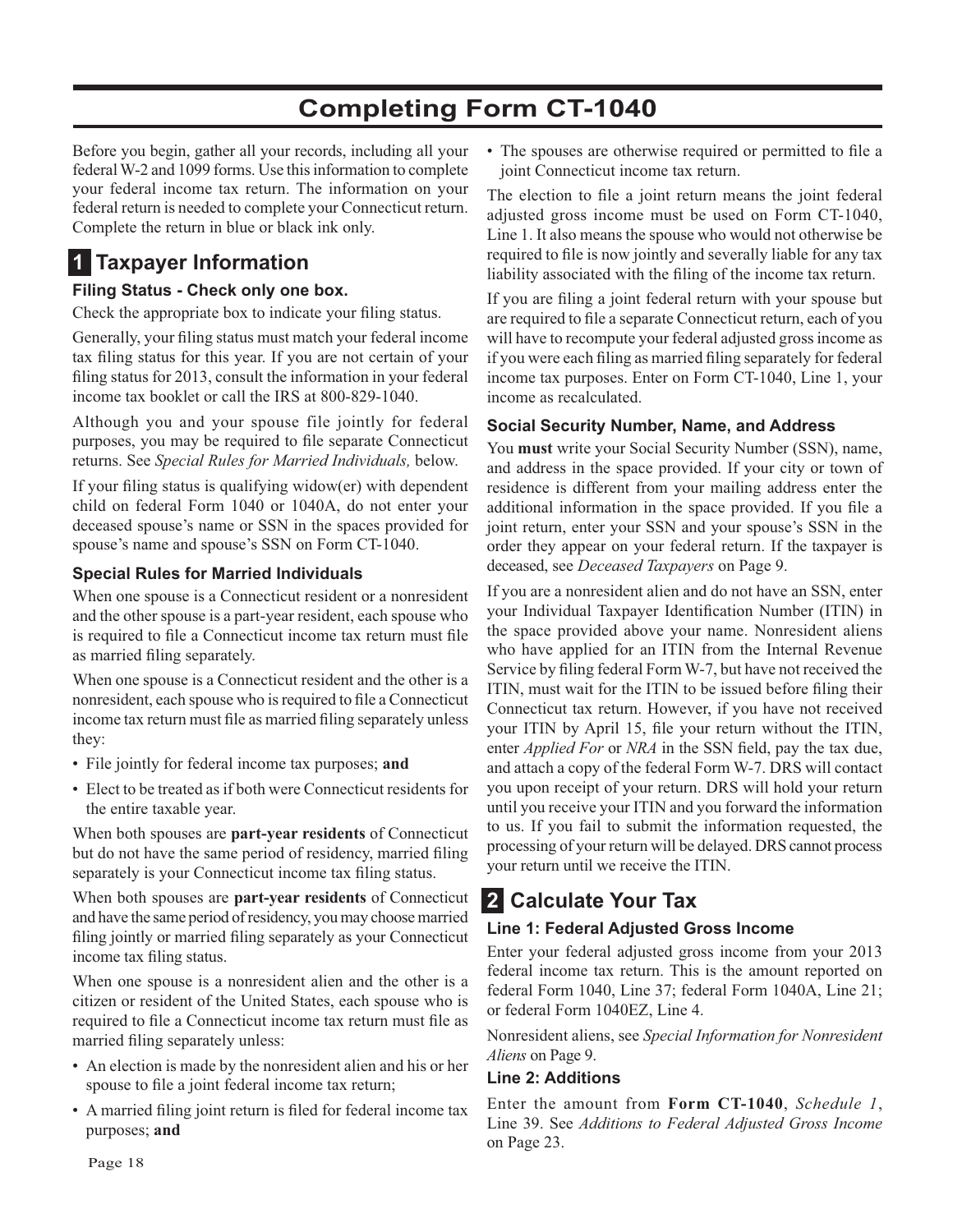#### **Line 3**

Add Line 1 and Line 2 and enter the total.

#### **Line 4: Subtractions**

Enter the amount from Form CT-1040, *Schedule 1*, Line 50. See *Subtractions From Federal Adjusted Gross Income* on Page 24.

#### **Line 5: Connecticut Adjusted Gross Income**

Subtract Line 4 from Line 3 and enter the result. This is your Connecticut adjusted gross income.

#### **Line 6: Income Tax**

For each filing status, if the amount on Line 5 is: \$12,000 or less for filing separately; \$14,000 or less for single; \$19,000 or less for head of household; or \$24,000 or less for filing jointly, or qualifying widow(er) with dependent child, enter "0" on Line 6. You do not owe any income tax. Otherwise, calculate your tax using one of the following methods.

**Tax Tables:** If your Connecticut adjusted gross income is less than or equal to \$102,000, you may use the *Tax Tables* on Page 37 to find your tax. If your Connecticut adjusted gross income is more than \$102,000 but less than or equal to \$554,000, you may use the tax tables posted on the DRS website to find your tax. Be sure to use the correct column in the *Tax Tables*. After you have found the correct tax, enter that amount on Line 6.

**Tax Calculation Schedule:** If your Connecticut adjusted gross income is more than \$554,000, you **must** use the *Tax Calculation Schedule* on Page 47; or visit **www.ct.gov/DRS**  and select *For Individuals* to use the Income Tax Calculator on the DRS website to figure your tax. You may also use the Income Tax Calculator or the *Tax Calculation Schedule* if your Connecticut adjusted gross income is less than or equal to \$554,000.

#### **Line 7: Credit for Income Taxes Paid to Qualifying Jurisdictions**

If all or part of the income reported on this return is subject to income tax in a qualifying jurisdiction and you have filed a return and paid income taxes to that jurisdiction, complete Form CT-1040, *Schedule 2,* and enter the amount from Line 59 here. See *Schedule 2 - Credit for Income Taxes Paid to Qualifying Jurisdictions* on Page 27.

You must attach a copy of your return filed with the qualifying jurisdiction(s) or the credit will be disallowed.

*QRCs for websites, DRS publications, telephone numbers, and email addresses referenced on*  **this page.** 2013 DRS Income Tax Calculator



#### **Line 8**

Subtract Line 7 from Line 6 and enter the result. If Line 7 is greater than Line 6, enter "0."

#### **Line 9: Connecticut Alternative Minimum Tax**

If you were required to pay the federal alternative minimum tax for 2013, you must file Form CT-6251, Connecticut *Alternative Minimum Tax Return - Individuals*. Enter the amount shown on Form CT-6251, Line 23.

#### **Line 10**

Add Line 8 and Line 9 and enter the total.

#### **Line 11: Credit for Property Taxes Paid on Your Primary Residence, Motor Vehicle, or Both**

If Line 10 is zero, skip Line 11 and Line 12 and go to Line 13. Otherwise, complete and attach *Schedule 3* on Page 4 of Form CT-1040 to be allowed this credit. Enter the amount from Line 68 on Line 11. Be certain to include all of the requested information or your credit may be denied. See *Schedule 3 - Property Tax Credit* on Page 30.

The credit is limited to the lesser of \$300 or the amount of qualifying property taxes paid. The maximum property tax credit allowed is \$300 per return regardless of filing status. See *Property Tax Credit Table* on Page 31. This credit can be used to offset only your 2013 income tax. **You may not carry this credit forward and it is not refundable.**

#### **Line 12**

Subtract Line 11 from Line 10 and enter the result. If less than zero, enter "0."

#### **Line 13: Allowable Credits**

Enter the amount from **Schedule CT-IT Credit**, *Income Tax Credit Summary*, Part I, Line 11.

Use Schedule CT-IT Credit to claim the tax credits (see Page 16) or to claim the credit for a prior year alternative minimum tax from **Form CT-8801**, *Credit for Prior Year Connecticut Minimum Tax for Individuals, Trusts and Estates*.

#### **Line 14: Connecticut Income Tax**

Subtract Line 13 from Line 12 and enter the result. If less than zero, enter "0."

#### **Line 15: Individual Use Tax**

Complete the Connecticut Individual Use Tax Worksheet on Page 32, then complete and attach *Schedule 4* on Page 4 of Form CT-1040. Enter on Line 15 total use tax due as reported on *Schedule 4,* Line 69. You **must** enter "0" if no Connecticut use tax is due; otherwise you have not filed a use tax return. See Pages 5 and 32 for more information on the use tax.

#### **Line 16 and Line 17**

Add Line 14 and Line 15. Enter the total on Line 16 and Line 17.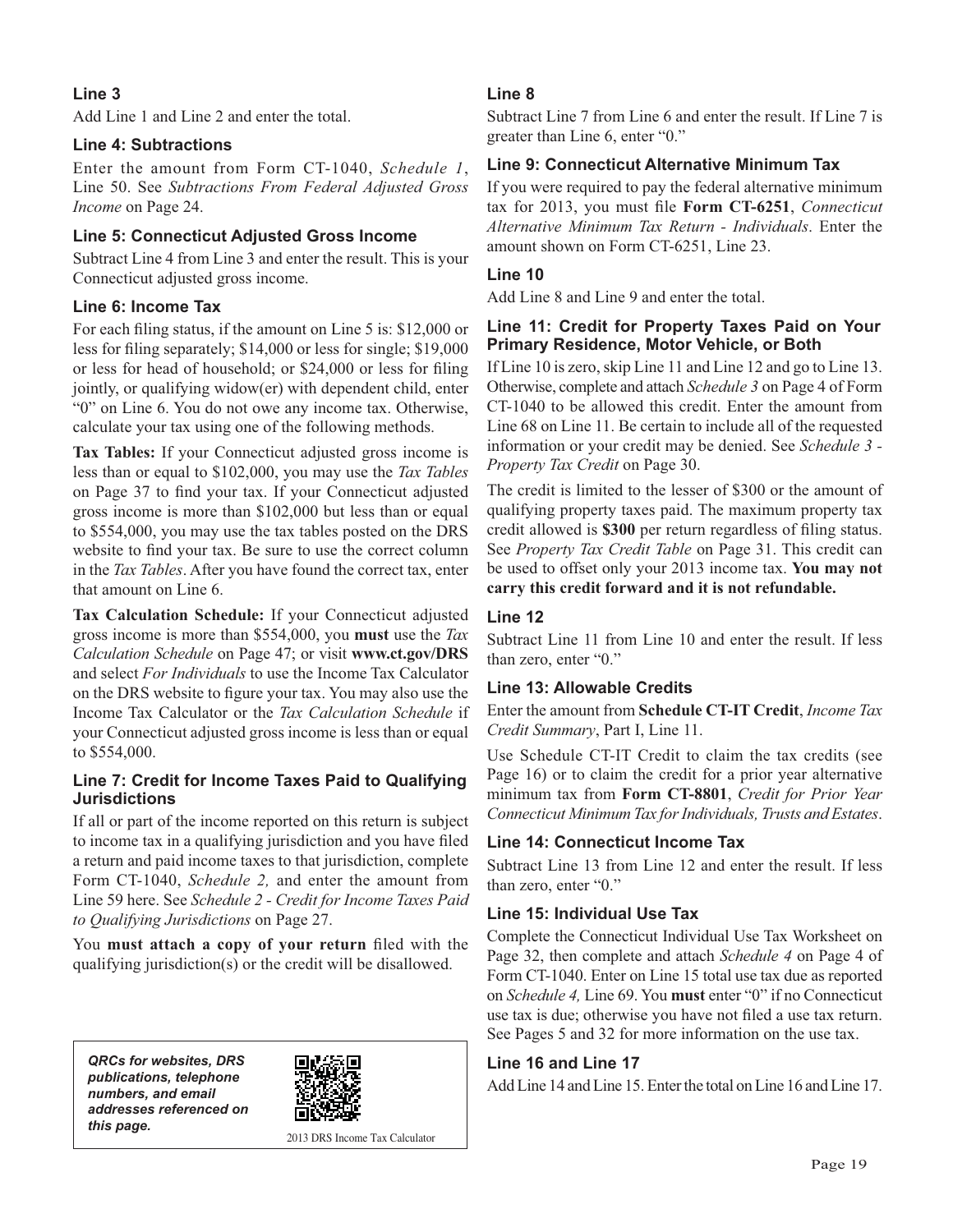## **3 Payments**

#### **Line 18: Connecticut Tax Withheld**

For each federal W-2 or 1099 form where Connecticut income tax was withheld, enter the following on Lines 18a through 18g.



**Column A:** Enter the Employer Identification Number or Payer Identification Number.

**Column B:** Enter the amount of Connecticut wages, tips, etc.

**Column C:** Enter the amount of Connecticut income tax withheld.

You **must** complete all columns or your Connecticut withholding will be disallowed. Do **not** include tax withheld for other states or federal income tax withholding.

If you have **more than seven** federal W-2 or 1099 forms showing Connecticut income tax withheld, you must complete and attach **Supplemental Schedule CT-1040WH**, *Connecticut Income Tax Withholding.* Enter on Supplemental Schedule CT-1040WH only Connecticut income tax withholding amounts not previously reported on Form CT-1040. Enter the total from Supplemental Schedule CT-1040WH, Line 3, on the last line of Column C, Line 18h.

Add all entries in Column C (including the additional amount from Supplemental Schedule CT-1040WH) and enter the total Connecticut income tax withheld on Line 18.

**Do not send copies of W-2 and 1099 forms.** Keep these for your records. DRS may request them at a later date.

When filing Form CT-8379, *Nonobligated Spouse Claim*, attach all W-2 and 1099 forms showing Connecticut income tax withheld.

#### **Line 19: All 2013 Estimated Tax Payments**

Enter the total of all Connecticut estimated tax payments, advance tax payments, and any overpayments of Connecticut income tax applied from a prior year. Be sure to include any 2013 estimated payments made in 2014. **Do not** include any refunds received.

#### **Line 20: Payments Made With Form CT-1040 EXT**

If you filed Form CT-1040 EXT, *Application for Extension of Time to File*, enter the amount you paid with that form.

#### **Line 20a: Connecticut Earned Income Tax Credit**

A Connecticut resident taxpayer may claim an earned income tax credit (CT EITC) against the Connecticut income tax due for the taxable year. The amount of the CT EITC is 25% of the earned income credit claimed and allowed on the federal income tax return for the same taxable year. If the CT EITC exceeds the taxpayer's Connecticut income tax liability, the excess is considered an overpayment and will be refunded without interest.

Complete **Schedule CT-EITC**, *Connecticut Earned Income Tax Credit,* to calculate your earned income tax credit. Enter the amount from Schedule CT-EITC, Line 16.

You **must attach a copy of your schedule** or the credit will be disallowed.

#### **Line 21: Total Payments**

Add Lines 18, 19, 20, and 20a and enter the total. This is the total of your Connecticut tax payments.

## **4 Overpayment**

#### **Line 22: Overpayment**

If Line 21 is greater than Line 17, subtract Line 17 from Line 21 and enter the result. This is your overpayment. To properly allocate your overpayment, go to Lines 23, 24, and 25. If Line 21 is less than Line 17, go to Line 26.

If you were required to make estimated income tax payments, but you did not pay enough tax through withholding, estimated tax, or both, by any installment due date, your refund may be reduced by the interest due on the underpayment of estimated tax. See **Form CT-2210**, *Underpayment of Estimated Income Tax by Individuals, Trusts, and Estates*.

#### **Line 23: Amount of Line 22 You Want Applied to Your 2014 Estimated Tax**

Enter the amount of your 2013 overpayment you want applied to your 2014 estimated Connecticut income tax. It will be treated as estimated tax paid on April 15, 2014, if your return is filed on time or if you filed a timely request for extension and your return is filed within the extension period. Payments received after April 15, 2014, will be applied as of the date of receipt. **Your request to apply this amount to your 2014 estimated income tax is irrevocable**.

#### **Line 24: Total Contributions to Designated Charities**

You may make a contribution on this return only if you are entitled to a refund. Your contribution is limited to your refund amount. Complete and attach *Schedule 5* on Page 4 of Form CT-1040. Enter the total contributions as reported on *Schedule 5*, Line 70. **Your contribution is irrevocable**.

You may also make direct contributions by following the instructions on Page 6.

Page 20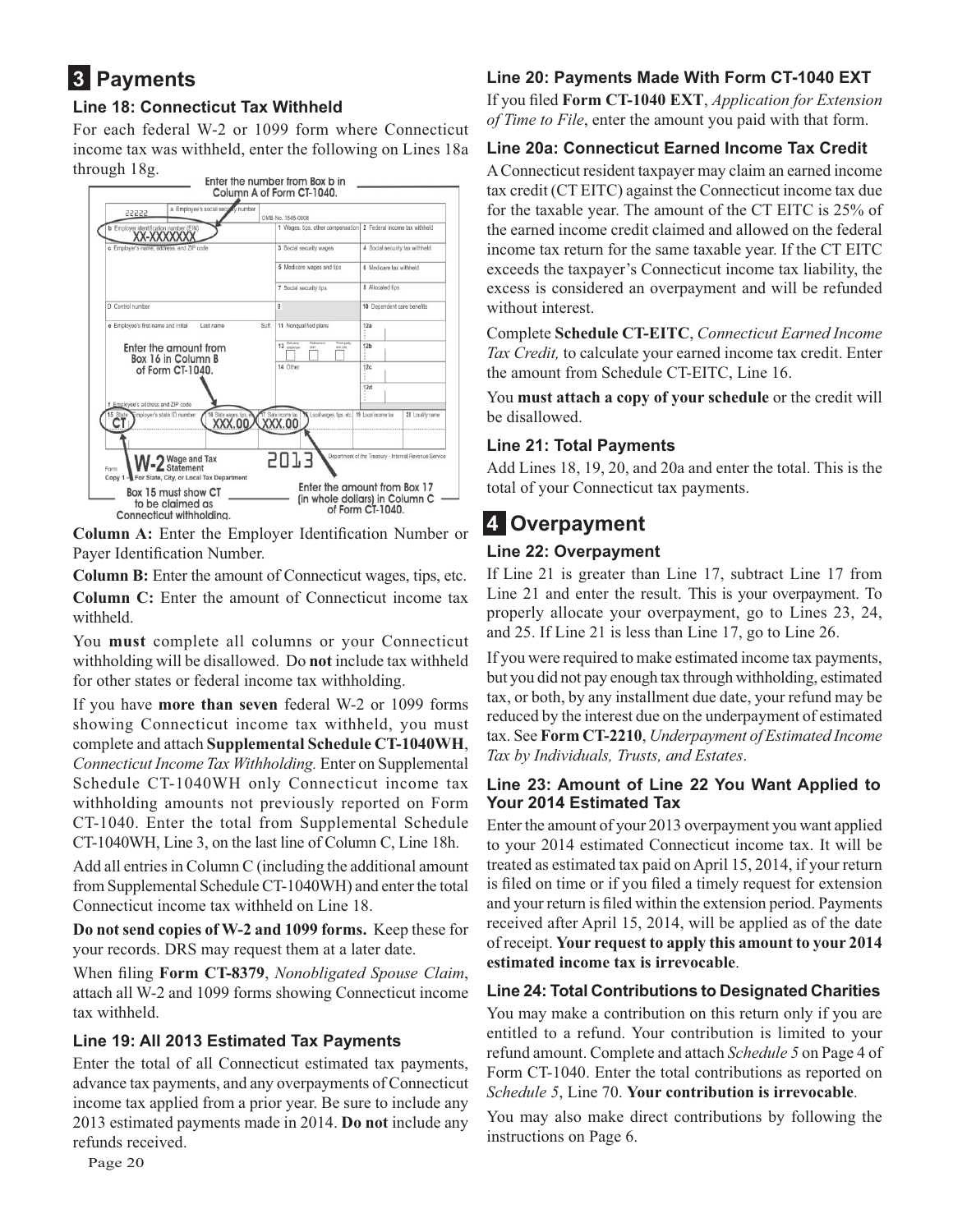#### **Line 25: Refund**

Subtract the total of Line 23 and Line 24 from Line 22. The result is the amount of your refund.

There are three refund options available:

#### **Option 1: Direct Deposit**

Complete Lines 25a, 25b, and 25c to have your refund directly deposited into your checking or savings account. See *Refund Information*, on Page 15.

Enter your nine-digit bank routing number and your bank account number in Lines 25b and 25c. Your bank routing number is the first nine-digit number printed on your check or savings withdrawal slip. Your bank account number generally follows the bank routing number. Do not include the check number as part of your account number. Bank account numbers can be up to 17 characters.



Federal banking rules require DRS to request information about foreign bank accounts (Line 25d) when the taxpayer requests the direct deposit of a refund into a bank account. If the refund is to be deposited in a bank outside the United States, DRS will mail your refund to you.

#### **Option 2: Debit Card**

You may request that DRS issue your income tax refund by debit card by competing Line 25e. Joint filers will receive two debit cards drawn from the same account (similar to a joint bank account). See *Refund Information*, on Page 15.

#### **Option 3: Paper Check**

If you do not elect direct deposit or debit card, a refund check will be issued and refund processing may be delayed.

Your overpayment will be applied in the following order: penalty and interest you owe; other taxes you owe DRS; debts to other Connecticut state agencies; federal taxes you owe the IRS; taxes you owe to other states; amounts designated by you to be applied to your 2014 estimated tax; and charitable contributions designated by you. Any remaining balance will be refunded to you.

## **5 Amount You Owe**

#### **Line 26: Tax Due**

If Line 17 is greater than Line 21, subtract Line 21 from Line 17 and enter the result. This is the amount of tax you owe. See *Estimated Tax Payments for Tax Year 2014,* on Page 12.

#### **Line 27: Penalty for Late Payment or Late Filing**

**Late Payment Penalty:** The penalty for late payment or underpayment of income or use tax is 10% of the amount due. See *Penalty for Late Payment or Late Filing* on Page 14.

**Late Filing Penalty:** In the event that no tax is due, DRS may impose a \$50 penalty for the late filing of any return or report required by law to be filed.

#### **Line 28: Interest for Late Payment or Late Filing**

If you fail to pay the tax when due, interest will be charged at 1% per month or fraction of a month from the due date until payment is made.

#### **Line 29: Interest on Underpayment of Estimated Tax**

If Line 14 minus Line 18 is \$1,000 or more, you may owe interest on estimated tax you either underpaid or paid late. **Form CT-2210**, *Underpayment of Estimated Income Tax by Individuals, Trusts and Estates*, can help you determine whether you did underestimate and will help you calculate interest. However, this is a complex form and you may prefer to have DRS calculate the interest. If so, do not file Form CT-2210; leave this line blank and DRS will send you a bill. Interest on underpayment of estimated income tax stops accruing on the **earlier** of the day you pay your tax or April 15, 2014.

#### **Line 30: Total Amount Due**

Add Lines 26 through 29 and enter the total. This is the total amount you owe. Pay the amount in full with your return. See *Payment Options* on Page 16.

## **6 Sign Your Return**

After you complete Form CT-1040, sign your name and write the date you signed the return. Your spouse must also sign and enter the date if this is a joint return. The signature line is on Page 2 of Form CT-1040.

If you file a joint return, you must review the information with your spouse. When both you and your spouse sign the return, you become jointly and severally responsible for paying the full amount of tax, interest, and penalties due. In addition, you and your spouse will be jointly entitled to any refund which will be issued to both names listed on the return.

#### **Taxpayer's Email Address**

DRS tax returns have a line for taxpayers to enter their email address. If you provide an email address, DRS may use it to notify you of tax changes and programs. However, DRS will never use email to ask for sensitive information, such as your Social Security Number. If you ever have questions about an email claiming to be from DRS, contact DRS directly. See *Tax Information*, on back cover.

#### **Paid Preparer Signature**

Anyone you pay to prepare your return must sign and date it. Paid preparers must also enter their SSN or Preparer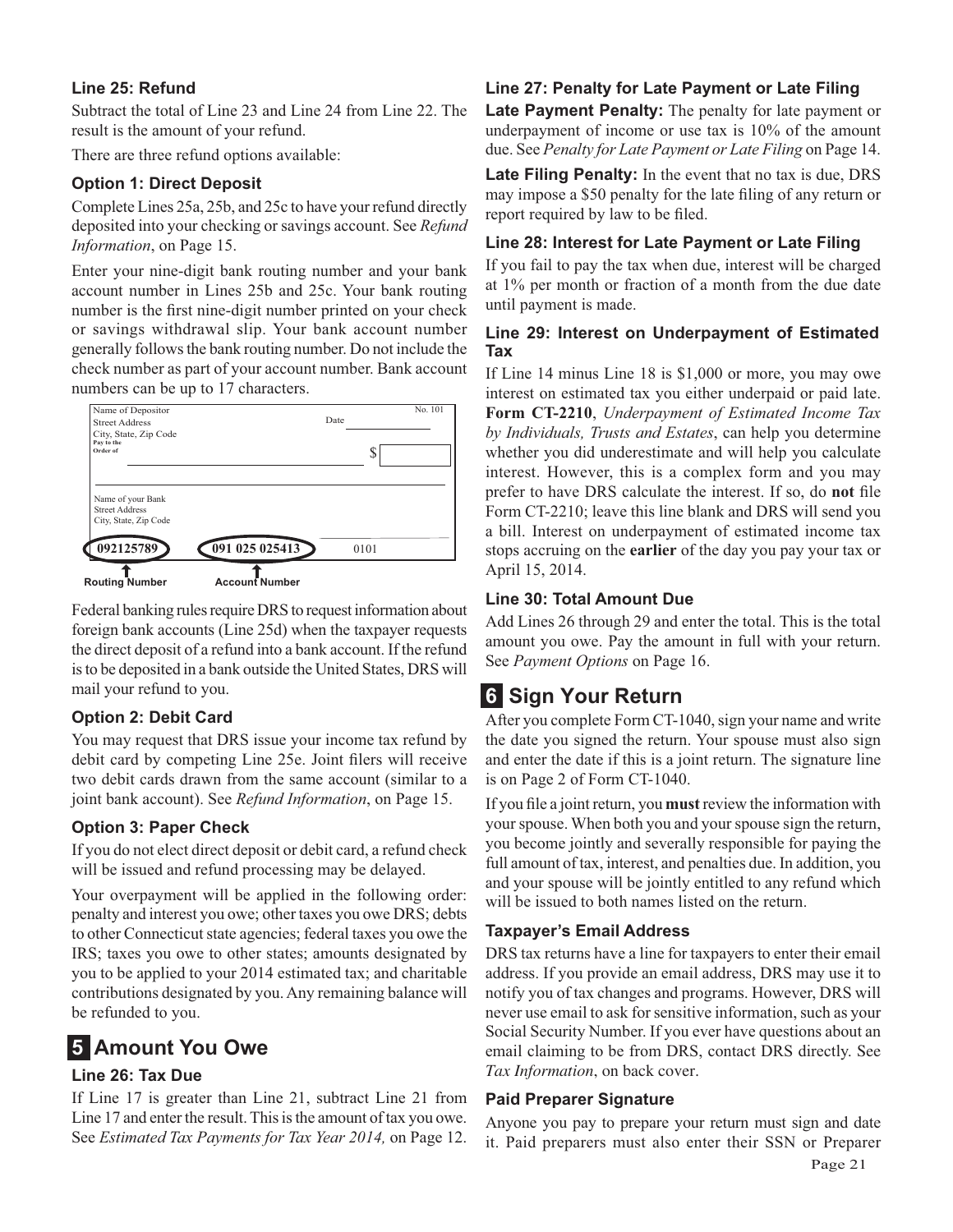Tax Identification Number (PTIN), and their firm's Federal Employer Identification Number (FEIN) in the spaces provided.

#### **Alternative Signature Methods**

DRS conforms to IRS Notice 2004-54, which provides for alternative preparer signature procedures for federal income tax paper returns that paid practitioners prepare on behalf of their clients. Specifically, income tax return preparers may sign original returns, amended returns, or requests for filing extensions by rubber stamp, mechanical device, or computer software program. These alternative methods of signing must include either a facsimile of the individual preparer's signature or the individual preparer's printed name.

Income tax return preparers who use alternative methods of signing must provide all of the other preparer information that is required on returns and extensions, such as the name, address, relevant employer identification number, the preparer's individual identification number (social security number or preparer tax identification number), and phone number.

Paid preparers can follow the same procedure with respect to paper Connecticut income tax returns prepared on behalf of their clients. This procedure only applies to preparers' signatures. It does not affect other signature requirements for taxpayers, and does not apply to documents other than tax returns.

#### **Third Party Designee**

To authorize DRS to contact your friend, family member, or any other person to discuss your 2013 tax return, enter the designee's name, telephone number, and any five numbers the designee chooses as his or her personal identification number (PIN). To authorize DRS to contact the paid preparer who signed your return, enter "Preparer" in the space for the designee's name. You do not have to provide the other information requested.

If you enter a designee's name, you and your spouse, if filing a joint return, are authorizing DRS to call the designee to answer any questions that may arise during the processing of your return. You are also authorizing the designee to:

- Give DRS any information missing from your return;
- Call DRS for information about the processing of your return or the status of your refund or payment; **and**
- Respond to certain DRS notices you have shared with the designee about math errors, offsets, and return preparation. The notices will not be sent to the designee.

Once DRS processes the return, the authorization ends. The authorization cannot be revoked. However, the authorization will automatically end no later than the due date (without regard to extensions) for filing your 2014 tax return. This is April 15, 2015, for most taxpayers.

Selecting a designee does not replace a power of attorney and will not authorize the designee to receive refunds, bind you to anything (including additional tax liabilities), or represent you before DRS. To authorize another individual to represent

you or act on your behalf, you must complete **LGL-001**, *Power of Attorney*.

#### **Order of Attachments**

Paper clip your check in payment of the tax due to the front of the income tax form in the appropriate area marked "Clip check here." To ensure proper posting of your payment, write "**2013 Form CT-1040**" and your SSN(s) (optional) on the front of your check.

If you must file any of the following forms, attach the form(s) to the **front** of your income tax return in the following order:

- **Form CT-19IT**, *Title 19 Status Release*
- **Form CT-1127**, *Application for Extension of Time for Payment of Income Tax*
- **Form CT-8379**, *Nonobligated Spouse Claim*
- Federal Form 1310, Statement of Person Claiming Refund Due a Deceased Taxpayer

Attach other required forms and schedules, including **Form CT-1040CRC**, *Claim of Right Credit*; Supplemental Schedule CT-1040WH; Schedule CT-IT Credit; and Schedule CT-EITC*,* to the **back** of your return or as directed on the form. You do **not** need to attach a copy of your previously-filed Form CT-1040 EXT.

#### **Filing Your Return**

Keep a copy of this return and all attachments for your records. Attach to this return any required schedules and forms. Do **not** attach copies of your federal income tax return or federal schedules.

DRS no longer provides return envelopes for mailing completed forms. See *Mailing Addresses for Form CT-1040*, on Page 12 for the correct address to use for returns with payments, returns with refunds, or payments only.

#### **Recordkeeping**

Make copies of your tax return; completed worksheets and schedules; and records of all items appearing on the return (such as W-2 and 1099 forms). Retain copies until the statute of limitations expires for that return. Usually, this is three years from the date the return was due or filed, whichever is later. You may need this information to prepare future returns or to file amended returns.

#### **Copies of Returns**

You may request a copy of a previously-filed Connecticut income tax return from DRS by completing **LGL-002**, *Request for Disclosure of Tax Return or Tax Return Information*. You can usually expect to receive your copy in approximately three weeks.

You may also visit **www.ct.gov/TSC** to view and print copies of the current year and the two prior years income tax returns.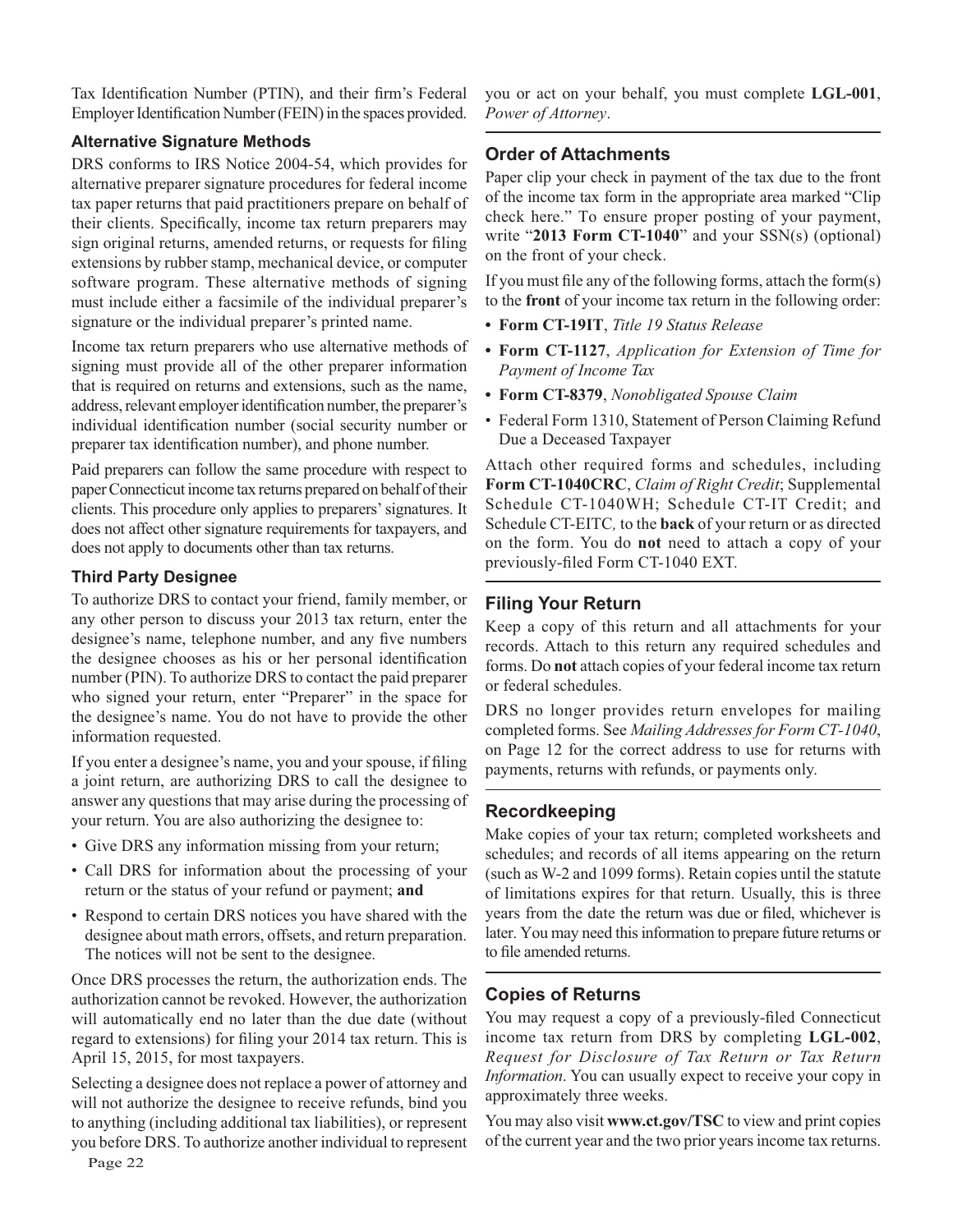## **Form CT-1040 Schedules**

The following modifications to federal adjusted gross income are provided in Conn. Gen. Stat. §12-701(a)(20). Your federal adjusted gross income may not be further modified in determining your Connecticut adjusted gross income except as expressly provided by Conn. Gen. Stat. §12-701(a)(20).

#### **Schedule 1 Modifications to Federal Adjusted Gross Income**

#### **Additions to Federal Adjusted Gross Income**

Enter all amounts as positive numbers.

#### **Line 31: Interest on State and Local Government Obligations Other Than Connecticut**

Enter the total amount of interest income derived from state and municipal government obligations (other than obligations of the State of Connecticut or its municipalities) which is not taxed for federal income tax purposes. Do not enter interest income derived from government obligations of Puerto Rico, Guam, American Samoa, or U.S. Virgin Islands.

#### **Line 32: Exempt-Interest Dividends From a Mutual Fund Derived From State or Municipal Government Obligations Other Than Connecticut**

Enter the total amount of exempt-interest dividends received from a mutual fund that are derived from state and municipal government obligations other than obligations of the State of Connecticut or its municipalities. If the exempt-interest dividends are derived from obligations of Connecticut and other states, enter only the percentage derived from non-Connecticut obligations. Do not enter exempt-interest dividends derived from government obligations of Puerto Rico, Guam, American Samoa, or U.S. Virgin Islands.

**Example:** A fund invests in obligations of many states including Connecticut. Assuming that 20% of the distribution is from Connecticut obligations, the remaining 80% would be added back on this line.

#### **Line 34: Taxable Amount of Lump-Sum Distributions From Qualified Plans Not Included in Federal AGI**

If you filed federal Form 4972, Tax on Lump-Sum Distributions, with your federal Form 1040 to compute the tax on any part of a distribution from a qualified plan, enter that part of the distribution on Line 34. Do not enter any part of the distribution reported on federal Form 1040, Line 16a; federal Form 1040A, Line 12a; or federal Form 1040, Schedule D.

#### **Line 35: Beneficiary's Share of Connecticut Fiduciary Adjustment**

If you have any income from an estate or trust, your share of any Connecticut modifications (that is, your share of the Connecticut fiduciary adjustment) that applies to the income will be shown on **Form CT-1041**, *Connecticut Income Tax Return for Trusts and Estates, Schedule CT-1041B*, Part 1, Column 5. Your share of these modifications should be provided to you by the fiduciary on Schedule CT-1041 K-1. If your share of these modifications is an amount greater than zero, enter the amount on Line 35. If the amount is less than zero, enter the amount on Line 46.

If you are a beneficiary of more than one trust or estate, enter the net amount of all modifications, if greater than zero, on Line 35 or, if less than zero, on Line 46.

#### **Line 36: Loss on Sale of Connecticut State and Local Government Bonds**

Enter the total losses from the sale or exchange of notes, bonds, or other obligations of the State of Connecticut or its municipalities used to determine gain (loss) for federal income tax purposes whether or not the entire loss is used in computing federal adjusted gross income.

#### **Line 37: Domestic Production Activity Deduction**

Enter the amount reported as a domestic production activity deduction on federal Form 1040, Line 35.

#### **Line 38: Other**

Use Line 38 to report any of the following modifications:

- 1. Add back any treaty income reported on federal Form 1040NR-EZ or Form 1040NR if a nonresident alien. Enter the words "treaty income" in the space provided.
- 2. Add back any loss or deduction of an enrolled member of the Mashantucket Pequot Tribe who resides in Indian country of such tribe or any loss or deduction of an enrolled member of the Mohegan Tribe who resides in Indian country of such tribe where the loss or deduction is derived from or connected with Indian country of the tribe. Enter the words "Mashantucket Pequot Tribe enrolled member" or "Mohegan Tribe enrolled member," as the case may be.
- 3. Add back any Connecticut income tax deducted on the federal income tax return to arrive at federal adjusted gross income. Do not add back any Connecticut income tax deducted on federal Form 1040, Schedule A.
- 4. Add back any expenses paid or incurred for the production (including management, conservation, and maintenance of property held for the production) or collection of income exempt from Connecticut income tax which were deducted on the federal return to arrive at federal adjusted gross income.
- 5. Add back any amortizable bond premium on bonds producing interest income exempt from Connecticut income tax which premiums were deducted on the federal return to arrive at federal adjusted gross income.
- 6. Add back any interest or dividend income on obligations or securities of any authority, commission, or instrumentality of the United States which federal law exempts from federal income tax but does not exempt from state income taxes.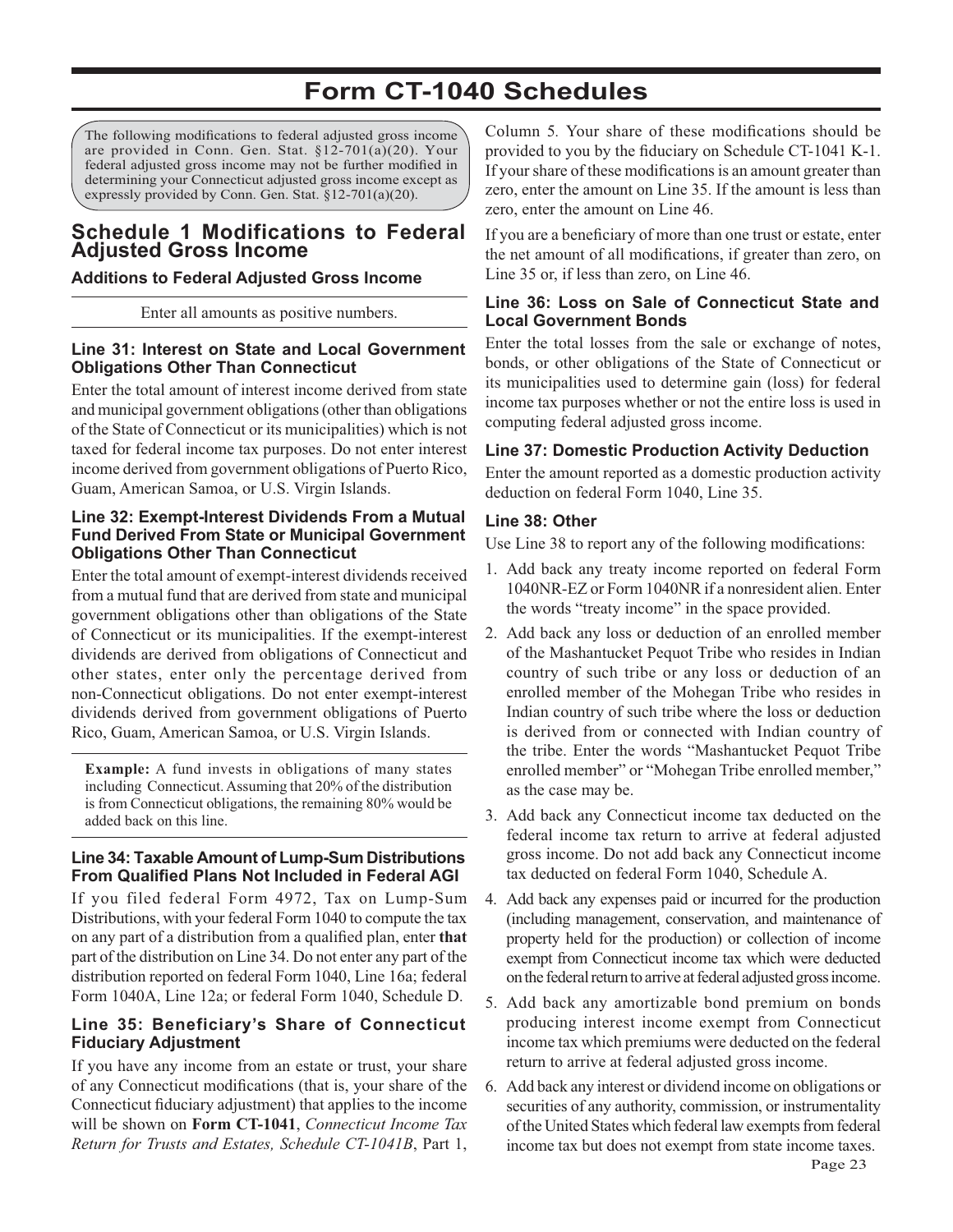- 7. Add back to the extent deductible in determining federal adjusted gross income, any interest expenses on indebtedness incurred or continued to purchase or carry obligations or securities (the income from which is exempt from Connecticut income tax).
- 8. Add back the following distributions from an MRA established pursuant to Conn. Gen. Stat. §32-9zz:
	- 50% of any distribution from such MRA used to purchase machinery or equipment for use in Connecticut or manufacturing facilities, as defined in Conn. Gen. Stat. §12-81(72), or for workforce training, development or expansion in Connecticut;
	- 100% of any distribution from such MRA not used to purchase machinery or equipment for use in Connecticut or manufacturing facilities, as defined in Conn. Gen. Stat. §12-81(72), or for workforce training, development or expansion in Connecticut; **and**
	- 100% of any return of money remaining in the MRA at the end of the five-year period after such account's creation or organization, including any interest earned. See **Special Notice 2012(6)**, *2012 Legislative Changes*

*Affecting the Income Tax*.

9. Also use Line 38 to report any additions to federal adjusted gross income required for Connecticut income tax purposes which are not listed on Lines 31 through 37.

#### **Line 39: Total Additions**

Add Lines 31 through 38 and enter the total.

#### **Subtractions From Federal Adjusted Gross Income**

Enter all amounts as positive numbers.

#### **Line 40: Interest on U.S. Government Obligations**

Enter the total amount of interest income (to the extent includible in federal adjusted gross income) derived from U.S. government obligations, which federal law prohibits states from taxing (for example, U.S. government bonds such as Saving Bonds Series EE or Series HH and U.S. Treasury bills or notes).

For Series EE U.S. Savings Bonds, you are entitled to include on Line 40 **only** the amount of interest subject to federal income tax after exclusion of the amounts reported on federal Form 8815. In general, you will report the net taxable amount on federal Form 1040, Schedule B, or federal Form 1040A, Schedule 1.

**Do not enter** the amount of interest income derived from Federal National Mortgage Association (Fannie Mae) bonds, Government National Mortgage Association (Ginnie Mae)



bonds, and Federal Home Loan Mortgage Corporation (Freddie Mac) securities. Federal law does not prohibit states from taxing interest income derived from these obligations and this interest income is taxable for Connecticut income tax purposes.

Do not enter the amount of interest paid to you on any federal income tax refund.

#### **Line 41: Exempt Dividends From Certain Qualifying Mutual Funds Derived From U.S. Government Obligations**

Enter the total amount of exempt dividends received from a qualifying mutual fund that are derived from U.S. government obligations. A mutual fund is a qualifying fund if, **at the close of each quarter** of its taxable year, at least 50% of the value of its assets consists of U.S. government obligations. The percentage of dividends that are exempt dividends should be reported to you by the mutual fund.

**Do not enter** the amount of dividend income derived from Federal National Mortgage Association (Fannie Mae) bonds, Government National Mortgage Association (Ginnie Mae) bonds, and Federal Home Loan Mortgage Corporation (Freddie Mac) securities. Federal law does not prohibit states from taxing income derived from these obligations, and this income is taxable for Connecticut income tax purposes.

**Example:** A qualifying mutual fund pays a dividend of \$100. Of the distribution, 55% is attributable to U.S. Treasury bills and 45% to other investments. The amount reported on Line 41 is \$55.

See **Policy Statement, 2005(2)**, *Connecticut Income Tax on Bonds or Obligations Issued by the United States Government, by State Governments, or Municipalities*.

#### **Line 42: Social Security Benefit Adjustment**

If you receive Social Security benefits subject to federal income tax, you may reduce or eliminate the amount of your benefits subject to Connecticut income tax.

Your Social Security benefits are fully exempt from Connecticut income tax if your required filing status is single or filing separately and the amount reported on Form  $CT-1040$ , Line 1, is less than  $$50,000$ ; or filing jointly, qualifying widow(er) with dependent child, or head of household and the amount reported on Form CT-1040, Line 1, is **less than \$60,000**. If this is the case, enter on Line 42 the amount of federally taxable Social Security benefits reported on federal Form 1040, Line 20b, or federal Form 1040A, Line 14b.

Your Social Security benefits are partially exempt from Connecticut income tax if your federal adjusted gross income is above the threshold for your filing status. If you used the worksheets in the instructions to federal Form 1040 or federal Form 1040A to calculate the amount of taxable Social Security benefits, complete the *Social Security Benefit Adjustment Worksheet,* on Page 25, and enter the amount from Line F on Line 42. If you did not use these worksheets, but instead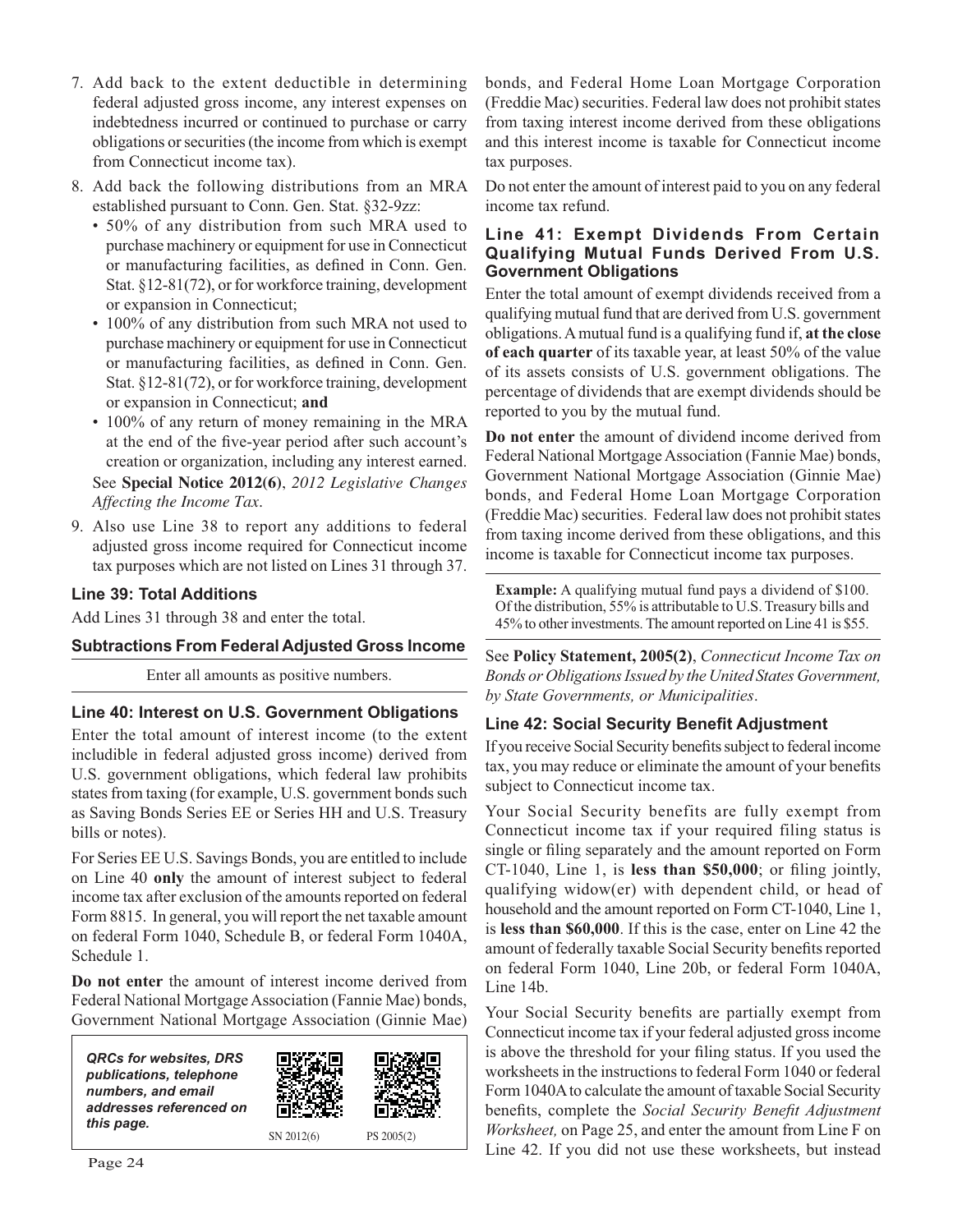| <b>Social Security Benefit Adjustment Worksheet - Line 42</b>                                                                                                                                                                                                                     |                                                                                                                                       |  |  |  |
|-----------------------------------------------------------------------------------------------------------------------------------------------------------------------------------------------------------------------------------------------------------------------------------|---------------------------------------------------------------------------------------------------------------------------------------|--|--|--|
|                                                                                                                                                                                                                                                                                   |                                                                                                                                       |  |  |  |
| If your filing status is single or filing separately, is the amount on Line 1 \$50,000 or more?<br>Yes: Complete this worksheet.                                                                                                                                                  |                                                                                                                                       |  |  |  |
| Line 20b, or federal Form 1040A, Line 14b, on Form CT-1040, Line 42.                                                                                                                                                                                                              | No: Do not complete this worksheet. Enter the amount of federally taxable Social Security benefits you reported on federal Form 1040, |  |  |  |
| Yes: Complete this worksheet.                                                                                                                                                                                                                                                     | If your filing status is filing jointly, qualifying widow(er), or head of household, is the amount on Line 1 \$60,000 or more?        |  |  |  |
| No: Do not complete this worksheet. Enter the amount of federally taxable Social Security benefits you reported on federal Form 1040,<br>Line 20b, or federal Form 1040A, Line 14b, on Form CT-1040, Line 42.                                                                     |                                                                                                                                       |  |  |  |
| A. Enter the amount reported on your 2013 federal Social Security Benefits Worksheet, Line 1.                                                                                                                                                                                     | А.                                                                                                                                    |  |  |  |
| If Line A is zero or less, stop here and enter "0" on Line 42. Otherwise, go to Line B.                                                                                                                                                                                           |                                                                                                                                       |  |  |  |
| B. Enter the amount reported on your 2013 federal Social Security Benefits Worksheet, Line 9.<br>However, if filing separately and you lived with your spouse at any time during 2013,<br>enter the amount reported on Line 7 of your federal Social Security Benefits Worksheet. |                                                                                                                                       |  |  |  |
| If Line B is zero or less, stop here. Otherwise, go to Line C.)                                                                                                                                                                                                                   |                                                                                                                                       |  |  |  |
| C. Enter the lesser of Line A or Line B.                                                                                                                                                                                                                                          |                                                                                                                                       |  |  |  |
| D. Multiply Line C by $25\%$ (.25).                                                                                                                                                                                                                                               |                                                                                                                                       |  |  |  |
| E. Taxable amount of Social Security benefits reported on your 2013 federal Social Security Benefits<br>Worksheet, Line 18.                                                                                                                                                       | Е.                                                                                                                                    |  |  |  |
| F. Social Security Benefit Adjustment - Subtract Line D from Line E. Enter the amount here and on<br>Form CT-1040, Line 42. If Line D is greater than or equal to Line E, enter "0."                                                                                              | F.                                                                                                                                    |  |  |  |

used worksheets in federal Publication 590 or federal Publication 915, see **Announcement 2013(7)**, *Taxability of*  Social Security Benefits for Connecticut Income Tax Purposes.

If you are using a worksheet not from a federal publication, such as one you printed from a tax preparation program on your computer or one given to you by your tax preparer, you should verify that the line references from these worksheets are the same as the equivalent federal publication to be certain you are using the proper amounts.

#### **Line 43: Refunds of State and Local Income Taxes**

Enter the amount of taxable refunds of state and local income taxes reported on your federal Form 1040, Line 10. If federal Form 1040, Line 10, is blank or if you filed federal Form 1040A or 1040EZ, enter "0."

#### **Line 44: Tier 1 and Tier 2 Railroad Retirement Benefits and Supplemental Annuities**

If you received Tier 1 or Tier 2, or both, railroad retirement benefits or supplemental annuities during 2013, you may deduct the amount included in your federal adjusted gross income but only to the extent the benefits were not already subtracted from federal adjusted gross income on Line 42 (Social Security Benefit Adjustment). Enter the balance not already subtracted on Line 42 of Tier 1 and Tier 2 railroad retirement benefits reported on federal Form 1040,

*QRCs for websites, DRS publications, telephone numbers, and email addresses referenced on this page.*



AN 2013(7)

Line 16b or Line 20b, or federal Form 1040A, Line 12b or Line 14b. Likewise, enter the amount of railroad unemployment benefits, including sickness benefits paid by the Railroad Retirement Board (RRB) in lieu of unemployment benefits, to the extent included in your federal adjusted gross income. However, do not enter sickness benefits paid by the RRB resulting from an on-the-job injury because these benefits are not included in your federal adjusted gross income.

#### **Line 45: 50% of Military Retirement Pay**

Subtract 50% of the income received as military retirement pay, to the extent included in federal adjusted gross income, if you are a retired member of the armed forces of the United States or the National Guard (retired military member) or if you are a beneficiary receiving survivor benefits under an option or election made by a deceased retired military member.

Payments received by a former spouse of a retired military member, under a final decree of divorce, dissolution, annulment, or legal separation or a court ordered, ratified, or approved property settlement incident to a decree dividing military retirement pay, do not qualify for the 50% retirement pay exclusion.

#### **Line 46: Beneficiary's Share of Connecticut Fiduciary Adjustment**

If you have any income from an estate or trust, your share of any Connecticut modifications (that is, your share of the Connecticut fiduciary adjustment) that applies to the income will be shown on Form CT-1041*, Schedule CT-1041B*, Part 1, Column 5*.* Your share of these modifications should be provided to you by the fiduciary on Schedule CT-1041 K-1. If your share of these modifications is an amount less than zero,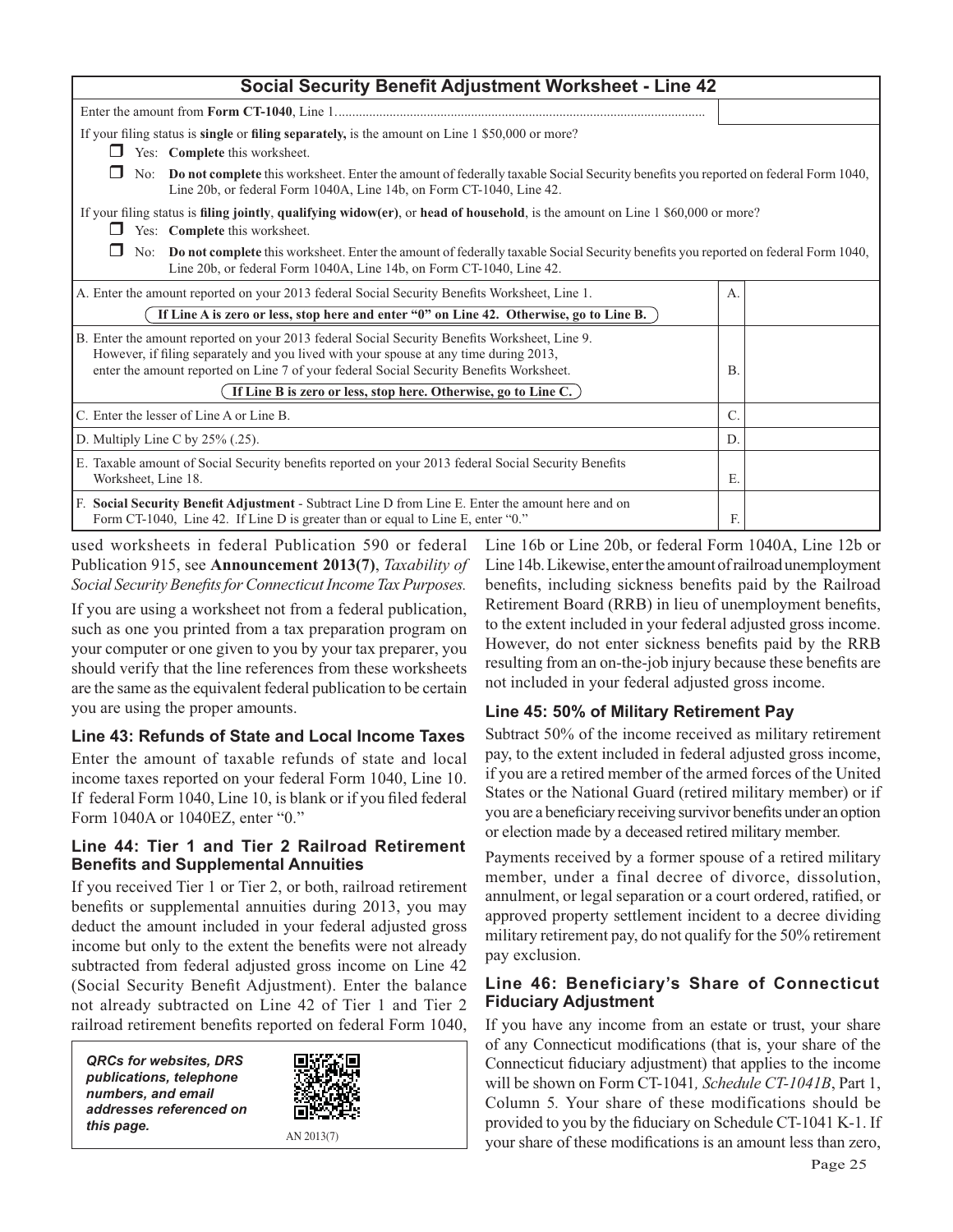enter the amount on Line 46. If the amount is greater than zero, enter the amount on Line 35.

If you are a beneficiary of more than one trust or estate, enter the net amount of all modifications if less than zero on Line 46.

#### **Line 47: Gain on Sale of Connecticut State and Local Government Bonds**

Enter the total of all gains from the sale or exchange of notes, bonds, or other obligations of the State of Connecticut or its municipalities used to determine gain (loss) for federal income tax purposes.

#### **Line 48: Connecticut Higher Education Trust (CHET) Contributions**

Enter your contributions to a CHET account(s). The modification cannot exceed the maximum allowable contribution. The maximum CHET contribution that may be subtracted is the lesser of  $(1)$  the amount of contributions to all CHET accounts during the taxable year; or (2)(A) \$5,000 for each individual taxpayer (including individuals whose filing status on their Connecticut income tax return is single, head of household, filing separately, or (B) \$10,000 for individuals whose filing status on their Connecticut income tax return is filing jointly or qualifying widow(er) with dependent child.

If your CHET contribution during the taxable year exceeds the maximum CHET contribution, the excess may be carried forward for the five succeeding taxable years provided the CHET contribution carried forward and subtracted from federal adjusted gross income of the succeeding taxable years does not exceed the maximum CHET contribution. CHET contributions made in the current taxable year are used before using any carryover from prior years.

Enter the CHET account number in the space provided. If you made contributions to more than one account, you enter only one account number. See **Special Notice 2006(11)**, *2006 Legislative Changes Affecting the Income Tax*.

#### **Line 49: Other**

Use Line 49 to report any of the following modifications:

1. Subtract any income or gain of an enrolled member of the Mashantucket Pequot Tribe who resides in Indian country of such tribe or any income or gain of an enrolled member of the Mohegan Tribe who resides in Indian country of such tribe where the income or gain is derived from or connected with Indian country of the tribe. Enter the words "Mashantucket Pequot Tribe enrolled member" or "Mohegan Tribe enrolled member," as the case may be.

SN 2012(6) *QRCs for websites, DRS publications, telephone numbers, and email addresses referenced on*  **this page.**  $\frac{1}{2}$  SN 2006(11)

- 2. Subtract the amount of interest earned on funds deposited in a Connecticut individual development account to the extent included in federal adjusted gross income.
- 3. Subtract any interest paid on indebtedness incurred to acquire investments that provide income taxable in Connecticut but exempt for federal purposes, that is not deductible in determining federal adjusted gross income, and is attributable to a trade or business of that individual.
- 4. Subtract expenses paid or incurred for the production (including management, conservation, and maintenance of property held for production) or collection of income taxable in Connecticut but exempt from federal income tax, that are not deductible in determining federal adjusted gross income, and are attributable to a trade or business of that individual.

5. Subtract the amount of any distributions you received from the CHET fund as a designated beneficiary to the extent includable in your federal adjusted gross income. Congress passed legislation excluding from federal gross income any distribution from a qualified state tuition

program (such as CHET) to the extent the distribution is used to pay for qualified higher education expenses (Pub. L. No. 107-16, §402). To the extent any distribution from CHET is excluded from federal gross income, the amount should not be reported as a subtraction modification on Line 49.

- 6. Subtract any amortizable bond premium on bonds that provide interest income taxable in Connecticut but exempt from federal income tax, which premiums were not deductible in determining federal adjusted gross income and are attributable to a trade or business of that individual.
- 7. Subtract the amount of any interest income from notes, bonds, or other obligations of the State of Connecticut included in federal adjusted gross income. This modification includes any Build America Bond tax credit amount if the Build America Bond, as described in Section 1531 of the American Recovery and Reinvestment Act of 2009 was issued by the State of Connecticut or a Connecticut subdivision and only to the extent the credit amount is treated as interest includible in gross income for federal income tax purposes.
- 8. Subtract the amount of any interest, dividends, or capital gains earned on contributions to accounts established for a designated beneficiary under the Connecticut Homecare Option Program for the Elderly to the extent the interest, dividends, or capital gains are properly included in the gross income of the designated beneficiary for federal income tax purposes.
- 9. Subtract contributions made to an MRA established pursuant to Conn. Gen. Stat. §32-9zz.

See **Special Notice 2012(6)**, *2012 Legislative Changes Affecting the Income Tax*.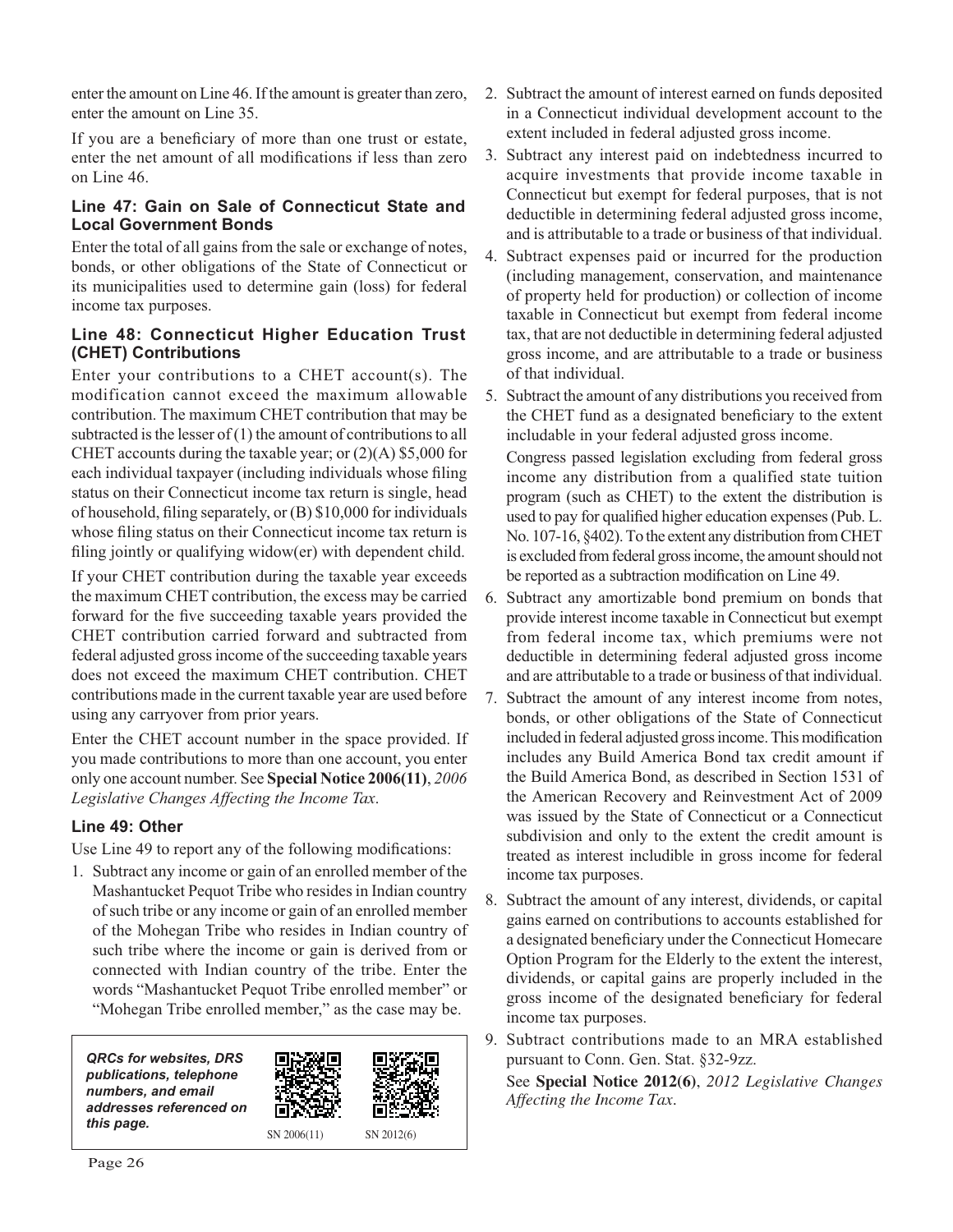Do **not** use Line 49 to subtract income subject to tax in a qualifying jurisdiction (see *Schedule 2 - Credit for Income Taxes Paid to Qualifying Jurisdictions,* below) or income of a nonresident spouse. See *Special Rules for Married Individuals* on Page 18.

#### **Line 50: Total Subtractions**

Add Lines 40 through 49 and enter the total.

#### **Schedule 2 - Credit for Income Taxes Paid to Qualifying Jurisdictions**

You must first complete Form CT-1040, Schedule 3 - Credit *for Property Taxes Paid on Your Primary Residence, Motor Vehicle, or Both,* before completing *Schedule 2*. See the instructions for *Schedule 3 - Property Tax Credit* on Page 30.

#### **Am I Eligible for the Credit for Income Taxes Paid to Qualifying Jurisdictions**

If you are a **resident** of Connecticut and if any part of your income was taxed by a **qualifying jurisdiction**, you may be able to claim a credit against your Connecticut income tax liability for qualifying income tax payments you have made.

Taxpayers seeking a credit for alternative minimum taxes paid to another jurisdiction must complete **Form CT-6251**, *Connecticut Alternative Minimum Tax Return - Individuals*, to calculate their alternative minimum tax credit.

#### **Qualifying Jurisdiction**

A qualifying jurisdiction includes another state of the United States, a local government within another state, or the District of Columbia. A qualifying jurisdiction does not include the State of Connecticut, the United States, or a foreign country or its provinces (for example, Canada and Canadian provinces).

#### **Qualifying Income Tax Payments**

Qualifying income tax payments are income taxes you actually paid on income:

- Derived from or connected with sources within the qualifying jurisdiction; **and**
- Subject to tax in the qualifying jurisdiction.

#### **Income Derived From or Connected With Sources Within a Qualifying Jurisdiction**

- Compensation received for personal services performed in a qualifying jurisdiction;
- Income from a business, trade, or profession carried on in a qualifying jurisdiction;
- Gambling winnings from a state-conducted lottery. See **Informational Publication 2011(28)**, *Connecticut Income*

*QRCs for websites, DRS publications, telephone numbers, and email addresses referenced on this page.* IP 2011(28)



*Tax Treatment of State Lottery Winnings Received by Residents and Nonresidents of Connecticut*; **or**

• Income from real or tangible personal property situated in a qualifying jurisdiction.

Income from intangibles, such as stocks and bonds, is not considered derived from or connected with sources within a qualifying jurisdiction **unless** the income is from property employed in a business, trade, or profession carried on in that jurisdiction.

#### **What Payments Do Not Qualify**

- Income tax payments made to a qualifying jurisdiction on income not derived from or connected with sources within the qualifying jurisdiction (such as wages not derived from or connected with sources within the qualifying jurisdiction);
- Income tax payments made to a qualifying jurisdiction on income not included in your Connecticut adjusted gross income;
- Income tax paid to a jurisdiction that is not a qualifying jurisdiction, including a foreign country or its provinces (for example, Canada and Canadian provinces);
- Alternative minimum tax paid to a qualifying jurisdiction;
- Income tax paid to a qualifying jurisdiction if you claimed credit on that jurisdiction's income tax return for income tax paid to Connecticut; **or**
- Penalties or interest on income taxes you paid to a qualifying jurisdiction.

#### **Limitations to the Credit**

The total credit is limited to whichever of the following amounts is least:

- The amount of income tax paid to the qualifying jurisdiction;
- The portion of Connecticut income tax due on the Connecticut adjusted gross income sourced in the qualifying jurisdiction; **or**
- The amount of your Connecticut income tax entered on Form CT-1040, Line 6.

#### **How to Calculate the Credit**

You **must** first complete your income tax return(s) for the qualifying jurisdiction(s). Then complete the *Schedule 2 - Worksheet* on Page 29 to determine the amount to enter on *Schedule 2*, Line 53.

The allowed credit must be separately computed for each qualifying jurisdiction. Use separate columns for each qualifying jurisdiction for which you are claiming a credit. Attach a copy of all income tax returns filed with **qualifying jurisdictions to your Connecticut income tax return or the credit will be disallowed.** 

*Schedule 2* provides two columns, A and B, to compute the credit for two jurisdictions. If you need more than two columns, create a worksheet identical to *Schedule 2* and attach it to the back of your Form CT-1040.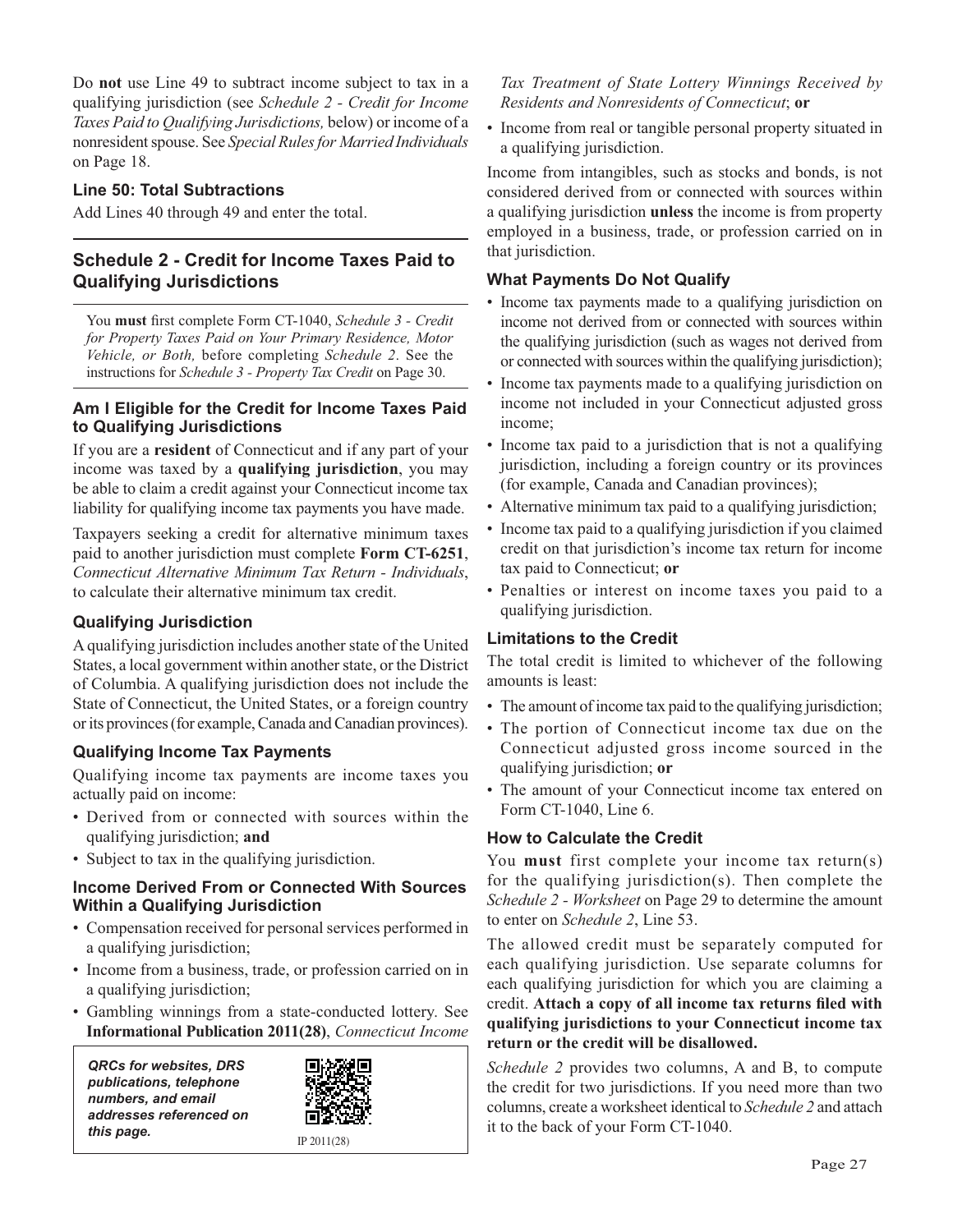If you are claiming credit for income taxes paid to another state **and** to one of its political subdivisions, follow these rules to determine your credit.

- A. If the **same amount** of income is taxed by both the city and state (see example for Line 56 on Page 29):
	- 1. Use only **one** column on Form CT-1040, *Schedule 2,* to calculate your credit;
	- 2. Enter the same income taxed by both city and state in that column on *Schedule 2*; **and**
	- 3. Combine the amounts of tax paid to the city and the state and enter the total on Line 57 of that column.
- B. If the **amounts** of income taxed by both the city and state **are not the same**:
	- 1. Use **two** columns on Form CT-1040, *Schedule 2*;
	- 2. Include only the same income taxed by both jurisdictions in the first column; and
	- 3. Include the excess income taxed by only one of the jurisdictions in the next column.

#### **Schedule 2 - Worksheet Instructions**

Complete the Schedule 2 Worksheet to determine the portion of your Connecticut adjusted gross income derived from a qualifying jurisdiction. For each line in Column II, enter the items of income from Column I that meet **all** of the following conditions listed below.

- The income is derived from or connected with sources within a qualifying jurisdiction;
- The income is reported on an income tax return filed with that qualifying jurisdiction and subject to income tax in the jurisdiction; **and**
- You have paid income tax on the income to that qualifying jurisdiction.

If you paid income tax to more than one qualifying jurisdiction, you must complete a separate worksheet for each jurisdiction. Keep the worksheet with your 2013 tax records. Do not attach it to your tax return.

The federal income tax return line references are to the federal Form 1040. If you file a federal Form 1040A or federal Form 1040EZ, use the appropriate lines from those forms.

#### **Column I**

Enter on Lines 1 through 15 of the worksheet the amounts entered on Lines 7 through 21, respectively, of your federal income tax return.

Enter on Line 17 of the worksheet the amount entered on Line 36 of your federal income tax return.

Enter on Line 19 of the worksheet the **net** amount of your Connecticut modifications to federal adjusted gross income. Subtract Form CT-1040, *Schedule 1*, Line 50, from Line 39 to arrive at this amount.

#### **Column II**

For each line, enter that portion of the amount entered on the same line of Column I you reported on an income tax return filed with (and on which income tax was paid to) the qualifying jurisdiction. On Line 17, enter only the portion of the total federal adjustments to income **directly related** to income sourced in the qualifying jurisdiction. On Line 19, enter only the portion of Connecticut modifications **directly related** to income sourced in the qualifying jurisdiction. The fact that the qualifying jurisdiction may take into account your entire adjusted gross income (to compute the rate at which your income sourced in that jurisdiction will be taxed) does not mean you paid income tax to that jurisdiction on your entire adjusted gross income. Because you are a nonresident of the qualifying jurisdiction, you may be taxed by that jurisdiction only on your income sourced in that jurisdiction.

**Example 1:** Amy, a Connecticut resident whose filing status is single, earned wages of \$150,000 from a company located in the State of New York. Amy works inside and outside of New York and allocated her wage income based upon the days worked in New York. She determined \$100,000 to be her New York State allocated wage income and reported and paid this amount on her New York nonresident income tax return. On her federal Form 1040, Line 7, she entered \$150,000. When completing the Schedule 2 Worksheet, she enters \$150,000 in Column I, Line 1, and \$100,000 in Column II, Line 1. Amy also enters \$100,000 on Form CT-1040, *Schedule 2*, Line 53.

**Example 2:** Luke and Lee file a joint federal Form 1040 and a joint Form CT-1040. Lee's wages as an employee working in Rhode Island are \$20,000 and Luke's wages as an employee working in Connecticut are \$25,000. On their federal Form 1040, Line 7, they enter \$45,000. When completing the Schedule 2 Worksheet, Luke and Lee enter \$45,000 in Column I, Line 1, and \$20,000 in Column II, Line 1. Luke and Lee also enter \$20,000 on Form CT-1040, *Schedule 2*, Line 53.

**Example 3:** Linda is a sole proprietor of a business conducted at two locations: one in Connecticut and one in Massachusetts. On Linda's federal Form 1040, Line 12, she entered \$100,000. Of the \$150,000 of gross income reported on federal Form 1040, Schedule C, \$90,000 is derived from the Massachusetts location. Of the \$50,000 of expenses reported on Schedule C, \$35,000 is derived from the Massachusetts location. When completing the Schedule 2 Worksheet*,* Linda enters \$100,000 in Column I, Line 6, and \$55,000 (\$90,000 - \$35,000) in Column II, Line 6. Linda also enters \$55,000 on Form CT-1040, *Schedule 2*, Line 53.

#### **Schedule 2 – Line Instructions**

#### **Line 51: Modified Connecticut Adjusted Gross Income**

Add to Connecticut adjusted gross income from Line 5 any **net** loss derived from or connected with sources in a qualifying jurisdiction(s) where you were subject to income taxation whether or not income tax was actually paid to the jurisdiction(s). The modified amount is entered on Line 51.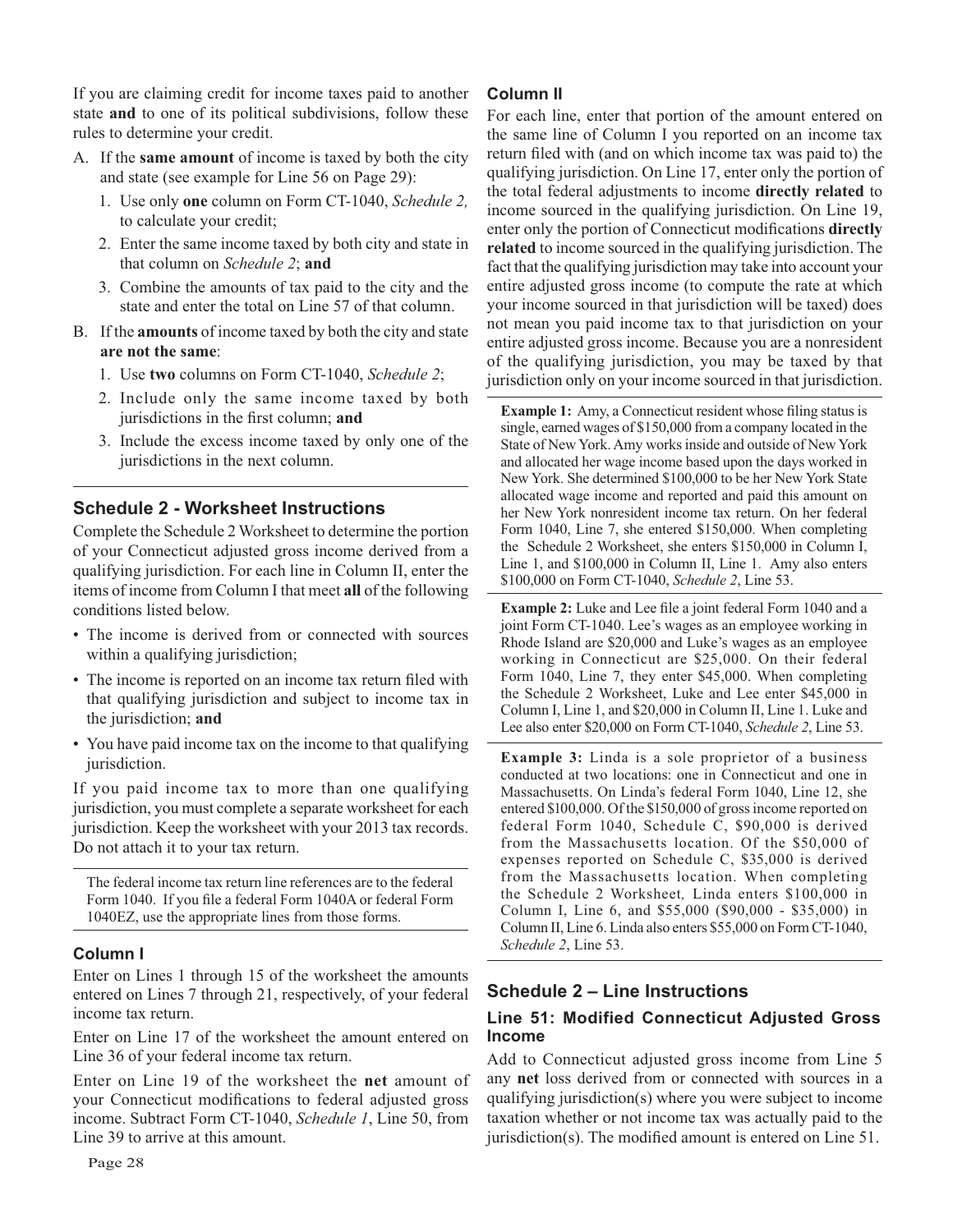| <b>Schedule 2 - Worksheet</b>                                                                                                                                                                                                                     |                  |          |                                                                  |  |
|---------------------------------------------------------------------------------------------------------------------------------------------------------------------------------------------------------------------------------------------------|------------------|----------|------------------------------------------------------------------|--|
| Complete this worksheet and enter the amount from Line 20, Column II, on Form<br>CT-1040, Schedule 2, Line 53. Complete a separate worksheet for each qualifying<br>jurisdiction if you paid income tax to more than one qualifying jurisdiction. |                  | Column I | <b>Column II</b><br>Amount Taxable in Qualifying<br>Jurisdiction |  |
| 1. Wages, salaries, tips, etc.                                                                                                                                                                                                                    | 1.               |          |                                                                  |  |
| Taxable interest<br>2.                                                                                                                                                                                                                            | 2.               |          |                                                                  |  |
| Ordinary dividends<br>3.                                                                                                                                                                                                                          | 3.               |          |                                                                  |  |
| Taxable refunds, credits, or offsets of state and local income taxes<br>4.                                                                                                                                                                        | $\overline{4}$ . |          |                                                                  |  |
| Alimony received<br>5.                                                                                                                                                                                                                            | 5.               |          |                                                                  |  |
| 6. Business income or (loss)                                                                                                                                                                                                                      | 6.               |          |                                                                  |  |
| Capital gain or (loss)<br>7.                                                                                                                                                                                                                      | 7.               |          |                                                                  |  |
| Other gains or (losses)<br>8.                                                                                                                                                                                                                     | 8.               |          |                                                                  |  |
| Taxable amount of IRA distributions<br>9.                                                                                                                                                                                                         | 9.               |          |                                                                  |  |
| 10. Taxable amount of pensions and annuities                                                                                                                                                                                                      | 10.              |          |                                                                  |  |
| 11. Rental real estate, royalties, partnerships, S corporations, trusts, etc.                                                                                                                                                                     | 11.              |          |                                                                  |  |
| 12. Farm income or (loss)                                                                                                                                                                                                                         | 12.              |          |                                                                  |  |
| 13. Unemployment compensation                                                                                                                                                                                                                     | 13.              |          |                                                                  |  |
| 14. Taxable amount of social security benefits                                                                                                                                                                                                    | 14.              |          |                                                                  |  |
| 15. Other income (including lump-sum distributions)                                                                                                                                                                                               | 15.              |          |                                                                  |  |
| 16. Add Lines 1 through 15.                                                                                                                                                                                                                       | 16.              |          |                                                                  |  |
| 17. Total federal adjustments to income                                                                                                                                                                                                           | 17.              |          |                                                                  |  |
| 18. Federal adjusted gross income: Subtract Line 17 from Line 16.                                                                                                                                                                                 | 18.              |          |                                                                  |  |
| 19. Connecticut modifications: See instructions.                                                                                                                                                                                                  | 19.              |          |                                                                  |  |
| 20. Connecticut adjusted gross income: Add Line 18 and Line 19.<br>Enter the amount from Column II on Form CT-1040, Schedule 2, Line 53.                                                                                                          | 20.              |          |                                                                  |  |

**Example:** Fred's Connecticut adjusted gross income of \$60,000 includes income of \$15,000 from business activities conducted in Massachusetts and a net loss of \$20,000 from a business conducted in Rhode Island. He must add the \$20,000 net loss to the \$60,000 and enter the \$80,000 on Line 51.

#### **Line 52: Taxing Jurisdiction(s)**

If you claim credit for income taxes paid to a qualifying jurisdiction, enter the name and the two-letter code of each qualifying jurisdiction for which you are claiming credit. If you are claiming credit for income taxes paid to a political subdivision of another state, enter the name and two-letter code of the state.

#### **Standard Two-Letter Codes**

| Delaware  DE Minnesota  MN South Carolina SC |  |
|----------------------------------------------|--|
|                                              |  |
|                                              |  |
|                                              |  |
|                                              |  |
|                                              |  |
|                                              |  |
|                                              |  |
|                                              |  |
|                                              |  |

#### **Line 53: Non-Connecticut Income**

Complete the Schedule 2 Worksheet on this page to determine the total non-Connecticut income included in your Connecticut adjusted gross income and reported on a qualifying jurisdiction's income tax return. Enter the amount from Column II, Line 20, of the Worksheet.

#### **Line 54**

Divide the amount on Line 53 by the amount on Line 51. The result cannot exceed 1.0000. Round to four decimal places.

#### **Line 55: Income Tax Liability**

Subtract Line 11 from Line 6 and enter the result.

#### **Line 56**

Multiply the percentage arrived at on Line 54 by the amount reported on Line 55.

**Example:** Jen is a Connecticut resident who worked in City Y, a city in State X, during the taxable year. Jen's filing status is single and her Connecticut adjusted gross income is \$160,000. The amount entered on Jen's Form CT-1040, Line 55, is \$8,850. Both State X and City Y impose an income tax. Her Connecticut adjusted gross income derived from State X is \$80,000 as is her Connecticut adjusted gross income derived from City Y. Because the amounts of income taxed by both State X and City Y are the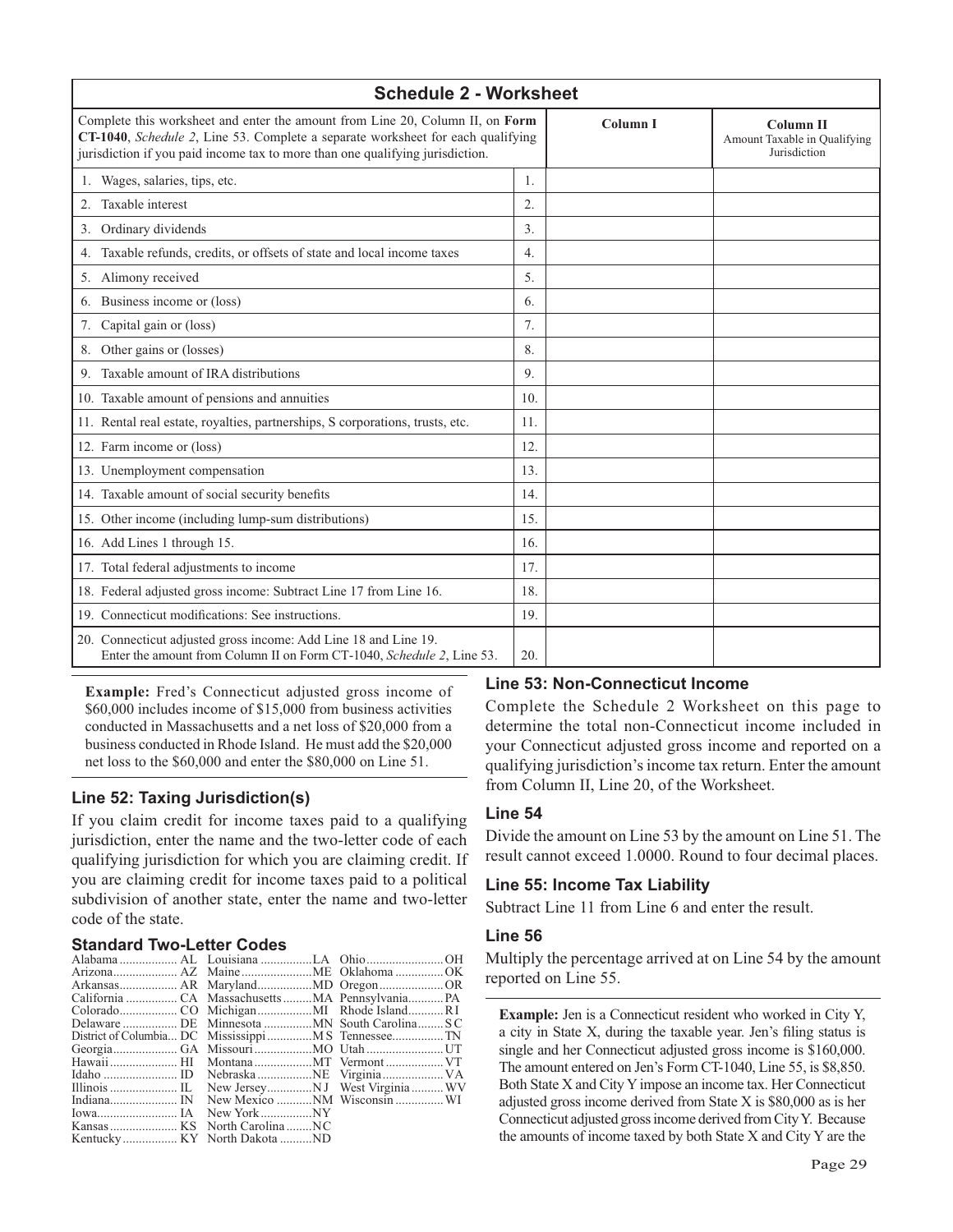same, Jen uses one column on Form CT-1040, *Schedule 2*. Jen pays an income tax of \$6,000 to State X and an income tax of \$360 to City Y. Since Jen's Form CT-1040, Line 51, is \$160,000, her *Schedule 2* is completed as follows:

|           | Column A                | <b>Column B</b> |
|-----------|-------------------------|-----------------|
| Line 52   | State X, City Y         |                 |
| Line 53   | 80,000 00               | 0 <sup>0</sup>  |
| Line 54   | .5000                   |                 |
| Line 55   | 8,850 00                | 0 <sup>0</sup>  |
| Line $56$ | 4,425<br>00             | 0 <sub>0</sub>  |
| Line 57   | 6,360<br>0 <sup>0</sup> | 00              |
| Line 58   | 4,425 00                | 0 <sub>0</sub>  |
| Line 59   | <b>Total Credit</b>     | 00<br>4.425     |

#### **Line 57: Income Tax Paid to a Qualifying Jurisdiction**

Enter the total amount of income tax paid to a qualifying jurisdiction.

*Income tax paid* means the lesser of your income tax liability to the qualifying jurisdiction or the income tax paid to that jurisdiction as reported on a return filed with that jurisdiction, but not penalty or interest. Do **not** report the amount of tax withheld for that jurisdiction directly from your W-2 or 1099 form. You must first complete a return for the qualifying jurisdiction to determine the amount of income tax paid.

#### **Line 58**

Enter the lesser of the amounts reported on Line 56 or Line 57.

#### **Line 59: Total Credit for Income Taxes Paid to Qualifying Jurisdictions**

Add the amounts from Line 58A, Line 58B, and Line 58 of any additional worksheets. The amount on Line 59 cannot exceed the amount on Line 56. Enter the total here and on Form CT-1040, Line 7.

You must attach a copy of your return filed with the qualifying jurisdiction(s) or the credit will be disallowed.

#### **Schedule 3 – Property Tax Credit**

Connecticut residents **must** complete *Schedule 3* to determine the amount of credit (if any) that may be taken against a Connecticut income tax liability. The credit is for property taxes paid during 2013 to a Connecticut political subdivision on a primary residence, privately owned or leased motor vehicle, or both. You must attach Schedule 3 to Form CT-1040 or your credit will be disallowed. If you entered zero on Form CT-1040, Line 10, **do not** complete this schedule. See **Informational Publication 2013(13)***, Q&A: Income Tax* 

| <b>QRCs</b> for<br>websites and<br><b>DRS</b> publications<br>referenced on<br>this page. |               |                                     |
|-------------------------------------------------------------------------------------------|---------------|-------------------------------------|
|                                                                                           | IP $2013(13)$ | 2013 Property Tax Credit Calculator |

*Credit for Property Taxes Paid to a Connecticut Political Subdivision*.

#### **Which Property Tax Bills Qualify**

You may take credit against your 2013 Connecticut income tax liability for qualifying property tax payments you made on your primary residence, privately owned or leased motor vehicle, or both, to a Connecticut political subdivision. Generally, property tax bills due and paid during 2013 qualify for this credit. This includes any installment payments you made during 2013 that were due in 2013 and any installments you prepaid during 2013 due in 2014. Supplemental property tax bills that were due during 2013 or 2014 also qualify if paid during 2013. However, the late payment of any property tax bills or the payment of any interest, fees, or charges related to the property tax bill do not qualify for the credit.

Taxpayers who file a joint Connecticut income tax return may include property tax bills for which each spouse is individually or jointly liable.

You may take credit for a leased motor vehicle if you had a written lease agreement for a term of more than one year, and the property tax became due and was paid during 2013 (either by the leasing company or by you). Refer to your January 2014 billing statement from the leasing company to determine the amount of property taxes that may be eligible for the credit. Your statement will either indicate the amount of property taxes paid on your leased motor vehicle or provide you with a toll-free number you may call to obtain the necessary information. If you do not receive a billing statement in January 2014, contact your leasing company for the appropriate property tax information.

**Example 1:** Lisa received a property tax bill for a motor vehicle listed on her town's October 1, 2011, grand list. The bill was payable in two installments, July 1, 2012, and January 1, 2013. If Lisa paid the January 1, 2013, installment on January 1, 2013, she is eligible to claim it on her 2013 income tax return. If she prepaid it during 2012, she is not eligible to take credit for it on her 2013 return, but she may have been eligible to take credit for it on her 2012 return.

**Example 2:** Mary received a property tax bill for a motor vehicle listed on her town's October 1, 2012, grand list. The bill was payable in two installments, July 1, 2013, and January 1, 2014. Mary is eligible to take credit for both installments on her 2013 income tax return if she paid both installments during 2013. If Mary waited until January 1, 2014, to pay her second installment, she is not eligible to take credit on her 2013 return for this installment, but she may be eligible to take credit for it on her 2014 return.

#### **Maximum Credit Allowed**

The **maximum** credit allowed (on your primary residence, motor vehicle, or both) is \$300 per return regardless of filing status.

This maximum property tax credit cannot exceed the amount of qualifying property taxes paid or the amount of tax entered on Form CT-1040, Line 10, and is phased out depending upon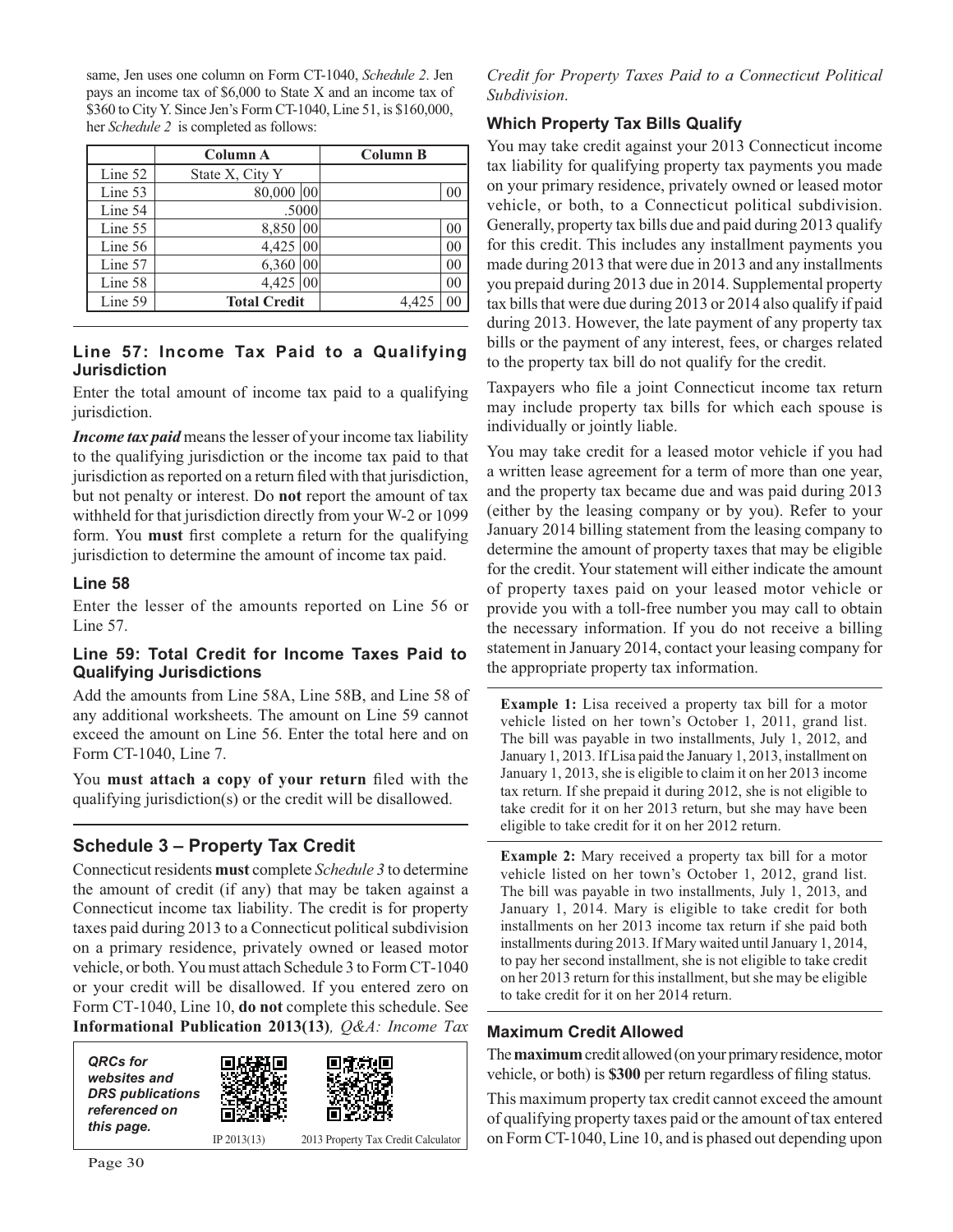## **Property Tax Credit Table**

| Enter the amount from Form CT-1040, Schedule 3 - Property Tax Credit, Line 65, on Line 68 and Line 11, if your filing status is: |  |
|----------------------------------------------------------------------------------------------------------------------------------|--|
|                                                                                                                                  |  |
|                                                                                                                                  |  |
|                                                                                                                                  |  |
|                                                                                                                                  |  |
| Otherwise, enter the decimal amount from the Property Tax Credit Table below on Form CT-1040, Schedule 3, Line 66.               |  |

#### **Use your filing status on the front of your tax return and your Connecticut AGI - Form CT-1040, Line 5.**

| If you are single and your Connecticut AGI is: |
|------------------------------------------------|

**Single**

#### **Married Filing Jointly or Qualifying Widow(er)**

If you are married filing jointly, or qualifying widow(er) and your Connecticut AGI is:

|             |                                                                     |                | your Connecticut AUI 15. |                                                           |                   |  |  |  |  |  |
|-------------|---------------------------------------------------------------------|----------------|--------------------------|-----------------------------------------------------------|-------------------|--|--|--|--|--|
| More        | <b>Less Than</b><br><b>Decimal</b><br>Than<br>or Equal To<br>Amount |                | More<br>Than             | <b>Less Than</b><br>or Equal To                           | Decimal<br>Amount |  |  |  |  |  |
| \$0         | \$60,500                                                            | $\Omega$       | \$0                      | \$100,500                                                 | $\Omega$          |  |  |  |  |  |
| \$60,500    | \$70,500                                                            | .15            | \$100,500                | \$110,500                                                 | .15               |  |  |  |  |  |
| \$70,500    | \$80,500                                                            | .30            | \$110,500                | \$120,500                                                 | .30               |  |  |  |  |  |
| \$80,500    | \$90,500                                                            | .45            | \$120,500                | \$130,500                                                 | .45               |  |  |  |  |  |
| \$90,500    | \$100,500                                                           | .60            | \$130,500                | \$140,500                                                 | .60               |  |  |  |  |  |
| \$100,500   | \$110,500                                                           | .75            | \$140,500                | \$150,500                                                 | .75               |  |  |  |  |  |
| \$110,500   | \$120,500                                                           | .90            | \$150,500                | \$160,500                                                 | .90               |  |  |  |  |  |
| \$120,500   | and up                                                              | 1.00           | \$160,500                | and up                                                    | 1.00              |  |  |  |  |  |
|             | <b>Married Filing Separately</b>                                    |                |                          | <b>Head of Household</b>                                  |                   |  |  |  |  |  |
| AGI is:     | If you are married filing separately and your Connecticut           |                |                          | If you are head of household and your Connecticut AGI is: |                   |  |  |  |  |  |
| <b>More</b> | <b>Less Than</b>                                                    | <b>Decimal</b> | More                     | <b>Less Than</b>                                          | <b>Decimal</b>    |  |  |  |  |  |
| Than        | or Equal To                                                         | <b>Amount</b>  | Than                     | or Equal To                                               | <b>Amount</b>     |  |  |  |  |  |
| \$0         | \$50,250                                                            | $\theta$       | \$0                      | \$78,500                                                  | $\theta$          |  |  |  |  |  |
| \$50,250    | \$55,250                                                            | .15            | \$78,500                 | \$88,500                                                  | .15               |  |  |  |  |  |
| \$55,250    | \$60,250                                                            | .30            | \$88,500                 | \$98,500                                                  | .30               |  |  |  |  |  |
| \$60,250    | \$65,250                                                            | .45            | \$98,500                 | \$108,500                                                 | .45               |  |  |  |  |  |
| \$65,250    | \$70,250                                                            | .60            | \$108,500                | \$118,500                                                 | .60               |  |  |  |  |  |
| \$70,250    | \$75,250                                                            | .75            | \$118,500                | \$128,500                                                 | .75               |  |  |  |  |  |
| \$75,250    | \$80,250                                                            | .90            | \$128,500                | \$138,500                                                 | .90               |  |  |  |  |  |
| \$80,250    | and up                                                              | 1.00           | \$138,500                | and up                                                    | 1.00              |  |  |  |  |  |
|             |                                                                     |                |                          |                                                           |                   |  |  |  |  |  |

your Connecticut adjusted gross income. To be allowed this credit, you must complete *Schedule 3* in its entirety and attach it to your return.

#### **Motor Vehicle Credit Restrictions**

The number of motor vehicles eligible for this credit depends on your filing status as shown on the front of your Connecticut income tax return. Any individual whose filing status is single, filing separately, or head of household is limited to the property tax paid on **one** motor vehicle even if the individual sells a motor vehicle and purchases a replacement motor vehicle during the taxable year and only owns one motor vehicle at any time during the taxable year. Individuals whose filing status is filing jointly or qualifying widow(er) with dependent child are limited to the property taxes paid on **two** motor vehicles.

#### **Schedule 3 – Line Instructions**

#### **Name of Connecticut Tax Town or District**

Enter the Connecticut town or taxing district to which the qualifying property tax was paid.

#### **Description of Property**

Enter the description of the property. If a primary residence, enter the street address. If a motor vehicle, enter the year, make, and model.

#### **Date(s) Paid**

Enter the date(s) you paid qualifying property tax.

#### **Line 60: Primary Residence**

Enter the total amount of property tax paid on your primary residence.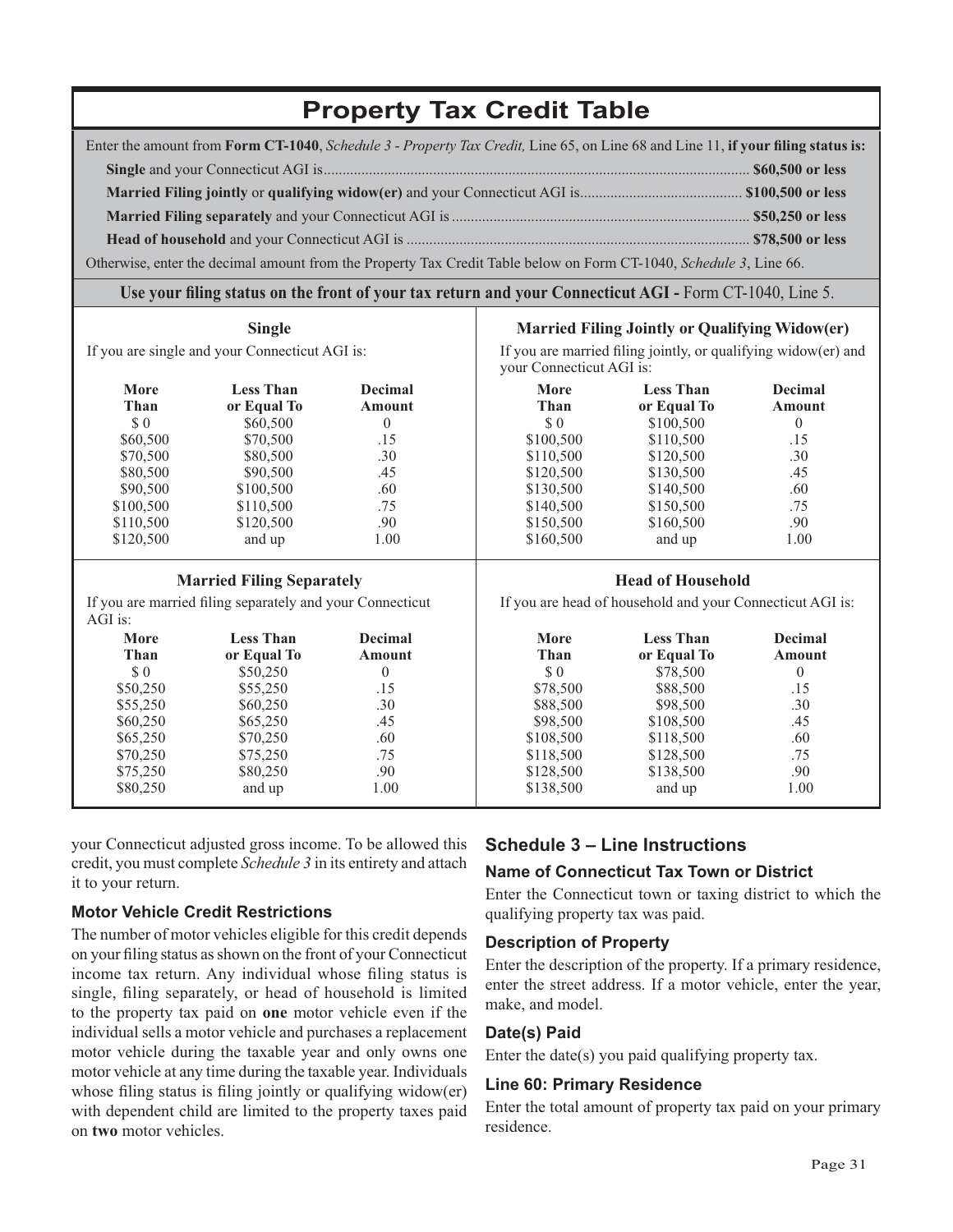#### **Line 61: Auto 1**

Enter the total amount of property tax paid on your motor vehicle.

#### **Line 62: Filing Jointly or Qualifying Widow(er) Only - Auto 2**

Enter the total amount of property tax paid on your second motor vehicle.

#### **Line 63**

Add Lines 60, 61, and 62 and enter the total.

#### **Line 64**

The maximum property tax credit allowed is **\$300**.

#### **Line 65**

Enter the lesser of Line 63 or Line 64.

#### **Line 66**

Enter "0" on Line 66 and enter amount from Line 65 on Line 68 if your:

| <b>Filing status is:</b>                                                   | Connecticut adjusted gross income is: |  |  |
|----------------------------------------------------------------------------|---------------------------------------|--|--|
|                                                                            |                                       |  |  |
| <b>Married filing jointly or</b><br>qualifying widow(er) \$100,500 or less |                                       |  |  |
| Married filing separately  \$ 50,250 or less                               |                                       |  |  |
| Head of household\$ 78,500 or less                                         |                                       |  |  |

Otherwise, go to the *Property Tax Credit Table* on Page 31 or visit **www.ct.gov/DRS** to use the Property Tax Calculator. Enter the decimal amount from the *Property Tax Credit Table* on Form CT-1040, Line 66.

#### **Line 67**

Multiply Line 65 by Line 66.

#### **Line 68**

Subtract Line 67 from Line 65. Enter here and on the front of Form CT-1040, Line 11.

#### **Schedule 4 – Individual Use Tax**

In general, goods or services purchased out-of-state that would be subject to the Connecticut sales tax if those goods or services were purchased from a Connecticut seller are subject to the Connecticut use tax if the out-of-state seller did not charge and collect sales tax on the sale. Generally, this includes purchases of goods by mail order, telephone or on line over the Internet when the goods are shipped or delivered to Connecticut and when the purchaser brings goods back into Connecticut.

Use tax is due when taxable purchases are made but Connecticut sales tax is not paid. Any individual or business purchasing taxable goods or services for use in Connecticut without paying Connecticut sales tax must pay use tax. The

## **Connecticut Individual Use Tax Worksheet**

#### **Section A -** 1% Tax Rate: Computer and Data Processing Services

| Column 1            | Column <sub>2</sub>                                                                  | Column 3                        | Column 4          | Column 5                    | Column 6          | Column <sub>7</sub>                                 |  |  |  |  |  |
|---------------------|--------------------------------------------------------------------------------------|---------------------------------|-------------------|-----------------------------|-------------------|-----------------------------------------------------|--|--|--|--|--|
| Date of<br>Purchase | Description of<br>Services                                                           | Retailer or<br>Service Provider | Purchase<br>Price | CT Tax Due<br>(Col. 4 X.01) | <b>Taxes Paid</b> | <b>Balance Due</b><br>$ $ (Col. 5 minus Col. 6) $ $ |  |  |  |  |  |
|                     |                                                                                      |                                 |                   |                             |                   |                                                     |  |  |  |  |  |
|                     |                                                                                      |                                 |                   |                             |                   |                                                     |  |  |  |  |  |
|                     |                                                                                      |                                 |                   |                             |                   |                                                     |  |  |  |  |  |
|                     | Add Column 7 amounts and enter total here and on Form CT-1040, Schedule 4, Line 69a. |                                 |                   |                             |                   |                                                     |  |  |  |  |  |

#### **Section B -** 6.35% Tax Rate

| Column 1            | Column 2                            | Column 3                                                                             | Column 4          | Column 5                     | Column 6   | Column <sub>7</sub>                      |  |  |  |  |  |  |  |
|---------------------|-------------------------------------|--------------------------------------------------------------------------------------|-------------------|------------------------------|------------|------------------------------------------|--|--|--|--|--|--|--|
| Date of<br>Purchase | Description of<br>Goods or Services | Retailer or<br>Service Provider                                                      | Purchase<br>Price | CT Tax Due<br> COI. 4 X.0635 | Taxes Paid | Balance Due<br>$ $ (Col. 5 minus Col. 6) |  |  |  |  |  |  |  |
|                     |                                     |                                                                                      |                   |                              |            |                                          |  |  |  |  |  |  |  |
|                     |                                     |                                                                                      |                   |                              |            |                                          |  |  |  |  |  |  |  |
|                     |                                     |                                                                                      |                   |                              |            |                                          |  |  |  |  |  |  |  |
|                     |                                     | Add Column 7 amounts and enter total here and on Form CT-1040, Schedule 4, Line 69b. |                   |                              |            |                                          |  |  |  |  |  |  |  |

#### **Section C -** 7% Tax Rate

| Column 1            | Column <sub>2</sub>                                                                  | Column 3                        | Column 4          | Column 5                    | Column 6          | Column <sub>7</sub>                                 |  |  |  |  |  |  |
|---------------------|--------------------------------------------------------------------------------------|---------------------------------|-------------------|-----------------------------|-------------------|-----------------------------------------------------|--|--|--|--|--|--|
| Date of<br>Purchase | Description of<br>Goods or Services                                                  | Retailer or<br>Service Provider | Purchase<br>Price | CT Tax Due<br>(Col. 4 X.07) | <b>Taxes Paid</b> | <b>Balance Due</b><br>$ $ (Col. 5 minus Col. 6) $ $ |  |  |  |  |  |  |
|                     |                                                                                      |                                 |                   |                             |                   |                                                     |  |  |  |  |  |  |
|                     |                                                                                      |                                 |                   |                             |                   |                                                     |  |  |  |  |  |  |
|                     |                                                                                      |                                 |                   |                             |                   |                                                     |  |  |  |  |  |  |
|                     | Add Column 7 amounts and enter total here and on Form CT-1040, Schedule 4, Line 69c. |                                 |                   |                             |                   |                                                     |  |  |  |  |  |  |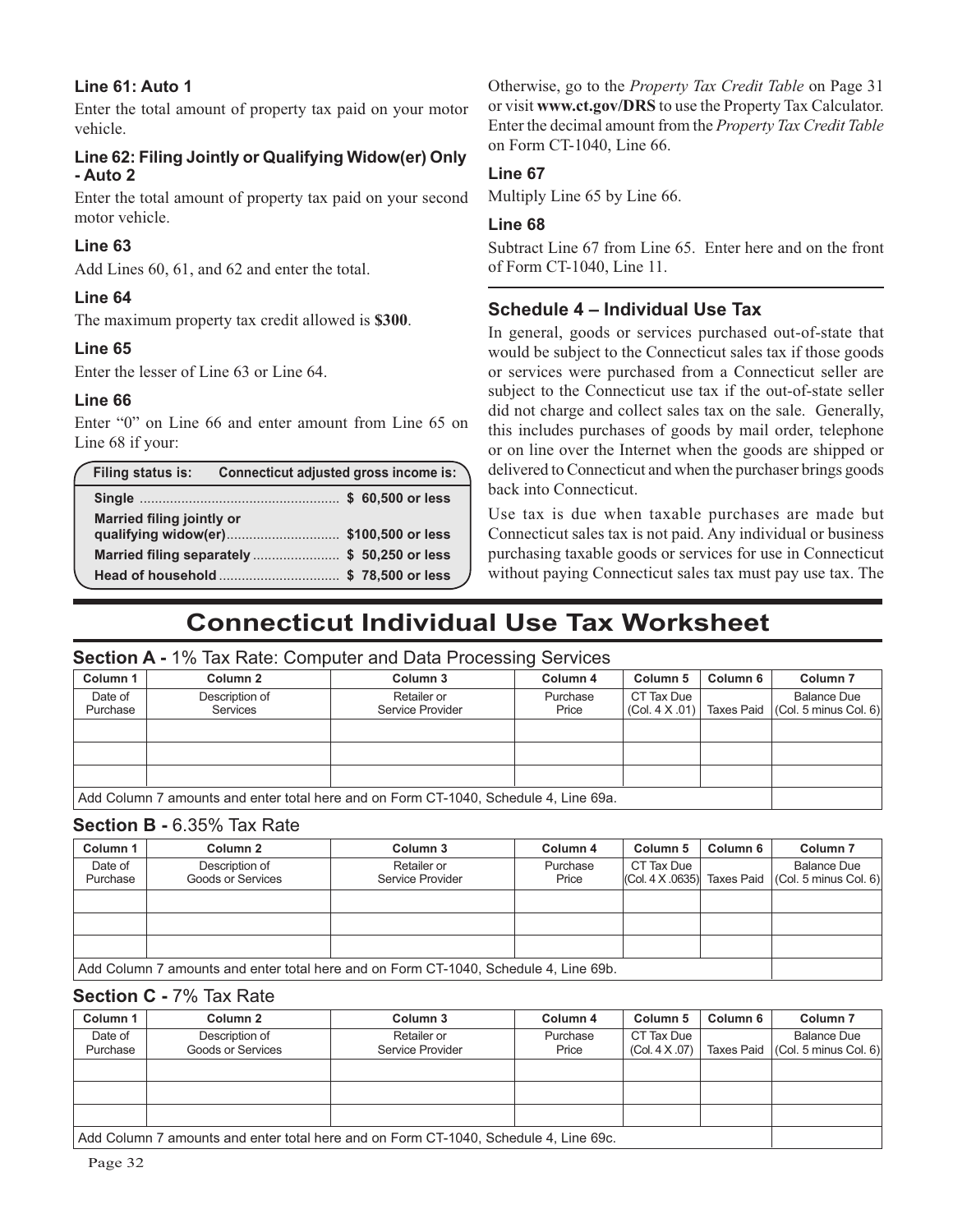general use tax rate is 6.35%. However, the following items are subject to a 7% use tax rate:

- Most motor vehicles exceeding \$50,000;
- Each piece of jewelry exceeding \$5,000;
- Each piece of clothing or pair of footwear exceeding \$1,000; **and**
- A handbag, luggage, umbrella, wallet, or watch exceeding \$1,000.

Computer and data processing services are subject to a 1% use tax rate.

Use the *Connecticut Individual Use Tax Worksheet*, on Page 32, to calculate your use tax liability. Keep the worksheet for your records. You must provide the worksheet to DRS upon request. See **Informational Publication 2011(15)**, *Q&A on the Connecticut Individual Use Tax*.

Report only those purchases subject to use tax you have not previously reported on **Form OP-186**, *Connecticut Individual Use Tax Return*.

The table on Page 5 illustrates the use tax due only for various levels of purchases subject to the 6.35% and 7% use tax.

#### **Line 69**

Complete the *Connecticut Individual Use Tax Worksheet* on Page 32. Enter the totals from Column 7 of each section on Lines 69a, 69b, and 69c. Add the amounts on Lines 69a, 69b, and 69c, and enter the total on Line 69. Also enter on Form CT-1040, Line 15.

If no Connecticut use tax is due, you must enter "0" on Form CT-1040, Line 15. If you do not make an entry on Line 15, you will not have filed a use tax return. Failure to file a use **tax return and to remit use tax due will subject you to a 10% penalty of the total use tax due plus a 1% interest per month or a fraction of a month.**

#### **Connecticut Individual Use Tax Worksheet**

#### **Section Instructions**

Complete the following sections for purchases subject to each tax rate:

- **Section A** for purchases of computer and data processing services subject to the 1% tax rate.
- **Section B** for purchases subject to the 6.35% tax rate.
- **Section C** for purchases subject to the 7% tax rate.

#### **Column Instructions**

#### **Column 1**

Enter the month and day of the purchase.

#### **Column 2**

Enter a brief description of the taxable item or service purchased (jewelry, computer, etc.).

#### **Column 3**

Enter the name of the retailer the item or service was purchased from.

#### **Column 4**

Enter the purchase price.

List separately any individual item with a purchase price of **\$300 or more**. Although you do not need to list separately any individual item with a purchase price of **less than \$300**, the items are subject to tax and the total of the purchase price of these items should be reported.

#### **Column 5**

Multiply the purchase price in Column 4 by the applicable tax rate and enter the result.

#### **Column 6**

If you paid sales tax to another state, the District of Columbia, or a U.S. territory, enter the amount paid.

#### **Column 7**

Subtract the amount entered in Column 6 from the amount entered in Column 5 and enter the difference in Column 7.

Add Column 7 amounts and enter total. Do not enter negative amounts. If zero or less, enter "0."

Enter the total tax for each Section on *Schedule 4,* Lines 69a through 69c.

*QRCs for websites, DRS publications, telephone numbers, and email addresses referenced on this page.* IP 2011(15)

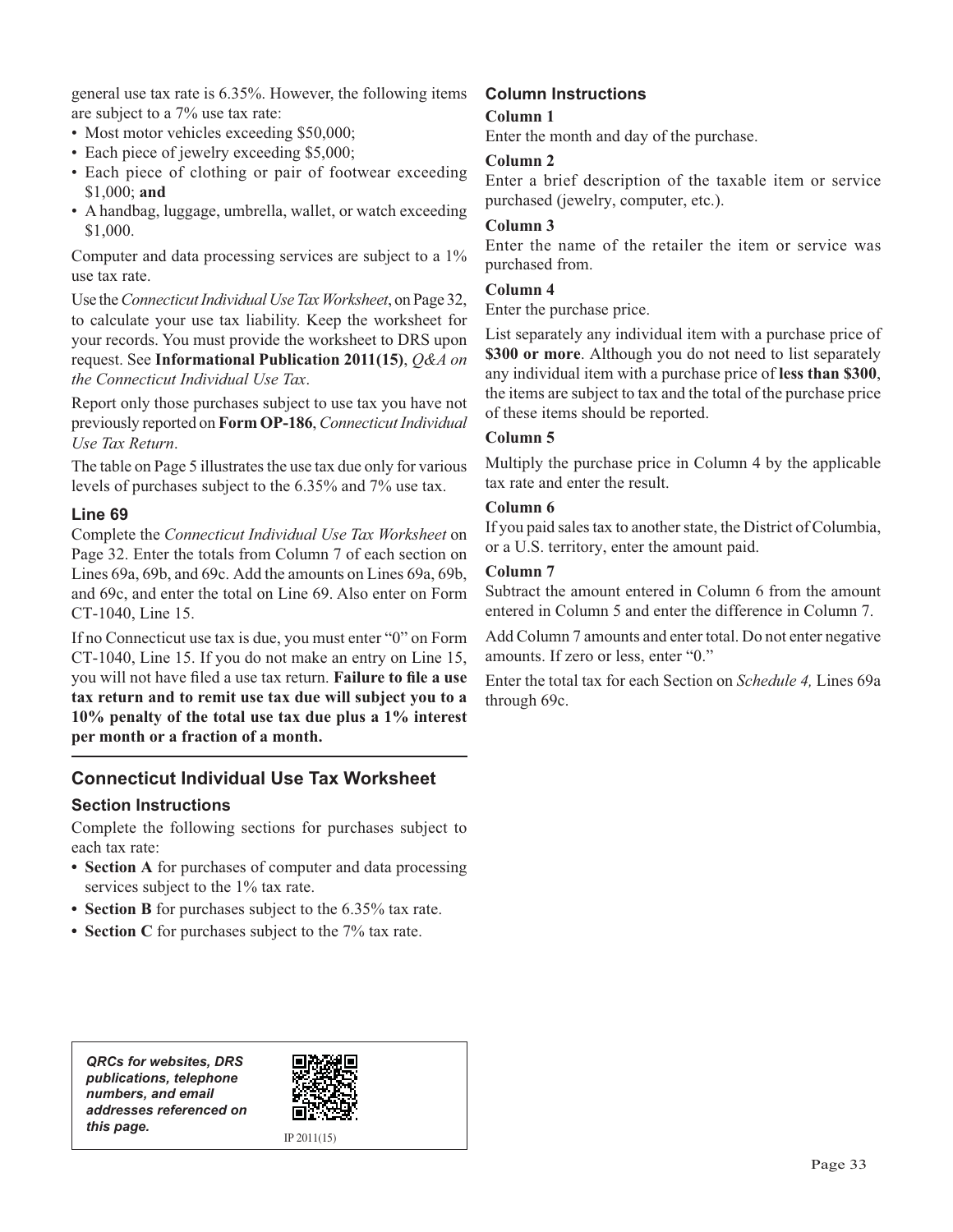## **Schedule CT-EITC - Connecticut Earned Income Tax Credit**

#### **Who qualifies?**

To qualify for the Connecticut earned income tax credit (CT EITC) you must:

- 1. Have claimed and been allowed the 2013 federal earned income credit (EIC); **and**
- 2. Be a **full-year** resident of the State of Connecticut.

Part-year residents and nonresidents do not qualify for the CT EITC and must file Form CT-1040NR/PY.

#### **How to Claim the Connecticut Earned Income Tax Credit**

Complete **Schedule CT-EITC**, *Connecticut Earned Income Tax Credit*, using the information from your federal return, worksheets, and, if applicable, federal EIC line instructions. Attach Schedule CT-EITC to the back of Form CT-1040.

#### **Protect Yourself**

DRS wants to make it easy for qualified residents to receive their CT EITC, but also reminds taxpayers to take steps to prevent identity theft. Taxpayers need to protect Social Security Numbers and other taxpayer identity information to prevent others from improperly claiming the credit.

Do not let others prepare your Schedule CT-EITC with false information to get more money back for themselves. Avoid predatory tax preparers who charge high fees or claim they can get you a larger tax refund for a percentage of the refund. These activities are crimes and should be reported to DRS.

#### **Eligibility Reviews**

DRS reviews CT EITC requests to determine if taxpayers qualify for the CT EITC. Approval of the federal earned income tax credit does not guarantee eligibility for the CT EITC. DRS may request additional information to determine if a credit claim is valid. You must keep accurate records to support all items reported on Schedule CT-EITC.

See **Informational Publication 2012(9.1)**, *Recordkeeping Suggestions for Self-Employed Persons*, or visit the DRS **CT EITC** website at **www.ct.gov/drs/eitc**.

| <b>QRCs for websites, DRS</b><br>publications, telephone<br>numbers, and email<br>addresses referenced on |                |                         |
|-----------------------------------------------------------------------------------------------------------|----------------|-------------------------|
| this page.                                                                                                | IP $2012(9.1)$ | <b>DRS EITC Website</b> |

#### **Schedule CT-EITC - Line instructions**

#### **Line 1**

You must have claimed the 2013 federal earned income credit to claim the CT EITC.

#### **Line 2**

You cannot claim the CT EITC if your investment income is more than \$3,300. Investment income is the total amount of:

- Taxable interest (federal Form 1040 or 1040A, Line 8a);
- Tax-exempt interest (federal Form 1040 or 1040A, Line 8b);
- Ordinary dividends income (federal Form 1040 or 1040A, Line 9a); **and**
- Capital gain net income from federal Form 1040A, Line 10, or Form 1040, Line 13 (if more than zero).

For additional information on what qualifies as investment income, see federal Publication 596, Earned Income Credit.

#### **Line 3**

File Schedule CT-EITC with Form CT-1040. If Form CT-1040 was already filed, you must file a 2013 Form CT-1040X to claim the credit.

Schedule CT-EITC cannot be filed by itself. Schedule CT-EITC must be attached to a completed Form CT-1040 or Form CT-1040X.

#### **Line 4**

If claiming qualifying children on federal Schedule EIC, mark an X in the *Yes* box and then complete Line 5. Otherwise, mark an X in the *No* box and go to Line 6.

#### **Line 5**

If claiming qualifying children on federal Schedule EIC, list the same children (up to three) in the spaces provided. If claiming more than three qualifying children on federal Schedule EIC, enter the required information for three qualifying children in the spaces provided on the schedule and attach a statement with the required identifying information for each additional child. Include taxpayer name and social security number (SSN) on the attachment.

To be eligible to claim the CT EITC, a correct and valid SSN must be provided for each child listed on Line 5, and on an attached statement, if any.

If a social security number has been applied for by filing federal Form SS-5 with the Social Security Administration, but has not been received by the return due date:

1. File Form CT-1040 EXT, to request an extension of time to file. Form CT-1040 EXT does not extend the time to pay your income tax. You must pay the amount of tax that you expect to owe on or before the original due date of the return (see Form CT-1040 EXT); **or**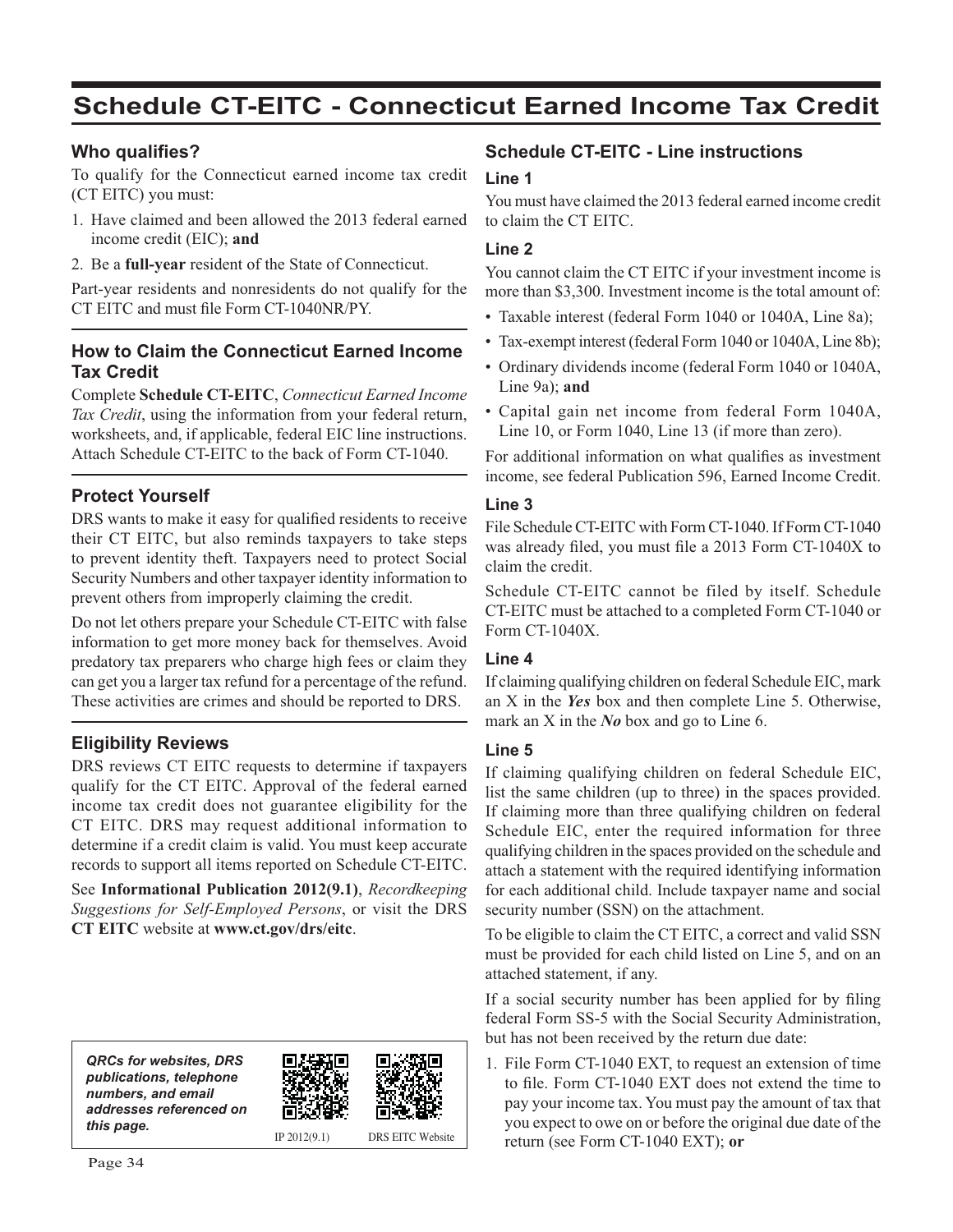2. File Form CT-1040 on time without claiming the CT EITC (do not attach Schedule CT-EITC). After receiving the SSN, amend the Connecticut return using Form CT-1040X and attach the completed Schedule CT-EITC.

Mark an  $X$  in the box confirming each child who was identified on federal Schedule EIC, box 4a, as a full-time student.

Mark an X in the box confirming each child who was identified on federal Schedule EIC, box 4b as disabled.

#### **Line 6**

If no Connecticut withholding is claimed on Form CT-1040, Line 18, and *Wages, tips, and other compensation* was reported on forms W-2 or 1099, mark an X in the *Yes* box and enter the following information (from up to three jobs) on Lines 6a, 6b, and 6c. Otherwise, mark an X in the *No* box and go to Line 7.

#### **Column A**

Enter the employer's federal identification number (EIN) from form W-2 or the payer's federal identification number from form 1099.

#### **Column B**

Enter the employer's state identification number from form W-2 or form 1099.

#### **Column C**

Enter wages, tips, and other compensation from form W-2 or form 1099.

#### **Line 7**

Business income or loss applies only to federal Form 1040 filers. If income or loss from more than one business is claimed, mark an X in the *Yes* box and enter the following information (for up to three primary business activities) on Lines 7a, 7b, and 7c. Otherwise, mark an X in the *No* box and go to Line 8.

#### **Column A**

Enter the federal employer identification number (EIN) for the business. If any primary business activity does not have an EIN, enter your SSN.

#### **Column B**

Enter the Connecticut tax registration number for the business.

#### **Column C**

Enter the amount of business income or loss. Use a minus sign to show a loss or a negative amount.

#### **Line 8**

Enter the federal EIC claimed for tax year 2013 from federal Form 1040, Line 64a; Form 1040A, Line 38a; or Form 1040EZ, Line 8a.

#### **Line 9**

For the tax year 2013, the CT EITC is 25% (.25) of the federal EIC.

#### **Line 11**

If your filing status was married filing jointly on your federal income tax return but you are required to file as married filing separately on your Connecticut Form CT-1040, mark an X in the *Yes* box and complete Lines 12 through 15. See *Taxpayer Information*, on Page 18.

Otherwise, mark an X in the *No* box and skip Lines 12 through 15.

#### **Line 16**

This is your Connecticut Earned Income Tax Credit. If your filing status is married filing separately, enter the amount from Line 15. Otherwise, enter the amount from Line 10. Enter the amount from Line 16 on Form CT-1040, Line 20a.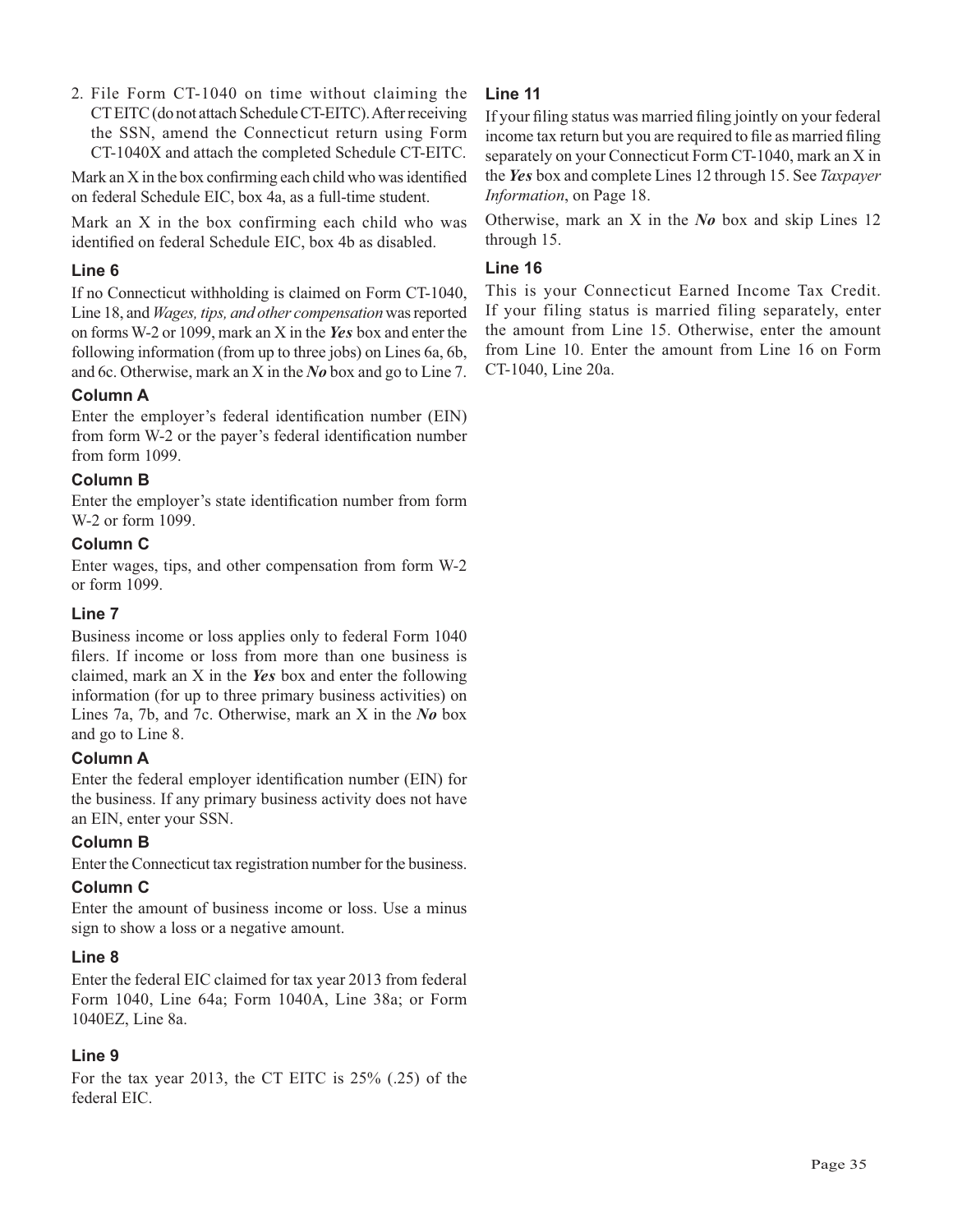## **Amended Returns**

**Purpose:** Use a 2013 Form CT-1040X to amend a previously-filed 2013 Connecticut income tax return for individuals. Visit the DRS Taxpayer Service Center *(TSC)* at www.ct.gov/TSC to file Form CT-1040X online.

If Form CT-1040X is filed to have an overpayment of Connecticut income tax refunded or credited, it must be filed before the Connecticut statute of limitations expires. Generally, the Connecticut statute of limitations for refunding or crediting any Connecticut income tax overpayment expires three years after the due date of the return, but if a timely request for an extension of time to file a return was filed, the statute of limitations expires three years after the extended due date of the return or three years after the date of filing the return, whichever is earlier. If you were required to file an amended return, but failed to do so, a penalty may be imposed. Interest will also be assessed on any additional Connecticut income tax not paid on or before the due date. See *Interest and Penalties* on Page 14.

#### You must file Form CT-1040X in the following circumstances:

| 1. The IRS or federal courts change or correct your federal<br>income tax return and the change or correction results<br>in your Connecticut income tax being overpaid or<br>underpaid.                                                                                                                                                                                                                               | File Form CT-1040X no later than 90 days after final determination.<br>If you file Form CT-1040X no later than 90 days after the date of the final<br>determination, any Connecticut income tax overpayment resulting from the<br>final determination will be refunded or credited to you even if the Connecticut<br>statute of limitations has otherwise expired.                                                                                                                                                                            |
|-----------------------------------------------------------------------------------------------------------------------------------------------------------------------------------------------------------------------------------------------------------------------------------------------------------------------------------------------------------------------------------------------------------------------|-----------------------------------------------------------------------------------------------------------------------------------------------------------------------------------------------------------------------------------------------------------------------------------------------------------------------------------------------------------------------------------------------------------------------------------------------------------------------------------------------------------------------------------------------|
| 2. You filed a timely amended federal income tax return<br>and the amendment results in your Connecticut income<br>tax being overpaid or underpaid.                                                                                                                                                                                                                                                                   | File Form CT-1040X no later than 90 days after final determination.<br>If you file Form CT-1040X no later than 90 days after the date of the final<br>determination, any Connecticut income tax overpayment resulting from filing<br>the timely amended federal income tax return will be refunded or credited to you<br>even if the Connecticut statute of limitations has otherwise expired.                                                                                                                                                |
| 3. You claimed a credit for income tax paid to a qualifying<br>jurisdiction on your original income tax return and the<br>tax officials or courts of the qualifying jurisdiction made<br>a change or correction to your income tax return and<br>the change or correction results in your Connecticut<br>income tax being overpaid or underpaid (by increasing<br>or decreasing the amount of your allowable credit). | File Form CT-1040X no later than 90 days after final determination.<br>If you file Form CT-1040X no later than 90 days after the date of the final<br>determination and you claimed credit for income tax paid to a qualifying<br>jurisdiction on your original income tax return, any Connecticut income tax<br>overpayment resulting from the final determination will be refunded or credited<br>to you even if the Connecticut statute of limitations has otherwise expired.                                                              |
| 4. You claimed a credit for income tax paid to a qualifying<br>jurisdiction on your original income tax return and<br>you filed a timely amended income tax return with<br>that qualifying jurisdiction and the amendment results<br>in your Connecticut income tax being overpaid or<br>underpaid (by increasing or decreasing the amount of<br>your allowable credit).                                              | File Form CT-1040X no later than 90 days after final determination.<br>If you file Form CT-1040X no later than 90 days after the date of the final<br>determination on a timely-amended return with a qualifying jurisdiction<br>and you claimed credit for income tax paid to a qualifying jurisdiction on<br>your original income tax return, any Connecticut income tax overpayment<br>resulting from the final determination will be refunded or credited to you<br>even if the Connecticut statute of limitations has otherwise expired. |
| 5. If none of the above circumstances apply, but you made<br>a mistake or omission on your Connecticut income<br>tax return and the mistake or omission results in your<br>Connecticut income tax being overpaid or underpaid.                                                                                                                                                                                        | File Form CT-1040X no later than three years after the due date of your<br>return, or if you filed a timely request for an extension of time to file, three<br>years after the date of filing the return or three years after the extended due<br>date, whichever is earlier.                                                                                                                                                                                                                                                                 |

**Do not file Form CT-1040X** for any of the following reasons:

- To have an overpayment refunded instead of applied to next year's estimated tax or to change your contributions to designated charities. The elections that you made on your original return **cannot** be changed by filing Form CT-1040X.
- To amend your Connecticut income tax return for an earlier year to claim a credit for income tax paid on income included in your Connecticut adjusted gross income for that year and repaid in a later taxable year. File **Form CT-1040CRC**, *Claim of Right Credit*, with your Connecticut income tax return for the later taxable year.

#### **Financial Disability**

If you are financially disabled, as defined in IRC  $§6511(h)(2)$ , the time for having an overpayment of Connecticut income tax refunded or credited to you is extended for as long as you are financially disabled. You are considered financially disabled if you are unable to

| <b>QRCs for websites, DRS</b><br>publications, telephone<br>numbers, and email<br>addresses referenced on<br>this page. |             |                    |
|-------------------------------------------------------------------------------------------------------------------------|-------------|--------------------|
|                                                                                                                         | PS 2001(14) | <b>TSC</b> Website |

manage your own affairs by reason of a medically determinable physical or mental impairment that has lasted or can be expected to last for a continuous period of not less than 12 months. You are not considered financially disabled during any period that your spouse or any other person is authorized to act on your behalf in financial matters. See **Policy Statement 2001(14)**, *Claims for Refund Made by Financially Disabled Individuals*.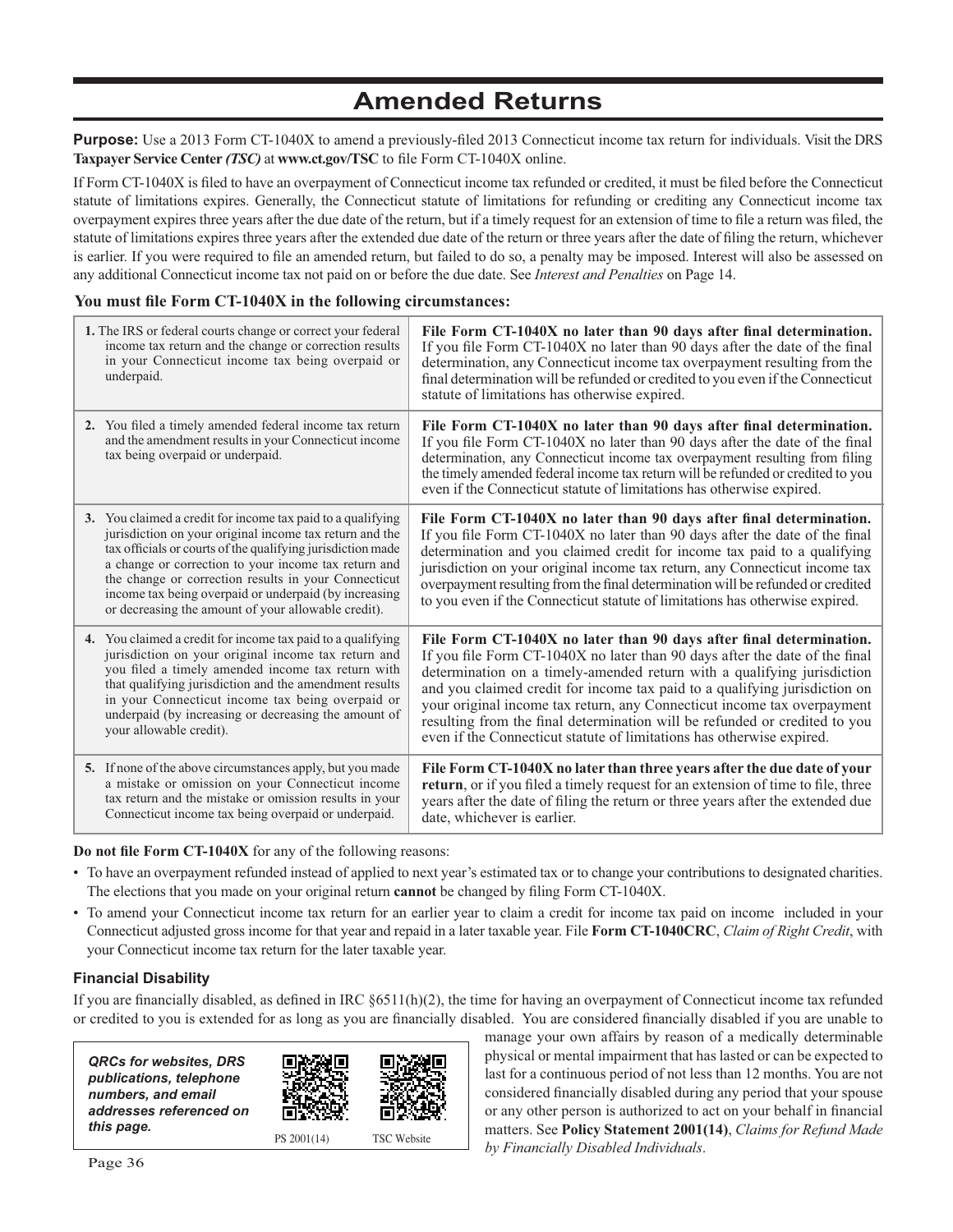| If CT AGI is  ** |                                                     | And you are       |                              | If CT AGI is  **                |                      | And you are |                             |        | If CT AGI is  **             |                                 | And you are          |           |                             |        |                              |                                 |                            |
|------------------|-----------------------------------------------------|-------------------|------------------------------|---------------------------------|----------------------|-------------|-----------------------------|--------|------------------------------|---------------------------------|----------------------|-----------|-----------------------------|--------|------------------------------|---------------------------------|----------------------------|
| More Than        | Less<br>Than or<br>Equal To                         | Single            | Married<br>Filing<br>Jointly | Married<br>Filing<br>Separately | Head of<br>Household | More Than   | Less<br>Than or<br>Equal To | Single | Married<br>Filing<br>Jointly | Married<br>Filing<br>Separately | Head of<br>Household | More Than | Less<br>Than or<br>Equal To | Single | Married<br>Filing<br>Jointly | Married<br>Filing<br>Separately | Head of<br>Household       |
| $$0 - 12,000$    |                                                     | <b>NO TAX DUE</b> |                              |                                 |                      | \$15,000    |                             |        |                              |                                 |                      | \$18,000  |                             |        |                              |                                 |                            |
| 12,000           | 12,050                                              | 0                 | 0                            | 0                               | 0                    | 15,000      | 15,050                      | 8      | 0                            | 27                              | 0                    | 18,000    | 18,050                      | 42     | 0                            | 108                             | 0                          |
| 12,050           | 12,100                                              | 0                 | 0                            | 1                               | 0                    | 15,050      | 15,100                      | 8      | 0                            | 28                              | 0                    | 18,050    | 18,100                      | 43     | 0                            | 109                             | 0                          |
| 12,100           | 12,150                                              | 0                 | 0                            | 1                               | 0                    | 15,100      | 15,150                      | 8      | 0                            | 28                              | 0                    | 18,100    | 18,150                      | 43     | 0                            | 110                             | 0                          |
| 12,150           | 12,200                                              | 0                 | 0                            | 1                               | 0                    | 15,150      | 15,200                      | 9      | 0                            | 29                              | 0                    | 18,150    | 18,200                      | 44     | 0                            | 111                             | 0                          |
| 12,200           | 12,250                                              | 0                 | 0                            | $\overline{2}$                  | 0                    | 15,200      | 15,250                      | 9      | 0                            | 29                              | 0                    | 18,200    | 18,250                      | 44     | 0                            | 112                             | 0                          |
|                  |                                                     |                   |                              |                                 |                      |             |                             |        |                              |                                 |                      |           |                             |        |                              |                                 |                            |
| 12,250           | 12,300                                              | 0                 | 0                            | $\sqrt{2}$                      | 0                    | 15,250      | 15,300                      | 10     | 0                            | 29                              | 0                    | 18,250    | 18,300                      | 45     | 0                            | 113                             | 0                          |
| 12,300           | 12,350                                              | 0                 | 0                            | $\overline{c}$                  | 0                    | 15,300      | 15,350                      | 10     | 0                            | 30                              | 0                    | 18,300    | 18,350                      | 45     | 0                            | 114                             | 0                          |
| 12,350           | 12,400                                              | 0                 | 0                            | 3                               | 0                    | 15,350      | 15,400                      | 10     | 0                            | 30                              | 0                    | 18,350    | 18,400                      | 46     | 0                            | 115                             | 0                          |
| 12,400           | 12,450                                              | 0                 | 0                            | 3                               | 0                    | 15,400      | 15,450                      | 11     | 0                            | 31                              | 0                    | 18,400    | 18,450                      | 46     | 0                            | 116                             | 0                          |
| 12,450           | 12,500                                              | 0                 | 0                            | 4                               | 0                    | 15,450      | 15,500                      | 11     | 0                            | 31                              | 0                    | 18,450    | 18,500                      | 47     | 0                            | 117                             | 0                          |
| 12,500           | 12,550                                              | 0                 | 0                            | $\overline{4}$                  | 0                    | 15,500      | 15,550                      | 11     | 0                            | 37                              | 0                    | 18,500    | 18,550                      | 54     | 0                            | 127                             | 0                          |
| 12,550           | 12,600                                              | 0                 | 0                            | $\overline{4}$                  | 0                    | 15,550      | 15,600                      | 12     | 0                            | 38                              | 0                    | 18,550    | 18,600                      | 55     | 0                            | 128                             | 0                          |
| 12,600           | 12,650                                              | 0                 | 0                            | 5                               | 0                    | 15,600      | 15,650                      | 12     | 0                            | 38                              | 0                    | 18,600    | 18,650                      | 56     | 0                            | 129                             | 0                          |
| 12,650           | 12,700                                              | 0                 | 0                            | 5                               | 0                    | 15,650      | 15,700                      | 13     | 0                            | 39                              | 0                    | 18,650    | 18,700                      | 56     | 0                            | 130                             | 0                          |
| 12,700           | 12,750                                              | 0                 | 0                            | 5                               | 0                    | 15,700      | 15,750                      | 13     | 0                            | 39                              | 0                    | 18,700    | 18,750                      | 57     | 0                            | 131                             | 0                          |
| 12,750           | 12,800                                              | 0                 | 0                            | 6                               | 0                    | 15,750      | 15,800                      | 13     | 0                            | 40                              | 0                    | 18.750    | 18,800                      | 57     | 0                            | 132                             | 0                          |
| 12,800           | 12,850                                              | 0                 | 0                            | 6                               | 0                    | 15,800      | 15,850                      | 14     | 0                            | 40                              | 0                    | 18,800    | 18,850                      | 58     | 0                            | 133                             | 0                          |
| 12,850           | 12,900                                              | 0                 | 0                            | $\overline{7}$                  | 0                    | 15,850      | 15,900                      | 14     | 0                            | 41                              | 0                    | 18,850    | 18,900                      | 59     | 0                            | 134                             | 0                          |
| 12,900           | 12,950                                              | 0                 | 0                            | $\overline{7}$                  | 0                    | 15,900      | 15,950                      | 14     | 0                            | 41                              | 0                    | 18,900    | 18,950                      | 59     | 0                            | 135                             | 0                          |
| 12,950           | 13,000                                              | 0                 | 0                            | $\overline{7}$                  | 0                    | 15,950      | 16,000                      | 15     | 0                            | 42                              | 0                    | 18,950    | 19,000                      | 60     | 0                            | 136                             | 0                          |
| \$13,000         |                                                     |                   |                              |                                 |                      | \$16,000    |                             |        |                              |                                 |                      | \$19,000  |                             |        |                              |                                 |                            |
| 13,000           | 13,050                                              | 0                 | 0                            | 8                               | 0                    | 16,000      | 16,050                      | 15     | 0                            | 48                              | 0                    | 19,000    | 19,050                      | 68     | 0                            | 137                             | 0                          |
| 13,050           | 13,100                                              | 0                 | 0                            | 8                               | 0                    | 16,050      | 16,100                      | 16     | $\pmb{0}$                    | 49                              | 0                    | 19,050    | 19,100                      | 69     | 0                            | 138                             | 1                          |
| 13,100           | 13,150                                              | 0                 | 0                            | 8                               | 0                    | 16,100      | 16,150                      | 16     | 0                            | 50                              | 0                    | 19,100    | 19,150                      | 69     | 0                            | 139                             | 1                          |
| 13,150           | 13,200                                              | 0                 | 0                            | 9                               | 0                    | 16,150      | 16,200                      | 16     | 0                            | 50                              | 0                    | 19,150    | 19,200                      | 70     | 0                            | 140                             | 1                          |
| 13,200           | 13,250                                              | 0                 | 0                            | 9                               | 0                    | 16,200      | 16,250                      | 17     | 0                            | 51                              | 0                    | 19,200    | 19,250                      | 71     | 0                            | 141                             | 2                          |
| 13,250           | 13,300                                              | 0                 | 0                            | 10                              | 0                    | 16,250      | 16,300                      | 17     | $\mathbf 0$                  | 51                              | 0                    | 19,250    | 19,300                      | 71     | 0                            | 142                             | 2                          |
| 13,300           | 13,350                                              | 0                 | 0                            | 10                              | 0                    | 16,300      | 16,350                      | 17     | 0                            | 52                              | 0                    | 19,300    | 19,350                      | 72     | 0                            | 143                             | 2                          |
| 13,350           | 13,400                                              | 0                 | 0                            | 10                              | 0                    | 16,350      | 16,400                      | 18     | 0                            | 53                              | 0                    | 19,350    | 19,400                      | 73     | 0                            | 144                             | 3                          |
| 13,400           | 13,450                                              | 0                 | 0                            | 11                              | 0                    | 16,400      | 16,450                      | 18     | 0                            | 53                              | 0                    | 19,400    | 19,450                      | 73     | 0                            | 145                             | 3                          |
| 13,450           | 13,500                                              | 0                 | 0                            | 11                              | 0                    | 16,450      | 16,500                      | 19     | 0                            | 54                              | 0                    | 19,450    | 19,500                      | 74     | 0                            | 146                             | 4                          |
| 13,500           | 13,550                                              | 0                 | 0                            | 11                              | 0                    | 16,500      | 16,550                      | 19     | $\mathbf{0}$                 | 61                              | 0                    | 19,500    | 19,550                      | 83     | 0                            | 147                             | 4                          |
| 13,550           | 13,600                                              | 0                 | 0                            | 12                              | 0                    | 16,550      | 16,600                      | 19     | 0                            | 62                              | 0                    | 19,550    | 19,600                      | 84     | 0                            | 148                             | 4                          |
| 13,600           | 13,650                                              | 0                 | 0                            | 12                              | 0                    | 16,600      | 16,650                      | 20     | 0                            | 62                              | 0                    | 19,600    | 19,650                      | 84     | 0                            | 149                             | 5                          |
| 13,650           | 13,700                                              | 0                 | 0                            | 13                              | 0                    | 16,650      | 16,700                      | 20     | 0                            | 63                              | 0                    | 19,650    | 19,700                      | 85     | 0                            | 150                             | 5                          |
| 13,700           | 13,750                                              | 0                 | 0                            | 13                              | 0                    | 16,700      | 16,750                      | 20     | 0                            | 64                              | 0                    | 19,700    | 19,750                      | 86     | 0                            | 151                             | 5                          |
| 13,750           | 13,800                                              | 0                 | 0                            | 13                              | 0                    | 16,750      | 16,800                      | 21     | $\mathbf 0$                  | 64                              | 0                    | 19,750    | 19,800                      | 87     | 0                            | 152                             | 6                          |
| 13,800           | 13,850                                              | 0                 | 0                            | 14                              | 0                    | 16,800      | 16,850                      | 21     | $\mathbf 0$                  | 65                              | 0                    | 19,800    | 19,850                      | 87     | 0                            | 153                             | 6                          |
| 13,850           | 13,900                                              | 0                 | 0                            | 14                              | 0                    | 16,850      | 16,900                      | 22     | 0                            | 66                              | 0                    | 19,850    | 19,900                      | 88     | 0                            | 154                             | 7                          |
| 13,900           | 13,950                                              | 0                 | 0                            | 14                              | 0                    | 16,900      | 16,950                      | 22     | 0                            | 66                              | 0                    | 19,900    | 19,950                      | 89     | $\mathbf{0}$                 | 155                             | 7                          |
| 13,950           | 14,000                                              | 0                 | 0                            | 15                              | 0                    | 16,950      | 17,000                      | 22     | 0                            | 67                              | 0                    | 19,950    | 20,000                      | 90     | 0                            | 156                             | $\overline{7}$             |
| \$14,000         |                                                     |                   |                              |                                 |                      | \$17,000    |                             |        |                              |                                 |                      | \$20,000  |                             |        |                              |                                 |                            |
| 14,000           | 14,050                                              | 0                 | 0                            | 15                              | 0                    | 17,000      | 17,050                      | 23     | 0                            | 75                              | 0                    | 20,000    | 20,050                      | 99     | 0                            | 169                             | 8                          |
| 14,050           | 14,100                                              | $\mathbf{1}$      | 0                            | 16                              | 0                    | 17,050      | 17,100                      | 23     | 0                            | 76                              | 0                    | 20,050    | 20,100                      | 100    | 0                            | 170                             | 8                          |
| 14,100           | 14,150                                              | 1                 | 0                            | 16                              | 0                    | 17,100      | 17,150                      | 23     | $\pmb{0}$                    | 77                              | 0                    | 20,100    | 20,150                      | 101    | 0                            | 171                             | 8                          |
| 14,150           | 14,200                                              | 1                 | 0                            | 16                              | 0                    | 17,150      | 17,200                      | 24     | 0                            | 78                              | 0                    | 20,150    | 20,200                      | 102    | 0                            | 172                             | 9                          |
| 14,200           | 14,250                                              | 2                 | 0                            | 17                              | 0                    | 17,200      | 17,250                      | 24     | $\pmb{0}$                    | 78                              | 0                    | 20,200    | 20,250                      | 103    | 0                            | 173                             | 9                          |
| 14,250           | 14,300                                              | $\overline{2}$    | 0                            | 17                              | 0                    | 17,250      | 17,300                      | 25     | $\pmb{0}$                    | 79                              | 0                    | 20,250    | 20,300                      | 104    | 0                            | 174                             | 10                         |
| 14,300           | 14,350                                              | 2                 | 0                            | 17                              | 0                    | 17,300      | 17,350                      | 25     | $\mathbf 0$                  | 80                              | 0                    | 20,300    | 20,350                      | 104    | 0                            | 175                             | 10                         |
| 14,350           | 14,400                                              | 3                 | 0                            | 18                              | 0                    | 17,350      | 17,400                      | 25     | $\mathbf 0$                  | 81                              | 0                    | 20,350    | 20,400                      | 105    | 0                            | 176                             | 10                         |
| 14,400           | 14,450                                              | 3                 | 0                            | 18                              | 0                    | 17,400      | 17,450                      | 26     | 0                            | 81                              | 0                    | 20,400    | 20,450                      | 106    | 0                            | 177                             | 11                         |
| 14,450           | 14,500                                              | 4                 | 0                            | 19                              | 0                    | 17,450      | 17,500                      | 26     | 0                            | 82                              | 0                    | 20,450    | 20,500                      | 107    | 0                            | 178                             | 11                         |
| 14,500           | 14,550                                              | 4                 | 0                            | 19                              | 0                    | 17,500      | 17,550                      | 32     | $\mathbf 0$                  | 91                              | 0                    | 20,500    | 20,550                      | 117    | 0                            | 192                             | 11                         |
| 14,550           | 14,600                                              | 4                 | 0                            | 19                              | 0                    | 17,550      | 17,600                      | 32     | $\mathbf 0$                  | 92                              | 0                    | 20,550    | 20,600                      | 118    | 0                            | 193                             | 12                         |
| 14,600           | 14,650                                              | 5                 | 0                            | 20                              | 0                    | 17,600      | 17,650                      | 33     | $\mathbf 0$                  | 93                              | 0                    | 20,600    | 20,650                      | 119    | 0                            | 194                             | 12                         |
| 14,650           | 14,700                                              | 5                 | 0                            | 20                              | 0                    | 17,650      | 17,700                      | 33     | $\mathbf 0$                  | 94                              | 0                    | 20,650    | 20,700                      | 120    | 0                            | 195                             | 13                         |
| 14,700           | 14,750                                              | 5                 | 0                            | 20                              | 0                    | 17,700      | 17,750                      | 34     | $\mathbf 0$                  | 94                              | 0                    | 20,700    | 20,750                      | 121    | 0                            | 196                             | 13                         |
| 14,750           | 14,800                                              | 6                 | 0                            | 21                              | 0                    | 17,750      | 17,800                      | 34     | $\pmb{0}$                    | 95                              | 0                    | 20,750    | 20,800                      | 122    | 0                            | 197                             | 13                         |
| 14,800           | 14,850                                              | 6                 | 0                            | 21                              | 0                    | 17,800      | 17,850                      | 34     | $\mathbf 0$                  | 96                              | 0                    | 20,800    | 20,850                      | 123    | 0                            | 199                             | 14                         |
| 14,850           | 14,900                                              | $\overline{7}$    | 0                            | 22                              | 0                    | 17,850      | 17,900                      | 35     | 0                            | 97                              | 0                    | 20,850    | 20,900                      | 124    | 0                            | 200                             | 14                         |
| 14,900           | 14,950                                              | $\overline{7}$    | 0                            | 22                              | 0                    | 17,900      | 17,950                      | 35     | $\pmb{0}$                    | 98                              | 0                    | 20,900    | 20,950                      | 125    | 0                            | 201                             | 14                         |
| 14,950           | 15,000                                              | 7                 | 0                            | 22                              | 0                    | 17,950      | 18,000                      | 36     | 0                            | 99                              | 0                    | 20,950    | 21,000                      | 126    | 0                            | 202                             | 15                         |
|                  | This column is also used by a qualifying widow(er). |                   |                              |                                 |                      |             |                             |        |                              |                                 |                      |           |                             |        |                              |                                 | Continued on the next page |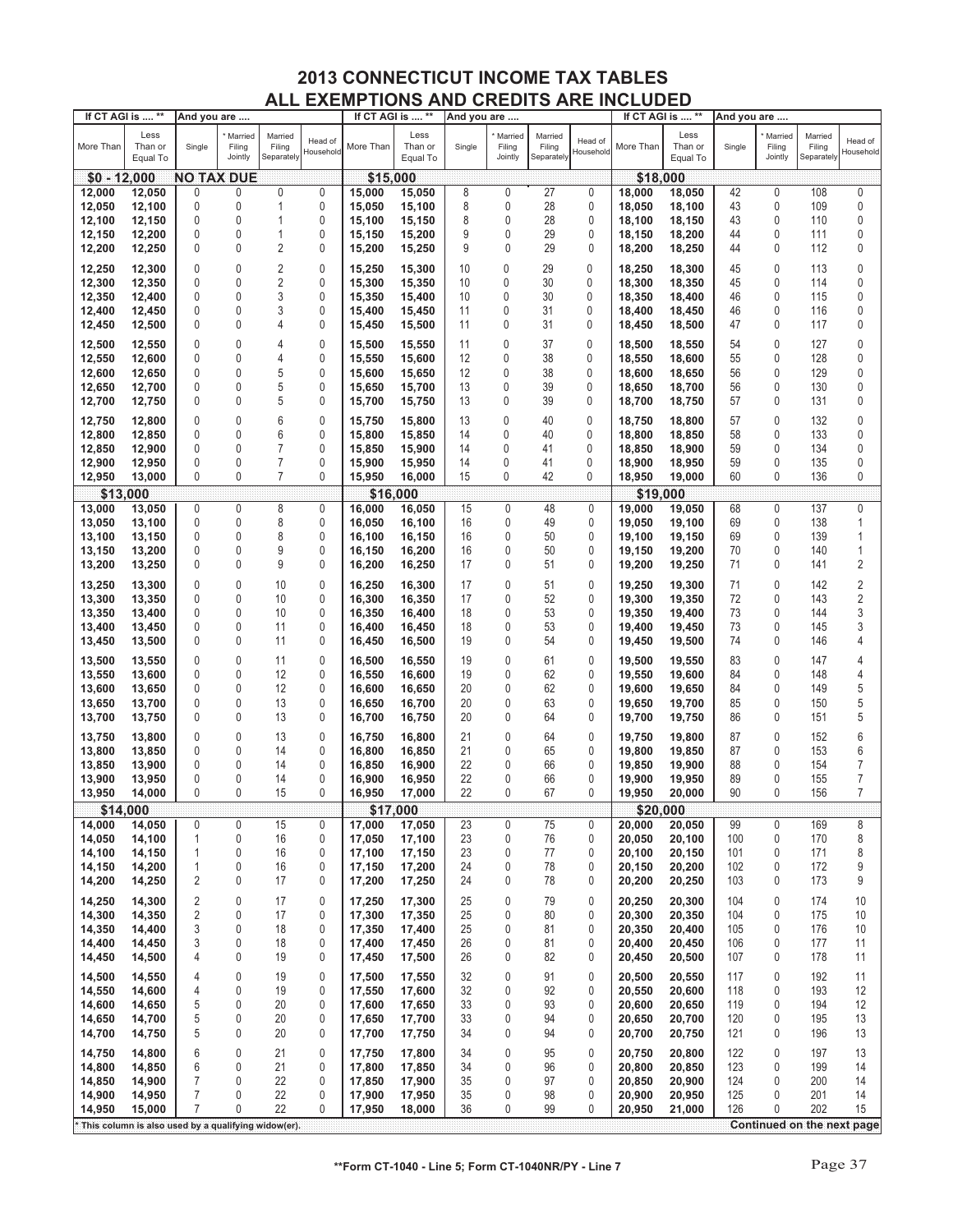|               | If CT AGI is  ** And you are       |        |                              |                                                     |                      | If CT AGI is  ** |                                    | And you are |                                     |                                        |                      | If CT AGI is  ** |                                    | And you are |                                     |                                 |                             |
|---------------|------------------------------------|--------|------------------------------|-----------------------------------------------------|----------------------|------------------|------------------------------------|-------------|-------------------------------------|----------------------------------------|----------------------|------------------|------------------------------------|-------------|-------------------------------------|---------------------------------|-----------------------------|
| More<br>Than  | Less<br>Than or<br><b>Equal To</b> | Single | Married<br>Filing<br>Jointly | <b>Married</b><br>Filing<br>Separately              | Head of<br>Household | More<br>Than     | Less<br>Than or<br><b>Equal To</b> | Single      | <b>Married</b><br>Filing<br>Jointly | <b>Married</b><br>Filing<br>Separately | Head of<br>Household | <b>More Than</b> | <b>Less Than</b><br>or Equal<br>To | Single      | <b>Married</b><br>Filing<br>Jointly | Married<br>Filing<br>Separately | <b>Head of</b><br>Household |
|               | \$21,000                           |        |                              |                                                     |                      |                  | \$24,000                           |             |                                     |                                        |                      |                  | \$27,000                           |             |                                     |                                 |                             |
| 21,000 21,050 |                                    | 137    | $\overline{0}$               | 217                                                 | 15                   | 24,000 24,050    |                                    | 226         | 0                                   | 384                                    | 45                   | 27,000           | 27,050                             | 384         | 23                                  | 676                             | 144                         |
| 21,050 21,100 |                                    | 138    | 0                            | 218                                                 | 16                   |                  |                                    | 228         | 1                                   | 386                                    |                      |                  |                                    | 386         | 23                                  | 678                             | 145                         |
|               |                                    |        |                              |                                                     |                      | 24,050 24,100    |                                    |             |                                     |                                        | 46                   | 27,050           | 27,100                             |             |                                     |                                 |                             |
| 21,100 21,150 |                                    | 139    | 0                            | 219                                                 | 16                   | 24,100 24,150    |                                    | 230         | 1                                   | 388                                    | 46                   | 27,100           | 27,150                             | 388         | 23                                  | 681                             | 146                         |
| 21,150 21,200 |                                    | 140    | 0                            | 220                                                 | 16                   | 24,150 24,200    |                                    | 232         | 1                                   | 390                                    | 47                   | 27,150           | 27,200                             | 390         | 24                                  | 683                             | 147                         |
| 21,200 21,250 |                                    | 141    | 0                            | 221                                                 | 17                   | 24,200 24,250    |                                    | 233         | 2                                   | 392                                    | 47                   | 27,200           | 27,250                             | 392         | 24                                  | 685                             | 148                         |
| 21,250 21,300 |                                    | 142    | 0                            | 223                                                 | 17                   | 24.250 24.300    |                                    | 235         | $\overline{2}$                      | 394                                    | 47                   | 27,250           | 27,300                             | 394         | 25                                  | 687                             | 149                         |
| 21,300 21,350 |                                    | 143    | 0                            | 224                                                 | 17                   | 24,300 24,350    |                                    | 253         | 2                                   | 396                                    | 48                   | 27,300           | 27,350                             | 396         | 25                                  | 690                             | 150                         |
| 21,350 21,400 |                                    | 144    | 0                            | 225                                                 | 18                   | 24,350 24,400    |                                    | 255         | 3                                   | 398                                    | 48                   | 27,350           | 27,400                             | 398         | 25                                  | 692                             | 151                         |
| 21,400 21,450 |                                    | 145    | 0                            | 226                                                 | 18                   | 24,400 24,450    |                                    | 257         | 3                                   | 401                                    | 49                   | 27,400           | 27,450                             | 401         | 26                                  | 694                             | 152                         |
| 21,450 21,500 |                                    | 146    | 0                            | 227                                                 | 19                   | 24,450 24,500    |                                    | 259         | 4                                   | 403                                    | 49                   | 27,450           | 27,500                             | 403         | 26                                  | 696                             | 153                         |
|               |                                    |        |                              |                                                     |                      |                  |                                    |             |                                     |                                        |                      |                  |                                    |             |                                     |                                 |                             |
| 21,500 21,550 |                                    | 147    | 0                            | 243                                                 | 19                   | 24,500 24,550    |                                    | 261         | 4                                   | 405                                    | 58                   | 27,500           | 27,550                             | 405         | 26                                  | 699                             | 166                         |
| 21,550 21,600 |                                    | 148    | 0                            | 244                                                 | 19                   | 24,550 24,600    |                                    | 263         | 4                                   | 407                                    | 59                   | 27,550           | 27,600                             | 407         | 27                                  | 701                             | 167                         |
| 21,600 21,650 |                                    | 149    | 0                            | 245                                                 | 20                   | 24,600 24,650    |                                    | 265         | 5                                   | 409                                    | 59                   | 27,600           | 27,650                             | 409         | 27                                  | 703                             | 168                         |
| 21,650 21,700 |                                    | 150    | 0                            | 247                                                 | 20                   | 24,650 24,700    |                                    | 267         | 5                                   | 411                                    | 60                   | 27,650           | 27,700                             | 411         | 28                                  | 705                             | 169                         |
| 21,700 21,750 |                                    | 151    | 0                            | 248                                                 | 20                   | 24,700 24,750    |                                    | 269         | 5                                   | 413                                    | 60                   | 27,700           | 27,750                             | 413         | 28                                  | 708                             | 170                         |
| 21,750 21,800 |                                    | 152    | 0                            | 249                                                 | 21                   | 24,750 24,800    |                                    | 271         | 6                                   | 415                                    | 61                   | 27,750           | 27,800                             | 415         | 28                                  | 710                             | 171                         |
| 21,800 21,850 |                                    | 153    | 0                            | 251                                                 | 21                   | 24,800 24,850    |                                    | 290         | 6                                   | 418                                    | 61                   | 27,800           | 27,850                             | 418         | 29                                  | 712                             | 172                         |
|               |                                    |        |                              |                                                     |                      |                  |                                    |             | 7                                   |                                        |                      |                  |                                    |             |                                     |                                 |                             |
| 21,850 21,900 |                                    | 154    | 0                            | 252                                                 | 22                   | 24,850 24,900    |                                    | 292         |                                     | 420                                    | 62                   | 27,850           | 27,900                             | 420         | 29                                  | 714                             | 173                         |
| 21,900 21,950 |                                    | 155    | 0                            | 253                                                 | 22                   | 24,900 24,950    |                                    | 294         | 7                                   | 422                                    | 62                   | 27,900           | 27,950                             | 422         | 29                                  | 717                             | 174                         |
| 21,950 22,000 |                                    | 156    | 0                            | 254                                                 | 22                   | 24,950 25,000    |                                    | 296         | $\overline{7}$                      | 424                                    | 63                   | 27,950           | 28,000                             | 424         | 30                                  | 719                             | 175                         |
|               | \$22,000                           |        |                              |                                                     |                      |                  | \$25,000                           |             |                                     |                                        |                      |                  | \$28,000                           |             |                                     |                                 |                             |
| 22,000 22,050 |                                    | 156    | $\mathbf 0$                  | 256                                                 | 23                   | 25.000 25.050    |                                    | 299         | 8                                   | 474                                    | 72                   | 28,000           | 28,050                             | 469         | 30                                  | 766                             | 176                         |
| 22,050 22,100 |                                    | 157    | 0                            | 258                                                 | 23                   | 25,050 25,100    |                                    | 301         | 8                                   | 476                                    | 73                   | 28,050           | 28,100                             | 471         | 31                                  | 768                             | 177                         |
| 22,100 22,150 |                                    | 158    | 0                            | 260                                                 | 23                   | 25,100 25,150    |                                    | 303         | 8                                   | 478                                    | 74                   | 28,100           | 28,150                             | 473         | 31                                  | 771                             | 178                         |
| 22,150 22,200 |                                    | 159    | 0                            | 262                                                 | 24                   | 25,150 25,200    |                                    | 305         | 9                                   | 481                                    | 74                   | 28,150           | 28,200                             | 475         | 31                                  | 773                             | 179                         |
| 22,200 22,250 |                                    | 160    | 0                            | 265                                                 | 24                   | 25,200 25,250    |                                    | 307         | 9                                   | 483                                    | 75                   | 28,200           | 28,250                             | 477         | 32                                  | 775                             | 180                         |
|               |                                    | 161    | 0                            | 267                                                 | 25                   | 25,250 25,300    |                                    | 309         | 10                                  | 485                                    | 75                   |                  |                                    | 479         | 32                                  | 777                             | 181                         |
| 22,250 22,300 |                                    |        |                              |                                                     |                      |                  |                                    |             |                                     |                                        |                      | 28,250           | 28,300                             |             |                                     |                                 |                             |
| 22,300 22,350 |                                    | 162    | 0                            | 269                                                 | 25                   | 25,300 25,350    |                                    | 311         | 10                                  | 487                                    | 76                   | 28,300           | 28,350                             | 481         | 32                                  | 780                             | 182                         |
| 22,350 22,400 |                                    | 163    | 0                            | 271                                                 | 25                   | 25,350 25,400    |                                    | 313         | 10                                  | 489                                    | 77                   | 28,350           | 28,400                             | 483         | 33                                  | 782                             | 183                         |
| 22,400 22,450 |                                    | 164    | 0                            | 273                                                 | 26                   | 25,400 25,450    |                                    | 316         | 11                                  | 491                                    | 77                   | 28,400           | 28,450                             | 486         | 33                                  | 784                             | 184                         |
| 22,450 22,500 |                                    | 165    | 0                            | 275                                                 | 26                   | 25,450 25,500    |                                    | 318         | 11                                  | 493                                    | 78                   | 28,450           | 28,500                             | 488         | 34                                  | 786                             | 185                         |
| 22,500 22,550 |                                    | 166    | 0                            | 277                                                 | 26                   | 25,500 25,550    |                                    | 320         | 11                                  | 501                                    | 88                   | 28,500           | 28,550                             | 490         | 34                                  | 789                             | 186                         |
| 22,550 22,600 |                                    | 167    | 0                            | 279                                                 | 27                   | 25,550 25,600    |                                    | 322         | 12                                  | 504                                    | 89                   | 28,550           | 28,600                             | 492         | 34                                  | 791                             | 187                         |
| 22,600 22,650 |                                    | 168    | 0                            | 282                                                 | 27                   | 25,600 25,650    |                                    | 324         | 12                                  | 506                                    | 89                   | 28,600           | 28,650                             | 494         | 35                                  | 793                             | 188                         |
| 22,650 22,700 |                                    | 169    | 0                            | 284                                                 | 28                   | 25,650 25,700    |                                    | 326         | 13                                  | 508                                    | 90                   | 28,650           | 28,700                             | 496         | 35                                  | 795                             | 189                         |
| 22,700 22,750 |                                    | 170    | 0                            | 286                                                 | 28                   | 25,700 25,750    |                                    | 328         | 13                                  | 510                                    | 91                   | 28,700           | 28,750                             | 498         | 35                                  | 798                             | 190                         |
|               |                                    |        |                              |                                                     |                      |                  |                                    |             |                                     |                                        |                      |                  |                                    |             |                                     |                                 |                             |
| 22,750 22,800 |                                    | 171    | 0                            | 288                                                 | 28                   | 25,750 25,800    |                                    | 330         | 13                                  | 512                                    | 91                   | 28,750           | 28,800                             | 500         | 36                                  | 800                             | 191                         |
| 22,800 22,850 |                                    | 172    | 0                            | 290                                                 | 29                   | 25,800 25,850    |                                    | 333         | 14                                  | 514                                    | 92                   | 28,800           | 28,850                             | 503         | 36                                  | 802                             | 192                         |
| 22,850 22,900 |                                    | 173    | 0                            | 292                                                 | 29                   | 25,850 25,900    |                                    | 335         | 14                                  | 517                                    | 93                   | 28,850           | 28,900                             | 505         | 37                                  | 804                             | 193                         |
| 22,900 22,950 |                                    | 174    | 0                            | 294                                                 | 29                   | 25,900 25,950    |                                    | 337         | 14                                  | 519                                    | 93                   | 28,900           | 28,950                             | 507         | 37                                  | 807                             | 194                         |
| 22,950 23,000 |                                    | 175    | 0                            | 296                                                 | 30                   | 25,950 26,000    |                                    | 339         | 15                                  | 521                                    | 94                   | 28,950           | 29,000                             | 509         | 37                                  | 809                             | 195                         |
|               | \$23,000                           |        |                              |                                                     |                      |                  | \$26,000                           |             |                                     |                                        |                      | \$29,000         |                                    |             |                                     |                                 |                             |
| 23,000 23,050 |                                    | 176    | 0                            | 299                                                 | 30                   | 26,000 26,050    |                                    | 341         | 15                                  | 573                                    | 105                  | 29,000           | 29,050                             | 554         | 38                                  | 856                             | 195                         |
| 23,050 23,100 |                                    | 177    | 0                            | 301                                                 | 31                   | 26,050 26,100    |                                    | 343         | 16                                  | 575                                    | 106                  | 29,050           | 29,100                             | 556         | 38                                  | 858                             | 196                         |
| 23,100 23,150 |                                    | 178    | 0                            | 303                                                 | 31                   | 26,100 26,150    |                                    | 345         | 16                                  | 578                                    | 107                  | 29,100           | 29,150                             | 558         | 38                                  | 861                             | 197                         |
| 23,150 23,200 |                                    | 179    | 0                            | 305                                                 | 31                   | 26,150 26,200    |                                    | 347         | 16                                  | 580                                    | 108                  | 29,150           | 29,200                             | 560         | 39                                  | 863                             | 198                         |
| 23,200 23,250 |                                    | 180    | 0                            | 307                                                 | 32                   | 26,200 26,250    |                                    | 350         | 17                                  | 582                                    | 108                  | 29,200           | 29,250                             | 569         | 39                                  | 865                             | 199                         |
|               |                                    |        |                              |                                                     |                      |                  |                                    |             |                                     |                                        |                      |                  |                                    |             |                                     |                                 |                             |
| 23,250 23,300 |                                    | 181    | 0                            | 309                                                 | 32                   | 26,250 26,300    |                                    | 352         | 17                                  | 584                                    | 109                  | 29,250           | 29,300                             | 571         | 40                                  | 867                             | 200                         |
| 23,300 23,350 |                                    | 196    | 0                            | 311                                                 | 32                   | 26,300 26,350    |                                    | 354         | 17                                  | 586                                    | 110                  | 29,300           | 29,350                             | 573         | 40                                  | 870                             | 201                         |
| 23,350 23,400 |                                    | 197    | 0                            | 313                                                 | 33                   | 26,350 26,400    |                                    | 356         | 18                                  | 589                                    | 111                  | 29,350           | 29,400                             | 575         | 40                                  | 872                             | 202                         |
| 23,400 23,450 |                                    | 198    | 0                            | 316                                                 | 33                   | 26,400 26,450    |                                    | 358         | 18                                  | 591                                    | 111                  | 29,400           | 29,450                             | 577         | 41                                  | 874                             | 203                         |
| 23,450 23,500 |                                    | 199    | 0                            | 318                                                 | 34                   | 26,450 26,500    |                                    | 360         | 19                                  | 593                                    | 112                  | 29,450           | 29,500                             | 579         | 41                                  | 876                             | 204                         |
| 23,500 23,550 |                                    | 200    | 0                            | 320                                                 | 34                   | 26,500 26,550    |                                    | 362         | 19                                  | 602                                    | 124                  | 29,500           |                                    | 582         | 41                                  | 879                             | 205                         |
|               |                                    |        | 0                            | 322                                                 | 34                   | 26,550 26,600    |                                    | 364         | 19                                  | 604                                    |                      |                  | 29,550                             | 584         | 42                                  | 881                             | 206                         |
| 23,550 23,600 |                                    | 201    |                              |                                                     |                      |                  |                                    |             |                                     |                                        | 125                  | 29,550           | 29,600                             |             |                                     |                                 |                             |
| 23,600 23,650 |                                    | 202    | 0                            | 324                                                 | 35                   | 26,600 26,650    |                                    | 367         | 20                                  | 606                                    | 126                  | 29,600           | 29,650                             | 586         | 42                                  | 883                             | 207                         |
| 23,650 23,700 |                                    | 203    | 0                            | 326                                                 | 35                   | 26,650 26,700    |                                    | 369         | 20                                  | 609                                    | 127                  | 29,650           | 29,700                             | 588         | 43                                  | 885                             | 208                         |
| 23,700 23,750 |                                    | 204    | 0                            | 328                                                 | 35                   | 26,700 26,750    |                                    | 371         | 20                                  | 611                                    | 127                  | 29,700           | 29,750                             | 597         | 43                                  | 888                             | 209                         |
| 23,750 23,800 |                                    | 205    | 0                            | 330                                                 | 36                   | 26,750 26,800    |                                    | 373         | 21                                  | 613                                    | 128                  | 29,750           | 29,800                             | 599         | 43                                  | 890                             | 210                         |
| 23,800 23,850 |                                    | 221    | 0                            | 333                                                 | 36                   | 26,800 26,850    |                                    | 375         | 21                                  | 615                                    | 129                  | 29,800           | 29,850                             | 601         | 44                                  | 892                             | 211                         |
| 23,850 23,900 |                                    | 222    | 0                            | 335                                                 | 37                   | 26,850 26,900    |                                    | 377         | 22                                  | 617                                    | 130                  | 29,850           | 29,900                             | 604         | 44                                  | 894                             | 212                         |
|               | 23,900 23,950                      | 223    | 0                            | 337                                                 | 37                   | 26,900 26,950    |                                    | 379         | 22                                  | 620                                    | 131                  | 29,900           | 29,950                             | 606         | 44                                  | 897                             | 213                         |
| 23,950 24,000 |                                    | 224    | 0                            | 339                                                 | 37                   | 26,950 27,000    |                                    | 381         | 22                                  | 622                                    | 132                  | 29,950           | 30,000                             | 608         | 45                                  | 899                             | 214                         |
|               |                                    |        |                              |                                                     |                      |                  |                                    |             |                                     |                                        |                      |                  |                                    |             |                                     |                                 |                             |
|               |                                    |        |                              | This column is also used by a qualifying widow(er). |                      |                  |                                    |             |                                     |                                        |                      |                  |                                    |             |                                     | Continued on the next page      |                             |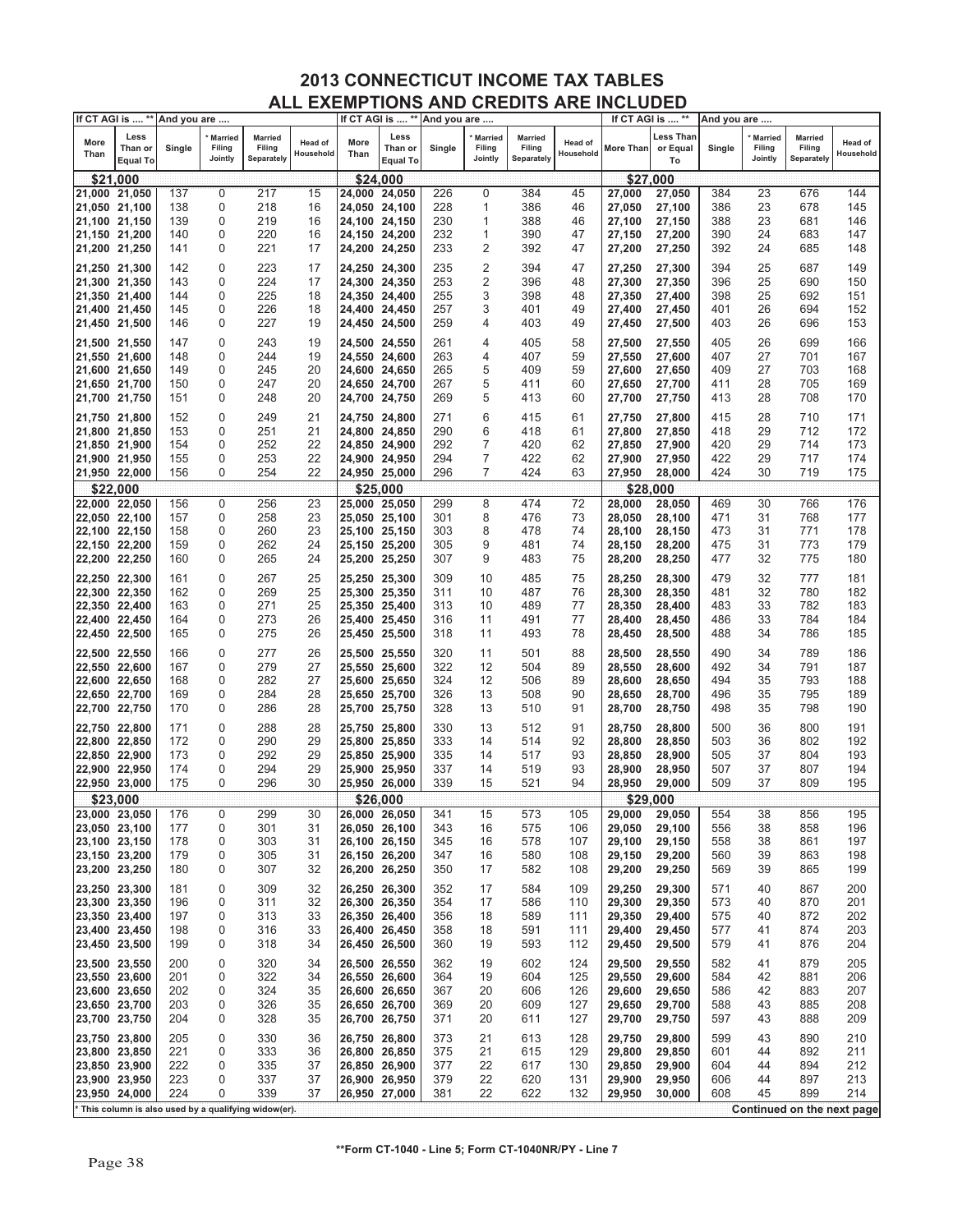| Less<br>Less<br>Less<br>Married<br>Married<br>Married<br>Married<br>Married<br>Married<br>Head of<br>Head of<br>Head of<br>More Than<br>Than or<br>Single<br>Filing<br>Filing<br>More Than<br>Than or<br>Single<br>Filing<br>Filing<br>More Than<br>Than or<br>Single<br>Filing<br>Filing<br>Household<br>Household<br>Household<br>Jointly<br>Separately<br>Jointly<br>Jointly<br>Separately<br>Separately<br>Equal To<br>Equal To<br>Equal To<br>\$30,000<br>\$33,000<br>\$36,000<br>654<br>54<br>946<br>215<br>946<br>162<br>1,216<br>273<br>1,216<br>234<br>1,441<br>452<br>30,000<br>30,050<br>33,000<br>33,050<br>36,000<br>36,050<br>656<br>163<br>1,218<br>274<br>1,218<br>235<br>454<br>30,050<br>55<br>948<br>216<br>33,050<br>33,100<br>948<br>36,050<br>36,100<br>1,443<br>30,100<br>658<br>164<br>1,221<br>275<br>1,221<br>236<br>30,100<br>55<br>951<br>217<br>33,100<br>33,150<br>951<br>36,100<br>36,150<br>1,446<br>456<br>30,150<br>660<br>953<br>1,223<br>1,223<br>237<br>30,150<br>30,200<br>56<br>218<br>33,150<br>33,200<br>953<br>165<br>276<br>36,150<br>36,200<br>1,448<br>458<br>1,225<br>277<br>1,225<br>238<br>1,450<br>30,200<br>670<br>56<br>955<br>219<br>33,200<br>955<br>166<br>36,200<br>460<br>30,250<br>33,250<br>36,250<br>672<br>957<br>167<br>1,227<br>1,227<br>462<br>30,250<br>30,300<br>56<br>957<br>220<br>33,250<br>33,300<br>278<br>36,250<br>36,300<br>239<br>1,452<br>1,230<br>36,300<br>1,230<br>30,300<br>30,350<br>674<br>57<br>960<br>221<br>33,300<br>33,350<br>960<br>168<br>279<br>36,350<br>240<br>1,455<br>464<br>1,232<br>30,350<br>677<br>57<br>962<br>222<br>33,350<br>33,400<br>962<br>169<br>1,232<br>280<br>36,350<br>241<br>1,457<br>466<br>30,400<br>36,400<br>30,400<br>30,450<br>679<br>58<br>964<br>223<br>33,400<br>964<br>170<br>1,234<br>281<br>36,400<br>1,234<br>242<br>1,459<br>469<br>33,450<br>36,450<br>30,450<br>58<br>966<br>224<br>966<br>171<br>1,236<br>282<br>1,236<br>243<br>1,461<br>471<br>30,500<br>681<br>33,450<br>33,500<br>36,450<br>36,500<br>683<br>69<br>969<br>225<br>969<br>186<br>1,239<br>283<br>36,500<br>1,239<br>244<br>1,464<br>473<br>30,500<br>30,550<br>33,500<br>33,550<br>36,550<br>685<br>971<br>226<br>971<br>187<br>1,241<br>284<br>1,241<br>245<br>1,466<br>475<br>30,550<br>30,600<br>69<br>33,550<br>33,600<br>36,550<br>36,600<br>688<br>973<br>227<br>973<br>188<br>1,243<br>285<br>1,243<br>477<br>30,600<br>70<br>33,600<br>36,600<br>246<br>1,468<br>30,650<br>33,650<br>36,650<br>690<br>975<br>228<br>975<br>1,245<br>1,245<br>479<br>30,650<br>70<br>33,700<br>189<br>286<br>36,650<br>247<br>1,470<br>30,700<br>33,650<br>36,700<br>978<br>30,700<br>700<br>71<br>229<br>978<br>190<br>1,248<br>287<br>1,248<br>248<br>1,473<br>481<br>30,750<br>33,700<br>33,750<br>36,700<br>36,750<br>702<br>71<br>980<br>230<br>980<br>191<br>1,250<br>288<br>1,250<br>483<br>30,750<br>30,800<br>33,750<br>33,800<br>36,750<br>36,800<br>249<br>1,475<br>72<br>982<br>231<br>982<br>192<br>1,252<br>289<br>1,252<br>250<br>1,477<br>486<br>30,800<br>704<br>33,800<br>33,850<br>36,800<br>36,850<br>30,850<br>72<br>232<br>193<br>1,254<br>1,479<br>30,850<br>706<br>984<br>33,850<br>33,900<br>984<br>290<br>36,850<br>1,254<br>251<br>488<br>30,900<br>36,900<br>233<br>1,257<br>1,257<br>252<br>1,482<br>30,900<br>709<br>73<br>987<br>33,900<br>987<br>194<br>291<br>36,900<br>490<br>30,950<br>33,950<br>36,950<br>989<br>1,259<br>253<br>30,950<br>711<br>73<br>234<br>33,950<br>989<br>195<br>292<br>36,950<br>1,259<br>1,484<br>492<br>31,000<br>34,000<br>37,000<br>\$31.000<br>\$34,000<br>\$37.000<br>1,036<br>234<br>195<br>1,306<br>254<br>1,486<br>494<br>31,000<br>758<br>84<br>34,000<br>34,050<br>1,036<br>316<br>37,000<br>37,050<br>1,306<br>31,050<br>760<br>235<br>255<br>85<br>1,038<br>34,050<br>34,100<br>1,038<br>196<br>1,308<br>317<br>1,308<br>1,488<br>496<br>31,050<br>31,100<br>37,050<br>37,100<br>31,150<br>762<br>86<br>1,041<br>236<br>34,100<br>34,150<br>1,041<br>197<br>1,311<br>318<br>1,311<br>256<br>1,491<br>498<br>31,100<br>37,100<br>37,150<br>764<br>86<br>1,043<br>237<br>198<br>1,313<br>257<br>1,493<br>500<br>31,150<br>31,200<br>34,150<br>34,200<br>1,043<br>319<br>37,150<br>37,200<br>1,313<br>775<br>87<br>1,045<br>238<br>199<br>1,315<br>320<br>1,315<br>258<br>1,495<br>503<br>31,200<br>31,250<br>34,200<br>34,250<br>1,045<br>37,200<br>37,250<br>31,250<br>777<br>87<br>1,047<br>239<br>34,250<br>34,300<br>1,047<br>200<br>1,317<br>321<br>37,250<br>1,317<br>259<br>1,497<br>505<br>31,300<br>37,300<br>780<br>1,050<br>201<br>1,320<br>322<br>37,300<br>1,320<br>260<br>1,500<br>507<br>31,300<br>88<br>240<br>34,300<br>34,350<br>1,050<br>37,350<br>31,350<br>782<br>1,052<br>202<br>1,322<br>323<br>1,322<br>1,502<br>509<br>31,350<br>89<br>241<br>34,350<br>34,400<br>1,052<br>37,350<br>261<br>31,400<br>37,400<br>1,054<br>203<br>1,324<br>262<br>1,504<br>31,400<br>784<br>89<br>242<br>1,054<br>324<br>37,400<br>1,324<br>511<br>31,450<br>34,400<br>34,450<br>37,450<br>1,056<br>1,326<br>325<br>1,326<br>263<br>1,506<br>31,450<br>786<br>90<br>243<br>1,056<br>204<br>37,450<br>513<br>31,500<br>34,450<br>34,500<br>37,500<br>1,059<br>1,329<br>1,329<br>515<br>31,500<br>31,550<br>789<br>102<br>244<br>34,500<br>34,550<br>1,059<br>205<br>349<br>37,500<br>37,550<br>264<br>1,509<br>31,550<br>31,600<br>791<br>102<br>1,061<br>245<br>34,550<br>34,600<br>1,061<br>206<br>1,331<br>350<br>37,550<br>1,331<br>265<br>1,511<br>517<br>37,600<br>31,600<br>793<br>103<br>1,063<br>246<br>34,600<br>1,063<br>207<br>1,333<br>352<br>37,600<br>1,333<br>266<br>1,513<br>520<br>31,650<br>34,650<br>37,650<br>31,650<br>31,700<br>795<br>104<br>1,065<br>247<br>34,650<br>1,065<br>208<br>1,335<br>353<br>37,650<br>1,335<br>267<br>1,515<br>522<br>34,700<br>37,700<br>31,700<br>798<br>104<br>1,068<br>248<br>34,700<br>1,068<br>209<br>1,338<br>354<br>1,338<br>268<br>1,518<br>524<br>31,750<br>34,750<br>37,700<br>37,750<br>800<br>1,070<br>249<br>1,070<br>210<br>1,340<br>355<br>1,340<br>269<br>1,520<br>526<br>31,750<br>31,800<br>105<br>34,750<br>34,800<br>37,750<br>37,800<br>1,072<br>250<br>1,342<br>1,342<br>270<br>1,522<br>528<br>31,800<br>802<br>106<br>34,800<br>34,850<br>1,072<br>211<br>356<br>37,800<br>31,850<br>37,850<br>804<br>1,074<br>251<br>271<br>1,524<br>530<br>31,850<br>106<br>34,850<br>1,074<br>212<br>1,344<br>357<br>1,344<br>31,900<br>34,900<br>37,850<br>37,900<br>807<br>1,077<br>252<br>213<br>1,347<br>272<br>1,527<br>532<br>31,900<br>107<br>34,900<br>1,077<br>1,347<br>358<br>37,900<br>31,950<br>34,950<br>37,950<br>809<br>108<br>1,079<br>253<br>273<br>1,529<br>534<br>31,950<br>34,950<br>1,079<br>214<br>1,349<br>359<br>1,349<br>32,000<br>35,000<br>37,950<br>38,000<br>\$32,000<br>\$35,000<br>\$38,000<br>32,000<br>856<br>120<br>1,126<br>254<br>35,000<br>35,050<br>1,126<br>215<br>1,396<br>385<br>38,000<br>1,396<br>273<br>1,531<br>579<br>32,050<br>38,050<br>1,398<br>1,398<br>32,050<br>32,100<br>858<br>121<br>1,128<br>255<br>35,050<br>35,100<br>1,128<br>216<br>387<br>38,050<br>38,100<br>274<br>1,533<br>581<br>1,131<br>1,401<br>1,536<br>32,100<br>32,150<br>861<br>122<br>256<br>35,100<br>35,150<br>1,131<br>217<br>389<br>38,100<br>38,150<br>1,401<br>275<br>583<br>32,150<br>32,200<br>863<br>123<br>1,133<br>257<br>35,200<br>1,133<br>218<br>1,403<br>391<br>38,150<br>38,200<br>1,403<br>276<br>1,538<br>585<br>35,150<br>32,200<br>32,250<br>865<br>123<br>1,135<br>258<br>35,200<br>35,250<br>1,135<br>219<br>1,405<br>393<br>38,200<br>1,405<br>277<br>1,540<br>588<br>38,250<br>32,250<br>1,407<br>32,300<br>867<br>124<br>1,137<br>259<br>35,250<br>35,300<br>1,137<br>220<br>395<br>38,250<br>38,300<br>1,407<br>278<br>1,542<br>590<br>592<br>32,300<br>870<br>125<br>1,140<br>260<br>35,300<br>35,350<br>221<br>1,410<br>397<br>38,300<br>279<br>1,545<br>32,350<br>1,140<br>38,350<br>1,410<br>1,412<br>32,350<br>872<br>1,142<br>261<br>35,350<br>1,142<br>222<br>399<br>38,350<br>1,412<br>280<br>1,547<br>594<br>32,400<br>126<br>35,400<br>38,400<br>874<br>1,144<br>223<br>1,414<br>1,549<br>596<br>32,400<br>32,450<br>126<br>262<br>35,400<br>35,450<br>1,144<br>401<br>38,400<br>38,450<br>1,414<br>281<br>876<br>1,146<br>263<br>224<br>1,416<br>282<br>1,551<br>598<br>32,450<br>32,500<br>127<br>35,450<br>35,500<br>1,146<br>403<br>38,450<br>38,500<br>1,416<br>32,500<br>1,419<br>32,550<br>879<br>141<br>1,149<br>264<br>35,500<br>35,550<br>1,149<br>225<br>430<br>38,500<br>38,550<br>1,419<br>283<br>1,554<br>600<br>1,421<br>32,550<br>881<br>141<br>1,151<br>265<br>35,550<br>35,600<br>1,151<br>226<br>432<br>38,550<br>1,421<br>284<br>1,556<br>602<br>32,600<br>38,600<br>1,423<br>32,600<br>883<br>142<br>1,153<br>266<br>35,600<br>35,650<br>1,153<br>227<br>435<br>38,600<br>1,423<br>285<br>1,558<br>605<br>32,650<br>38,650<br>1,425<br>32,650<br>885<br>143<br>1,155<br>267<br>228<br>437<br>38,650<br>1,425<br>286<br>1,560<br>607<br>32,700<br>35,650<br>35,700<br>1,155<br>38,700<br>32,700<br>888<br>144<br>1,158<br>268<br>1,158<br>229<br>1,428<br>439<br>38,700<br>1,428<br>287<br>1,563<br>609<br>32,750<br>35,700<br>35,750<br>38,750<br>32,750<br>32,800<br>890<br>1,160<br>269<br>35,800<br>1,160<br>1,430<br>441<br>38,750<br>38,800<br>1,430<br>288<br>1,565<br>611<br>145<br>35,750<br>230<br>32,800<br>32,850<br>892<br>1,162<br>270<br>35,800<br>35,850<br>1,162<br>231<br>1,432<br>443<br>38,800<br>1,432<br>289<br>1,567<br>613<br>146<br>38,850<br>32,850<br>894<br>1,164<br>271<br>35,850<br>35,900<br>1,164<br>232<br>1,434<br>445<br>38,850<br>1,434<br>290<br>1,569<br>615<br>32,900<br>146<br>38,900<br>32,900<br>897<br>35,900<br>1,167<br>233<br>1,437<br>447<br>38,900<br>1,437<br>291<br>1,572<br>617<br>32,950<br>147<br>1,167<br>272<br>35,950<br>38,950<br>32,950<br>899<br>1,169<br>273<br>1,169<br>234<br>1,439<br>449<br>38,950<br>39,000<br>1,439<br>292<br>1,574<br>619<br>33,000<br>148<br>35,950<br>36,000<br>Continued on the next page<br>This column is also used by a qualifying widow(er). | If CT AGI is  ** | And you are |  | If CT AGI is  ** | And you are |  | If CT AGI is  ** | And you are |  |  |
|------------------------------------------------------------------------------------------------------------------------------------------------------------------------------------------------------------------------------------------------------------------------------------------------------------------------------------------------------------------------------------------------------------------------------------------------------------------------------------------------------------------------------------------------------------------------------------------------------------------------------------------------------------------------------------------------------------------------------------------------------------------------------------------------------------------------------------------------------------------------------------------------------------------------------------------------------------------------------------------------------------------------------------------------------------------------------------------------------------------------------------------------------------------------------------------------------------------------------------------------------------------------------------------------------------------------------------------------------------------------------------------------------------------------------------------------------------------------------------------------------------------------------------------------------------------------------------------------------------------------------------------------------------------------------------------------------------------------------------------------------------------------------------------------------------------------------------------------------------------------------------------------------------------------------------------------------------------------------------------------------------------------------------------------------------------------------------------------------------------------------------------------------------------------------------------------------------------------------------------------------------------------------------------------------------------------------------------------------------------------------------------------------------------------------------------------------------------------------------------------------------------------------------------------------------------------------------------------------------------------------------------------------------------------------------------------------------------------------------------------------------------------------------------------------------------------------------------------------------------------------------------------------------------------------------------------------------------------------------------------------------------------------------------------------------------------------------------------------------------------------------------------------------------------------------------------------------------------------------------------------------------------------------------------------------------------------------------------------------------------------------------------------------------------------------------------------------------------------------------------------------------------------------------------------------------------------------------------------------------------------------------------------------------------------------------------------------------------------------------------------------------------------------------------------------------------------------------------------------------------------------------------------------------------------------------------------------------------------------------------------------------------------------------------------------------------------------------------------------------------------------------------------------------------------------------------------------------------------------------------------------------------------------------------------------------------------------------------------------------------------------------------------------------------------------------------------------------------------------------------------------------------------------------------------------------------------------------------------------------------------------------------------------------------------------------------------------------------------------------------------------------------------------------------------------------------------------------------------------------------------------------------------------------------------------------------------------------------------------------------------------------------------------------------------------------------------------------------------------------------------------------------------------------------------------------------------------------------------------------------------------------------------------------------------------------------------------------------------------------------------------------------------------------------------------------------------------------------------------------------------------------------------------------------------------------------------------------------------------------------------------------------------------------------------------------------------------------------------------------------------------------------------------------------------------------------------------------------------------------------------------------------------------------------------------------------------------------------------------------------------------------------------------------------------------------------------------------------------------------------------------------------------------------------------------------------------------------------------------------------------------------------------------------------------------------------------------------------------------------------------------------------------------------------------------------------------------------------------------------------------------------------------------------------------------------------------------------------------------------------------------------------------------------------------------------------------------------------------------------------------------------------------------------------------------------------------------------------------------------------------------------------------------------------------------------------------------------------------------------------------------------------------------------------------------------------------------------------------------------------------------------------------------------------------------------------------------------------------------------------------------------------------------------------------------------------------------------------------------------------------------------------------------------------------------------------------------------------------------------------------------------------------------------------------------------------------------------------------------------------------------------------------------------------------------------------------------------------------------------------------------------------------------------------------------------------------------------------------------------------------------------------------------------------------------------------------------------------------------------------------------------------------------------------------------------------------------------------------------------------------------------------------------------------------------------------------------------------------------------------------------------------------------------------------------------------------------------------------------------------------------------------------------------------------------------------------------------------------------------------------------------------------------------------------------------------------------------------------------------------------------------------------------------------------------------------------------------------------------------------------------------------------------------------------------------------------------------------------------------------------------------------------------------------------------------------------------------------------------------------------------------------------------------------------------------------------------------------------------------------------------------------------------------------------------------------------------------------------------------------------------------------------------------------------------------------------------------------------------------------------------------------------------------------------------------------------------------------------------------------------------------------------------------------------------------------------------------------------------------------------------------------------------------------------------------------------------------------------------------------------------------------------------------------------------------------------------------------------------------------------------------------------------------------------------------------------------------------------------------------------------------------------------------------------------------------------------------------------------------------------------------------------------|------------------|-------------|--|------------------|-------------|--|------------------|-------------|--|--|
|                                                                                                                                                                                                                                                                                                                                                                                                                                                                                                                                                                                                                                                                                                                                                                                                                                                                                                                                                                                                                                                                                                                                                                                                                                                                                                                                                                                                                                                                                                                                                                                                                                                                                                                                                                                                                                                                                                                                                                                                                                                                                                                                                                                                                                                                                                                                                                                                                                                                                                                                                                                                                                                                                                                                                                                                                                                                                                                                                                                                                                                                                                                                                                                                                                                                                                                                                                                                                                                                                                                                                                                                                                                                                                                                                                                                                                                                                                                                                                                                                                                                                                                                                                                                                                                                                                                                                                                                                                                                                                                                                                                                                                                                                                                                                                                                                                                                                                                                                                                                                                                                                                                                                                                                                                                                                                                                                                                                                                                                                                                                                                                                                                                                                                                                                                                                                                                                                                                                                                                                                                                                                                                                                                                                                                                                                                                                                                                                                                                                                                                                                                                                                                                                                                                                                                                                                                                                                                                                                                                                                                                                                                                                                                                                                                                                                                                                                                                                                                                                                                                                                                                                                                                                                                                                                                                                                                                                                                                                                                                                                                                                                                                                                                                                                                                                                                                                                                                                                                                                                                                                                                                                                                                                                                                                                                                                                                                                                                                                                                                                                                                                                                                                                                                                                                                                                                                                                                                                                                                                                                                                                                                                                                                                                                                                                                                                                                                                                                                                                                                                                                                                                                                                                            |                  |             |  |                  |             |  |                  |             |  |  |
|                                                                                                                                                                                                                                                                                                                                                                                                                                                                                                                                                                                                                                                                                                                                                                                                                                                                                                                                                                                                                                                                                                                                                                                                                                                                                                                                                                                                                                                                                                                                                                                                                                                                                                                                                                                                                                                                                                                                                                                                                                                                                                                                                                                                                                                                                                                                                                                                                                                                                                                                                                                                                                                                                                                                                                                                                                                                                                                                                                                                                                                                                                                                                                                                                                                                                                                                                                                                                                                                                                                                                                                                                                                                                                                                                                                                                                                                                                                                                                                                                                                                                                                                                                                                                                                                                                                                                                                                                                                                                                                                                                                                                                                                                                                                                                                                                                                                                                                                                                                                                                                                                                                                                                                                                                                                                                                                                                                                                                                                                                                                                                                                                                                                                                                                                                                                                                                                                                                                                                                                                                                                                                                                                                                                                                                                                                                                                                                                                                                                                                                                                                                                                                                                                                                                                                                                                                                                                                                                                                                                                                                                                                                                                                                                                                                                                                                                                                                                                                                                                                                                                                                                                                                                                                                                                                                                                                                                                                                                                                                                                                                                                                                                                                                                                                                                                                                                                                                                                                                                                                                                                                                                                                                                                                                                                                                                                                                                                                                                                                                                                                                                                                                                                                                                                                                                                                                                                                                                                                                                                                                                                                                                                                                                                                                                                                                                                                                                                                                                                                                                                                                                                                                                                            |                  |             |  |                  |             |  |                  |             |  |  |
|                                                                                                                                                                                                                                                                                                                                                                                                                                                                                                                                                                                                                                                                                                                                                                                                                                                                                                                                                                                                                                                                                                                                                                                                                                                                                                                                                                                                                                                                                                                                                                                                                                                                                                                                                                                                                                                                                                                                                                                                                                                                                                                                                                                                                                                                                                                                                                                                                                                                                                                                                                                                                                                                                                                                                                                                                                                                                                                                                                                                                                                                                                                                                                                                                                                                                                                                                                                                                                                                                                                                                                                                                                                                                                                                                                                                                                                                                                                                                                                                                                                                                                                                                                                                                                                                                                                                                                                                                                                                                                                                                                                                                                                                                                                                                                                                                                                                                                                                                                                                                                                                                                                                                                                                                                                                                                                                                                                                                                                                                                                                                                                                                                                                                                                                                                                                                                                                                                                                                                                                                                                                                                                                                                                                                                                                                                                                                                                                                                                                                                                                                                                                                                                                                                                                                                                                                                                                                                                                                                                                                                                                                                                                                                                                                                                                                                                                                                                                                                                                                                                                                                                                                                                                                                                                                                                                                                                                                                                                                                                                                                                                                                                                                                                                                                                                                                                                                                                                                                                                                                                                                                                                                                                                                                                                                                                                                                                                                                                                                                                                                                                                                                                                                                                                                                                                                                                                                                                                                                                                                                                                                                                                                                                                                                                                                                                                                                                                                                                                                                                                                                                                                                                                                            |                  |             |  |                  |             |  |                  |             |  |  |
|                                                                                                                                                                                                                                                                                                                                                                                                                                                                                                                                                                                                                                                                                                                                                                                                                                                                                                                                                                                                                                                                                                                                                                                                                                                                                                                                                                                                                                                                                                                                                                                                                                                                                                                                                                                                                                                                                                                                                                                                                                                                                                                                                                                                                                                                                                                                                                                                                                                                                                                                                                                                                                                                                                                                                                                                                                                                                                                                                                                                                                                                                                                                                                                                                                                                                                                                                                                                                                                                                                                                                                                                                                                                                                                                                                                                                                                                                                                                                                                                                                                                                                                                                                                                                                                                                                                                                                                                                                                                                                                                                                                                                                                                                                                                                                                                                                                                                                                                                                                                                                                                                                                                                                                                                                                                                                                                                                                                                                                                                                                                                                                                                                                                                                                                                                                                                                                                                                                                                                                                                                                                                                                                                                                                                                                                                                                                                                                                                                                                                                                                                                                                                                                                                                                                                                                                                                                                                                                                                                                                                                                                                                                                                                                                                                                                                                                                                                                                                                                                                                                                                                                                                                                                                                                                                                                                                                                                                                                                                                                                                                                                                                                                                                                                                                                                                                                                                                                                                                                                                                                                                                                                                                                                                                                                                                                                                                                                                                                                                                                                                                                                                                                                                                                                                                                                                                                                                                                                                                                                                                                                                                                                                                                                                                                                                                                                                                                                                                                                                                                                                                                                                                                                                            |                  |             |  |                  |             |  |                  |             |  |  |
|                                                                                                                                                                                                                                                                                                                                                                                                                                                                                                                                                                                                                                                                                                                                                                                                                                                                                                                                                                                                                                                                                                                                                                                                                                                                                                                                                                                                                                                                                                                                                                                                                                                                                                                                                                                                                                                                                                                                                                                                                                                                                                                                                                                                                                                                                                                                                                                                                                                                                                                                                                                                                                                                                                                                                                                                                                                                                                                                                                                                                                                                                                                                                                                                                                                                                                                                                                                                                                                                                                                                                                                                                                                                                                                                                                                                                                                                                                                                                                                                                                                                                                                                                                                                                                                                                                                                                                                                                                                                                                                                                                                                                                                                                                                                                                                                                                                                                                                                                                                                                                                                                                                                                                                                                                                                                                                                                                                                                                                                                                                                                                                                                                                                                                                                                                                                                                                                                                                                                                                                                                                                                                                                                                                                                                                                                                                                                                                                                                                                                                                                                                                                                                                                                                                                                                                                                                                                                                                                                                                                                                                                                                                                                                                                                                                                                                                                                                                                                                                                                                                                                                                                                                                                                                                                                                                                                                                                                                                                                                                                                                                                                                                                                                                                                                                                                                                                                                                                                                                                                                                                                                                                                                                                                                                                                                                                                                                                                                                                                                                                                                                                                                                                                                                                                                                                                                                                                                                                                                                                                                                                                                                                                                                                                                                                                                                                                                                                                                                                                                                                                                                                                                                                                            |                  |             |  |                  |             |  |                  |             |  |  |
|                                                                                                                                                                                                                                                                                                                                                                                                                                                                                                                                                                                                                                                                                                                                                                                                                                                                                                                                                                                                                                                                                                                                                                                                                                                                                                                                                                                                                                                                                                                                                                                                                                                                                                                                                                                                                                                                                                                                                                                                                                                                                                                                                                                                                                                                                                                                                                                                                                                                                                                                                                                                                                                                                                                                                                                                                                                                                                                                                                                                                                                                                                                                                                                                                                                                                                                                                                                                                                                                                                                                                                                                                                                                                                                                                                                                                                                                                                                                                                                                                                                                                                                                                                                                                                                                                                                                                                                                                                                                                                                                                                                                                                                                                                                                                                                                                                                                                                                                                                                                                                                                                                                                                                                                                                                                                                                                                                                                                                                                                                                                                                                                                                                                                                                                                                                                                                                                                                                                                                                                                                                                                                                                                                                                                                                                                                                                                                                                                                                                                                                                                                                                                                                                                                                                                                                                                                                                                                                                                                                                                                                                                                                                                                                                                                                                                                                                                                                                                                                                                                                                                                                                                                                                                                                                                                                                                                                                                                                                                                                                                                                                                                                                                                                                                                                                                                                                                                                                                                                                                                                                                                                                                                                                                                                                                                                                                                                                                                                                                                                                                                                                                                                                                                                                                                                                                                                                                                                                                                                                                                                                                                                                                                                                                                                                                                                                                                                                                                                                                                                                                                                                                                                                                            |                  |             |  |                  |             |  |                  |             |  |  |
|                                                                                                                                                                                                                                                                                                                                                                                                                                                                                                                                                                                                                                                                                                                                                                                                                                                                                                                                                                                                                                                                                                                                                                                                                                                                                                                                                                                                                                                                                                                                                                                                                                                                                                                                                                                                                                                                                                                                                                                                                                                                                                                                                                                                                                                                                                                                                                                                                                                                                                                                                                                                                                                                                                                                                                                                                                                                                                                                                                                                                                                                                                                                                                                                                                                                                                                                                                                                                                                                                                                                                                                                                                                                                                                                                                                                                                                                                                                                                                                                                                                                                                                                                                                                                                                                                                                                                                                                                                                                                                                                                                                                                                                                                                                                                                                                                                                                                                                                                                                                                                                                                                                                                                                                                                                                                                                                                                                                                                                                                                                                                                                                                                                                                                                                                                                                                                                                                                                                                                                                                                                                                                                                                                                                                                                                                                                                                                                                                                                                                                                                                                                                                                                                                                                                                                                                                                                                                                                                                                                                                                                                                                                                                                                                                                                                                                                                                                                                                                                                                                                                                                                                                                                                                                                                                                                                                                                                                                                                                                                                                                                                                                                                                                                                                                                                                                                                                                                                                                                                                                                                                                                                                                                                                                                                                                                                                                                                                                                                                                                                                                                                                                                                                                                                                                                                                                                                                                                                                                                                                                                                                                                                                                                                                                                                                                                                                                                                                                                                                                                                                                                                                                                                                            |                  |             |  |                  |             |  |                  |             |  |  |
|                                                                                                                                                                                                                                                                                                                                                                                                                                                                                                                                                                                                                                                                                                                                                                                                                                                                                                                                                                                                                                                                                                                                                                                                                                                                                                                                                                                                                                                                                                                                                                                                                                                                                                                                                                                                                                                                                                                                                                                                                                                                                                                                                                                                                                                                                                                                                                                                                                                                                                                                                                                                                                                                                                                                                                                                                                                                                                                                                                                                                                                                                                                                                                                                                                                                                                                                                                                                                                                                                                                                                                                                                                                                                                                                                                                                                                                                                                                                                                                                                                                                                                                                                                                                                                                                                                                                                                                                                                                                                                                                                                                                                                                                                                                                                                                                                                                                                                                                                                                                                                                                                                                                                                                                                                                                                                                                                                                                                                                                                                                                                                                                                                                                                                                                                                                                                                                                                                                                                                                                                                                                                                                                                                                                                                                                                                                                                                                                                                                                                                                                                                                                                                                                                                                                                                                                                                                                                                                                                                                                                                                                                                                                                                                                                                                                                                                                                                                                                                                                                                                                                                                                                                                                                                                                                                                                                                                                                                                                                                                                                                                                                                                                                                                                                                                                                                                                                                                                                                                                                                                                                                                                                                                                                                                                                                                                                                                                                                                                                                                                                                                                                                                                                                                                                                                                                                                                                                                                                                                                                                                                                                                                                                                                                                                                                                                                                                                                                                                                                                                                                                                                                                                                                            |                  |             |  |                  |             |  |                  |             |  |  |
|                                                                                                                                                                                                                                                                                                                                                                                                                                                                                                                                                                                                                                                                                                                                                                                                                                                                                                                                                                                                                                                                                                                                                                                                                                                                                                                                                                                                                                                                                                                                                                                                                                                                                                                                                                                                                                                                                                                                                                                                                                                                                                                                                                                                                                                                                                                                                                                                                                                                                                                                                                                                                                                                                                                                                                                                                                                                                                                                                                                                                                                                                                                                                                                                                                                                                                                                                                                                                                                                                                                                                                                                                                                                                                                                                                                                                                                                                                                                                                                                                                                                                                                                                                                                                                                                                                                                                                                                                                                                                                                                                                                                                                                                                                                                                                                                                                                                                                                                                                                                                                                                                                                                                                                                                                                                                                                                                                                                                                                                                                                                                                                                                                                                                                                                                                                                                                                                                                                                                                                                                                                                                                                                                                                                                                                                                                                                                                                                                                                                                                                                                                                                                                                                                                                                                                                                                                                                                                                                                                                                                                                                                                                                                                                                                                                                                                                                                                                                                                                                                                                                                                                                                                                                                                                                                                                                                                                                                                                                                                                                                                                                                                                                                                                                                                                                                                                                                                                                                                                                                                                                                                                                                                                                                                                                                                                                                                                                                                                                                                                                                                                                                                                                                                                                                                                                                                                                                                                                                                                                                                                                                                                                                                                                                                                                                                                                                                                                                                                                                                                                                                                                                                                                                            |                  |             |  |                  |             |  |                  |             |  |  |
|                                                                                                                                                                                                                                                                                                                                                                                                                                                                                                                                                                                                                                                                                                                                                                                                                                                                                                                                                                                                                                                                                                                                                                                                                                                                                                                                                                                                                                                                                                                                                                                                                                                                                                                                                                                                                                                                                                                                                                                                                                                                                                                                                                                                                                                                                                                                                                                                                                                                                                                                                                                                                                                                                                                                                                                                                                                                                                                                                                                                                                                                                                                                                                                                                                                                                                                                                                                                                                                                                                                                                                                                                                                                                                                                                                                                                                                                                                                                                                                                                                                                                                                                                                                                                                                                                                                                                                                                                                                                                                                                                                                                                                                                                                                                                                                                                                                                                                                                                                                                                                                                                                                                                                                                                                                                                                                                                                                                                                                                                                                                                                                                                                                                                                                                                                                                                                                                                                                                                                                                                                                                                                                                                                                                                                                                                                                                                                                                                                                                                                                                                                                                                                                                                                                                                                                                                                                                                                                                                                                                                                                                                                                                                                                                                                                                                                                                                                                                                                                                                                                                                                                                                                                                                                                                                                                                                                                                                                                                                                                                                                                                                                                                                                                                                                                                                                                                                                                                                                                                                                                                                                                                                                                                                                                                                                                                                                                                                                                                                                                                                                                                                                                                                                                                                                                                                                                                                                                                                                                                                                                                                                                                                                                                                                                                                                                                                                                                                                                                                                                                                                                                                                                                                            |                  |             |  |                  |             |  |                  |             |  |  |
|                                                                                                                                                                                                                                                                                                                                                                                                                                                                                                                                                                                                                                                                                                                                                                                                                                                                                                                                                                                                                                                                                                                                                                                                                                                                                                                                                                                                                                                                                                                                                                                                                                                                                                                                                                                                                                                                                                                                                                                                                                                                                                                                                                                                                                                                                                                                                                                                                                                                                                                                                                                                                                                                                                                                                                                                                                                                                                                                                                                                                                                                                                                                                                                                                                                                                                                                                                                                                                                                                                                                                                                                                                                                                                                                                                                                                                                                                                                                                                                                                                                                                                                                                                                                                                                                                                                                                                                                                                                                                                                                                                                                                                                                                                                                                                                                                                                                                                                                                                                                                                                                                                                                                                                                                                                                                                                                                                                                                                                                                                                                                                                                                                                                                                                                                                                                                                                                                                                                                                                                                                                                                                                                                                                                                                                                                                                                                                                                                                                                                                                                                                                                                                                                                                                                                                                                                                                                                                                                                                                                                                                                                                                                                                                                                                                                                                                                                                                                                                                                                                                                                                                                                                                                                                                                                                                                                                                                                                                                                                                                                                                                                                                                                                                                                                                                                                                                                                                                                                                                                                                                                                                                                                                                                                                                                                                                                                                                                                                                                                                                                                                                                                                                                                                                                                                                                                                                                                                                                                                                                                                                                                                                                                                                                                                                                                                                                                                                                                                                                                                                                                                                                                                                                            |                  |             |  |                  |             |  |                  |             |  |  |
|                                                                                                                                                                                                                                                                                                                                                                                                                                                                                                                                                                                                                                                                                                                                                                                                                                                                                                                                                                                                                                                                                                                                                                                                                                                                                                                                                                                                                                                                                                                                                                                                                                                                                                                                                                                                                                                                                                                                                                                                                                                                                                                                                                                                                                                                                                                                                                                                                                                                                                                                                                                                                                                                                                                                                                                                                                                                                                                                                                                                                                                                                                                                                                                                                                                                                                                                                                                                                                                                                                                                                                                                                                                                                                                                                                                                                                                                                                                                                                                                                                                                                                                                                                                                                                                                                                                                                                                                                                                                                                                                                                                                                                                                                                                                                                                                                                                                                                                                                                                                                                                                                                                                                                                                                                                                                                                                                                                                                                                                                                                                                                                                                                                                                                                                                                                                                                                                                                                                                                                                                                                                                                                                                                                                                                                                                                                                                                                                                                                                                                                                                                                                                                                                                                                                                                                                                                                                                                                                                                                                                                                                                                                                                                                                                                                                                                                                                                                                                                                                                                                                                                                                                                                                                                                                                                                                                                                                                                                                                                                                                                                                                                                                                                                                                                                                                                                                                                                                                                                                                                                                                                                                                                                                                                                                                                                                                                                                                                                                                                                                                                                                                                                                                                                                                                                                                                                                                                                                                                                                                                                                                                                                                                                                                                                                                                                                                                                                                                                                                                                                                                                                                                                                                            |                  |             |  |                  |             |  |                  |             |  |  |
|                                                                                                                                                                                                                                                                                                                                                                                                                                                                                                                                                                                                                                                                                                                                                                                                                                                                                                                                                                                                                                                                                                                                                                                                                                                                                                                                                                                                                                                                                                                                                                                                                                                                                                                                                                                                                                                                                                                                                                                                                                                                                                                                                                                                                                                                                                                                                                                                                                                                                                                                                                                                                                                                                                                                                                                                                                                                                                                                                                                                                                                                                                                                                                                                                                                                                                                                                                                                                                                                                                                                                                                                                                                                                                                                                                                                                                                                                                                                                                                                                                                                                                                                                                                                                                                                                                                                                                                                                                                                                                                                                                                                                                                                                                                                                                                                                                                                                                                                                                                                                                                                                                                                                                                                                                                                                                                                                                                                                                                                                                                                                                                                                                                                                                                                                                                                                                                                                                                                                                                                                                                                                                                                                                                                                                                                                                                                                                                                                                                                                                                                                                                                                                                                                                                                                                                                                                                                                                                                                                                                                                                                                                                                                                                                                                                                                                                                                                                                                                                                                                                                                                                                                                                                                                                                                                                                                                                                                                                                                                                                                                                                                                                                                                                                                                                                                                                                                                                                                                                                                                                                                                                                                                                                                                                                                                                                                                                                                                                                                                                                                                                                                                                                                                                                                                                                                                                                                                                                                                                                                                                                                                                                                                                                                                                                                                                                                                                                                                                                                                                                                                                                                                                                                            |                  |             |  |                  |             |  |                  |             |  |  |
|                                                                                                                                                                                                                                                                                                                                                                                                                                                                                                                                                                                                                                                                                                                                                                                                                                                                                                                                                                                                                                                                                                                                                                                                                                                                                                                                                                                                                                                                                                                                                                                                                                                                                                                                                                                                                                                                                                                                                                                                                                                                                                                                                                                                                                                                                                                                                                                                                                                                                                                                                                                                                                                                                                                                                                                                                                                                                                                                                                                                                                                                                                                                                                                                                                                                                                                                                                                                                                                                                                                                                                                                                                                                                                                                                                                                                                                                                                                                                                                                                                                                                                                                                                                                                                                                                                                                                                                                                                                                                                                                                                                                                                                                                                                                                                                                                                                                                                                                                                                                                                                                                                                                                                                                                                                                                                                                                                                                                                                                                                                                                                                                                                                                                                                                                                                                                                                                                                                                                                                                                                                                                                                                                                                                                                                                                                                                                                                                                                                                                                                                                                                                                                                                                                                                                                                                                                                                                                                                                                                                                                                                                                                                                                                                                                                                                                                                                                                                                                                                                                                                                                                                                                                                                                                                                                                                                                                                                                                                                                                                                                                                                                                                                                                                                                                                                                                                                                                                                                                                                                                                                                                                                                                                                                                                                                                                                                                                                                                                                                                                                                                                                                                                                                                                                                                                                                                                                                                                                                                                                                                                                                                                                                                                                                                                                                                                                                                                                                                                                                                                                                                                                                                                                            |                  |             |  |                  |             |  |                  |             |  |  |
|                                                                                                                                                                                                                                                                                                                                                                                                                                                                                                                                                                                                                                                                                                                                                                                                                                                                                                                                                                                                                                                                                                                                                                                                                                                                                                                                                                                                                                                                                                                                                                                                                                                                                                                                                                                                                                                                                                                                                                                                                                                                                                                                                                                                                                                                                                                                                                                                                                                                                                                                                                                                                                                                                                                                                                                                                                                                                                                                                                                                                                                                                                                                                                                                                                                                                                                                                                                                                                                                                                                                                                                                                                                                                                                                                                                                                                                                                                                                                                                                                                                                                                                                                                                                                                                                                                                                                                                                                                                                                                                                                                                                                                                                                                                                                                                                                                                                                                                                                                                                                                                                                                                                                                                                                                                                                                                                                                                                                                                                                                                                                                                                                                                                                                                                                                                                                                                                                                                                                                                                                                                                                                                                                                                                                                                                                                                                                                                                                                                                                                                                                                                                                                                                                                                                                                                                                                                                                                                                                                                                                                                                                                                                                                                                                                                                                                                                                                                                                                                                                                                                                                                                                                                                                                                                                                                                                                                                                                                                                                                                                                                                                                                                                                                                                                                                                                                                                                                                                                                                                                                                                                                                                                                                                                                                                                                                                                                                                                                                                                                                                                                                                                                                                                                                                                                                                                                                                                                                                                                                                                                                                                                                                                                                                                                                                                                                                                                                                                                                                                                                                                                                                                                                                            |                  |             |  |                  |             |  |                  |             |  |  |
|                                                                                                                                                                                                                                                                                                                                                                                                                                                                                                                                                                                                                                                                                                                                                                                                                                                                                                                                                                                                                                                                                                                                                                                                                                                                                                                                                                                                                                                                                                                                                                                                                                                                                                                                                                                                                                                                                                                                                                                                                                                                                                                                                                                                                                                                                                                                                                                                                                                                                                                                                                                                                                                                                                                                                                                                                                                                                                                                                                                                                                                                                                                                                                                                                                                                                                                                                                                                                                                                                                                                                                                                                                                                                                                                                                                                                                                                                                                                                                                                                                                                                                                                                                                                                                                                                                                                                                                                                                                                                                                                                                                                                                                                                                                                                                                                                                                                                                                                                                                                                                                                                                                                                                                                                                                                                                                                                                                                                                                                                                                                                                                                                                                                                                                                                                                                                                                                                                                                                                                                                                                                                                                                                                                                                                                                                                                                                                                                                                                                                                                                                                                                                                                                                                                                                                                                                                                                                                                                                                                                                                                                                                                                                                                                                                                                                                                                                                                                                                                                                                                                                                                                                                                                                                                                                                                                                                                                                                                                                                                                                                                                                                                                                                                                                                                                                                                                                                                                                                                                                                                                                                                                                                                                                                                                                                                                                                                                                                                                                                                                                                                                                                                                                                                                                                                                                                                                                                                                                                                                                                                                                                                                                                                                                                                                                                                                                                                                                                                                                                                                                                                                                                                                                            |                  |             |  |                  |             |  |                  |             |  |  |
|                                                                                                                                                                                                                                                                                                                                                                                                                                                                                                                                                                                                                                                                                                                                                                                                                                                                                                                                                                                                                                                                                                                                                                                                                                                                                                                                                                                                                                                                                                                                                                                                                                                                                                                                                                                                                                                                                                                                                                                                                                                                                                                                                                                                                                                                                                                                                                                                                                                                                                                                                                                                                                                                                                                                                                                                                                                                                                                                                                                                                                                                                                                                                                                                                                                                                                                                                                                                                                                                                                                                                                                                                                                                                                                                                                                                                                                                                                                                                                                                                                                                                                                                                                                                                                                                                                                                                                                                                                                                                                                                                                                                                                                                                                                                                                                                                                                                                                                                                                                                                                                                                                                                                                                                                                                                                                                                                                                                                                                                                                                                                                                                                                                                                                                                                                                                                                                                                                                                                                                                                                                                                                                                                                                                                                                                                                                                                                                                                                                                                                                                                                                                                                                                                                                                                                                                                                                                                                                                                                                                                                                                                                                                                                                                                                                                                                                                                                                                                                                                                                                                                                                                                                                                                                                                                                                                                                                                                                                                                                                                                                                                                                                                                                                                                                                                                                                                                                                                                                                                                                                                                                                                                                                                                                                                                                                                                                                                                                                                                                                                                                                                                                                                                                                                                                                                                                                                                                                                                                                                                                                                                                                                                                                                                                                                                                                                                                                                                                                                                                                                                                                                                                                                                            |                  |             |  |                  |             |  |                  |             |  |  |
|                                                                                                                                                                                                                                                                                                                                                                                                                                                                                                                                                                                                                                                                                                                                                                                                                                                                                                                                                                                                                                                                                                                                                                                                                                                                                                                                                                                                                                                                                                                                                                                                                                                                                                                                                                                                                                                                                                                                                                                                                                                                                                                                                                                                                                                                                                                                                                                                                                                                                                                                                                                                                                                                                                                                                                                                                                                                                                                                                                                                                                                                                                                                                                                                                                                                                                                                                                                                                                                                                                                                                                                                                                                                                                                                                                                                                                                                                                                                                                                                                                                                                                                                                                                                                                                                                                                                                                                                                                                                                                                                                                                                                                                                                                                                                                                                                                                                                                                                                                                                                                                                                                                                                                                                                                                                                                                                                                                                                                                                                                                                                                                                                                                                                                                                                                                                                                                                                                                                                                                                                                                                                                                                                                                                                                                                                                                                                                                                                                                                                                                                                                                                                                                                                                                                                                                                                                                                                                                                                                                                                                                                                                                                                                                                                                                                                                                                                                                                                                                                                                                                                                                                                                                                                                                                                                                                                                                                                                                                                                                                                                                                                                                                                                                                                                                                                                                                                                                                                                                                                                                                                                                                                                                                                                                                                                                                                                                                                                                                                                                                                                                                                                                                                                                                                                                                                                                                                                                                                                                                                                                                                                                                                                                                                                                                                                                                                                                                                                                                                                                                                                                                                                                                                            |                  |             |  |                  |             |  |                  |             |  |  |
|                                                                                                                                                                                                                                                                                                                                                                                                                                                                                                                                                                                                                                                                                                                                                                                                                                                                                                                                                                                                                                                                                                                                                                                                                                                                                                                                                                                                                                                                                                                                                                                                                                                                                                                                                                                                                                                                                                                                                                                                                                                                                                                                                                                                                                                                                                                                                                                                                                                                                                                                                                                                                                                                                                                                                                                                                                                                                                                                                                                                                                                                                                                                                                                                                                                                                                                                                                                                                                                                                                                                                                                                                                                                                                                                                                                                                                                                                                                                                                                                                                                                                                                                                                                                                                                                                                                                                                                                                                                                                                                                                                                                                                                                                                                                                                                                                                                                                                                                                                                                                                                                                                                                                                                                                                                                                                                                                                                                                                                                                                                                                                                                                                                                                                                                                                                                                                                                                                                                                                                                                                                                                                                                                                                                                                                                                                                                                                                                                                                                                                                                                                                                                                                                                                                                                                                                                                                                                                                                                                                                                                                                                                                                                                                                                                                                                                                                                                                                                                                                                                                                                                                                                                                                                                                                                                                                                                                                                                                                                                                                                                                                                                                                                                                                                                                                                                                                                                                                                                                                                                                                                                                                                                                                                                                                                                                                                                                                                                                                                                                                                                                                                                                                                                                                                                                                                                                                                                                                                                                                                                                                                                                                                                                                                                                                                                                                                                                                                                                                                                                                                                                                                                                                                            |                  |             |  |                  |             |  |                  |             |  |  |
|                                                                                                                                                                                                                                                                                                                                                                                                                                                                                                                                                                                                                                                                                                                                                                                                                                                                                                                                                                                                                                                                                                                                                                                                                                                                                                                                                                                                                                                                                                                                                                                                                                                                                                                                                                                                                                                                                                                                                                                                                                                                                                                                                                                                                                                                                                                                                                                                                                                                                                                                                                                                                                                                                                                                                                                                                                                                                                                                                                                                                                                                                                                                                                                                                                                                                                                                                                                                                                                                                                                                                                                                                                                                                                                                                                                                                                                                                                                                                                                                                                                                                                                                                                                                                                                                                                                                                                                                                                                                                                                                                                                                                                                                                                                                                                                                                                                                                                                                                                                                                                                                                                                                                                                                                                                                                                                                                                                                                                                                                                                                                                                                                                                                                                                                                                                                                                                                                                                                                                                                                                                                                                                                                                                                                                                                                                                                                                                                                                                                                                                                                                                                                                                                                                                                                                                                                                                                                                                                                                                                                                                                                                                                                                                                                                                                                                                                                                                                                                                                                                                                                                                                                                                                                                                                                                                                                                                                                                                                                                                                                                                                                                                                                                                                                                                                                                                                                                                                                                                                                                                                                                                                                                                                                                                                                                                                                                                                                                                                                                                                                                                                                                                                                                                                                                                                                                                                                                                                                                                                                                                                                                                                                                                                                                                                                                                                                                                                                                                                                                                                                                                                                                                                                            |                  |             |  |                  |             |  |                  |             |  |  |
|                                                                                                                                                                                                                                                                                                                                                                                                                                                                                                                                                                                                                                                                                                                                                                                                                                                                                                                                                                                                                                                                                                                                                                                                                                                                                                                                                                                                                                                                                                                                                                                                                                                                                                                                                                                                                                                                                                                                                                                                                                                                                                                                                                                                                                                                                                                                                                                                                                                                                                                                                                                                                                                                                                                                                                                                                                                                                                                                                                                                                                                                                                                                                                                                                                                                                                                                                                                                                                                                                                                                                                                                                                                                                                                                                                                                                                                                                                                                                                                                                                                                                                                                                                                                                                                                                                                                                                                                                                                                                                                                                                                                                                                                                                                                                                                                                                                                                                                                                                                                                                                                                                                                                                                                                                                                                                                                                                                                                                                                                                                                                                                                                                                                                                                                                                                                                                                                                                                                                                                                                                                                                                                                                                                                                                                                                                                                                                                                                                                                                                                                                                                                                                                                                                                                                                                                                                                                                                                                                                                                                                                                                                                                                                                                                                                                                                                                                                                                                                                                                                                                                                                                                                                                                                                                                                                                                                                                                                                                                                                                                                                                                                                                                                                                                                                                                                                                                                                                                                                                                                                                                                                                                                                                                                                                                                                                                                                                                                                                                                                                                                                                                                                                                                                                                                                                                                                                                                                                                                                                                                                                                                                                                                                                                                                                                                                                                                                                                                                                                                                                                                                                                                                                                            |                  |             |  |                  |             |  |                  |             |  |  |
|                                                                                                                                                                                                                                                                                                                                                                                                                                                                                                                                                                                                                                                                                                                                                                                                                                                                                                                                                                                                                                                                                                                                                                                                                                                                                                                                                                                                                                                                                                                                                                                                                                                                                                                                                                                                                                                                                                                                                                                                                                                                                                                                                                                                                                                                                                                                                                                                                                                                                                                                                                                                                                                                                                                                                                                                                                                                                                                                                                                                                                                                                                                                                                                                                                                                                                                                                                                                                                                                                                                                                                                                                                                                                                                                                                                                                                                                                                                                                                                                                                                                                                                                                                                                                                                                                                                                                                                                                                                                                                                                                                                                                                                                                                                                                                                                                                                                                                                                                                                                                                                                                                                                                                                                                                                                                                                                                                                                                                                                                                                                                                                                                                                                                                                                                                                                                                                                                                                                                                                                                                                                                                                                                                                                                                                                                                                                                                                                                                                                                                                                                                                                                                                                                                                                                                                                                                                                                                                                                                                                                                                                                                                                                                                                                                                                                                                                                                                                                                                                                                                                                                                                                                                                                                                                                                                                                                                                                                                                                                                                                                                                                                                                                                                                                                                                                                                                                                                                                                                                                                                                                                                                                                                                                                                                                                                                                                                                                                                                                                                                                                                                                                                                                                                                                                                                                                                                                                                                                                                                                                                                                                                                                                                                                                                                                                                                                                                                                                                                                                                                                                                                                                                                                            |                  |             |  |                  |             |  |                  |             |  |  |
|                                                                                                                                                                                                                                                                                                                                                                                                                                                                                                                                                                                                                                                                                                                                                                                                                                                                                                                                                                                                                                                                                                                                                                                                                                                                                                                                                                                                                                                                                                                                                                                                                                                                                                                                                                                                                                                                                                                                                                                                                                                                                                                                                                                                                                                                                                                                                                                                                                                                                                                                                                                                                                                                                                                                                                                                                                                                                                                                                                                                                                                                                                                                                                                                                                                                                                                                                                                                                                                                                                                                                                                                                                                                                                                                                                                                                                                                                                                                                                                                                                                                                                                                                                                                                                                                                                                                                                                                                                                                                                                                                                                                                                                                                                                                                                                                                                                                                                                                                                                                                                                                                                                                                                                                                                                                                                                                                                                                                                                                                                                                                                                                                                                                                                                                                                                                                                                                                                                                                                                                                                                                                                                                                                                                                                                                                                                                                                                                                                                                                                                                                                                                                                                                                                                                                                                                                                                                                                                                                                                                                                                                                                                                                                                                                                                                                                                                                                                                                                                                                                                                                                                                                                                                                                                                                                                                                                                                                                                                                                                                                                                                                                                                                                                                                                                                                                                                                                                                                                                                                                                                                                                                                                                                                                                                                                                                                                                                                                                                                                                                                                                                                                                                                                                                                                                                                                                                                                                                                                                                                                                                                                                                                                                                                                                                                                                                                                                                                                                                                                                                                                                                                                                                                            |                  |             |  |                  |             |  |                  |             |  |  |
|                                                                                                                                                                                                                                                                                                                                                                                                                                                                                                                                                                                                                                                                                                                                                                                                                                                                                                                                                                                                                                                                                                                                                                                                                                                                                                                                                                                                                                                                                                                                                                                                                                                                                                                                                                                                                                                                                                                                                                                                                                                                                                                                                                                                                                                                                                                                                                                                                                                                                                                                                                                                                                                                                                                                                                                                                                                                                                                                                                                                                                                                                                                                                                                                                                                                                                                                                                                                                                                                                                                                                                                                                                                                                                                                                                                                                                                                                                                                                                                                                                                                                                                                                                                                                                                                                                                                                                                                                                                                                                                                                                                                                                                                                                                                                                                                                                                                                                                                                                                                                                                                                                                                                                                                                                                                                                                                                                                                                                                                                                                                                                                                                                                                                                                                                                                                                                                                                                                                                                                                                                                                                                                                                                                                                                                                                                                                                                                                                                                                                                                                                                                                                                                                                                                                                                                                                                                                                                                                                                                                                                                                                                                                                                                                                                                                                                                                                                                                                                                                                                                                                                                                                                                                                                                                                                                                                                                                                                                                                                                                                                                                                                                                                                                                                                                                                                                                                                                                                                                                                                                                                                                                                                                                                                                                                                                                                                                                                                                                                                                                                                                                                                                                                                                                                                                                                                                                                                                                                                                                                                                                                                                                                                                                                                                                                                                                                                                                                                                                                                                                                                                                                                                                                            |                  |             |  |                  |             |  |                  |             |  |  |
|                                                                                                                                                                                                                                                                                                                                                                                                                                                                                                                                                                                                                                                                                                                                                                                                                                                                                                                                                                                                                                                                                                                                                                                                                                                                                                                                                                                                                                                                                                                                                                                                                                                                                                                                                                                                                                                                                                                                                                                                                                                                                                                                                                                                                                                                                                                                                                                                                                                                                                                                                                                                                                                                                                                                                                                                                                                                                                                                                                                                                                                                                                                                                                                                                                                                                                                                                                                                                                                                                                                                                                                                                                                                                                                                                                                                                                                                                                                                                                                                                                                                                                                                                                                                                                                                                                                                                                                                                                                                                                                                                                                                                                                                                                                                                                                                                                                                                                                                                                                                                                                                                                                                                                                                                                                                                                                                                                                                                                                                                                                                                                                                                                                                                                                                                                                                                                                                                                                                                                                                                                                                                                                                                                                                                                                                                                                                                                                                                                                                                                                                                                                                                                                                                                                                                                                                                                                                                                                                                                                                                                                                                                                                                                                                                                                                                                                                                                                                                                                                                                                                                                                                                                                                                                                                                                                                                                                                                                                                                                                                                                                                                                                                                                                                                                                                                                                                                                                                                                                                                                                                                                                                                                                                                                                                                                                                                                                                                                                                                                                                                                                                                                                                                                                                                                                                                                                                                                                                                                                                                                                                                                                                                                                                                                                                                                                                                                                                                                                                                                                                                                                                                                                                                            |                  |             |  |                  |             |  |                  |             |  |  |
|                                                                                                                                                                                                                                                                                                                                                                                                                                                                                                                                                                                                                                                                                                                                                                                                                                                                                                                                                                                                                                                                                                                                                                                                                                                                                                                                                                                                                                                                                                                                                                                                                                                                                                                                                                                                                                                                                                                                                                                                                                                                                                                                                                                                                                                                                                                                                                                                                                                                                                                                                                                                                                                                                                                                                                                                                                                                                                                                                                                                                                                                                                                                                                                                                                                                                                                                                                                                                                                                                                                                                                                                                                                                                                                                                                                                                                                                                                                                                                                                                                                                                                                                                                                                                                                                                                                                                                                                                                                                                                                                                                                                                                                                                                                                                                                                                                                                                                                                                                                                                                                                                                                                                                                                                                                                                                                                                                                                                                                                                                                                                                                                                                                                                                                                                                                                                                                                                                                                                                                                                                                                                                                                                                                                                                                                                                                                                                                                                                                                                                                                                                                                                                                                                                                                                                                                                                                                                                                                                                                                                                                                                                                                                                                                                                                                                                                                                                                                                                                                                                                                                                                                                                                                                                                                                                                                                                                                                                                                                                                                                                                                                                                                                                                                                                                                                                                                                                                                                                                                                                                                                                                                                                                                                                                                                                                                                                                                                                                                                                                                                                                                                                                                                                                                                                                                                                                                                                                                                                                                                                                                                                                                                                                                                                                                                                                                                                                                                                                                                                                                                                                                                                                                                            |                  |             |  |                  |             |  |                  |             |  |  |
|                                                                                                                                                                                                                                                                                                                                                                                                                                                                                                                                                                                                                                                                                                                                                                                                                                                                                                                                                                                                                                                                                                                                                                                                                                                                                                                                                                                                                                                                                                                                                                                                                                                                                                                                                                                                                                                                                                                                                                                                                                                                                                                                                                                                                                                                                                                                                                                                                                                                                                                                                                                                                                                                                                                                                                                                                                                                                                                                                                                                                                                                                                                                                                                                                                                                                                                                                                                                                                                                                                                                                                                                                                                                                                                                                                                                                                                                                                                                                                                                                                                                                                                                                                                                                                                                                                                                                                                                                                                                                                                                                                                                                                                                                                                                                                                                                                                                                                                                                                                                                                                                                                                                                                                                                                                                                                                                                                                                                                                                                                                                                                                                                                                                                                                                                                                                                                                                                                                                                                                                                                                                                                                                                                                                                                                                                                                                                                                                                                                                                                                                                                                                                                                                                                                                                                                                                                                                                                                                                                                                                                                                                                                                                                                                                                                                                                                                                                                                                                                                                                                                                                                                                                                                                                                                                                                                                                                                                                                                                                                                                                                                                                                                                                                                                                                                                                                                                                                                                                                                                                                                                                                                                                                                                                                                                                                                                                                                                                                                                                                                                                                                                                                                                                                                                                                                                                                                                                                                                                                                                                                                                                                                                                                                                                                                                                                                                                                                                                                                                                                                                                                                                                                                                            |                  |             |  |                  |             |  |                  |             |  |  |
|                                                                                                                                                                                                                                                                                                                                                                                                                                                                                                                                                                                                                                                                                                                                                                                                                                                                                                                                                                                                                                                                                                                                                                                                                                                                                                                                                                                                                                                                                                                                                                                                                                                                                                                                                                                                                                                                                                                                                                                                                                                                                                                                                                                                                                                                                                                                                                                                                                                                                                                                                                                                                                                                                                                                                                                                                                                                                                                                                                                                                                                                                                                                                                                                                                                                                                                                                                                                                                                                                                                                                                                                                                                                                                                                                                                                                                                                                                                                                                                                                                                                                                                                                                                                                                                                                                                                                                                                                                                                                                                                                                                                                                                                                                                                                                                                                                                                                                                                                                                                                                                                                                                                                                                                                                                                                                                                                                                                                                                                                                                                                                                                                                                                                                                                                                                                                                                                                                                                                                                                                                                                                                                                                                                                                                                                                                                                                                                                                                                                                                                                                                                                                                                                                                                                                                                                                                                                                                                                                                                                                                                                                                                                                                                                                                                                                                                                                                                                                                                                                                                                                                                                                                                                                                                                                                                                                                                                                                                                                                                                                                                                                                                                                                                                                                                                                                                                                                                                                                                                                                                                                                                                                                                                                                                                                                                                                                                                                                                                                                                                                                                                                                                                                                                                                                                                                                                                                                                                                                                                                                                                                                                                                                                                                                                                                                                                                                                                                                                                                                                                                                                                                                                                                            |                  |             |  |                  |             |  |                  |             |  |  |
|                                                                                                                                                                                                                                                                                                                                                                                                                                                                                                                                                                                                                                                                                                                                                                                                                                                                                                                                                                                                                                                                                                                                                                                                                                                                                                                                                                                                                                                                                                                                                                                                                                                                                                                                                                                                                                                                                                                                                                                                                                                                                                                                                                                                                                                                                                                                                                                                                                                                                                                                                                                                                                                                                                                                                                                                                                                                                                                                                                                                                                                                                                                                                                                                                                                                                                                                                                                                                                                                                                                                                                                                                                                                                                                                                                                                                                                                                                                                                                                                                                                                                                                                                                                                                                                                                                                                                                                                                                                                                                                                                                                                                                                                                                                                                                                                                                                                                                                                                                                                                                                                                                                                                                                                                                                                                                                                                                                                                                                                                                                                                                                                                                                                                                                                                                                                                                                                                                                                                                                                                                                                                                                                                                                                                                                                                                                                                                                                                                                                                                                                                                                                                                                                                                                                                                                                                                                                                                                                                                                                                                                                                                                                                                                                                                                                                                                                                                                                                                                                                                                                                                                                                                                                                                                                                                                                                                                                                                                                                                                                                                                                                                                                                                                                                                                                                                                                                                                                                                                                                                                                                                                                                                                                                                                                                                                                                                                                                                                                                                                                                                                                                                                                                                                                                                                                                                                                                                                                                                                                                                                                                                                                                                                                                                                                                                                                                                                                                                                                                                                                                                                                                                                                                            |                  |             |  |                  |             |  |                  |             |  |  |
|                                                                                                                                                                                                                                                                                                                                                                                                                                                                                                                                                                                                                                                                                                                                                                                                                                                                                                                                                                                                                                                                                                                                                                                                                                                                                                                                                                                                                                                                                                                                                                                                                                                                                                                                                                                                                                                                                                                                                                                                                                                                                                                                                                                                                                                                                                                                                                                                                                                                                                                                                                                                                                                                                                                                                                                                                                                                                                                                                                                                                                                                                                                                                                                                                                                                                                                                                                                                                                                                                                                                                                                                                                                                                                                                                                                                                                                                                                                                                                                                                                                                                                                                                                                                                                                                                                                                                                                                                                                                                                                                                                                                                                                                                                                                                                                                                                                                                                                                                                                                                                                                                                                                                                                                                                                                                                                                                                                                                                                                                                                                                                                                                                                                                                                                                                                                                                                                                                                                                                                                                                                                                                                                                                                                                                                                                                                                                                                                                                                                                                                                                                                                                                                                                                                                                                                                                                                                                                                                                                                                                                                                                                                                                                                                                                                                                                                                                                                                                                                                                                                                                                                                                                                                                                                                                                                                                                                                                                                                                                                                                                                                                                                                                                                                                                                                                                                                                                                                                                                                                                                                                                                                                                                                                                                                                                                                                                                                                                                                                                                                                                                                                                                                                                                                                                                                                                                                                                                                                                                                                                                                                                                                                                                                                                                                                                                                                                                                                                                                                                                                                                                                                                                                                            |                  |             |  |                  |             |  |                  |             |  |  |
|                                                                                                                                                                                                                                                                                                                                                                                                                                                                                                                                                                                                                                                                                                                                                                                                                                                                                                                                                                                                                                                                                                                                                                                                                                                                                                                                                                                                                                                                                                                                                                                                                                                                                                                                                                                                                                                                                                                                                                                                                                                                                                                                                                                                                                                                                                                                                                                                                                                                                                                                                                                                                                                                                                                                                                                                                                                                                                                                                                                                                                                                                                                                                                                                                                                                                                                                                                                                                                                                                                                                                                                                                                                                                                                                                                                                                                                                                                                                                                                                                                                                                                                                                                                                                                                                                                                                                                                                                                                                                                                                                                                                                                                                                                                                                                                                                                                                                                                                                                                                                                                                                                                                                                                                                                                                                                                                                                                                                                                                                                                                                                                                                                                                                                                                                                                                                                                                                                                                                                                                                                                                                                                                                                                                                                                                                                                                                                                                                                                                                                                                                                                                                                                                                                                                                                                                                                                                                                                                                                                                                                                                                                                                                                                                                                                                                                                                                                                                                                                                                                                                                                                                                                                                                                                                                                                                                                                                                                                                                                                                                                                                                                                                                                                                                                                                                                                                                                                                                                                                                                                                                                                                                                                                                                                                                                                                                                                                                                                                                                                                                                                                                                                                                                                                                                                                                                                                                                                                                                                                                                                                                                                                                                                                                                                                                                                                                                                                                                                                                                                                                                                                                                                                                            |                  |             |  |                  |             |  |                  |             |  |  |
|                                                                                                                                                                                                                                                                                                                                                                                                                                                                                                                                                                                                                                                                                                                                                                                                                                                                                                                                                                                                                                                                                                                                                                                                                                                                                                                                                                                                                                                                                                                                                                                                                                                                                                                                                                                                                                                                                                                                                                                                                                                                                                                                                                                                                                                                                                                                                                                                                                                                                                                                                                                                                                                                                                                                                                                                                                                                                                                                                                                                                                                                                                                                                                                                                                                                                                                                                                                                                                                                                                                                                                                                                                                                                                                                                                                                                                                                                                                                                                                                                                                                                                                                                                                                                                                                                                                                                                                                                                                                                                                                                                                                                                                                                                                                                                                                                                                                                                                                                                                                                                                                                                                                                                                                                                                                                                                                                                                                                                                                                                                                                                                                                                                                                                                                                                                                                                                                                                                                                                                                                                                                                                                                                                                                                                                                                                                                                                                                                                                                                                                                                                                                                                                                                                                                                                                                                                                                                                                                                                                                                                                                                                                                                                                                                                                                                                                                                                                                                                                                                                                                                                                                                                                                                                                                                                                                                                                                                                                                                                                                                                                                                                                                                                                                                                                                                                                                                                                                                                                                                                                                                                                                                                                                                                                                                                                                                                                                                                                                                                                                                                                                                                                                                                                                                                                                                                                                                                                                                                                                                                                                                                                                                                                                                                                                                                                                                                                                                                                                                                                                                                                                                                                                                            |                  |             |  |                  |             |  |                  |             |  |  |
|                                                                                                                                                                                                                                                                                                                                                                                                                                                                                                                                                                                                                                                                                                                                                                                                                                                                                                                                                                                                                                                                                                                                                                                                                                                                                                                                                                                                                                                                                                                                                                                                                                                                                                                                                                                                                                                                                                                                                                                                                                                                                                                                                                                                                                                                                                                                                                                                                                                                                                                                                                                                                                                                                                                                                                                                                                                                                                                                                                                                                                                                                                                                                                                                                                                                                                                                                                                                                                                                                                                                                                                                                                                                                                                                                                                                                                                                                                                                                                                                                                                                                                                                                                                                                                                                                                                                                                                                                                                                                                                                                                                                                                                                                                                                                                                                                                                                                                                                                                                                                                                                                                                                                                                                                                                                                                                                                                                                                                                                                                                                                                                                                                                                                                                                                                                                                                                                                                                                                                                                                                                                                                                                                                                                                                                                                                                                                                                                                                                                                                                                                                                                                                                                                                                                                                                                                                                                                                                                                                                                                                                                                                                                                                                                                                                                                                                                                                                                                                                                                                                                                                                                                                                                                                                                                                                                                                                                                                                                                                                                                                                                                                                                                                                                                                                                                                                                                                                                                                                                                                                                                                                                                                                                                                                                                                                                                                                                                                                                                                                                                                                                                                                                                                                                                                                                                                                                                                                                                                                                                                                                                                                                                                                                                                                                                                                                                                                                                                                                                                                                                                                                                                                                                            |                  |             |  |                  |             |  |                  |             |  |  |
|                                                                                                                                                                                                                                                                                                                                                                                                                                                                                                                                                                                                                                                                                                                                                                                                                                                                                                                                                                                                                                                                                                                                                                                                                                                                                                                                                                                                                                                                                                                                                                                                                                                                                                                                                                                                                                                                                                                                                                                                                                                                                                                                                                                                                                                                                                                                                                                                                                                                                                                                                                                                                                                                                                                                                                                                                                                                                                                                                                                                                                                                                                                                                                                                                                                                                                                                                                                                                                                                                                                                                                                                                                                                                                                                                                                                                                                                                                                                                                                                                                                                                                                                                                                                                                                                                                                                                                                                                                                                                                                                                                                                                                                                                                                                                                                                                                                                                                                                                                                                                                                                                                                                                                                                                                                                                                                                                                                                                                                                                                                                                                                                                                                                                                                                                                                                                                                                                                                                                                                                                                                                                                                                                                                                                                                                                                                                                                                                                                                                                                                                                                                                                                                                                                                                                                                                                                                                                                                                                                                                                                                                                                                                                                                                                                                                                                                                                                                                                                                                                                                                                                                                                                                                                                                                                                                                                                                                                                                                                                                                                                                                                                                                                                                                                                                                                                                                                                                                                                                                                                                                                                                                                                                                                                                                                                                                                                                                                                                                                                                                                                                                                                                                                                                                                                                                                                                                                                                                                                                                                                                                                                                                                                                                                                                                                                                                                                                                                                                                                                                                                                                                                                                                                            |                  |             |  |                  |             |  |                  |             |  |  |
|                                                                                                                                                                                                                                                                                                                                                                                                                                                                                                                                                                                                                                                                                                                                                                                                                                                                                                                                                                                                                                                                                                                                                                                                                                                                                                                                                                                                                                                                                                                                                                                                                                                                                                                                                                                                                                                                                                                                                                                                                                                                                                                                                                                                                                                                                                                                                                                                                                                                                                                                                                                                                                                                                                                                                                                                                                                                                                                                                                                                                                                                                                                                                                                                                                                                                                                                                                                                                                                                                                                                                                                                                                                                                                                                                                                                                                                                                                                                                                                                                                                                                                                                                                                                                                                                                                                                                                                                                                                                                                                                                                                                                                                                                                                                                                                                                                                                                                                                                                                                                                                                                                                                                                                                                                                                                                                                                                                                                                                                                                                                                                                                                                                                                                                                                                                                                                                                                                                                                                                                                                                                                                                                                                                                                                                                                                                                                                                                                                                                                                                                                                                                                                                                                                                                                                                                                                                                                                                                                                                                                                                                                                                                                                                                                                                                                                                                                                                                                                                                                                                                                                                                                                                                                                                                                                                                                                                                                                                                                                                                                                                                                                                                                                                                                                                                                                                                                                                                                                                                                                                                                                                                                                                                                                                                                                                                                                                                                                                                                                                                                                                                                                                                                                                                                                                                                                                                                                                                                                                                                                                                                                                                                                                                                                                                                                                                                                                                                                                                                                                                                                                                                                                                                            |                  |             |  |                  |             |  |                  |             |  |  |
|                                                                                                                                                                                                                                                                                                                                                                                                                                                                                                                                                                                                                                                                                                                                                                                                                                                                                                                                                                                                                                                                                                                                                                                                                                                                                                                                                                                                                                                                                                                                                                                                                                                                                                                                                                                                                                                                                                                                                                                                                                                                                                                                                                                                                                                                                                                                                                                                                                                                                                                                                                                                                                                                                                                                                                                                                                                                                                                                                                                                                                                                                                                                                                                                                                                                                                                                                                                                                                                                                                                                                                                                                                                                                                                                                                                                                                                                                                                                                                                                                                                                                                                                                                                                                                                                                                                                                                                                                                                                                                                                                                                                                                                                                                                                                                                                                                                                                                                                                                                                                                                                                                                                                                                                                                                                                                                                                                                                                                                                                                                                                                                                                                                                                                                                                                                                                                                                                                                                                                                                                                                                                                                                                                                                                                                                                                                                                                                                                                                                                                                                                                                                                                                                                                                                                                                                                                                                                                                                                                                                                                                                                                                                                                                                                                                                                                                                                                                                                                                                                                                                                                                                                                                                                                                                                                                                                                                                                                                                                                                                                                                                                                                                                                                                                                                                                                                                                                                                                                                                                                                                                                                                                                                                                                                                                                                                                                                                                                                                                                                                                                                                                                                                                                                                                                                                                                                                                                                                                                                                                                                                                                                                                                                                                                                                                                                                                                                                                                                                                                                                                                                                                                                                                            |                  |             |  |                  |             |  |                  |             |  |  |
|                                                                                                                                                                                                                                                                                                                                                                                                                                                                                                                                                                                                                                                                                                                                                                                                                                                                                                                                                                                                                                                                                                                                                                                                                                                                                                                                                                                                                                                                                                                                                                                                                                                                                                                                                                                                                                                                                                                                                                                                                                                                                                                                                                                                                                                                                                                                                                                                                                                                                                                                                                                                                                                                                                                                                                                                                                                                                                                                                                                                                                                                                                                                                                                                                                                                                                                                                                                                                                                                                                                                                                                                                                                                                                                                                                                                                                                                                                                                                                                                                                                                                                                                                                                                                                                                                                                                                                                                                                                                                                                                                                                                                                                                                                                                                                                                                                                                                                                                                                                                                                                                                                                                                                                                                                                                                                                                                                                                                                                                                                                                                                                                                                                                                                                                                                                                                                                                                                                                                                                                                                                                                                                                                                                                                                                                                                                                                                                                                                                                                                                                                                                                                                                                                                                                                                                                                                                                                                                                                                                                                                                                                                                                                                                                                                                                                                                                                                                                                                                                                                                                                                                                                                                                                                                                                                                                                                                                                                                                                                                                                                                                                                                                                                                                                                                                                                                                                                                                                                                                                                                                                                                                                                                                                                                                                                                                                                                                                                                                                                                                                                                                                                                                                                                                                                                                                                                                                                                                                                                                                                                                                                                                                                                                                                                                                                                                                                                                                                                                                                                                                                                                                                                                                            |                  |             |  |                  |             |  |                  |             |  |  |
|                                                                                                                                                                                                                                                                                                                                                                                                                                                                                                                                                                                                                                                                                                                                                                                                                                                                                                                                                                                                                                                                                                                                                                                                                                                                                                                                                                                                                                                                                                                                                                                                                                                                                                                                                                                                                                                                                                                                                                                                                                                                                                                                                                                                                                                                                                                                                                                                                                                                                                                                                                                                                                                                                                                                                                                                                                                                                                                                                                                                                                                                                                                                                                                                                                                                                                                                                                                                                                                                                                                                                                                                                                                                                                                                                                                                                                                                                                                                                                                                                                                                                                                                                                                                                                                                                                                                                                                                                                                                                                                                                                                                                                                                                                                                                                                                                                                                                                                                                                                                                                                                                                                                                                                                                                                                                                                                                                                                                                                                                                                                                                                                                                                                                                                                                                                                                                                                                                                                                                                                                                                                                                                                                                                                                                                                                                                                                                                                                                                                                                                                                                                                                                                                                                                                                                                                                                                                                                                                                                                                                                                                                                                                                                                                                                                                                                                                                                                                                                                                                                                                                                                                                                                                                                                                                                                                                                                                                                                                                                                                                                                                                                                                                                                                                                                                                                                                                                                                                                                                                                                                                                                                                                                                                                                                                                                                                                                                                                                                                                                                                                                                                                                                                                                                                                                                                                                                                                                                                                                                                                                                                                                                                                                                                                                                                                                                                                                                                                                                                                                                                                                                                                                                                            |                  |             |  |                  |             |  |                  |             |  |  |
|                                                                                                                                                                                                                                                                                                                                                                                                                                                                                                                                                                                                                                                                                                                                                                                                                                                                                                                                                                                                                                                                                                                                                                                                                                                                                                                                                                                                                                                                                                                                                                                                                                                                                                                                                                                                                                                                                                                                                                                                                                                                                                                                                                                                                                                                                                                                                                                                                                                                                                                                                                                                                                                                                                                                                                                                                                                                                                                                                                                                                                                                                                                                                                                                                                                                                                                                                                                                                                                                                                                                                                                                                                                                                                                                                                                                                                                                                                                                                                                                                                                                                                                                                                                                                                                                                                                                                                                                                                                                                                                                                                                                                                                                                                                                                                                                                                                                                                                                                                                                                                                                                                                                                                                                                                                                                                                                                                                                                                                                                                                                                                                                                                                                                                                                                                                                                                                                                                                                                                                                                                                                                                                                                                                                                                                                                                                                                                                                                                                                                                                                                                                                                                                                                                                                                                                                                                                                                                                                                                                                                                                                                                                                                                                                                                                                                                                                                                                                                                                                                                                                                                                                                                                                                                                                                                                                                                                                                                                                                                                                                                                                                                                                                                                                                                                                                                                                                                                                                                                                                                                                                                                                                                                                                                                                                                                                                                                                                                                                                                                                                                                                                                                                                                                                                                                                                                                                                                                                                                                                                                                                                                                                                                                                                                                                                                                                                                                                                                                                                                                                                                                                                                                                                            |                  |             |  |                  |             |  |                  |             |  |  |
|                                                                                                                                                                                                                                                                                                                                                                                                                                                                                                                                                                                                                                                                                                                                                                                                                                                                                                                                                                                                                                                                                                                                                                                                                                                                                                                                                                                                                                                                                                                                                                                                                                                                                                                                                                                                                                                                                                                                                                                                                                                                                                                                                                                                                                                                                                                                                                                                                                                                                                                                                                                                                                                                                                                                                                                                                                                                                                                                                                                                                                                                                                                                                                                                                                                                                                                                                                                                                                                                                                                                                                                                                                                                                                                                                                                                                                                                                                                                                                                                                                                                                                                                                                                                                                                                                                                                                                                                                                                                                                                                                                                                                                                                                                                                                                                                                                                                                                                                                                                                                                                                                                                                                                                                                                                                                                                                                                                                                                                                                                                                                                                                                                                                                                                                                                                                                                                                                                                                                                                                                                                                                                                                                                                                                                                                                                                                                                                                                                                                                                                                                                                                                                                                                                                                                                                                                                                                                                                                                                                                                                                                                                                                                                                                                                                                                                                                                                                                                                                                                                                                                                                                                                                                                                                                                                                                                                                                                                                                                                                                                                                                                                                                                                                                                                                                                                                                                                                                                                                                                                                                                                                                                                                                                                                                                                                                                                                                                                                                                                                                                                                                                                                                                                                                                                                                                                                                                                                                                                                                                                                                                                                                                                                                                                                                                                                                                                                                                                                                                                                                                                                                                                                                                            |                  |             |  |                  |             |  |                  |             |  |  |
|                                                                                                                                                                                                                                                                                                                                                                                                                                                                                                                                                                                                                                                                                                                                                                                                                                                                                                                                                                                                                                                                                                                                                                                                                                                                                                                                                                                                                                                                                                                                                                                                                                                                                                                                                                                                                                                                                                                                                                                                                                                                                                                                                                                                                                                                                                                                                                                                                                                                                                                                                                                                                                                                                                                                                                                                                                                                                                                                                                                                                                                                                                                                                                                                                                                                                                                                                                                                                                                                                                                                                                                                                                                                                                                                                                                                                                                                                                                                                                                                                                                                                                                                                                                                                                                                                                                                                                                                                                                                                                                                                                                                                                                                                                                                                                                                                                                                                                                                                                                                                                                                                                                                                                                                                                                                                                                                                                                                                                                                                                                                                                                                                                                                                                                                                                                                                                                                                                                                                                                                                                                                                                                                                                                                                                                                                                                                                                                                                                                                                                                                                                                                                                                                                                                                                                                                                                                                                                                                                                                                                                                                                                                                                                                                                                                                                                                                                                                                                                                                                                                                                                                                                                                                                                                                                                                                                                                                                                                                                                                                                                                                                                                                                                                                                                                                                                                                                                                                                                                                                                                                                                                                                                                                                                                                                                                                                                                                                                                                                                                                                                                                                                                                                                                                                                                                                                                                                                                                                                                                                                                                                                                                                                                                                                                                                                                                                                                                                                                                                                                                                                                                                                                                                            |                  |             |  |                  |             |  |                  |             |  |  |
|                                                                                                                                                                                                                                                                                                                                                                                                                                                                                                                                                                                                                                                                                                                                                                                                                                                                                                                                                                                                                                                                                                                                                                                                                                                                                                                                                                                                                                                                                                                                                                                                                                                                                                                                                                                                                                                                                                                                                                                                                                                                                                                                                                                                                                                                                                                                                                                                                                                                                                                                                                                                                                                                                                                                                                                                                                                                                                                                                                                                                                                                                                                                                                                                                                                                                                                                                                                                                                                                                                                                                                                                                                                                                                                                                                                                                                                                                                                                                                                                                                                                                                                                                                                                                                                                                                                                                                                                                                                                                                                                                                                                                                                                                                                                                                                                                                                                                                                                                                                                                                                                                                                                                                                                                                                                                                                                                                                                                                                                                                                                                                                                                                                                                                                                                                                                                                                                                                                                                                                                                                                                                                                                                                                                                                                                                                                                                                                                                                                                                                                                                                                                                                                                                                                                                                                                                                                                                                                                                                                                                                                                                                                                                                                                                                                                                                                                                                                                                                                                                                                                                                                                                                                                                                                                                                                                                                                                                                                                                                                                                                                                                                                                                                                                                                                                                                                                                                                                                                                                                                                                                                                                                                                                                                                                                                                                                                                                                                                                                                                                                                                                                                                                                                                                                                                                                                                                                                                                                                                                                                                                                                                                                                                                                                                                                                                                                                                                                                                                                                                                                                                                                                                                                            |                  |             |  |                  |             |  |                  |             |  |  |
|                                                                                                                                                                                                                                                                                                                                                                                                                                                                                                                                                                                                                                                                                                                                                                                                                                                                                                                                                                                                                                                                                                                                                                                                                                                                                                                                                                                                                                                                                                                                                                                                                                                                                                                                                                                                                                                                                                                                                                                                                                                                                                                                                                                                                                                                                                                                                                                                                                                                                                                                                                                                                                                                                                                                                                                                                                                                                                                                                                                                                                                                                                                                                                                                                                                                                                                                                                                                                                                                                                                                                                                                                                                                                                                                                                                                                                                                                                                                                                                                                                                                                                                                                                                                                                                                                                                                                                                                                                                                                                                                                                                                                                                                                                                                                                                                                                                                                                                                                                                                                                                                                                                                                                                                                                                                                                                                                                                                                                                                                                                                                                                                                                                                                                                                                                                                                                                                                                                                                                                                                                                                                                                                                                                                                                                                                                                                                                                                                                                                                                                                                                                                                                                                                                                                                                                                                                                                                                                                                                                                                                                                                                                                                                                                                                                                                                                                                                                                                                                                                                                                                                                                                                                                                                                                                                                                                                                                                                                                                                                                                                                                                                                                                                                                                                                                                                                                                                                                                                                                                                                                                                                                                                                                                                                                                                                                                                                                                                                                                                                                                                                                                                                                                                                                                                                                                                                                                                                                                                                                                                                                                                                                                                                                                                                                                                                                                                                                                                                                                                                                                                                                                                                                                            |                  |             |  |                  |             |  |                  |             |  |  |
|                                                                                                                                                                                                                                                                                                                                                                                                                                                                                                                                                                                                                                                                                                                                                                                                                                                                                                                                                                                                                                                                                                                                                                                                                                                                                                                                                                                                                                                                                                                                                                                                                                                                                                                                                                                                                                                                                                                                                                                                                                                                                                                                                                                                                                                                                                                                                                                                                                                                                                                                                                                                                                                                                                                                                                                                                                                                                                                                                                                                                                                                                                                                                                                                                                                                                                                                                                                                                                                                                                                                                                                                                                                                                                                                                                                                                                                                                                                                                                                                                                                                                                                                                                                                                                                                                                                                                                                                                                                                                                                                                                                                                                                                                                                                                                                                                                                                                                                                                                                                                                                                                                                                                                                                                                                                                                                                                                                                                                                                                                                                                                                                                                                                                                                                                                                                                                                                                                                                                                                                                                                                                                                                                                                                                                                                                                                                                                                                                                                                                                                                                                                                                                                                                                                                                                                                                                                                                                                                                                                                                                                                                                                                                                                                                                                                                                                                                                                                                                                                                                                                                                                                                                                                                                                                                                                                                                                                                                                                                                                                                                                                                                                                                                                                                                                                                                                                                                                                                                                                                                                                                                                                                                                                                                                                                                                                                                                                                                                                                                                                                                                                                                                                                                                                                                                                                                                                                                                                                                                                                                                                                                                                                                                                                                                                                                                                                                                                                                                                                                                                                                                                                                                                                            |                  |             |  |                  |             |  |                  |             |  |  |
|                                                                                                                                                                                                                                                                                                                                                                                                                                                                                                                                                                                                                                                                                                                                                                                                                                                                                                                                                                                                                                                                                                                                                                                                                                                                                                                                                                                                                                                                                                                                                                                                                                                                                                                                                                                                                                                                                                                                                                                                                                                                                                                                                                                                                                                                                                                                                                                                                                                                                                                                                                                                                                                                                                                                                                                                                                                                                                                                                                                                                                                                                                                                                                                                                                                                                                                                                                                                                                                                                                                                                                                                                                                                                                                                                                                                                                                                                                                                                                                                                                                                                                                                                                                                                                                                                                                                                                                                                                                                                                                                                                                                                                                                                                                                                                                                                                                                                                                                                                                                                                                                                                                                                                                                                                                                                                                                                                                                                                                                                                                                                                                                                                                                                                                                                                                                                                                                                                                                                                                                                                                                                                                                                                                                                                                                                                                                                                                                                                                                                                                                                                                                                                                                                                                                                                                                                                                                                                                                                                                                                                                                                                                                                                                                                                                                                                                                                                                                                                                                                                                                                                                                                                                                                                                                                                                                                                                                                                                                                                                                                                                                                                                                                                                                                                                                                                                                                                                                                                                                                                                                                                                                                                                                                                                                                                                                                                                                                                                                                                                                                                                                                                                                                                                                                                                                                                                                                                                                                                                                                                                                                                                                                                                                                                                                                                                                                                                                                                                                                                                                                                                                                                                                                            |                  |             |  |                  |             |  |                  |             |  |  |
|                                                                                                                                                                                                                                                                                                                                                                                                                                                                                                                                                                                                                                                                                                                                                                                                                                                                                                                                                                                                                                                                                                                                                                                                                                                                                                                                                                                                                                                                                                                                                                                                                                                                                                                                                                                                                                                                                                                                                                                                                                                                                                                                                                                                                                                                                                                                                                                                                                                                                                                                                                                                                                                                                                                                                                                                                                                                                                                                                                                                                                                                                                                                                                                                                                                                                                                                                                                                                                                                                                                                                                                                                                                                                                                                                                                                                                                                                                                                                                                                                                                                                                                                                                                                                                                                                                                                                                                                                                                                                                                                                                                                                                                                                                                                                                                                                                                                                                                                                                                                                                                                                                                                                                                                                                                                                                                                                                                                                                                                                                                                                                                                                                                                                                                                                                                                                                                                                                                                                                                                                                                                                                                                                                                                                                                                                                                                                                                                                                                                                                                                                                                                                                                                                                                                                                                                                                                                                                                                                                                                                                                                                                                                                                                                                                                                                                                                                                                                                                                                                                                                                                                                                                                                                                                                                                                                                                                                                                                                                                                                                                                                                                                                                                                                                                                                                                                                                                                                                                                                                                                                                                                                                                                                                                                                                                                                                                                                                                                                                                                                                                                                                                                                                                                                                                                                                                                                                                                                                                                                                                                                                                                                                                                                                                                                                                                                                                                                                                                                                                                                                                                                                                                                                            |                  |             |  |                  |             |  |                  |             |  |  |
|                                                                                                                                                                                                                                                                                                                                                                                                                                                                                                                                                                                                                                                                                                                                                                                                                                                                                                                                                                                                                                                                                                                                                                                                                                                                                                                                                                                                                                                                                                                                                                                                                                                                                                                                                                                                                                                                                                                                                                                                                                                                                                                                                                                                                                                                                                                                                                                                                                                                                                                                                                                                                                                                                                                                                                                                                                                                                                                                                                                                                                                                                                                                                                                                                                                                                                                                                                                                                                                                                                                                                                                                                                                                                                                                                                                                                                                                                                                                                                                                                                                                                                                                                                                                                                                                                                                                                                                                                                                                                                                                                                                                                                                                                                                                                                                                                                                                                                                                                                                                                                                                                                                                                                                                                                                                                                                                                                                                                                                                                                                                                                                                                                                                                                                                                                                                                                                                                                                                                                                                                                                                                                                                                                                                                                                                                                                                                                                                                                                                                                                                                                                                                                                                                                                                                                                                                                                                                                                                                                                                                                                                                                                                                                                                                                                                                                                                                                                                                                                                                                                                                                                                                                                                                                                                                                                                                                                                                                                                                                                                                                                                                                                                                                                                                                                                                                                                                                                                                                                                                                                                                                                                                                                                                                                                                                                                                                                                                                                                                                                                                                                                                                                                                                                                                                                                                                                                                                                                                                                                                                                                                                                                                                                                                                                                                                                                                                                                                                                                                                                                                                                                                                                                                            |                  |             |  |                  |             |  |                  |             |  |  |
|                                                                                                                                                                                                                                                                                                                                                                                                                                                                                                                                                                                                                                                                                                                                                                                                                                                                                                                                                                                                                                                                                                                                                                                                                                                                                                                                                                                                                                                                                                                                                                                                                                                                                                                                                                                                                                                                                                                                                                                                                                                                                                                                                                                                                                                                                                                                                                                                                                                                                                                                                                                                                                                                                                                                                                                                                                                                                                                                                                                                                                                                                                                                                                                                                                                                                                                                                                                                                                                                                                                                                                                                                                                                                                                                                                                                                                                                                                                                                                                                                                                                                                                                                                                                                                                                                                                                                                                                                                                                                                                                                                                                                                                                                                                                                                                                                                                                                                                                                                                                                                                                                                                                                                                                                                                                                                                                                                                                                                                                                                                                                                                                                                                                                                                                                                                                                                                                                                                                                                                                                                                                                                                                                                                                                                                                                                                                                                                                                                                                                                                                                                                                                                                                                                                                                                                                                                                                                                                                                                                                                                                                                                                                                                                                                                                                                                                                                                                                                                                                                                                                                                                                                                                                                                                                                                                                                                                                                                                                                                                                                                                                                                                                                                                                                                                                                                                                                                                                                                                                                                                                                                                                                                                                                                                                                                                                                                                                                                                                                                                                                                                                                                                                                                                                                                                                                                                                                                                                                                                                                                                                                                                                                                                                                                                                                                                                                                                                                                                                                                                                                                                                                                                                                            |                  |             |  |                  |             |  |                  |             |  |  |
|                                                                                                                                                                                                                                                                                                                                                                                                                                                                                                                                                                                                                                                                                                                                                                                                                                                                                                                                                                                                                                                                                                                                                                                                                                                                                                                                                                                                                                                                                                                                                                                                                                                                                                                                                                                                                                                                                                                                                                                                                                                                                                                                                                                                                                                                                                                                                                                                                                                                                                                                                                                                                                                                                                                                                                                                                                                                                                                                                                                                                                                                                                                                                                                                                                                                                                                                                                                                                                                                                                                                                                                                                                                                                                                                                                                                                                                                                                                                                                                                                                                                                                                                                                                                                                                                                                                                                                                                                                                                                                                                                                                                                                                                                                                                                                                                                                                                                                                                                                                                                                                                                                                                                                                                                                                                                                                                                                                                                                                                                                                                                                                                                                                                                                                                                                                                                                                                                                                                                                                                                                                                                                                                                                                                                                                                                                                                                                                                                                                                                                                                                                                                                                                                                                                                                                                                                                                                                                                                                                                                                                                                                                                                                                                                                                                                                                                                                                                                                                                                                                                                                                                                                                                                                                                                                                                                                                                                                                                                                                                                                                                                                                                                                                                                                                                                                                                                                                                                                                                                                                                                                                                                                                                                                                                                                                                                                                                                                                                                                                                                                                                                                                                                                                                                                                                                                                                                                                                                                                                                                                                                                                                                                                                                                                                                                                                                                                                                                                                                                                                                                                                                                                                                                            |                  |             |  |                  |             |  |                  |             |  |  |
|                                                                                                                                                                                                                                                                                                                                                                                                                                                                                                                                                                                                                                                                                                                                                                                                                                                                                                                                                                                                                                                                                                                                                                                                                                                                                                                                                                                                                                                                                                                                                                                                                                                                                                                                                                                                                                                                                                                                                                                                                                                                                                                                                                                                                                                                                                                                                                                                                                                                                                                                                                                                                                                                                                                                                                                                                                                                                                                                                                                                                                                                                                                                                                                                                                                                                                                                                                                                                                                                                                                                                                                                                                                                                                                                                                                                                                                                                                                                                                                                                                                                                                                                                                                                                                                                                                                                                                                                                                                                                                                                                                                                                                                                                                                                                                                                                                                                                                                                                                                                                                                                                                                                                                                                                                                                                                                                                                                                                                                                                                                                                                                                                                                                                                                                                                                                                                                                                                                                                                                                                                                                                                                                                                                                                                                                                                                                                                                                                                                                                                                                                                                                                                                                                                                                                                                                                                                                                                                                                                                                                                                                                                                                                                                                                                                                                                                                                                                                                                                                                                                                                                                                                                                                                                                                                                                                                                                                                                                                                                                                                                                                                                                                                                                                                                                                                                                                                                                                                                                                                                                                                                                                                                                                                                                                                                                                                                                                                                                                                                                                                                                                                                                                                                                                                                                                                                                                                                                                                                                                                                                                                                                                                                                                                                                                                                                                                                                                                                                                                                                                                                                                                                                                                            |                  |             |  |                  |             |  |                  |             |  |  |
|                                                                                                                                                                                                                                                                                                                                                                                                                                                                                                                                                                                                                                                                                                                                                                                                                                                                                                                                                                                                                                                                                                                                                                                                                                                                                                                                                                                                                                                                                                                                                                                                                                                                                                                                                                                                                                                                                                                                                                                                                                                                                                                                                                                                                                                                                                                                                                                                                                                                                                                                                                                                                                                                                                                                                                                                                                                                                                                                                                                                                                                                                                                                                                                                                                                                                                                                                                                                                                                                                                                                                                                                                                                                                                                                                                                                                                                                                                                                                                                                                                                                                                                                                                                                                                                                                                                                                                                                                                                                                                                                                                                                                                                                                                                                                                                                                                                                                                                                                                                                                                                                                                                                                                                                                                                                                                                                                                                                                                                                                                                                                                                                                                                                                                                                                                                                                                                                                                                                                                                                                                                                                                                                                                                                                                                                                                                                                                                                                                                                                                                                                                                                                                                                                                                                                                                                                                                                                                                                                                                                                                                                                                                                                                                                                                                                                                                                                                                                                                                                                                                                                                                                                                                                                                                                                                                                                                                                                                                                                                                                                                                                                                                                                                                                                                                                                                                                                                                                                                                                                                                                                                                                                                                                                                                                                                                                                                                                                                                                                                                                                                                                                                                                                                                                                                                                                                                                                                                                                                                                                                                                                                                                                                                                                                                                                                                                                                                                                                                                                                                                                                                                                                                                                            |                  |             |  |                  |             |  |                  |             |  |  |
|                                                                                                                                                                                                                                                                                                                                                                                                                                                                                                                                                                                                                                                                                                                                                                                                                                                                                                                                                                                                                                                                                                                                                                                                                                                                                                                                                                                                                                                                                                                                                                                                                                                                                                                                                                                                                                                                                                                                                                                                                                                                                                                                                                                                                                                                                                                                                                                                                                                                                                                                                                                                                                                                                                                                                                                                                                                                                                                                                                                                                                                                                                                                                                                                                                                                                                                                                                                                                                                                                                                                                                                                                                                                                                                                                                                                                                                                                                                                                                                                                                                                                                                                                                                                                                                                                                                                                                                                                                                                                                                                                                                                                                                                                                                                                                                                                                                                                                                                                                                                                                                                                                                                                                                                                                                                                                                                                                                                                                                                                                                                                                                                                                                                                                                                                                                                                                                                                                                                                                                                                                                                                                                                                                                                                                                                                                                                                                                                                                                                                                                                                                                                                                                                                                                                                                                                                                                                                                                                                                                                                                                                                                                                                                                                                                                                                                                                                                                                                                                                                                                                                                                                                                                                                                                                                                                                                                                                                                                                                                                                                                                                                                                                                                                                                                                                                                                                                                                                                                                                                                                                                                                                                                                                                                                                                                                                                                                                                                                                                                                                                                                                                                                                                                                                                                                                                                                                                                                                                                                                                                                                                                                                                                                                                                                                                                                                                                                                                                                                                                                                                                                                                                                                                            |                  |             |  |                  |             |  |                  |             |  |  |
|                                                                                                                                                                                                                                                                                                                                                                                                                                                                                                                                                                                                                                                                                                                                                                                                                                                                                                                                                                                                                                                                                                                                                                                                                                                                                                                                                                                                                                                                                                                                                                                                                                                                                                                                                                                                                                                                                                                                                                                                                                                                                                                                                                                                                                                                                                                                                                                                                                                                                                                                                                                                                                                                                                                                                                                                                                                                                                                                                                                                                                                                                                                                                                                                                                                                                                                                                                                                                                                                                                                                                                                                                                                                                                                                                                                                                                                                                                                                                                                                                                                                                                                                                                                                                                                                                                                                                                                                                                                                                                                                                                                                                                                                                                                                                                                                                                                                                                                                                                                                                                                                                                                                                                                                                                                                                                                                                                                                                                                                                                                                                                                                                                                                                                                                                                                                                                                                                                                                                                                                                                                                                                                                                                                                                                                                                                                                                                                                                                                                                                                                                                                                                                                                                                                                                                                                                                                                                                                                                                                                                                                                                                                                                                                                                                                                                                                                                                                                                                                                                                                                                                                                                                                                                                                                                                                                                                                                                                                                                                                                                                                                                                                                                                                                                                                                                                                                                                                                                                                                                                                                                                                                                                                                                                                                                                                                                                                                                                                                                                                                                                                                                                                                                                                                                                                                                                                                                                                                                                                                                                                                                                                                                                                                                                                                                                                                                                                                                                                                                                                                                                                                                                                                                            |                  |             |  |                  |             |  |                  |             |  |  |
|                                                                                                                                                                                                                                                                                                                                                                                                                                                                                                                                                                                                                                                                                                                                                                                                                                                                                                                                                                                                                                                                                                                                                                                                                                                                                                                                                                                                                                                                                                                                                                                                                                                                                                                                                                                                                                                                                                                                                                                                                                                                                                                                                                                                                                                                                                                                                                                                                                                                                                                                                                                                                                                                                                                                                                                                                                                                                                                                                                                                                                                                                                                                                                                                                                                                                                                                                                                                                                                                                                                                                                                                                                                                                                                                                                                                                                                                                                                                                                                                                                                                                                                                                                                                                                                                                                                                                                                                                                                                                                                                                                                                                                                                                                                                                                                                                                                                                                                                                                                                                                                                                                                                                                                                                                                                                                                                                                                                                                                                                                                                                                                                                                                                                                                                                                                                                                                                                                                                                                                                                                                                                                                                                                                                                                                                                                                                                                                                                                                                                                                                                                                                                                                                                                                                                                                                                                                                                                                                                                                                                                                                                                                                                                                                                                                                                                                                                                                                                                                                                                                                                                                                                                                                                                                                                                                                                                                                                                                                                                                                                                                                                                                                                                                                                                                                                                                                                                                                                                                                                                                                                                                                                                                                                                                                                                                                                                                                                                                                                                                                                                                                                                                                                                                                                                                                                                                                                                                                                                                                                                                                                                                                                                                                                                                                                                                                                                                                                                                                                                                                                                                                                                                                                            |                  |             |  |                  |             |  |                  |             |  |  |
|                                                                                                                                                                                                                                                                                                                                                                                                                                                                                                                                                                                                                                                                                                                                                                                                                                                                                                                                                                                                                                                                                                                                                                                                                                                                                                                                                                                                                                                                                                                                                                                                                                                                                                                                                                                                                                                                                                                                                                                                                                                                                                                                                                                                                                                                                                                                                                                                                                                                                                                                                                                                                                                                                                                                                                                                                                                                                                                                                                                                                                                                                                                                                                                                                                                                                                                                                                                                                                                                                                                                                                                                                                                                                                                                                                                                                                                                                                                                                                                                                                                                                                                                                                                                                                                                                                                                                                                                                                                                                                                                                                                                                                                                                                                                                                                                                                                                                                                                                                                                                                                                                                                                                                                                                                                                                                                                                                                                                                                                                                                                                                                                                                                                                                                                                                                                                                                                                                                                                                                                                                                                                                                                                                                                                                                                                                                                                                                                                                                                                                                                                                                                                                                                                                                                                                                                                                                                                                                                                                                                                                                                                                                                                                                                                                                                                                                                                                                                                                                                                                                                                                                                                                                                                                                                                                                                                                                                                                                                                                                                                                                                                                                                                                                                                                                                                                                                                                                                                                                                                                                                                                                                                                                                                                                                                                                                                                                                                                                                                                                                                                                                                                                                                                                                                                                                                                                                                                                                                                                                                                                                                                                                                                                                                                                                                                                                                                                                                                                                                                                                                                                                                                                                                            |                  |             |  |                  |             |  |                  |             |  |  |
|                                                                                                                                                                                                                                                                                                                                                                                                                                                                                                                                                                                                                                                                                                                                                                                                                                                                                                                                                                                                                                                                                                                                                                                                                                                                                                                                                                                                                                                                                                                                                                                                                                                                                                                                                                                                                                                                                                                                                                                                                                                                                                                                                                                                                                                                                                                                                                                                                                                                                                                                                                                                                                                                                                                                                                                                                                                                                                                                                                                                                                                                                                                                                                                                                                                                                                                                                                                                                                                                                                                                                                                                                                                                                                                                                                                                                                                                                                                                                                                                                                                                                                                                                                                                                                                                                                                                                                                                                                                                                                                                                                                                                                                                                                                                                                                                                                                                                                                                                                                                                                                                                                                                                                                                                                                                                                                                                                                                                                                                                                                                                                                                                                                                                                                                                                                                                                                                                                                                                                                                                                                                                                                                                                                                                                                                                                                                                                                                                                                                                                                                                                                                                                                                                                                                                                                                                                                                                                                                                                                                                                                                                                                                                                                                                                                                                                                                                                                                                                                                                                                                                                                                                                                                                                                                                                                                                                                                                                                                                                                                                                                                                                                                                                                                                                                                                                                                                                                                                                                                                                                                                                                                                                                                                                                                                                                                                                                                                                                                                                                                                                                                                                                                                                                                                                                                                                                                                                                                                                                                                                                                                                                                                                                                                                                                                                                                                                                                                                                                                                                                                                                                                                                                                            |                  |             |  |                  |             |  |                  |             |  |  |
|                                                                                                                                                                                                                                                                                                                                                                                                                                                                                                                                                                                                                                                                                                                                                                                                                                                                                                                                                                                                                                                                                                                                                                                                                                                                                                                                                                                                                                                                                                                                                                                                                                                                                                                                                                                                                                                                                                                                                                                                                                                                                                                                                                                                                                                                                                                                                                                                                                                                                                                                                                                                                                                                                                                                                                                                                                                                                                                                                                                                                                                                                                                                                                                                                                                                                                                                                                                                                                                                                                                                                                                                                                                                                                                                                                                                                                                                                                                                                                                                                                                                                                                                                                                                                                                                                                                                                                                                                                                                                                                                                                                                                                                                                                                                                                                                                                                                                                                                                                                                                                                                                                                                                                                                                                                                                                                                                                                                                                                                                                                                                                                                                                                                                                                                                                                                                                                                                                                                                                                                                                                                                                                                                                                                                                                                                                                                                                                                                                                                                                                                                                                                                                                                                                                                                                                                                                                                                                                                                                                                                                                                                                                                                                                                                                                                                                                                                                                                                                                                                                                                                                                                                                                                                                                                                                                                                                                                                                                                                                                                                                                                                                                                                                                                                                                                                                                                                                                                                                                                                                                                                                                                                                                                                                                                                                                                                                                                                                                                                                                                                                                                                                                                                                                                                                                                                                                                                                                                                                                                                                                                                                                                                                                                                                                                                                                                                                                                                                                                                                                                                                                                                                                                                            |                  |             |  |                  |             |  |                  |             |  |  |
|                                                                                                                                                                                                                                                                                                                                                                                                                                                                                                                                                                                                                                                                                                                                                                                                                                                                                                                                                                                                                                                                                                                                                                                                                                                                                                                                                                                                                                                                                                                                                                                                                                                                                                                                                                                                                                                                                                                                                                                                                                                                                                                                                                                                                                                                                                                                                                                                                                                                                                                                                                                                                                                                                                                                                                                                                                                                                                                                                                                                                                                                                                                                                                                                                                                                                                                                                                                                                                                                                                                                                                                                                                                                                                                                                                                                                                                                                                                                                                                                                                                                                                                                                                                                                                                                                                                                                                                                                                                                                                                                                                                                                                                                                                                                                                                                                                                                                                                                                                                                                                                                                                                                                                                                                                                                                                                                                                                                                                                                                                                                                                                                                                                                                                                                                                                                                                                                                                                                                                                                                                                                                                                                                                                                                                                                                                                                                                                                                                                                                                                                                                                                                                                                                                                                                                                                                                                                                                                                                                                                                                                                                                                                                                                                                                                                                                                                                                                                                                                                                                                                                                                                                                                                                                                                                                                                                                                                                                                                                                                                                                                                                                                                                                                                                                                                                                                                                                                                                                                                                                                                                                                                                                                                                                                                                                                                                                                                                                                                                                                                                                                                                                                                                                                                                                                                                                                                                                                                                                                                                                                                                                                                                                                                                                                                                                                                                                                                                                                                                                                                                                                                                                                                                            |                  |             |  |                  |             |  |                  |             |  |  |
|                                                                                                                                                                                                                                                                                                                                                                                                                                                                                                                                                                                                                                                                                                                                                                                                                                                                                                                                                                                                                                                                                                                                                                                                                                                                                                                                                                                                                                                                                                                                                                                                                                                                                                                                                                                                                                                                                                                                                                                                                                                                                                                                                                                                                                                                                                                                                                                                                                                                                                                                                                                                                                                                                                                                                                                                                                                                                                                                                                                                                                                                                                                                                                                                                                                                                                                                                                                                                                                                                                                                                                                                                                                                                                                                                                                                                                                                                                                                                                                                                                                                                                                                                                                                                                                                                                                                                                                                                                                                                                                                                                                                                                                                                                                                                                                                                                                                                                                                                                                                                                                                                                                                                                                                                                                                                                                                                                                                                                                                                                                                                                                                                                                                                                                                                                                                                                                                                                                                                                                                                                                                                                                                                                                                                                                                                                                                                                                                                                                                                                                                                                                                                                                                                                                                                                                                                                                                                                                                                                                                                                                                                                                                                                                                                                                                                                                                                                                                                                                                                                                                                                                                                                                                                                                                                                                                                                                                                                                                                                                                                                                                                                                                                                                                                                                                                                                                                                                                                                                                                                                                                                                                                                                                                                                                                                                                                                                                                                                                                                                                                                                                                                                                                                                                                                                                                                                                                                                                                                                                                                                                                                                                                                                                                                                                                                                                                                                                                                                                                                                                                                                                                                                                                            |                  |             |  |                  |             |  |                  |             |  |  |
|                                                                                                                                                                                                                                                                                                                                                                                                                                                                                                                                                                                                                                                                                                                                                                                                                                                                                                                                                                                                                                                                                                                                                                                                                                                                                                                                                                                                                                                                                                                                                                                                                                                                                                                                                                                                                                                                                                                                                                                                                                                                                                                                                                                                                                                                                                                                                                                                                                                                                                                                                                                                                                                                                                                                                                                                                                                                                                                                                                                                                                                                                                                                                                                                                                                                                                                                                                                                                                                                                                                                                                                                                                                                                                                                                                                                                                                                                                                                                                                                                                                                                                                                                                                                                                                                                                                                                                                                                                                                                                                                                                                                                                                                                                                                                                                                                                                                                                                                                                                                                                                                                                                                                                                                                                                                                                                                                                                                                                                                                                                                                                                                                                                                                                                                                                                                                                                                                                                                                                                                                                                                                                                                                                                                                                                                                                                                                                                                                                                                                                                                                                                                                                                                                                                                                                                                                                                                                                                                                                                                                                                                                                                                                                                                                                                                                                                                                                                                                                                                                                                                                                                                                                                                                                                                                                                                                                                                                                                                                                                                                                                                                                                                                                                                                                                                                                                                                                                                                                                                                                                                                                                                                                                                                                                                                                                                                                                                                                                                                                                                                                                                                                                                                                                                                                                                                                                                                                                                                                                                                                                                                                                                                                                                                                                                                                                                                                                                                                                                                                                                                                                                                                                                                            |                  |             |  |                  |             |  |                  |             |  |  |
|                                                                                                                                                                                                                                                                                                                                                                                                                                                                                                                                                                                                                                                                                                                                                                                                                                                                                                                                                                                                                                                                                                                                                                                                                                                                                                                                                                                                                                                                                                                                                                                                                                                                                                                                                                                                                                                                                                                                                                                                                                                                                                                                                                                                                                                                                                                                                                                                                                                                                                                                                                                                                                                                                                                                                                                                                                                                                                                                                                                                                                                                                                                                                                                                                                                                                                                                                                                                                                                                                                                                                                                                                                                                                                                                                                                                                                                                                                                                                                                                                                                                                                                                                                                                                                                                                                                                                                                                                                                                                                                                                                                                                                                                                                                                                                                                                                                                                                                                                                                                                                                                                                                                                                                                                                                                                                                                                                                                                                                                                                                                                                                                                                                                                                                                                                                                                                                                                                                                                                                                                                                                                                                                                                                                                                                                                                                                                                                                                                                                                                                                                                                                                                                                                                                                                                                                                                                                                                                                                                                                                                                                                                                                                                                                                                                                                                                                                                                                                                                                                                                                                                                                                                                                                                                                                                                                                                                                                                                                                                                                                                                                                                                                                                                                                                                                                                                                                                                                                                                                                                                                                                                                                                                                                                                                                                                                                                                                                                                                                                                                                                                                                                                                                                                                                                                                                                                                                                                                                                                                                                                                                                                                                                                                                                                                                                                                                                                                                                                                                                                                                                                                                                                                                            |                  |             |  |                  |             |  |                  |             |  |  |
|                                                                                                                                                                                                                                                                                                                                                                                                                                                                                                                                                                                                                                                                                                                                                                                                                                                                                                                                                                                                                                                                                                                                                                                                                                                                                                                                                                                                                                                                                                                                                                                                                                                                                                                                                                                                                                                                                                                                                                                                                                                                                                                                                                                                                                                                                                                                                                                                                                                                                                                                                                                                                                                                                                                                                                                                                                                                                                                                                                                                                                                                                                                                                                                                                                                                                                                                                                                                                                                                                                                                                                                                                                                                                                                                                                                                                                                                                                                                                                                                                                                                                                                                                                                                                                                                                                                                                                                                                                                                                                                                                                                                                                                                                                                                                                                                                                                                                                                                                                                                                                                                                                                                                                                                                                                                                                                                                                                                                                                                                                                                                                                                                                                                                                                                                                                                                                                                                                                                                                                                                                                                                                                                                                                                                                                                                                                                                                                                                                                                                                                                                                                                                                                                                                                                                                                                                                                                                                                                                                                                                                                                                                                                                                                                                                                                                                                                                                                                                                                                                                                                                                                                                                                                                                                                                                                                                                                                                                                                                                                                                                                                                                                                                                                                                                                                                                                                                                                                                                                                                                                                                                                                                                                                                                                                                                                                                                                                                                                                                                                                                                                                                                                                                                                                                                                                                                                                                                                                                                                                                                                                                                                                                                                                                                                                                                                                                                                                                                                                                                                                                                                                                                                                                            |                  |             |  |                  |             |  |                  |             |  |  |
|                                                                                                                                                                                                                                                                                                                                                                                                                                                                                                                                                                                                                                                                                                                                                                                                                                                                                                                                                                                                                                                                                                                                                                                                                                                                                                                                                                                                                                                                                                                                                                                                                                                                                                                                                                                                                                                                                                                                                                                                                                                                                                                                                                                                                                                                                                                                                                                                                                                                                                                                                                                                                                                                                                                                                                                                                                                                                                                                                                                                                                                                                                                                                                                                                                                                                                                                                                                                                                                                                                                                                                                                                                                                                                                                                                                                                                                                                                                                                                                                                                                                                                                                                                                                                                                                                                                                                                                                                                                                                                                                                                                                                                                                                                                                                                                                                                                                                                                                                                                                                                                                                                                                                                                                                                                                                                                                                                                                                                                                                                                                                                                                                                                                                                                                                                                                                                                                                                                                                                                                                                                                                                                                                                                                                                                                                                                                                                                                                                                                                                                                                                                                                                                                                                                                                                                                                                                                                                                                                                                                                                                                                                                                                                                                                                                                                                                                                                                                                                                                                                                                                                                                                                                                                                                                                                                                                                                                                                                                                                                                                                                                                                                                                                                                                                                                                                                                                                                                                                                                                                                                                                                                                                                                                                                                                                                                                                                                                                                                                                                                                                                                                                                                                                                                                                                                                                                                                                                                                                                                                                                                                                                                                                                                                                                                                                                                                                                                                                                                                                                                                                                                                                                                                            |                  |             |  |                  |             |  |                  |             |  |  |
|                                                                                                                                                                                                                                                                                                                                                                                                                                                                                                                                                                                                                                                                                                                                                                                                                                                                                                                                                                                                                                                                                                                                                                                                                                                                                                                                                                                                                                                                                                                                                                                                                                                                                                                                                                                                                                                                                                                                                                                                                                                                                                                                                                                                                                                                                                                                                                                                                                                                                                                                                                                                                                                                                                                                                                                                                                                                                                                                                                                                                                                                                                                                                                                                                                                                                                                                                                                                                                                                                                                                                                                                                                                                                                                                                                                                                                                                                                                                                                                                                                                                                                                                                                                                                                                                                                                                                                                                                                                                                                                                                                                                                                                                                                                                                                                                                                                                                                                                                                                                                                                                                                                                                                                                                                                                                                                                                                                                                                                                                                                                                                                                                                                                                                                                                                                                                                                                                                                                                                                                                                                                                                                                                                                                                                                                                                                                                                                                                                                                                                                                                                                                                                                                                                                                                                                                                                                                                                                                                                                                                                                                                                                                                                                                                                                                                                                                                                                                                                                                                                                                                                                                                                                                                                                                                                                                                                                                                                                                                                                                                                                                                                                                                                                                                                                                                                                                                                                                                                                                                                                                                                                                                                                                                                                                                                                                                                                                                                                                                                                                                                                                                                                                                                                                                                                                                                                                                                                                                                                                                                                                                                                                                                                                                                                                                                                                                                                                                                                                                                                                                                                                                                                                                            |                  |             |  |                  |             |  |                  |             |  |  |
|                                                                                                                                                                                                                                                                                                                                                                                                                                                                                                                                                                                                                                                                                                                                                                                                                                                                                                                                                                                                                                                                                                                                                                                                                                                                                                                                                                                                                                                                                                                                                                                                                                                                                                                                                                                                                                                                                                                                                                                                                                                                                                                                                                                                                                                                                                                                                                                                                                                                                                                                                                                                                                                                                                                                                                                                                                                                                                                                                                                                                                                                                                                                                                                                                                                                                                                                                                                                                                                                                                                                                                                                                                                                                                                                                                                                                                                                                                                                                                                                                                                                                                                                                                                                                                                                                                                                                                                                                                                                                                                                                                                                                                                                                                                                                                                                                                                                                                                                                                                                                                                                                                                                                                                                                                                                                                                                                                                                                                                                                                                                                                                                                                                                                                                                                                                                                                                                                                                                                                                                                                                                                                                                                                                                                                                                                                                                                                                                                                                                                                                                                                                                                                                                                                                                                                                                                                                                                                                                                                                                                                                                                                                                                                                                                                                                                                                                                                                                                                                                                                                                                                                                                                                                                                                                                                                                                                                                                                                                                                                                                                                                                                                                                                                                                                                                                                                                                                                                                                                                                                                                                                                                                                                                                                                                                                                                                                                                                                                                                                                                                                                                                                                                                                                                                                                                                                                                                                                                                                                                                                                                                                                                                                                                                                                                                                                                                                                                                                                                                                                                                                                                                                                                                            |                  |             |  |                  |             |  |                  |             |  |  |
|                                                                                                                                                                                                                                                                                                                                                                                                                                                                                                                                                                                                                                                                                                                                                                                                                                                                                                                                                                                                                                                                                                                                                                                                                                                                                                                                                                                                                                                                                                                                                                                                                                                                                                                                                                                                                                                                                                                                                                                                                                                                                                                                                                                                                                                                                                                                                                                                                                                                                                                                                                                                                                                                                                                                                                                                                                                                                                                                                                                                                                                                                                                                                                                                                                                                                                                                                                                                                                                                                                                                                                                                                                                                                                                                                                                                                                                                                                                                                                                                                                                                                                                                                                                                                                                                                                                                                                                                                                                                                                                                                                                                                                                                                                                                                                                                                                                                                                                                                                                                                                                                                                                                                                                                                                                                                                                                                                                                                                                                                                                                                                                                                                                                                                                                                                                                                                                                                                                                                                                                                                                                                                                                                                                                                                                                                                                                                                                                                                                                                                                                                                                                                                                                                                                                                                                                                                                                                                                                                                                                                                                                                                                                                                                                                                                                                                                                                                                                                                                                                                                                                                                                                                                                                                                                                                                                                                                                                                                                                                                                                                                                                                                                                                                                                                                                                                                                                                                                                                                                                                                                                                                                                                                                                                                                                                                                                                                                                                                                                                                                                                                                                                                                                                                                                                                                                                                                                                                                                                                                                                                                                                                                                                                                                                                                                                                                                                                                                                                                                                                                                                                                                                                                                            |                  |             |  |                  |             |  |                  |             |  |  |
|                                                                                                                                                                                                                                                                                                                                                                                                                                                                                                                                                                                                                                                                                                                                                                                                                                                                                                                                                                                                                                                                                                                                                                                                                                                                                                                                                                                                                                                                                                                                                                                                                                                                                                                                                                                                                                                                                                                                                                                                                                                                                                                                                                                                                                                                                                                                                                                                                                                                                                                                                                                                                                                                                                                                                                                                                                                                                                                                                                                                                                                                                                                                                                                                                                                                                                                                                                                                                                                                                                                                                                                                                                                                                                                                                                                                                                                                                                                                                                                                                                                                                                                                                                                                                                                                                                                                                                                                                                                                                                                                                                                                                                                                                                                                                                                                                                                                                                                                                                                                                                                                                                                                                                                                                                                                                                                                                                                                                                                                                                                                                                                                                                                                                                                                                                                                                                                                                                                                                                                                                                                                                                                                                                                                                                                                                                                                                                                                                                                                                                                                                                                                                                                                                                                                                                                                                                                                                                                                                                                                                                                                                                                                                                                                                                                                                                                                                                                                                                                                                                                                                                                                                                                                                                                                                                                                                                                                                                                                                                                                                                                                                                                                                                                                                                                                                                                                                                                                                                                                                                                                                                                                                                                                                                                                                                                                                                                                                                                                                                                                                                                                                                                                                                                                                                                                                                                                                                                                                                                                                                                                                                                                                                                                                                                                                                                                                                                                                                                                                                                                                                                                                                                                                            |                  |             |  |                  |             |  |                  |             |  |  |
|                                                                                                                                                                                                                                                                                                                                                                                                                                                                                                                                                                                                                                                                                                                                                                                                                                                                                                                                                                                                                                                                                                                                                                                                                                                                                                                                                                                                                                                                                                                                                                                                                                                                                                                                                                                                                                                                                                                                                                                                                                                                                                                                                                                                                                                                                                                                                                                                                                                                                                                                                                                                                                                                                                                                                                                                                                                                                                                                                                                                                                                                                                                                                                                                                                                                                                                                                                                                                                                                                                                                                                                                                                                                                                                                                                                                                                                                                                                                                                                                                                                                                                                                                                                                                                                                                                                                                                                                                                                                                                                                                                                                                                                                                                                                                                                                                                                                                                                                                                                                                                                                                                                                                                                                                                                                                                                                                                                                                                                                                                                                                                                                                                                                                                                                                                                                                                                                                                                                                                                                                                                                                                                                                                                                                                                                                                                                                                                                                                                                                                                                                                                                                                                                                                                                                                                                                                                                                                                                                                                                                                                                                                                                                                                                                                                                                                                                                                                                                                                                                                                                                                                                                                                                                                                                                                                                                                                                                                                                                                                                                                                                                                                                                                                                                                                                                                                                                                                                                                                                                                                                                                                                                                                                                                                                                                                                                                                                                                                                                                                                                                                                                                                                                                                                                                                                                                                                                                                                                                                                                                                                                                                                                                                                                                                                                                                                                                                                                                                                                                                                                                                                                                                                                            |                  |             |  |                  |             |  |                  |             |  |  |
|                                                                                                                                                                                                                                                                                                                                                                                                                                                                                                                                                                                                                                                                                                                                                                                                                                                                                                                                                                                                                                                                                                                                                                                                                                                                                                                                                                                                                                                                                                                                                                                                                                                                                                                                                                                                                                                                                                                                                                                                                                                                                                                                                                                                                                                                                                                                                                                                                                                                                                                                                                                                                                                                                                                                                                                                                                                                                                                                                                                                                                                                                                                                                                                                                                                                                                                                                                                                                                                                                                                                                                                                                                                                                                                                                                                                                                                                                                                                                                                                                                                                                                                                                                                                                                                                                                                                                                                                                                                                                                                                                                                                                                                                                                                                                                                                                                                                                                                                                                                                                                                                                                                                                                                                                                                                                                                                                                                                                                                                                                                                                                                                                                                                                                                                                                                                                                                                                                                                                                                                                                                                                                                                                                                                                                                                                                                                                                                                                                                                                                                                                                                                                                                                                                                                                                                                                                                                                                                                                                                                                                                                                                                                                                                                                                                                                                                                                                                                                                                                                                                                                                                                                                                                                                                                                                                                                                                                                                                                                                                                                                                                                                                                                                                                                                                                                                                                                                                                                                                                                                                                                                                                                                                                                                                                                                                                                                                                                                                                                                                                                                                                                                                                                                                                                                                                                                                                                                                                                                                                                                                                                                                                                                                                                                                                                                                                                                                                                                                                                                                                                                                                                                                                                            |                  |             |  |                  |             |  |                  |             |  |  |
|                                                                                                                                                                                                                                                                                                                                                                                                                                                                                                                                                                                                                                                                                                                                                                                                                                                                                                                                                                                                                                                                                                                                                                                                                                                                                                                                                                                                                                                                                                                                                                                                                                                                                                                                                                                                                                                                                                                                                                                                                                                                                                                                                                                                                                                                                                                                                                                                                                                                                                                                                                                                                                                                                                                                                                                                                                                                                                                                                                                                                                                                                                                                                                                                                                                                                                                                                                                                                                                                                                                                                                                                                                                                                                                                                                                                                                                                                                                                                                                                                                                                                                                                                                                                                                                                                                                                                                                                                                                                                                                                                                                                                                                                                                                                                                                                                                                                                                                                                                                                                                                                                                                                                                                                                                                                                                                                                                                                                                                                                                                                                                                                                                                                                                                                                                                                                                                                                                                                                                                                                                                                                                                                                                                                                                                                                                                                                                                                                                                                                                                                                                                                                                                                                                                                                                                                                                                                                                                                                                                                                                                                                                                                                                                                                                                                                                                                                                                                                                                                                                                                                                                                                                                                                                                                                                                                                                                                                                                                                                                                                                                                                                                                                                                                                                                                                                                                                                                                                                                                                                                                                                                                                                                                                                                                                                                                                                                                                                                                                                                                                                                                                                                                                                                                                                                                                                                                                                                                                                                                                                                                                                                                                                                                                                                                                                                                                                                                                                                                                                                                                                                                                                                                                            |                  |             |  |                  |             |  |                  |             |  |  |
|                                                                                                                                                                                                                                                                                                                                                                                                                                                                                                                                                                                                                                                                                                                                                                                                                                                                                                                                                                                                                                                                                                                                                                                                                                                                                                                                                                                                                                                                                                                                                                                                                                                                                                                                                                                                                                                                                                                                                                                                                                                                                                                                                                                                                                                                                                                                                                                                                                                                                                                                                                                                                                                                                                                                                                                                                                                                                                                                                                                                                                                                                                                                                                                                                                                                                                                                                                                                                                                                                                                                                                                                                                                                                                                                                                                                                                                                                                                                                                                                                                                                                                                                                                                                                                                                                                                                                                                                                                                                                                                                                                                                                                                                                                                                                                                                                                                                                                                                                                                                                                                                                                                                                                                                                                                                                                                                                                                                                                                                                                                                                                                                                                                                                                                                                                                                                                                                                                                                                                                                                                                                                                                                                                                                                                                                                                                                                                                                                                                                                                                                                                                                                                                                                                                                                                                                                                                                                                                                                                                                                                                                                                                                                                                                                                                                                                                                                                                                                                                                                                                                                                                                                                                                                                                                                                                                                                                                                                                                                                                                                                                                                                                                                                                                                                                                                                                                                                                                                                                                                                                                                                                                                                                                                                                                                                                                                                                                                                                                                                                                                                                                                                                                                                                                                                                                                                                                                                                                                                                                                                                                                                                                                                                                                                                                                                                                                                                                                                                                                                                                                                                                                                                                                            |                  |             |  |                  |             |  |                  |             |  |  |
|                                                                                                                                                                                                                                                                                                                                                                                                                                                                                                                                                                                                                                                                                                                                                                                                                                                                                                                                                                                                                                                                                                                                                                                                                                                                                                                                                                                                                                                                                                                                                                                                                                                                                                                                                                                                                                                                                                                                                                                                                                                                                                                                                                                                                                                                                                                                                                                                                                                                                                                                                                                                                                                                                                                                                                                                                                                                                                                                                                                                                                                                                                                                                                                                                                                                                                                                                                                                                                                                                                                                                                                                                                                                                                                                                                                                                                                                                                                                                                                                                                                                                                                                                                                                                                                                                                                                                                                                                                                                                                                                                                                                                                                                                                                                                                                                                                                                                                                                                                                                                                                                                                                                                                                                                                                                                                                                                                                                                                                                                                                                                                                                                                                                                                                                                                                                                                                                                                                                                                                                                                                                                                                                                                                                                                                                                                                                                                                                                                                                                                                                                                                                                                                                                                                                                                                                                                                                                                                                                                                                                                                                                                                                                                                                                                                                                                                                                                                                                                                                                                                                                                                                                                                                                                                                                                                                                                                                                                                                                                                                                                                                                                                                                                                                                                                                                                                                                                                                                                                                                                                                                                                                                                                                                                                                                                                                                                                                                                                                                                                                                                                                                                                                                                                                                                                                                                                                                                                                                                                                                                                                                                                                                                                                                                                                                                                                                                                                                                                                                                                                                                                                                                                                                            |                  |             |  |                  |             |  |                  |             |  |  |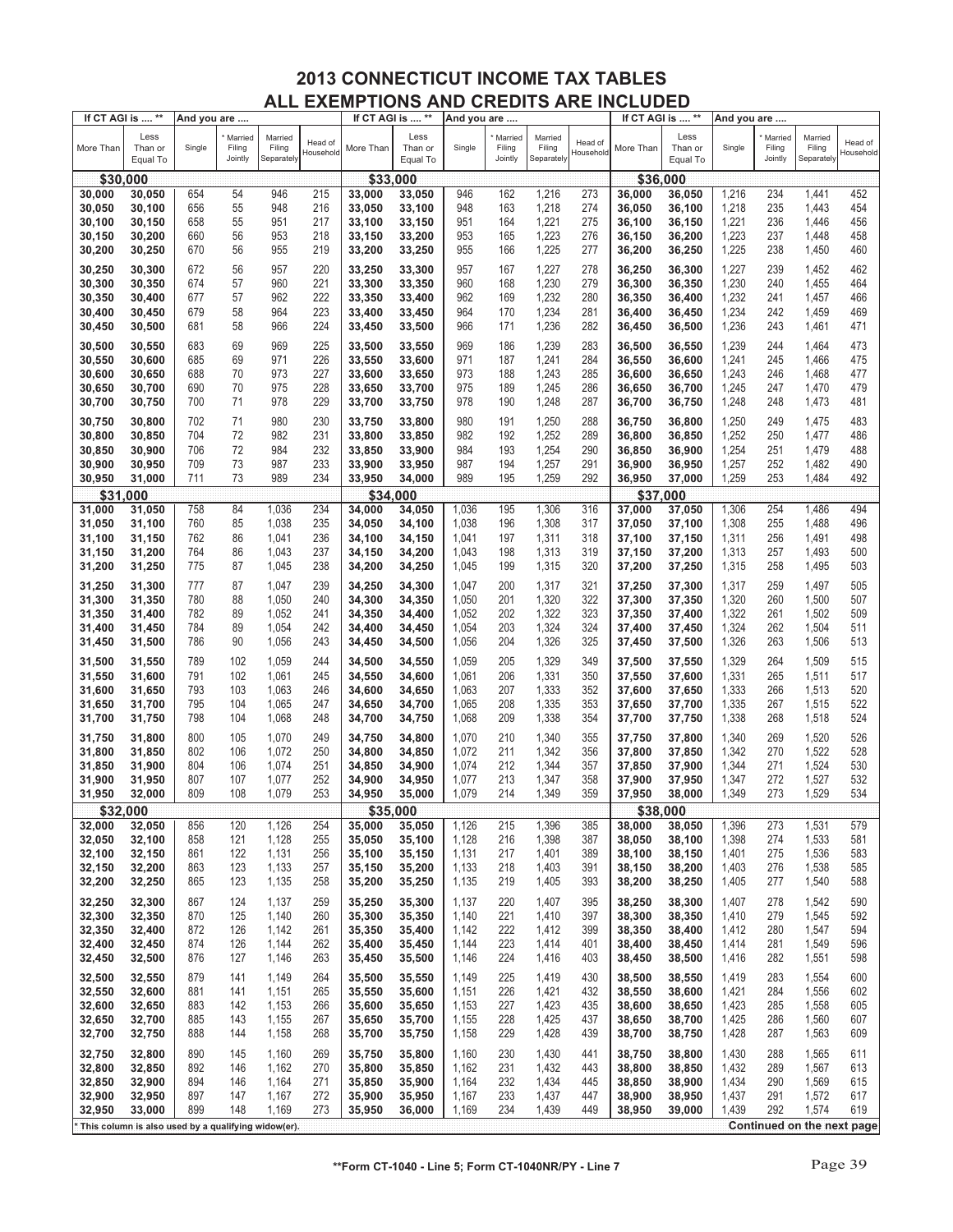| If CT AGI is  **                                    |                             | And you are |                              |                                 |                      | If CT AGI is  ** |                             | And you are |                              |                                 |                      |           | If CT AGI is  **            | And you are  |                              |                                 |                            |
|-----------------------------------------------------|-----------------------------|-------------|------------------------------|---------------------------------|----------------------|------------------|-----------------------------|-------------|------------------------------|---------------------------------|----------------------|-----------|-----------------------------|--------------|------------------------------|---------------------------------|----------------------------|
| More Than                                           | Less<br>Than or<br>Equal To | Single      | Married<br>Filing<br>Jointly | Married<br>Filing<br>Separately | Head of<br>Household | More Than        | Less<br>Than or<br>Equal To | Single      | Married<br>Filing<br>Jointly | Married<br>Filing<br>Separately | Head of<br>Household | More Than | Less<br>Than or<br>Equal To | Single       | Married<br>Filing<br>Jointly | Married<br>Filing<br>Separately | Head of<br>Household       |
| \$39,000                                            |                             |             |                              |                                 |                      | \$42,000         |                             |             |                              |                                 |                      |           | \$45,000                    |              |                              |                                 |                            |
| 39,000                                              | 39,050                      | 1,486       | 293                          | 1,576                           | 664                  | 42,000           | 42,050                      | 1,711       | 460                          | 1,711                           | 919                  | 45,000    | 45,050                      | 1,846        | 554                          | 1,846                           | 1,216                      |
| 39,050                                              | 39,100                      | 1,488       | 294                          | 1,578                           | 666                  | 42,050           | 42,100                      | 1,713       | 461                          | 1,713                           | 921                  | 45,050    | 45,100                      | 1,848        | 556                          | 1,848                           | 1,218                      |
|                                                     |                             |             |                              |                                 |                      |                  |                             |             |                              |                                 |                      |           |                             |              |                              |                                 |                            |
| 39,100                                              | 39,150                      | 1,491       | 295                          | 1,581                           | 668                  | 42,100           | 42,150                      | 1,716       | 462                          | 1,716                           | 923                  | 45,100    | 45,150                      | 1,851        | 558                          | 1,851                           | 1,220                      |
| 39,150                                              | 39,200                      | 1,493       | 296                          | 1,583                           | 670                  | 42,150           | 42,200                      | 1,718       | 463                          | 1,718                           | 925                  | 45,150    | 45,200                      | 1,853        | 560                          | 1,853                           | 1,222                      |
| 39,200                                              | 39,250                      | 1,495       | 297                          | 1,585                           | 673                  | 42,200           | 42,250                      | 1,720       | 465                          | 1,720                           | 928                  | 45,200    | 45,250                      | 1,855        | 562                          | 1,855                           | 1,224                      |
| 39,250                                              | 39,300                      | 1,497       | 298                          | 1,587                           | 675                  | 42,250           | 42,300                      | 1,722       | 466                          | 1,722                           | 930                  | 45,250    | 45,300                      | 1,857        | 564                          | 1,857                           | 1,227                      |
| 39,300                                              | 39,350                      | 1,500       | 299                          | 1,590                           | 677                  | 42,300           | 42,350                      | 1,725       | 467                          | 1,725                           | 932                  | 45,300    | 45,350                      | 1,860        | 566                          | 1,860                           | 1,229                      |
| 39,350                                              | 39,400                      | 1,502       | 300                          | 1,592                           | 679                  | 42,350           | 42,400                      | 1,727       | 469                          | 1,727                           | 934                  | 45,350    | 45,400                      | 1,862        | 568                          | 1,862                           | 1,231                      |
| 39,400                                              | 39,450                      | 1,504       | 301                          | 1,594                           | 681                  | 42,400           | 42,450                      | 1,729       | 470                          | 1,729                           | 936                  | 45,400    | 45,450                      | 1,864        | 571                          | 1,864                           | 1,233                      |
| 39,450                                              | 39,500                      | 1,506       | 302                          | 1,596                           | 683                  | 42,450           | 42,500                      | 1,731       | 471                          | 1,731                           | 938                  | 45,450    | 45,500                      | 1,866        | 573                          | 1,866                           | 1,235                      |
|                                                     |                             |             |                              |                                 |                      |                  |                             |             |                              |                                 |                      |           |                             |              |                              |                                 |                            |
| 39,500                                              | 39,550                      | 1,509       | 303                          | 1,599                           | 685                  | 42,500           | 42,550                      | 1,734       | 472                          | 1,734                           | 940                  | 45,500    | 45,550                      | 1,869        | 575                          | 1,869                           | 1,252                      |
| 39,550                                              | 39,600                      | 1,511       | 304                          | 1,601                           | 687                  | 42,550           | 42,600                      | 1,736       | 474                          | 1,736                           | 942                  | 45,550    | 45,600                      | 1,871        | 577                          | 1,871                           | 1,254                      |
| 39,600                                              | 39,650                      | 1,513       | 305                          | 1,603                           | 690                  | 42,600           | 42,650                      | 1,738       | 475                          | 1,738                           | 945                  | 45,600    | 45,650                      | 1,873        | 579                          | 1,873                           | 1,256                      |
| 39,650                                              | 39,700                      | 1,515       | 306                          | 1,605                           | 692                  | 42,650           | 42,700                      | 1,740       | 476                          | 1,740                           | 947                  | 45,650    | 45,700                      | 1,875        | 581                          | 1,875                           | 1,258                      |
| 39,700                                              | 39,750                      | 1,518       | 307                          | 1,608                           | 694                  | 42,700           | 42,750                      | 1,743       | 477                          | 1,743                           | 949                  | 45,700    | 45,750                      | 1,878        | 583                          | 1,878                           | 1,260                      |
| 39,750                                              | 39,800                      | 1,520       | 308                          | 1,610                           | 696                  | 42,750           | 42,800                      | 1,745       | 479                          | 1,745                           | 951                  | 45,750    | 45,800                      | 1,880        | 585                          | 1,880                           | 1,263                      |
| 39,800                                              | 39,850                      | 1,522       | 309                          | 1,612                           | 698                  | 42,800           | 42,850                      | 1,747       | 480                          | 1,747                           | 953                  | 45,800    | 45,850                      | 1,882        | 588                          | 1,882                           | 1,265                      |
| 39,850                                              | 39,900                      | 1,524       | 310                          | 1,614                           | 700                  | 42,850           | 42,900                      | 1,749       | 481                          | 1,749                           | 955                  | 45,850    | 45,900                      | 1,884        | 590                          | 1,884                           | 1,267                      |
| 39,900                                              | 39,950                      | 1,527       | 311                          | 1,617                           | 702                  | 42,900           | 42,950                      | 1,752       | 483                          | 1,752                           | 957                  | 45,900    | 45,950                      | 1,887        | 592                          | 1,887                           | 1,269                      |
|                                                     |                             |             |                              |                                 | 704                  |                  |                             |             | 484                          |                                 | 959                  |           |                             |              | 594                          |                                 |                            |
| 39,950                                              | 40,000                      | 1,529       | 312                          | 1,619                           |                      | 42,950           | 43,000                      | 1,754       |                              | 1,754                           |                      | 45,950    | 46,000                      | 1,889        |                              | 1,889                           | 1,272                      |
| \$40,000                                            |                             |             |                              |                                 |                      | \$43,000         |                             |             |                              |                                 |                      |           | \$46,000                    |              |                              |                                 |                            |
| 40,000                                              | 40,050                      | 1,576       | 337                          | 1,621                           | 749                  | 43,000           | 43,050                      | 1,756       | 485                          | 1,756                           | 1,004                | 46,000    | 46,050                      | 1,891        | 596                          | 1,891                           | 1,333                      |
| 40,050                                              | 40,100                      | 1,578       | 338                          | 1,623                           | 751                  | 43,050           | 43,100                      | 1,758       | 486                          | 1,758                           | 1,006                | 46,050    | 46,100                      | 1,893        | 598                          | 1,893                           | 1,335                      |
| 40,100                                              | 40,150                      | 1,581       | 339                          | 1,626                           | 753                  | 43,100           | 43,150                      | 1,761       | 488                          | 1,761                           | 1,008                | 46,100    | 46,150                      | 1,896        | 600                          | 1,896                           | 1,338                      |
| 40,150                                              | 40,200                      | 1,583       | 340                          | 1,628                           | 755                  | 43,150           | 43,200                      | 1,763       | 489                          | 1,763                           | 1,010                | 46,150    | 46,200                      | 1,898        | 602                          | 1,898                           | 1,340                      |
| 40,200                                              | 40,250                      | 1,585       | 341                          | 1,630                           | 758                  | 43,200           | 43,250                      | 1,765       | 490                          | 1,765                           | 1,013                | 46,200    | 46,250                      | 1,900        | 605                          | 1,900                           | 1,342                      |
| 40,250                                              | 40,300                      | 1,587       | 342                          | 1,632                           | 760                  | 43,250           | 43,300                      | 1,767       | 492                          | 1,767                           | 1,015                | 46,250    | 46,300                      | 1,902        | 607                          | 1,902                           | 1,344                      |
| 40,300                                              | 40,350                      | 1,590       | 343                          | 1,635                           | 762                  | 43,300           | 43,350                      | 1,770       | 493                          | 1,770                           | 1,017                | 46,300    | 46,350                      | 1,905        | 609                          | 1,905                           | 1,347                      |
| 40,350                                              | 40,400                      | 1,592       | 344                          | 1,637                           | 764                  | 43,350           | 43,400                      | 1,772       | 494                          | 1,772                           | 1,019                | 46,350    | 46,400                      | 1,907        | 611                          | 1,907                           | 1,349                      |
| 40,400                                              | 40,450                      | 1,594       | 345                          | 1,639                           | 766                  | 43,400           | 43,450                      | 1,774       | 495                          | 1,774                           | 1,021                | 46,400    | 46,450                      | 1,909        | 613                          | 1,909                           | 1,351                      |
| 40,450                                              | 40,500                      | 1,596       | 346                          | 1,641                           | 768                  | 43,450           | 43,500                      | 1,776       | 497                          | 1,776                           | 1,023                | 46,450    | 46,500                      | 1,911        | 615                          | 1,911                           | 1,353                      |
|                                                     |                             |             |                              |                                 |                      |                  |                             |             |                              |                                 |                      |           |                             |              |                              |                                 |                            |
| 40,500                                              | 40,550                      | 1,599       | 372                          | 1,644                           | 770                  | 43,500           | 43,550                      | 1,779       | 498                          | 1,779                           | 1,025                | 46,500    | 46,550                      | 1,914        | 617                          | 1,914                           | 1,356                      |
| 40,550                                              | 40,600                      | 1,601       | 373                          | 1,646                           | 772                  | 43,550           | 43,600                      | 1,781       | 499                          | 1,781                           | 1,027                | 46,550    | 46,600                      | 1,916        | 619                          | 1,916                           | 1,358                      |
| 40,600                                              | 40,650                      | 1,603       | 374                          | 1,648                           | 775                  | 43,600           | 43,650                      | 1,783       | 500                          | 1,783                           | 1,030                | 46,600    | 46,650                      | 1,918        | 622                          | 1,918                           | 1,360                      |
| 40,650                                              | 40,700                      | 1,605       | 375                          | 1,650                           | 777                  | 43,650           | 43,700                      | 1,785       | 502                          | 1,785                           | 1,032                | 46,650    | 46,700                      | 1,920        | 624                          | 1,920                           | 1,362                      |
| 40,700                                              | 40,750                      | 1,608       | 376                          | 1,653                           | 779                  | 43,700           | 43,750                      | 1,788       | 503                          | 1,788                           | 1,034                | 46,700    | 46,750                      | 1,923        | 626                          | 1,923                           | 1,365                      |
| 40,750                                              | 40,800                      | 1,610       | 377                          | 1,655                           | 781                  | 43,750           | 43,800                      | 1,790       | 504                          | 1,790                           | 1,036                | 46,750    | 46,800                      | 1,925        | 628                          | 1,925                           | 1,367                      |
| 40,800                                              | 40,850                      | 1,612       | 379                          | 1,657                           | 783                  | 43,800           | 43,850                      | 1,792       | 506                          | 1,792                           | 1,038                | 46,800    | 46,850                      | 1,927        | 630                          | 1,927                           | 1,369                      |
| 40,850                                              | 40,900                      | 1,614       | 380                          | 1,659                           | 785                  | 43,850           | 43,900                      | 1,794       | 507                          | 1,794                           | 1,040                | 46,850    | 46,900                      | 1,929        | 632                          | 1,929                           | 1,371                      |
| 40,900                                              | 40,950                      | 1,617       | 381                          | 1,662                           | 787                  | 43,900           | 43,950                      | 1,797       | 508                          | 1,797                           | 1,042                | 46,900    | 46,950                      | 1,932        | 634                          | 1,932                           | 1,374                      |
| 40,950                                              | 41,000                      | 1,619       | 382                          | 1,664                           | 789                  | 43,950           | 44,000                      | 1,799       | 509                          | 1,799                           | 1,044                | 46,950    | 47,000                      | 1,934        | 636                          | 1,934                           | 1,376                      |
| \$41,000                                            |                             |             |                              |                                 |                      | \$44,000         |                             |             |                              |                                 |                      |           | \$47,000                    |              |                              |                                 |                            |
|                                                     |                             |             |                              |                                 |                      |                  |                             |             |                              |                                 |                      | 47,000    |                             |              |                              |                                 | 1423                       |
| 41,000                                              | 41,050                      | 1,666       | 409                          | 1,666                           | 834                  | 44,000           | 44,050                      | 1801        | 511                          | 1801<br>1803                    | 1102                 |           | 47,050                      | 1936<br>1938 | 639                          | 1936                            |                            |
| 41,050                                              | 41,100                      | 1,668       | 410                          | 1,668                           | 836                  | 44,050           | 44,100                      | 1803        | 513                          |                                 | 1104                 | 47,050    | 47,100                      |              | 641                          | 1938                            | 1425                       |
| 41,100                                              | 41,150                      | 1,671       | 411                          | 1,671                           | 838                  | 44,100           | 44,150                      | 1806        | 515                          | 1806                            | 1106                 | 47,100    | 47,150                      | 1941         | 643                          | 1941                            | 1428                       |
| 41,150                                              | 41,200                      | 1,673       | 412                          | 1,673                           | 840                  | 44,150           | 44,200                      | 1808        | 517                          | 1808                            | 1108                 | 47,150    | 47,200                      | 1943         | 645                          | 1943                            | 1430                       |
| 41,200                                              | 41,250                      | 1,675       | 413                          | 1,675                           | 843                  | 44,200           | 44,250                      | 1,810       | 520                          | 1,810                           | 1,110                | 47,200    | 47,250                      | 1,945        | 647                          | 1,945                           | 1,432                      |
| 41,250                                              | 41,300                      | 1,677       | 415                          | 1,677                           | 845                  | 44,250           | 44,300                      | 1,812       | 522                          | 1,812                           | 1,113                | 47,250    | 47,300                      | 1,947        | 649                          | 1,947                           | 1,434                      |
| 41,300                                              | 41,350                      | 1,680       | 416                          | 1,680                           | 847                  | 44,300           | 44,350                      | 1,815       | 524                          | 1,815                           | 1,115                | 47,300    | 47,350                      | 1,950        | 651                          | 1,950                           | 1,437                      |
| 41,350                                              | 41,400                      | 1,682       | 417                          | 1,682                           | 849                  | 44,350           | 44,400                      | 1,817       | 526                          | 1,817                           | 1,117                | 47,350    | 47,400                      | 1,952        | 653                          | 1,952                           | 1,439                      |
| 41,400                                              | 41,450                      | 1,684       | 418                          | 1,684                           | 851                  | 44,400           | 44,450                      | 1,819       | 528                          | 1,819                           | 1,119                | 47,400    | 47,450                      | 1,954        | 656                          | 1,954                           | 1,441                      |
| 41,450                                              | 41,500                      | 1,686       | 419                          | 1,686                           | 853                  | 44,450           | 44,500                      | 1,821       | 530                          | 1,821                           | 1,121                | 47,450    | 47,500                      | 1,956        | 658                          | 1,956                           | 1,443                      |
| 41,500                                              | 41,550                      | 1,689       | 447                          | 1,689                           | 855                  | 44,500           | 44,550                      | 1,824       | 532                          | 1,824                           | 1,136                | 47,500    | 47,550                      | 1,959        | 660                          | 1,959                           | 1,446                      |
| 41,550                                              | 41,600                      | 1,691       | 448                          | 1,691                           | 857                  | 44,550           | 44,600                      | 1,826       | 534                          | 1,826                           | 1,139                | 47,550    | 47,600                      | 1,961        | 662                          | 1,961                           | 1,448                      |
| 41,600                                              | 41,650                      | 1,693       | 449                          | 1,693                           | 860                  | 44,600           | 44,650                      | 1,828       | 537                          | 1,828                           | 1,141                | 47,600    | 47,650                      | 1,963        | 664                          | 1,963                           | 1,450                      |
|                                                     |                             |             |                              |                                 |                      |                  |                             |             |                              |                                 |                      |           |                             |              |                              |                                 |                            |
| 41,650                                              | 41,700                      | 1,695       | 451                          | 1,695                           | 862                  | 44,650           | 44,700                      | 1,830       | 539                          | 1,830                           | 1,143                | 47,650    | 47,700                      | 1,965        | 666                          | 1,965                           | 1,452                      |
| 41,700                                              | 41,750                      | 1,698       | 452                          | 1,698                           | 864                  | 44,700           | 44,750                      | 1,833       | 541                          | 1,833                           | 1,145                | 47,700    | 47,750                      | 1,968        | 668                          | 1,968                           | 1,455                      |
| 41,750                                              | 41,800                      | 1,700       | 453                          | 1,700                           | 866                  | 44,750           | 44,800                      | 1,835       | 543                          | 1,835                           | 1,147                | 47,750    | 47,800                      | 1,970        | 670                          | 1,970                           | 1,457                      |
| 41,800                                              | 41,850                      | 1,702       | 455                          | 1,702                           | 868                  | 44,800           | 44,850                      | 1,837       | 545                          | 1,837                           | 1,149                | 47,800    | 47,850                      | 1,972        | 673                          | 1,972                           | 1,459                      |
| 41,850                                              | 41,900                      | 1,704       | 456                          | 1,704                           | 870                  | 44,850           | 44,900                      | 1,839       | 547                          | 1,839                           | 1,152                | 47,850    | 47,900                      | 1,974        | 675                          | 1,974                           | 1,461                      |
| 41,900                                              | 41,950                      | 1,707       | 457                          | 1,707                           | 872                  | 44,900           | 44,950                      | 1,842       | 549                          | 1,842                           | 1,154                | 47,900    | 47,950                      | 1,977        | 677                          | 1,977                           | 1,464                      |
| 41,950                                              | 42,000                      | 1,709       | 458                          | 1,709                           | 874                  | 44,950           | 45,000                      | 1,844       | 551                          | 1,844                           | 1,156                | 47,950    | 48,000                      | 1,979        | 679                          | 1,979                           | 1,466                      |
| This column is also used by a qualifying widow(er). |                             |             |                              |                                 |                      |                  |                             |             |                              |                                 |                      |           |                             |              |                              |                                 | Continued on the next page |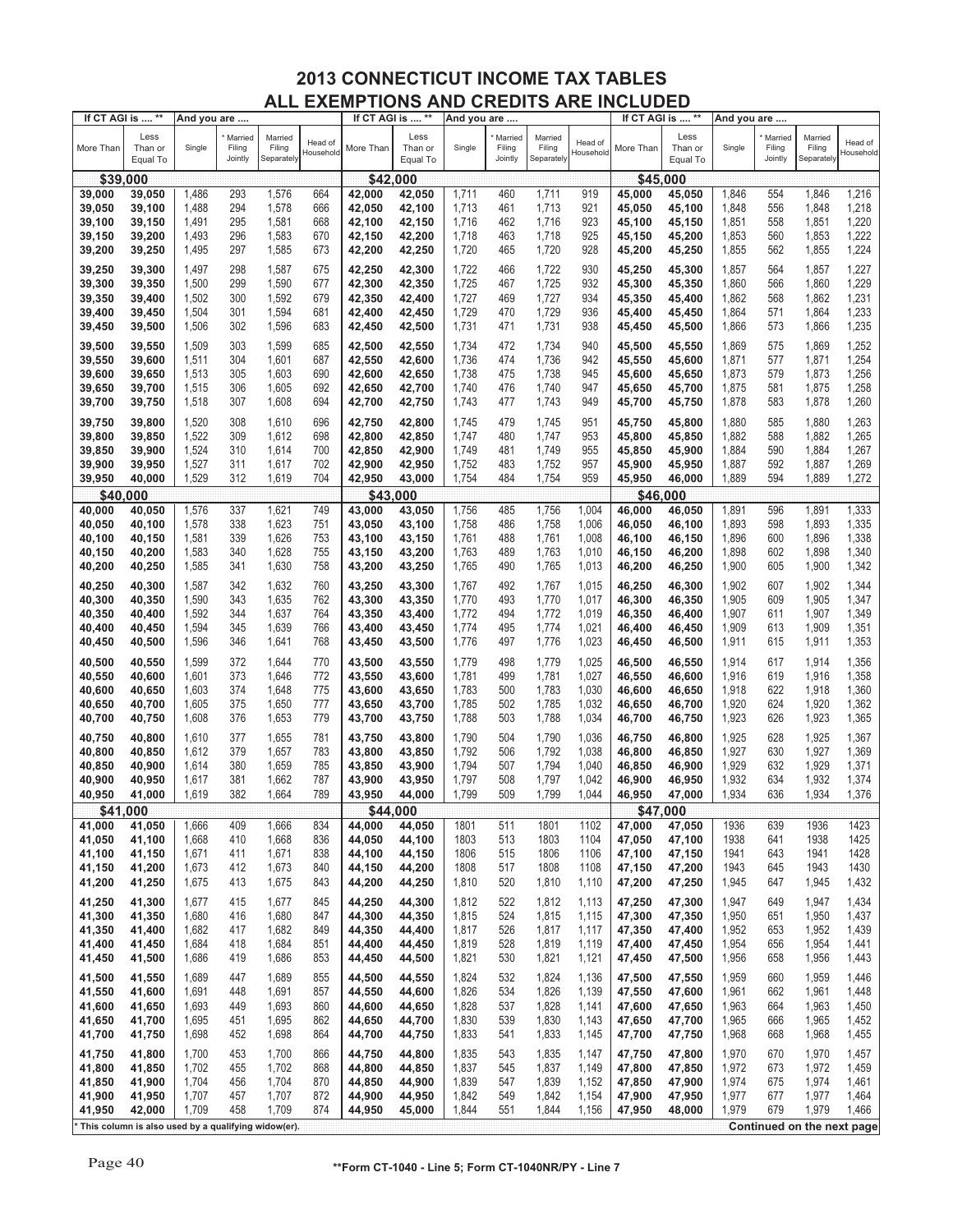| If CT AGI is  ** |                                                     | And you are    |                              |                                 |                      | If CT AGI is  ** |                             | And you are    |                              |                                 |                      | If CT AGI is  ** |                             | And you are    |                              |                                 |                            |
|------------------|-----------------------------------------------------|----------------|------------------------------|---------------------------------|----------------------|------------------|-----------------------------|----------------|------------------------------|---------------------------------|----------------------|------------------|-----------------------------|----------------|------------------------------|---------------------------------|----------------------------|
| More Than        | Less<br>Than or<br>Equal To                         | Single         | Married<br>Filing<br>Jointly | Married<br>Filing<br>Separately | Head of<br>Household | More Than        | Less<br>Than or<br>Equal To | Single         | Married<br>Filing<br>Jointly | Married<br>Filing<br>Separately | Head of<br>Household | More Than        | Less<br>Than or<br>Equal To | Single         | Married<br>Filing<br>Jointly | Married<br>Filing<br>Separately | Head of<br>Household       |
| \$48,000         |                                                     |                |                              |                                 |                      | \$51,000         |                             |                |                              |                                 |                      | \$54,000         |                             |                |                              |                                 |                            |
| 48,000           | 48,050                                              | 1,981          | 724                          | 2,003                           | 1,513                | 51.000           | 51,050                      | 2,121          | 1,013                        | 2,305                           | 1,783                | 54,000           | 54,050                      | 2,269          | 1,306                        | 2,561                           | 2053                       |
| 48,050           | 48,100                                              | 1,983          | 726                          | 2,005                           | 1,515                | 51,050           | 51,100                      | 2,123          | 1,015                        | 2,308                           | 1,785                | 54,050           | 54,100                      | 2,272          | 1,308                        | 2,564                           | 2055                       |
| 48,100           | 48,150                                              | 1,986          | 728                          | 2,008                           | 1,518                | 51,100           | 51,150                      | 2,126          | 1,018                        | 2,310                           | 1,788                | 54,100           | 54,150                      | 2,274          | 1,311                        | 2,567                           | 2058                       |
| 48,150           | 48,200                                              | 1,988          | 730                          | 2,010                           | 1,520                | 51,150           | 51,200                      | 2,128          | 1,020                        | 2,313                           | 1,790                | 54,150           | 54,200                      | 2,277          | 1,313                        | 2,570                           | 2060                       |
| 48,200           | 48,250                                              | 1,990          | 732                          | 2,012                           | 1,522                | 51,200           | 51,250                      | 2,131          | 1,022                        | 2,316                           | 1,792                | 54,200           | 54,250                      | 2,279          | 1,315                        | 2,572                           | 2062                       |
| 48,250           | 48,300                                              | 1,992          | 734                          | 2,015                           | 1,524                | 51,250           | 51,300                      | 2,133          | 1,024                        | 2,318                           | 1,794                | 54,250           | 54,300                      | 2,282          | 1,317                        | 2,575                           | 2064                       |
| 48,300           | 48,350                                              | 1,995          | 736                          | 2,017                           | 1,527                | 51,300           | 51,350                      | 2,136          | 1,026                        | 2,321                           | 1,797                | 54,300           | 54,350                      | 2,284          | 1,320                        | 2,578                           | 2067                       |
| 48,350           | 48,400                                              | 1,997          | 738                          | 2,019                           | 1,529                | 51,350           | 51,400                      | 2,138          | 1,029                        | 2,324                           | 1,799                | 54,350           | 54,400                      | 2,287          | 1,322                        | 2,581                           | 2069                       |
| 48,400           | 48,450                                              | 1,999          | 741                          | 2,021                           | 1,531                | 51,400           | 51,450                      | 2,141          | 1,031                        | 2,326                           | 1,801                | 54,400           | 54,450                      | 2,289          | 1,324                        | 2,583                           | 2071                       |
| 48,450           | 48,500                                              | 2,001          | 743                          | 2,024                           | 1,533                | 51,450           | 51,500                      | 2,143          | 1,033                        | 2,329                           | 1,803                | 54,450           | 54,500                      | 2,292          | 1,326                        | 2,586                           | 2073                       |
| 48,500           | 48,550                                              | 2,004          | 745                          | 2,048                           | 1,536                | 51,500           | 51,550                      | 2,145          | 1,047                        | 2,356                           | 1,806                | 54,500           | 54,550                      | 2,294          | 1,329                        | 2,589                           | 2076                       |
| 48,550           | 48,600                                              | 2,006          | 747                          | 2,050                           | 1,538                | 51,550           | 51,600                      | 2,148          | 1,049                        | 2,358                           | 1,808                | 54,550           | 54,600                      | 2,296          | 1,331                        | 2,592                           | 2078                       |
| 48,600           | 48,650                                              | 2,008          | 749                          | 2,053                           | 1,540                | 51,600           | 51,650                      | 2,150          | 1,051                        | 2,361                           | 1,810                | 54,600           | 54,650                      | 2,299          | 1,333                        | 2,594                           | 2080                       |
| 48,650           | 48,700                                              | 2,010          | 751                          | 2,055                           | 1,542                | 51,650           | 51,700                      | 2,153          | 1,054                        | 2,364                           | 1,812                | 54,650           | 54,700                      | 2,301          | 1,335                        | 2,597                           | 2082                       |
| 48,700           | 48,750                                              | 2,013          | 753                          | 2,057                           | 1,545                | 51,700           | 51,750                      | 2,155          | 1,056                        | 2,367                           | 1,815                | 54,700           | 54,750                      | 2,304          | 1,338                        | 2,600                           | 2085                       |
| 48,750           | 48,800                                              | 2,015          | 755                          | 2,060                           | 1,547                | 51,750           | 51,800                      | 2,158          | 1,058                        | 2,369                           | 1,817                | 54,750           | 54,800                      | 2,306          | 1,340                        | 2,603                           | 2087                       |
| 48,800           | 48,850                                              | 2,017          | 758                          | 2,062                           | 1,549                | 51,800           | 51,850                      | 2,160          | 1,060                        | 2,372                           | 1,819                | 54,800           | 54,850                      | 2,309          | 1,342                        | 2,605                           | 2089                       |
| 48,850           | 48,900                                              | 2,019          | 760                          | 2,064                           | 1,551                | 51,850           | 51,900                      | 2,163          | 1,062                        | 2,375                           | 1,821                | 54,850           | 54,900                      | 2,311          | 1,344                        | 2,608                           | 2091                       |
| 48,900           | 48,950                                              | 2,022          | 762                          | 2,067                           | 1,554                | 51,900           | 51,950                      | 2,165          | 1,065                        | 2,377                           | 1,824                | 54,900           | 54,950                      | 2,314          | 1,347                        | 2,611                           | 2094                       |
| 48,950           | 49,000                                              | 2,024          | 764                          | 2,069                           | 1,556                | 51,950           | 52,000                      | 2,168          | 1,067                        | 2,380                           | 1,826                | 54,950           | 55,000                      | 2,316          | 1,349                        | 2,614                           | 2096                       |
| \$49,000         |                                                     |                |                              |                                 |                      | \$52,000         |                             |                |                              |                                 |                      | \$55,000         |                             |                |                              |                                 |                            |
| 49,000           | 49,050                                              | 2,026          | 809                          | 2,094                           | 1,603                | 52,000           | 52,050                      | 2170           | 1126                         | 2407                            | 1873                 | 55,000           | 55,050                      | 2319           | 1396                         | 2616                            | 2143                       |
| 49,050           | 49,100                                              | 2,028          | 811                          | 2,096                           | 1,605                | 52,050           | 52,100                      | 2173           | 1128                         | 2410                            | 1875                 | 55,050           | 55,100                      | 2321           | 1398                         | 2619                            | 2145                       |
| 49.100           | 49,150                                              | 2,031          | 813                          | 2,098                           | 1,608                | 52,100           | 52,150                      | 2,175          | 1,131                        | 2,413                           | 1,878                | 55,100           | 55,150                      | 2,324          | 1,401                        | 2,622                           | 2,148                      |
| 49,150           | 49,200                                              | 2,033          | 815                          | 2,101                           | 1,610                | 52,150           | 52,200                      | 2,178          | 1,133                        | 2,415                           | 1,880                | 55,150           | 55,200                      | 2,326          | 1,403                        | 2,625                           | 2,150                      |
| 49,200           | 49,250                                              | 2,035          | 817                          | 2,103                           | 1,612                | 52,200           | 52,250                      | 2,180          | 1,135                        | 2,418                           | 1,882                | 55,200           | 55,250                      | 2,329          | 1,405                        | 2,627                           | 2,152                      |
| 49,250           | 49,300                                              | 2,037          | 819                          | 2,105                           | 1,614                | 52,250           | 52,300                      | 2,183          | 1,137                        | 2,421                           | 1,884                | 55,250           | 55,300                      | 2,331          | 1,407                        | 2,650                           | 2,154                      |
| 49,300           | 49,350                                              | 2,040          | 821                          | 2,108                           | 1,617                | 52,300           | 52,350                      | 2,185          | 1,140                        | 2,423                           | 1,887                | 55,300           | 55,350                      | 2,334          | 1,410                        | 2,653                           | 2,157                      |
| 49,350           | 49,400                                              | 2,042          | 823                          | 2,110                           | 1,619                | 52,350           | 52,400                      | 2,188          | 1,142                        | 2,426                           | 1,889                | 55,350           | 55,400                      | 2,336          | 1,412                        | 2,656<br>2,658                  | 2,159                      |
| 49,400<br>49,450 | 49,450<br>49,500                                    | 2,044<br>2,046 | 826<br>828                   | 2,112<br>2,115                  | 1,621<br>1,623       | 52,400<br>52,450 | 52,450<br>52,500            | 2,190<br>2,193 | 1,144<br>1,146               | 2,429<br>2,432                  | 1,891<br>1,893       | 55,400<br>55,450 | 55,450<br>55,500            | 2,339<br>2,341 | 1,414<br>1,416               | 2,661                           | 2,161<br>2,163             |
|                  |                                                     |                |                              |                                 |                      |                  |                             |                |                              |                                 |                      |                  |                             |                |                              |                                 |                            |
| 49,500           | 49,550                                              | 2,049          | 830<br>832                   | 2,140                           | 1,626<br>1,628       | 52,500           | 52,550                      | 2,195          | 1,149                        | 2,459<br>2,462                  | 1,896<br>1,898       | 55,500           | 55,550                      | 2,343          | 1,419                        | 2,664                           | 2,166                      |
| 49,550<br>49,600 | 49,600<br>49,650                                    | 2,051<br>2,053 | 834                          | 2,142<br>2,144                  | 1,630                | 52,550<br>52,600 | 52,600<br>52,650            | 2,197<br>2,200 | 1,151<br>1,153               | 2,464                           | 1,900                | 55,550<br>55,600 | 55,600<br>55,650            | 2,346<br>2,348 | 1,421<br>1,423               | 2,667<br>2,669                  | 2,168<br>2,170             |
| 49,650           | 49,700                                              | 2,055          | 836                          | 2,147                           | 1,632                | 52,650           | 52,700                      | 2,202          | 1,155                        | 2,467                           | 1,902                | 55,650           | 55,700                      | 2,351          | 1,425                        | 2,672                           | 2,172                      |
| 49,700           | 49,750                                              | 2,058          | 838                          | 2,149                           | 1,635                | 52,700           | 52,750                      | 2,205          | 1,158                        | 2,470                           | 1,905                | 55,700           | 55,750                      | 2,353          | 1,428                        | 2,675                           | 2,175                      |
|                  |                                                     |                |                              |                                 |                      |                  |                             |                |                              |                                 |                      | 55,750           |                             |                |                              |                                 |                            |
| 49,750<br>49,800 | 49,800<br>49,850                                    | 2,060<br>2,062 | 840<br>843                   | 2,151<br>2,154                  | 1,637<br>1,639       | 52,750<br>52,800 | 52,800<br>52,850            | 2,207<br>2,210 | 1,160<br>1,162               | 2,493<br>2,495                  | 1,907<br>1,909       | 55,800           | 55,800<br>55,850            | 2,356<br>2,358 | 1,430<br>1,432               | 2,678<br>2,680                  | 2,177<br>2,179             |
| 49,850           | 49,900                                              | 2,064          | 845                          | 2,156                           | 1,641                | 52,850           | 52,900                      | 2,212          | 1,164                        | 2,498                           | 1,911                | 55,850           | 55,900                      | 2,361          | 1,434                        | 2,683                           | 2,181                      |
| 49,900           | 49,950                                              | 2,067          | 847                          | 2,158                           | 1,644                | 52,900           | 52,950                      | 2,215          | 1,167                        | 2,501                           | 1,914                | 55,900           | 55,950                      | 2,363          | 1,437                        | 2,686                           | 2,184                      |
| 49,950           | 50,000                                              | 2,069          | 849                          | 2,161                           | 1,646                | 52,950           | 53,000                      | 2,217          | 1,169                        | 2,504                           | 1,916                | 55,950           | 56,000                      | 2,366          | 1,439                        | 2,689                           | 2,186                      |
| \$50,000         |                                                     |                |                              |                                 |                      | \$53,000         |                             |                |                              |                                 |                      | \$56,000         |                             |                |                              |                                 |                            |
| 50,000           | 50,050                                              | 2071           | 904                          | 2186                            | 1693                 | 53,000           | 53,050                      | 2220           | 1216                         | 2506                            | 1963                 | 56,000           | 56,050                      | 2,395          | 1,486                        | 2,691                           | 2,233                      |
| 50,050           | 50,100                                              | 2074           | 906                          | 2189                            | 1695                 | 53,050           | 53,100                      | 2222           | 1218                         | 2509                            | 1965                 | 56,050           | 56,100                      | 2,397          | 1,488                        | 2,694                           | 2,235                      |
| 50,100           | 50,150                                              | 2076           | 908                          | 2192                            | 1698                 | 53,100           | 53,150                      | 2225           | 1221                         | 2512                            | 1968                 | 56,100           | 56,150                      | 2,400          | 1,491                        | 2,697                           | 2,238                      |
| 50,150           | 50,200                                              | 2,079          | 911                          | 2,194                           | 1,700                | 53,150           | 53,200                      | 2,227          | 1,223                        | 2,515                           | 1,970                | 56,150           | 56,200                      | 2,402          | 1,493                        | 2,700                           | 2,240                      |
| 50,200           | 50,250                                              | 2,081          | 913                          | 2,197                           | 1,702                | 53,200           | 53,250                      | 2,230          | 1,225                        | 2,517                           | 1,972                | 56,200           | 56,250                      | 2,405          | 1,495                        | 2,702                           | 2,242                      |
| 50,250           | 50,300                                              | 2,084          | 915                          | 2,218                           | 1,704                | 53,250           | 53,300                      | 2,232          | 1,227                        | 2,520                           | 1,974                | 56,250           | 56,300                      | 2,407          | 1,497                        | 2,705                           | 2,244                      |
| 50,300           | 50,350                                              | 2,086          | 917                          | 2,221                           | 1,707                | 53,300           | 53,350                      | 2,235          | 1,230                        | 2,523                           | 1,977                | 56,300           | 56,350                      | 2,410          | 1,500                        | 2,708                           | 2,247<br>2,249             |
| 50,350<br>50,400 | 50,400                                              | 2,089<br>2,091 | 919<br>921                   | 2,224                           | 1,709                | 53,350           | 53,400                      | 2,237<br>2,240 | 1,232<br>1,234               | 2,526<br>2,528                  | 1,979                | 56,350<br>56,400 | 56,400                      | 2,412          | 1,502<br>1,504               | 2,711<br>2,713                  | 2,251                      |
| 50,450           | 50,450<br>50,500                                    | 2,094          | 923                          | 2,226<br>2,229                  | 1,711<br>1,713       | 53,400<br>53,450 | 53,450<br>53,500            | 2,242          | 1,236                        | 2,531                           | 1,981<br>1,983       | 56,450           | 56,450<br>56,500            | 2,415<br>2,417 | 1,506                        | 2,716                           | 2,253                      |
|                  |                                                     |                |                              |                                 |                      |                  |                             |                |                              |                                 |                      |                  |                             |                |                              |                                 |                            |
| 50,500<br>50,550 | 50,550<br>50,600                                    | 2,096<br>2,098 | 936<br>939                   | 2,255<br>2,258                  | 1,716<br>1,718       | 53,500<br>53,550 | 53,550<br>53,600            | 2,244<br>2,247 | 1,239<br>1,241               | 2,534<br>2,537                  | 1,986<br>1,988       | 56,500<br>56,550 | 56,550<br>56,600            | 2,465<br>2,467 | 1,509<br>1,511               | 2,719<br>2,722                  | 2,256<br>2,258             |
| 50,600           | 50,650                                              | 2,101          | 941                          | 2,260                           | 1,720                | 53,600           | 53,650                      | 2,249          | 1,243                        | 2,539                           | 1,990                | 56,600           | 56,650                      | 2,470          | 1,513                        | 2,724                           | 2,260                      |
| 50,650           | 50,700                                              | 2,103          | 943                          | 2,263                           | 1,722                | 53,650           | 53,700                      | 2,252          | 1,245                        | 2,542                           | 1,992                | 56,650           | 56,700                      | 2,472          | 1,515                        | 2,727                           | 2,262                      |
| 50,700           | 50,750                                              | 2,106          | 945                          | 2,265                           | 1,725                | 53,700           | 53,750                      | 2,254          | 1,248                        | 2,545                           | 1,995                | 56,700           | 56,750                      | 2,475          | 1,518                        | 2,730                           | 2,265                      |
| 50,750           | 50,800                                              | 2,108          | 947                          | 2,268                           | 1,727                | 53,750           | 53,800                      | 2,257          | 1,250                        | 2,548                           | 1,997                | 56,750           |                             | 2,477          | 1,520                        | 2,733                           | 2,267                      |
| 50,800           | 50,850                                              | 2,111          | 949                          | 2,271                           | 1,729                | 53,800           | 53,850                      | 2,259          | 1,252                        | 2,550                           | 1,999                | 56,800           | 56,800<br>56,850            | 2,480          | 1,522                        | 2,735                           | 2,269                      |
| 50,850           | 50,900                                              | 2,113          | 952                          | 2,273                           | 1,731                | 53,850           | 53,900                      | 2,262          | 1,254                        | 2,553                           | 2,001                | 56,850           | 56,900                      | 2,482          | 1,524                        | 2,738                           | 2,271                      |
| 50,900           | 50,950                                              | 2,116          | 954                          | 2,276                           | 1,734                | 53,900           | 53,950                      | 2,264          | 1,257                        | 2,556                           | 2,004                | 56,900           | 56,950                      | 2,485          | 1,527                        | 2,741                           | 2,274                      |
| 50,950           | 51,000                                              | 2,118          | 956                          | 2,279                           | 1,736                | 53,950           | 54,000                      | 2,267          | 1,259                        | 2,559                           | 2,006                | 56,950           | 57,000                      | 2,487          | 1,529                        | 2,744                           | 2,276                      |
|                  | This column is also used by a qualifying widow(er). |                |                              |                                 |                      |                  |                             |                |                              |                                 |                      |                  |                             |                |                              |                                 | Continued on the next page |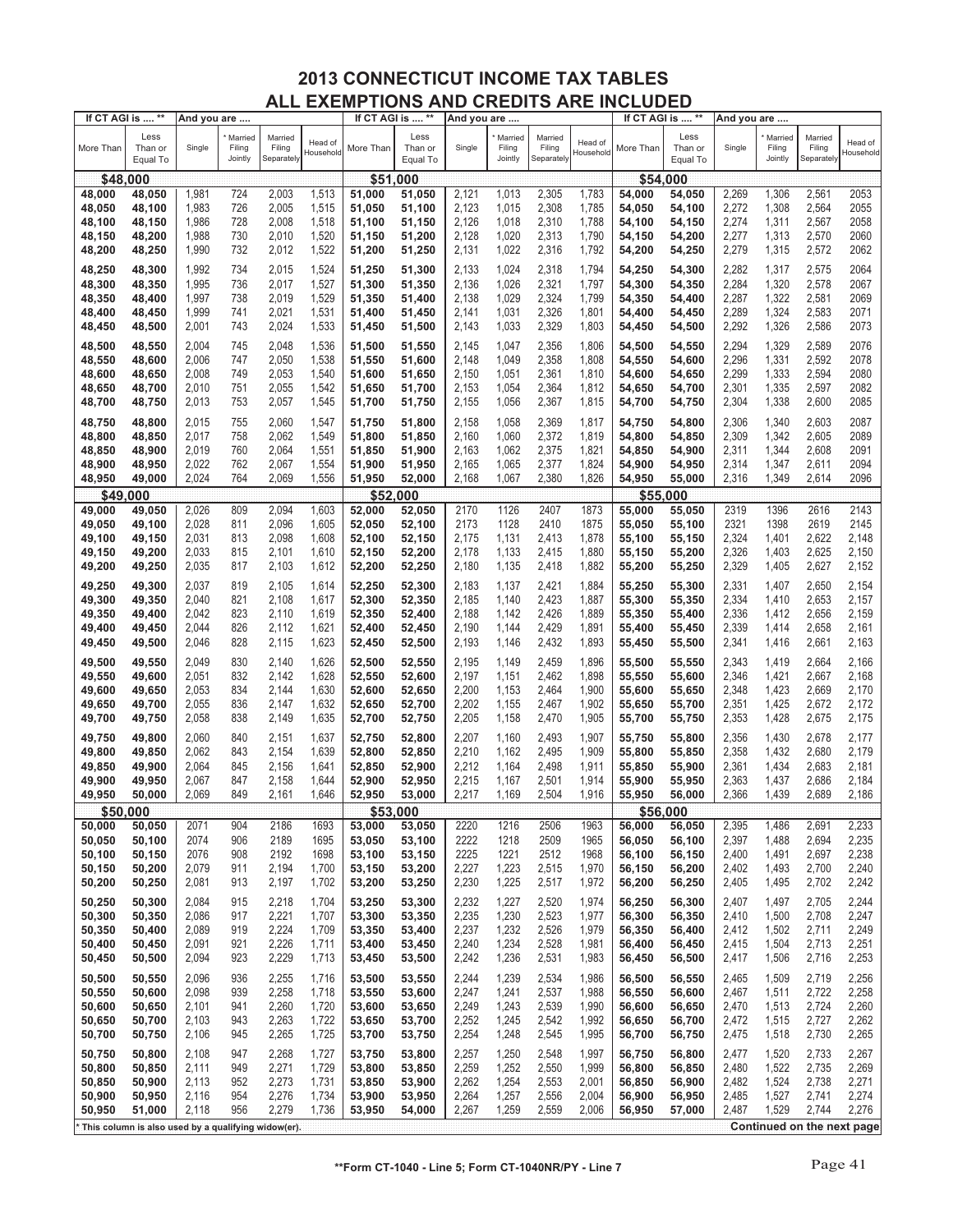| If CT AGI is  ** |                                                     | And you are |                              |                                 |                             | If CT AGI is  ** |                             | And you are |                              |                                 |                      |           | If CT AGI is  **            | And you are |                              |                                 |                            |
|------------------|-----------------------------------------------------|-------------|------------------------------|---------------------------------|-----------------------------|------------------|-----------------------------|-------------|------------------------------|---------------------------------|----------------------|-----------|-----------------------------|-------------|------------------------------|---------------------------------|----------------------------|
| More Than        | Less<br>Than or<br>Equal To                         | Single      | Married<br>Filing<br>Jointly | Married<br>Filing<br>Separately | Head of<br><b>Household</b> | More Than        | Less<br>Than or<br>Equal To | Single      | Married<br>Filing<br>Jointly | Married<br>Filing<br>Separately | Head of<br>Household | More Than | Less<br>Than or<br>Equal To | Single      | Married<br>Filing<br>Jointly | Married<br>Filing<br>Separately | Head of<br>Household       |
| \$57,000         |                                                     |             |                              |                                 |                             | \$60,000         |                             |             |                              |                                 |                      |           | \$63,000                    |             |                              |                                 |                            |
| 57,000           | 57,050                                              | 2,517       | 1,576                        | 2,746                           | 2,278                       | 60,000           | 60,050                      | 2,843       | 1,846                        | 2,931                           | 2,413                | 63,000    | 63,050                      | 3,056       | 2,116                        | 3,136                           | 2,548                      |
| 57,050           | 57,100                                              | 2,519       | 1,578                        | 2,749                           | 2,280                       |                  | 60,100                      | 2,845       | 1,848                        | 2,934                           | 2,415                | 63,050    |                             | 3,059       | 2,118                        | 3,139                           | 2,550                      |
|                  |                                                     |             |                              |                                 |                             | 60,050           |                             |             |                              |                                 |                      |           | 63,100                      |             |                              |                                 |                            |
| 57,100           | 57,150                                              | 2,522       | 1,581                        | 2,752                           | 2,283                       | 60,100           | 60,150                      | 2,848       | 1,851                        | 2,937                           | 2,418                | 63,100    | 63,150                      | 3,062       | 2,121                        | 3,142                           | 2,553                      |
| 57,150           | 57,200                                              | 2,525       | 1,583                        | 2,755                           | 2,285                       | 60,150           | 60,200                      | 2,851       | 1,853                        | 2,940                           | 2,420                | 63,150    | 63,200                      | 3,065       | 2,123                        | 3,145                           | 2,555                      |
| 57,200           | 57,250                                              | 2,527       | 1,585                        | 2,757                           | 2,287                       | 60,200           | 60,250                      | 2,854       | 1,855                        | 2,942                           | 2,422                | 63,200    | 63,250                      | 3,067       | 2,125                        | 3,147                           | 2,557                      |
| 57,250           | 57,300                                              | 2,530       | 1,587                        | 2,760                           | 2,289                       | 60,250           | 60,300                      | 2,856       | 1,857                        | 2,965                           | 2,424                | 63,250    | 63,300                      | 3,070       | 2,127                        | 3,150                           | 2,559                      |
| 57,300           | 57,350                                              | 2,532       | 1,590                        | 2,763                           | 2,292                       | 60,300           | 60,350                      | 2,859       | 1,860                        | 2,968                           | 2,427                | 63,300    | 63,350                      | 3,073       | 2,130                        | 3,153                           | 2,562                      |
| 57,350           | 57,400                                              | 2,535       | 1,592                        | 2,766                           | 2,294                       | 60,350           | 60,400                      | 2,862       | 1,862                        | 2,971                           | 2,429                | 63,350    | 63,400                      | 3,076       | 2,132                        | 3,156                           | 2,564                      |
| 57,400           | 57,450                                              | 2,537       | 1,594                        | 2,768                           | 2,296                       | 60,400           | 60,450                      | 2,864       | 1,864                        | 2,973                           | 2,431                | 63,400    | 63,450                      | 3,078       | 2,134                        | 3,158                           | 2,566                      |
| 57,450           | 57,500                                              | 2,540       | 1,596                        | 2,771                           | 2,298                       | 60,450           | 60,500                      | 2,867       | 1,866                        | 2,976                           | 2,433                | 63,450    | 63,500                      | 3,081       | 2,136                        | 3,161                           | 2,568                      |
|                  |                                                     |             |                              |                                 |                             |                  |                             |             |                              |                                 |                      |           |                             |             |                              |                                 |                            |
| 57,500           | 57,550                                              | 2,570       | 1,599                        | 2,774                           | 2,301                       | 60,500           | 60,550                      | 2,899       | 1,869                        | 2,979                           | 2,436                | 63,500    | 63,550                      | 3,084       | 2,139                        | 3,164                           | 2,571                      |
| 57,550           | 57,600                                              | 2,572       | 1,601                        | 2,777                           | 2,303                       | 60,550           | 60,600                      | 2,902       | 1,871                        | 2,982                           | 2,438                | 63,550    | 63,600                      | 3,087       | 2,141                        | 3,167                           | 2,573                      |
| 57,600           | 57,650                                              | 2,575       | 1,603                        | 2,779                           | 2,305                       | 60,600           | 60,650                      | 2,904       | 1,873                        | 2,984                           | 2,440                | 63,600    | 63,650                      | 3,089       | 2,143                        | 3,169                           | 2,575                      |
| 57,650           | 57,700                                              | 2,578       | 1,605                        | 2,782                           | 2,307                       | 60,650           | 60,700                      | 2,907       | 1,875                        | 2,987                           | 2,442                | 63,650    | 63,700                      | 3,092       | 2,145                        | 3,172                           | 2,577                      |
| 57,700           | 57,750                                              | 2,580       | 1,608                        | 2,785                           | 2,310                       | 60,700           | 60,750                      | 2,910       | 1,878                        | 2,990                           | 2,445                | 63,700    | 63,750                      | 3,095       | 2,148                        | 3,175                           | 2,580                      |
| 57,750           | 57,800                                              | 2,583       | 1,610                        | 2,808                           | 2,312                       | 60,750           | 60,800                      | 2,913       | 1,880                        | 2,993                           | 2,447                | 63,750    | 63,800                      | 3,098       | 2,150                        | 3,178                           | 2,582                      |
| 57,800           | 57,850                                              | 2,585       | 1,612                        | 2,810                           | 2,314                       | 60,800           | 60,850                      | 2,915       | 1,882                        | 2,995                           | 2,449                | 63,800    | 63,850                      | 3,100       | 2,152                        | 3,180                           | 2,584                      |
| 57,850           | 57,900                                              | 2,588       | 1,614                        | 2,813                           | 2,316                       | 60,850           | 60,900                      | 2,918       | 1,884                        | 2,998                           | 2,451                | 63,850    | 63,900                      | 3,103       | 2,154                        | 3,183                           | 2,586                      |
| 57,900           | 57,950                                              | 2,591       | 1,617                        | 2,816                           | 2,319                       | 60,900           | 60,950                      | 2,921       | 1,887                        | 3,001                           | 2,454                | 63,900    | 63,950                      | 3,106       | 2,157                        | 3,186                           | 2,589                      |
| 57,950           |                                                     | 2,593       | 1,619                        | 2,819                           | 2,321                       | 60,950           |                             | 2,924       | 1,889                        | 3,004                           | 2,456                | 63,950    |                             | 3,109       | 2,159                        | 3,189                           | 2,591                      |
|                  | 58,000                                              |             |                              |                                 |                             |                  | 61,000                      |             |                              |                                 |                      |           | 64,000                      |             |                              |                                 |                            |
| \$58,000         |                                                     |             |                              |                                 |                             | \$61             | 000                         |             |                              |                                 |                      |           | \$64,000                    |             |                              |                                 |                            |
| 58,000           | 58,050                                              | 2,623       | 1,666                        | 2,821                           | 2,323                       | 61,000           | 61,050                      | 2,926       | 1,936                        | 3,006                           | 2,458                | 64,000    | 64,050                      | 3,111       | 2,206                        | 3,191                           | 2,593                      |
| 58,050           | 58,100                                              | 2,626       | 1,668                        | 2,824                           | 2,325                       | 61,050           | 61,100                      | 2,929       | 1,938                        | 3,009                           | 2,460                | 64,050    | 64,100                      | 3,114       | 2,208                        | 3,194                           | 2,595                      |
| 58,100           | 58,150                                              | 2,629       | 1,671                        | 2,827                           | 2,328                       | 61,100           | 61,150                      | 2,932       | 1,941                        | 3,012                           | 2,463                | 64,100    | 64,150                      | 3,117       | 2,211                        | 3,197                           | 2,598                      |
| 58,150           | 58,200                                              | 2,631       | 1,673                        | 2,830                           | 2,330                       | 61,150           | 61,200                      | 2,935       | 1,943                        | 3,015                           | 2,465                | 64,150    | 64,200                      | 3,120       | 2,213                        | 3,200                           | 2,600                      |
| 58,200           | 58,250                                              | 2,634       | 1,675                        | 2,832                           | 2,332                       | 61,200           | 61,250                      | 2,937       | 1,945                        | 3,017                           | 2,467                | 64,200    | 64,250                      | 3,122       | 2,215                        | 3,202                           | 2,602                      |
| 58,250           | 58,300                                              | 2,636       | 1,677                        | 2,835                           | 2,334                       | 61,250           | 61,300                      | 2,940       | 1,947                        | 3,020                           | 2,469                | 64,250    | 64,300                      | 3,125       | 2,217                        | 3,205                           | 2,604                      |
| 58,300           | 58,350                                              | 2,639       | 1,680                        | 2,838                           | 2,337                       | 61,300           | 61,350                      | 2,943       | 1,950                        | 3,023                           | 2,472                | 64,300    | 64,350                      | 3,128       | 2,220                        | 3,208                           | 2,607                      |
| 58,350           | 58,400                                              | 2,642       | 1,682                        | 2,841                           | 2,339                       | 61,350           | 61,400                      | 2,946       | 1,952                        | 3,026                           | 2,474                | 64,350    | 64,400                      | 3,131       | 2,222                        | 3,211                           | 2,609                      |
| 58,400           | 58,450                                              | 2,644       | 1,684                        | 2,843                           | 2,341                       | 61,400           | 61,450                      | 2,948       | 1,954                        | 3,028                           | 2,476                | 64,400    | 64,450                      | 3,133       | 2,224                        | 3,213                           | 2,611                      |
| 58,450           | 58,500                                              | 2,647       | 1,686                        | 2,846                           | 2,343                       | 61,450           | 61,500                      | 2,951       | 1,956                        | 3,031                           | 2,478                | 64,450    | 64,500                      | 3,136       | 2,226                        | 3,216                           | 2,613                      |
|                  |                                                     |             |                              |                                 |                             |                  |                             |             |                              |                                 |                      |           |                             |             |                              |                                 |                            |
| 58,500           | 58,550                                              | 2,677       | 1,689                        | 2,849                           | 2,346                       | 61,500           | 61,550                      | 2,974       | 1,959                        | 3,034                           | 2,481                | 64,500    | 64,550                      | 3,139       | 2,229                        | 3,219                           | 2,616                      |
| 58,550           | 58,600                                              | 2,680       | 1,691                        | 2,852                           | 2,348                       | 61,550           | 61,600                      | 2,977       | 1,961                        | 3,037                           | 2,483                | 64,550    | 64,600                      | 3,142       | 2,231                        | 3,222                           | 2,618                      |
| 58,600           | 58,650                                              | 2,683       | 1,693                        | 2,854                           | 2,350                       | 61,600           | 61,650                      | 2,979       | 1,963                        | 3,039                           | 2,485                | 64,600    | 64,650                      | 3,144       | 2,233                        | 3,224                           | 2,620                      |
| 58,650           | 58,700                                              | 2,685       | 1,695                        | 2,857                           | 2,352                       | 61,650           | 61,700                      | 2,982       | 1,965                        | 3,042                           | 2,487                | 64,650    | 64,700                      | 3,147       | 2,235                        | 3,227                           | 2,622                      |
| 58,700           | 58,750                                              | 2,688       | 1,698                        | 2,860                           | 2,355                       | 61,700           | 61,750                      | 2,985       | 1,968                        | 3,045                           | 2,490                | 64,700    | 64,750                      | 3,150       | 2,238                        | 3,230                           | 2,625                      |
| 58,750           | 58,800                                              | 2,691       | 1,700                        | 2,863                           | 2,357                       | 61,750           | 61,800                      | 2,988       | 1,970                        | 3,048                           | 2,492                | 64,750    | 64,800                      | 3,153       | 2,240                        | 3,233                           | 2,627                      |
| 58,800           | 58,850                                              | 2,693       | 1,702                        | 2,865                           | 2,359                       | 61,800           | 61,850                      | 2,990       | 1,972                        | 3,050                           | 2,494                | 64,800    | 64,850                      | 3,155       | 2,242                        | 3,235                           | 2,629                      |
| 58,850           | 58,900                                              | 2,696       | 1,704                        | 2,868                           | 2,361                       | 61,850           | 61,900                      | 2,993       | 1,974                        | 3,053                           | 2,496                | 64,850    | 64,900                      | 3,158       | 2,244                        | 3,238                           | 2,631                      |
| 58,900           | 58,950                                              | 2,698       | 1,707                        | 2,871                           | 2,364                       | 61,900           | 61,950                      | 2,996       | 1,977                        | 3,056                           | 2,499                | 64,900    | 64,950                      | 3,161       | 2,247                        | 3,241                           | 2,634                      |
| 58,950           | 59,000                                              | 2,701       | 1,709                        | 2,874                           | 2,366                       | 61,950           | 62,000                      | 2,999       | 1,979                        | 3,059                           | 2,501                | 64,950    | 65,000                      | 3,164       | 2,249                        | 3,244                           | 2,636                      |
| \$59,000         |                                                     |             |                              |                                 |                             | \$62,000         |                             |             |                              |                                 |                      |           | \$65,000                    |             |                              |                                 |                            |
| 59,000           | 59,050                                              | 2,732       | 1,756                        | 2,876                           | 2,368                       | 62,000           | 62,050                      | 3001        | 2026                         | 3061                            | 2503                 | 65,000    | 65,050                      | 3166        | 2296                         | 3246                            | 2638                       |
| 59,050           | 59,100                                              | 2,735       | 1,758                        | 2,879                           | 2,370                       | 62,050           | 62,100                      | 3004        | 2028                         | 3064                            | 2505                 | 65,050    | 65,100                      | 3169        | 2298                         | 3249                            | 2640                       |
| 59,100           | 59,150                                              | 2,737       | 1,761                        | 2,882                           | 2,373                       | 62,100           | 62,150                      | 3007        | 2031                         | 3067                            | 2508                 | 65,100    | 65,150                      | 3172        | 2301                         | 3252                            | 2643                       |
| 59,150           | 59,200                                              | 2,740       | 1,763                        | 2,885                           | 2,375                       | 62,150           | 62,200                      | 3,010       | 2,033                        | 3,070                           | 2,510                | 65,150    | 65,200                      | 3,175       | 2,303                        | 3,255                           | 2,645                      |
| 59,200           | 59,250                                              | 2,743       | 1,765                        | 2,887                           | 2,377                       | 62,200           | 62,250                      | 3,012       | 2,035                        | 3,072                           | 2,512                | 65,200    | 65,250                      | 3,177       | 2,305                        | 3,257                           | 2,647                      |
|                  |                                                     |             |                              |                                 |                             |                  |                             |             |                              |                                 |                      |           |                             |             |                              |                                 |                            |
| 59,250           | 59,300                                              | 2,745       | 1,767                        | 2,890                           | 2,379                       | 62,250           | 62,300                      | 3,015       | 2,037                        | 3,075                           | 2,514                | 65,250    | 65,300                      | 3,180       | 2,307                        | 3,280                           | 2,649                      |
| 59,300           | 59,350                                              | 2,748       | 1,770                        | 2,893                           | 2,382                       | 62,300           | 62,350                      | 3,018       | 2,040                        | 3,078                           | 2,517                | 65,300    | 65,350                      | 3,183       | 2,310                        | 3,283                           | 2,652                      |
| 59,350           | 59,400                                              | 2,751       | 1,772                        | 2,896                           | 2,384                       | 62,350           | 62,400                      | 3,021       | 2,042                        | 3,081                           | 2,519                | 65,350    | 65,400                      | 3,186       | 2,312                        | 3,286                           | 2,654                      |
| 59,400           | 59,450                                              | 2,753       | 1,774                        | 2,898                           | 2,386                       | 62,400           | 62,450                      | 3,023       | 2,044                        | 3,083                           | 2,521                | 65,400    | 65,450                      | 3,188       | 2,314                        | 3,288                           | 2,656                      |
| 59,450           | 59,500                                              | 2,756       | 1,776                        | 2,901                           | 2,388                       | 62,450           | 62,500                      | 3,026       | 2,046                        | 3,086                           | 2,523                | 65,450    | 65,500                      | 3,191       | 2,316                        | 3,291                           | 2,658                      |
| 59,500           | 59,550                                              | 2,787       | 1,779                        | 2,904                           | 2,391                       | 62,500           | 62,550                      | 3,029       | 2,049                        | 3,089                           | 2,526                | 65,500    | 65,550                      | 3,194       | 2,319                        | 3,294                           | 2,661                      |
| 59,550           | 59,600                                              | 2,790       | 1,781                        | 2,907                           | 2,393                       | 62,550           | 62,600                      | 3,032       | 2,051                        | 3,092                           | 2,528                | 65,550    | 65,600                      | 3,197       | 2,321                        | 3,297                           | 2,663                      |
| 59,600           | 59,650                                              | 2,792       | 1,783                        | 2,909                           | 2,395                       | 62,600           | 62,650                      | 3,034       | 2,053                        | 3,094                           | 2,530                | 65,600    | 65,650                      | 3,199       | 2,323                        | 3,299                           | 2,665                      |
| 59,650           | 59,700                                              | 2,795       | 1,785                        | 2,912                           | 2,397                       | 62,650           | 62,700                      | 3,037       | 2,055                        | 3,097                           | 2,532                | 65,650    | 65,700                      | 3,202       | 2,325                        | 3,302                           | 2,667                      |
| 59,700           | 59,750                                              | 2,798       | 1,788                        | 2,915                           | 2,400                       | 62,700           | 62,750                      | 3,040       | 2,058                        | 3,100                           | 2,535                | 65,700    | 65,750                      | 3,205       | 2,328                        | 3,305                           | 2,670                      |
|                  |                                                     |             |                              |                                 |                             |                  |                             |             |                              |                                 |                      |           |                             |             |                              |                                 |                            |
| 59,750           | 59,800                                              | 2,800       | 1,790                        | 2,918                           | 2,402                       | 62,750           | 62,800                      | 3,043       | 2,060                        | 3,123                           | 2,537                | 65,750    | 65,800                      | 3,208       | 2,330                        | 3,308                           | 2,672                      |
| 59,800           | 59,850                                              | 2,803       | 1,792                        | 2,920                           | 2,404                       | 62,800           | 62,850                      | 3,045       | 2,062                        | 3,125                           | 2,539                | 65,800    | 65,850                      | 3,210       | 2,332                        | 3,310                           | 2,674                      |
| 59,850           | 59,900                                              | 2,806       | 1,794                        | 2,923                           | 2,406                       | 62,850           | 62,900                      | 3,048       | 2,064                        | 3,128                           | 2,541                | 65,850    | 65,900                      | 3,213       | 2,334                        | 3,313                           | 2,676                      |
| 59,900           | 59,950                                              | 2,809       | 1,797                        | 2,926                           | 2,409                       | 62,900           | 62,950                      | 3,051       | 2,067                        | 3,131                           | 2,544                | 65,900    | 65,950                      | 3,216       | 2,337                        | 3,316                           | 2,679                      |
| 59,950           | 60,000                                              | 2,811       | 1,799                        | 2,929                           | 2,411                       | 62,950           | 63,000                      | 3,054       | 2,069                        | 3,134                           | 2,546                | 65,950    | 66,000                      | 3,219       | 2,339                        | 3,319                           | 2,681                      |
|                  | This column is also used by a qualifying widow(er). |             |                              |                                 |                             |                  |                             |             |                              |                                 |                      |           |                             |             |                              |                                 | Continued on the next page |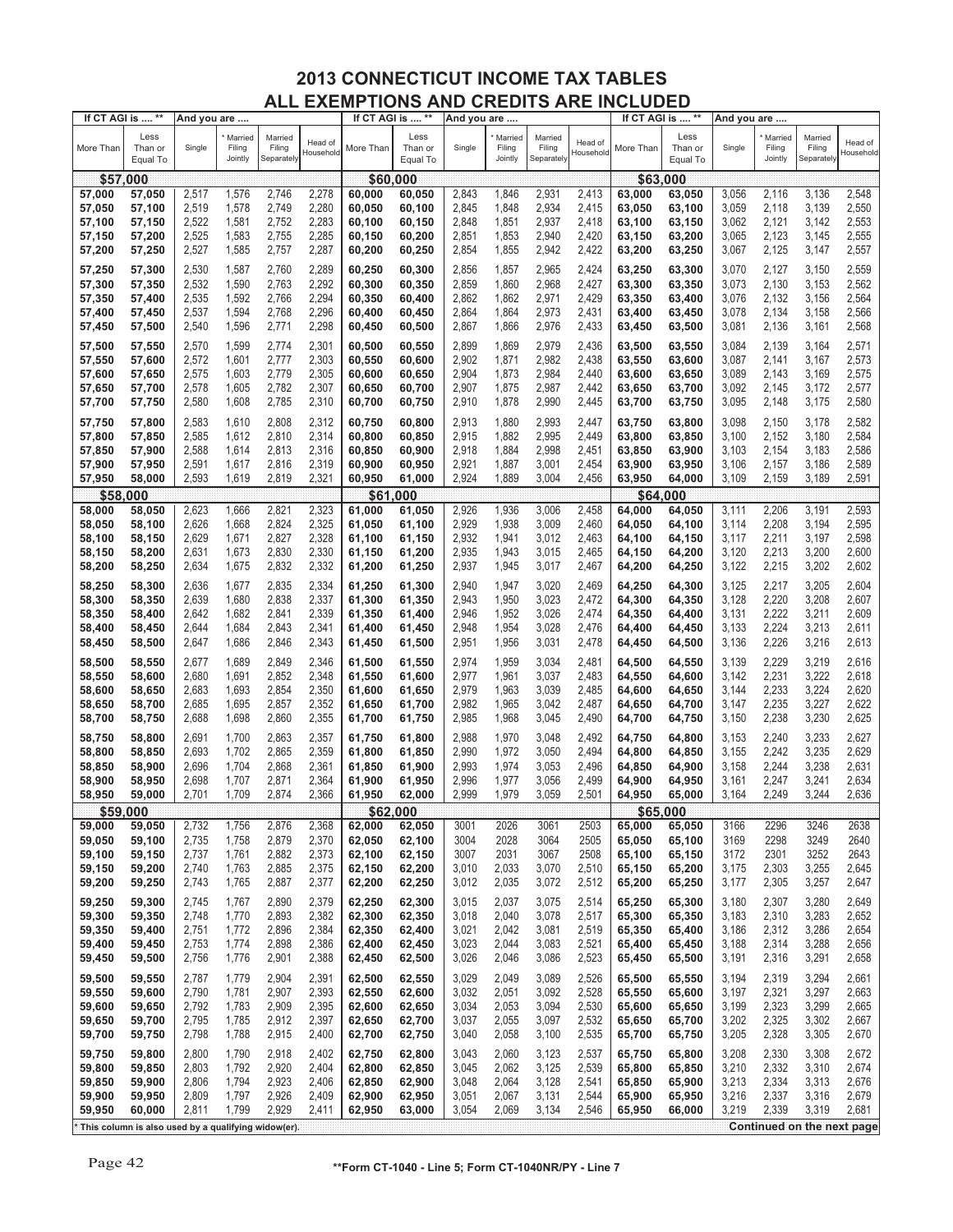| If CT AGI is  ** |                                                     | And you are |                              |                                 |                      | If CT AGI is  ** |                             | And you are |                              |                                 |                      | If CT AGI is  ** |                             | And you are |                              |                                 |                            |
|------------------|-----------------------------------------------------|-------------|------------------------------|---------------------------------|----------------------|------------------|-----------------------------|-------------|------------------------------|---------------------------------|----------------------|------------------|-----------------------------|-------------|------------------------------|---------------------------------|----------------------------|
| More Than        | Less<br>Than or<br>Equal To                         | Single      | Married<br>Filing<br>Jointly | Married<br>Filing<br>Separately | Head of<br>Household | More Than        | Less<br>Than or<br>Equal To | Single      | Married<br>Filing<br>Jointly | Married<br>Filing<br>Separately | Head of<br>Household | More Than        | Less<br>Than or<br>Equal To | Single      | Married<br>Filing<br>Jointly | Married<br>Filing<br>Separately | Head of<br>Household       |
| \$66,000         |                                                     |             |                              |                                 |                      | \$69,000         |                             |             |                              |                                 |                      | \$72,000         |                             |             |                              |                                 |                            |
| 66,000           | 66,050                                              | 3,221       | 2,386                        | 3,321                           | 2,683                | 69,000           | 69,050                      | 3,406       | 2,656                        | 3,506                           | 2,818                | 72,000           | 72,050                      | 3,591       | 2,881                        | 3,691                           | 2,953                      |
|                  |                                                     |             |                              | 3,324                           |                      |                  |                             |             |                              | 3,509                           |                      |                  |                             |             |                              |                                 | 2,955                      |
| 66,050           | 66,100                                              | 3,224       | 2,388                        |                                 | 2,685                | 69,050           | 69,100                      | 3,409       | 2,658                        |                                 | 2,820                | 72,050           | 72,100                      | 3,594       | 2,883                        | 3,694                           |                            |
| 66,100           | 66,150                                              | 3,227       | 2,391                        | 3,327                           | 2,688                | 69,100           | 69,150                      | 3,412       | 2,661                        | 3,512                           | 2,823                | 72,100           | 72,150                      | 3,597       | 2,886                        | 3,697                           | 2,958                      |
| 66,150           | 66,200                                              | 3,230       | 2,393                        | 3,330                           | 2,690                | 69,150           | 69,200                      | 3,415       | 2,663                        | 3,515                           | 2,825                | 72,150           | 72,200                      | 3,600       | 2,888                        | 3,700                           | 2,960                      |
| 66,200           | 66,250                                              | 3,232       | 2,395                        | 3,332                           | 2,692                | 69,200           | 69,250                      | 3,417       | 2,665                        | 3,517                           | 2,827                | 72,200           | 72,250                      | 3,602       | 2,890                        | 3,702                           | 2,962                      |
| 66,250           | 66,300                                              | 3,235       | 2,397                        | 3,335                           | 2,694                | 69,250           | 69,300                      | 3,420       | 2,667                        | 3,520                           | 2,829                | 72,250           | 72,300                      | 3,605       | 2,892                        | 3,705                           | 2,964                      |
|                  |                                                     |             |                              |                                 |                      |                  |                             |             |                              |                                 |                      |                  |                             |             |                              |                                 |                            |
| 66,300           | 66,350                                              | 3,238       | 2,400                        | 3,338                           | 2,697                | 69,300           | 69,350                      | 3,423       | 2,670                        | 3,523                           | 2,832                | 72,300           | 72,350                      | 3,608       | 2,895                        | 3,708                           | 2,967                      |
| 66,350           | 66,400                                              | 3,241       | 2,402                        | 3,341                           | 2,699                | 69,350           | 69,400                      | 3,426       | 2,672                        | 3,526                           | 2,834                | 72,350           | 72,400                      | 3,611       | 2,897                        | 3,711                           | 2,969                      |
| 66,400           | 66,450                                              | 3,243       | 2,404                        | 3,343                           | 2,701                | 69,400           | 69,450                      | 3,428       | 2,674                        | 3,528                           | 2,836                | 72,400           | 72,450                      | 3,613       | 2,899                        | 3,713                           | 2,971                      |
| 66,450           | 66,500                                              | 3,246       | 2,406                        | 3,346                           | 2,703                | 69,450           | 69,500                      | 3,431       | 2,676                        | 3,531                           | 2,838                | 72,450           | 72,500                      | 3,616       | 2,901                        | 3,716                           | 2,973                      |
| 66,500           | 66,550                                              | 3,269       | 2,409                        | 3,349                           | 2,706                | 69,500           | 69,550                      | 3,434       | 2,679                        | 3,534                           | 2,841                | 72,500           | 72,550                      | 3,619       | 2,904                        | 3,719                           | 2,976                      |
|                  |                                                     |             |                              |                                 |                      |                  |                             |             |                              |                                 |                      |                  |                             |             |                              |                                 | 2,978                      |
| 66,550           | 66,600                                              | 3,272       | 2,411                        | 3,352                           | 2,708                | 69,550           | 69,600                      | 3,437       | 2,681                        | 3,537                           | 2,843                | 72,550           | 72,600                      | 3,622       | 2,906                        | 3,722                           |                            |
| 66,600           | 66,650                                              | 3,274       | 2,413                        | 3,354                           | 2,710                | 69,600           | 69,650                      | 3,439       | 2,683                        | 3,539                           | 2,845                | 72,600           | 72,650                      | 3,624       | 2,908                        | 3,724                           | 2,980                      |
| 66,650           | 66,700                                              | 3,277       | 2,415                        | 3,357                           | 2,712                | 69,650           | 69,700                      | 3,442       | 2,685                        | 3,542                           | 2,847                | 72,650           | 72,700                      | 3,627       | 2,910                        | 3,727                           | 2,982                      |
| 66,700           | 66,750                                              | 3,280       | 2,418                        | 3,360                           | 2,715                | 69,700           | 69,750                      | 3,445       | 2,688                        | 3,545                           | 2,850                | 72,700           | 72,750                      | 3,630       | 2,913                        | 3,730                           | 2,985                      |
| 66,750           | 66,800                                              | 3,283       | 2,420                        | 3,363                           | 2,717                | 69,750           | 69,800                      | 3,448       | 2,690                        | 3,548                           | 2,852                | 72,750           | 72,800                      | 3,633       | 2,915                        | 3,753                           | 2,987                      |
| 66,800           | 66,850                                              | 3,285       | 2,422                        | 3,365                           | 2,719                | 69,800           | 69,850                      | 3,450       | 2,692                        | 3,550                           | 2,854                | 72,800           | 72,850                      | 3,635       | 2,917                        | 3,755                           | 2,989                      |
| 66,850           | 66,900                                              | 3,288       | 2,424                        | 3,368                           | 2,721                | 69,850           | 69,900                      | 3,453       | 2,694                        | 3,553                           | 2,856                | 72,850           | 72,900                      | 3,638       | 2,919                        | 3,758                           | 2,991                      |
| 66,900           | 66,950                                              | 3,291       | 2,427                        | 3,371                           | 2,724                | 69,900           | 69,950                      | 3,456       | 2,697                        | 3,556                           | 2,859                | 72,900           | 72,950                      | 3,641       | 2,922                        | 3,761                           | 2,994                      |
| 66,950           |                                                     | 3,294       | 2,429                        | 3,374                           | 2,726                | 69,950           |                             | 3,459       | 2,699                        | 3,559                           | 2,861                | 72,950           | 73,000                      | 3,644       | 2,924                        | 3,764                           | 2,996                      |
|                  | 67,000                                              |             |                              |                                 |                      |                  | 70,000                      |             |                              |                                 |                      |                  |                             |             |                              |                                 |                            |
| \$67,000         |                                                     |             |                              |                                 |                      | \$70,000         |                             |             |                              |                                 |                      | \$73             | .000                        |             |                              |                                 |                            |
| 67,000           | 67,050                                              | 3,296       | 2,476                        | 3,376                           | 2,728                | 70,000           | 70,050                      | 3,461       | 2,746                        | 3,561                           | 2,863                | 73.000           | 73,050                      | 3,646       | 2,926                        | 3,766                           | 2,998                      |
| 67,050           | 67,100                                              | 3,299       | 2,478                        | 3,379                           | 2,730                | 70,050           | 70,100                      | 3,464       | 2,748                        | 3,564                           | 2,865                | 73,050           | 73,100                      | 3,649       | 2,928                        | 3,769                           | 3,000                      |
| 67,100           | 67,150                                              | 3,302       | 2,481                        | 3,382                           | 2,733                | 70,100           | 70,150                      | 3,467       | 2,751                        | 3,567                           | 2,868                | 73,100           | 73,150                      | 3,652       | 2,931                        | 3,772                           | 3,003                      |
| 67,150           | 67,200                                              | 3,305       | 2,483                        | 3,385                           | 2,735                | 70,150           | 70,200                      | 3,470       | 2,753                        | 3,570                           | 2,870                | 73,150           | 73,200                      | 3,655       | 2,933                        | 3,775                           | 3,005                      |
| 67,200           | 67,250                                              | 3,307       | 2,485                        | 3,387                           | 2,737                | 70,200           | 70,250                      | 3,472       | 2,755                        | 3,572                           | 2,872                | 73,200           | 73,250                      | 3,657       | 2,935                        | 3,777                           | 3,007                      |
| 67,250           | 67,300                                              | 3,310       | 2,487                        | 3,390                           | 2,739                | 70,250           | 70,300                      | 3,475       | 2,757                        | 3,595                           | 2,874                | 73,250           | 73,300                      | 3,660       | 2,937                        | 3,780                           | 3,009                      |
| 67,300           | 67,350                                              | 3,313       | 2,490                        | 3,393                           | 2,742                | 70,300           | 70,350                      | 3,478       | 2,760                        | 3,598                           | 2,877                | 73,300           |                             | 3,663       | 2,940                        | 3,783                           | 3,012                      |
|                  |                                                     |             |                              |                                 |                      |                  |                             |             |                              |                                 |                      |                  | 73,350                      |             |                              |                                 |                            |
| 67,350           | 67,400                                              | 3,316       | 2,492                        | 3,396                           | 2,744                | 70,350           | 70,400                      | 3,481       | 2,762                        | 3,601                           | 2,879                | 73,350           | 73,400                      | 3,666       | 2,942                        | 3,786                           | 3,014                      |
| 67,400           | 67,450                                              | 3,318       | 2,494                        | 3,398                           | 2,746                | 70,400           | 70,450                      | 3,483       | 2,764                        | 3,603                           | 2,881                | 73,400           | 73,450                      | 3,668       | 2,944                        | 3,788                           | 3,016                      |
| 67,450           | 67,500                                              | 3,321       | 2,496                        | 3,401                           | 2,748                | 70,450           | 70,500                      | 3,486       | 2,766                        | 3,606                           | 2,883                | 73,450           | 73,500                      | 3,671       | 2,946                        | 3,791                           | 3,018                      |
| 67,500           | 67,550                                              | 3,324       | 2,499                        | 3,404                           | 2,751                | 70,500           | 70,550                      | 3,489       | 2,769                        | 3,609                           | 2,886                | 73,500           | 73,550                      | 3,674       | 2,949                        | 3,794                           | 3,021                      |
| 67,550           | 67,600                                              | 3,327       | 2,501                        | 3,407                           | 2,753                | 70,550           | 70,600                      | 3,492       | 2,771                        | 3,612                           | 2,888                | 73,550           | 73,600                      | 3,677       | 2,951                        | 3,797                           | 3,023                      |
| 67,600           | 67,650                                              | 3,329       | 2,503                        | 3,409                           | 2,755                | 70,600           | 70,650                      | 3,494       | 2,773                        | 3,614                           | 2,890                | 73,600           | 73,650                      | 3,679       | 2,953                        | 3,799                           | 3,025                      |
| 67,650           | 67,700                                              | 3,332       | 2,505                        | 3,412                           | 2,757                | 70,650           | 70,700                      | 3,497       | 2,775                        | 3,617                           | 2,892                | 73,650           | 73,700                      | 3,682       | 2,955                        | 3,802                           | 3,027                      |
| 67,700           | 67,750                                              | 3,335       | 2,508                        | 3,415                           | 2,760                | 70,700           | 70,750                      | 3,500       | 2,778                        | 3,620                           | 2,895                | 73,700           | 73,750                      | 3,685       | 2,958                        | 3,805                           | 3,030                      |
|                  |                                                     |             |                              |                                 |                      |                  |                             |             |                              |                                 |                      |                  |                             |             |                              |                                 |                            |
| 67,750           | 67,800                                              | 3,338       | 2,510                        | 3,438                           | 2,762                | 70,750           | 70,800                      | 3,503       | 2,780                        | 3,623                           | 2,897                | 73,750           | 73,800                      | 3,688       | 2,960                        | 3,808                           | 3,032                      |
| 67,800           | 67,850                                              | 3,340       | 2,512                        | 3,440                           | 2,764                | 70,800           | 70,850                      | 3,505       | 2,782                        | 3,625                           | 2,899                | 73,800           | 73,850                      | 3,690       | 2,962                        | 3,810                           | 3,034                      |
| 67,850           | 67,900                                              | 3,343       | 2,514                        | 3,443                           | 2,766                | 70,850           | 70,900                      | 3,508       | 2,784                        | 3,628                           | 2,901                | 73,850           | 73,900                      | 3,693       | 2,964                        | 3,813                           | 3,036                      |
| 67,900           | 67,950                                              | 3,346       | 2,517                        | 3,446                           | 2,769                | 70,900           | 70,950                      | 3,511       | 2,787                        | 3,631                           | 2,904                | 73,900           | 73,950                      | 3,696       | 2,967                        | 3,816                           | 3,039                      |
| 67,950           | 68,000                                              | 3,349       | 2,519                        | 3,449                           | 2,771                | 70,950           | 71,000                      | 3,514       | 2,789                        | 3,634                           | 2,906                | 73,950           | 74,000                      | 3,699       | 2,969                        | 3,819                           | 3,041                      |
| \$68,000         |                                                     |             |                              |                                 |                      | \$71,000         |                             |             |                              |                                 |                      | \$74,000         |                             |             |                              |                                 |                            |
| 68,000           | 68,050                                              | 3351        | 2566                         | 3451                            | 2773                 | 71,000           | 71,050                      | 3516        | 2836                         | 3636                            | 2908                 | 74,000           | 74,050                      | 3701        | 2971                         | 3821                            | 3077                       |
| 68,050           | 68,100                                              | 3354        | 2568                         | 3454                            | 2775                 | 71,050           | 71,100                      | 3519        | 2838                         | 3639                            | 2910                 | 74,050           | 74,100                      | 3704        | 2973                         | 3824                            | 3079                       |
|                  |                                                     | 3357        |                              | 3457                            |                      |                  | 71,150                      | 3522        | 2841                         | 3642                            | 2913                 |                  |                             |             | 2976                         | 3827                            | 3081                       |
| 68,100           | 68,150                                              |             | 2571                         |                                 | 2778                 | 71,100           |                             |             |                              |                                 |                      | 74,100           | 74,150                      | 3707        |                              |                                 |                            |
| 68,150           | 68,200                                              | 3360        | 2573                         | 3460                            | 2780                 | 71,150           | 71,200                      | 3525        | 2843                         | 3645                            | 2915                 | 74,150           | 74,200                      | 3710        | 2978                         | 3830                            | 3084                       |
| 68,200           | 68,250                                              | 3,362       | 2,575                        | 3,462                           | 2,782                | 71,200           | 71,250                      | 3,527       | 2,845                        | 3,647                           | 2,917                | 74,200           | 74,250                      | 3,712       | 2,980                        | 3,832                           | 3,086                      |
| 68,250           | 68,300                                              | 3,365       | 2,577                        | 3,465                           | 2,784                | 71,250           | 71,300                      | 3,530       | 2,847                        | 3,650                           | 2,919                | 74,250           | 74,300                      | 3,715       | 2,982                        | 3,835                           | 3,088                      |
| 68,300           | 68,350                                              | 3,368       | 2,580                        | 3,468                           | 2,787                | 71,300           | 71,350                      | 3,533       | 2,850                        | 3,653                           | 2,922                | 74,300           | 74,350                      | 3,718       | 2,985                        | 3,838                           | 3,091                      |
| 68,350           | 68,400                                              | 3,371       | 2,582                        | 3,471                           | 2,789                | 71,350           | 71,400                      | 3,536       | 2,852                        | 3,656                           | 2,924                | 74,350           | 74,400                      | 3,721       | 2,987                        | 3,841                           | 3,093                      |
| 68,400           | 68,450                                              | 3,373       | 2,584                        | 3,473                           | 2,791                | 71,400           | 71,450                      | 3,538       | 2,854                        | 3,658                           | 2,926                | 74,400           | 74,450                      | 3,723       | 2,989                        | 3,843                           | 3,095                      |
| 68,450           | 68,500                                              | 3,376       | 2,586                        | 3,476                           | 2,793                | 71,450           | 71,500                      | 3,541       | 2,856                        | 3,661                           | 2,928                | 74,450           | 74,500                      | 3,726       | 2,991                        | 3,846                           | 3,097                      |
|                  |                                                     |             |                              |                                 |                      |                  |                             |             |                              |                                 |                      |                  |                             |             |                              |                                 |                            |
| 68,500           | 68,550                                              | 3,379       | 2,589                        | 3,479                           | 2,796                | 71,500           | 71,550                      | 3,564       | 2,859                        | 3,664                           | 2,931                | 74,500           | 74,550                      | 3,729       | 2,994                        | 3,849                           | 3,134                      |
| 68,550           | 68,600                                              | 3,382       | 2,591                        | 3,482                           | 2,798                | 71,550           | 71,600                      | 3,567       | 2,861                        | 3,667                           | 2,933                | 74,550           | 74,600                      | 3,732       | 2,996                        | 3,852                           | 3,136                      |
| 68,600           | 68,650                                              | 3,384       | 2,593                        | 3,484                           | 2,800                | 71,600           | 71,650                      | 3,569       | 2,863                        | 3,669                           | 2,935                | 74,600           | 74,650                      | 3,734       | 2,998                        | 3,854                           | 3,138                      |
| 68,650           | 68,700                                              | 3,387       | 2,595                        | 3,487                           | 2,802                | 71,650           | 71,700                      | 3,572       | 2,865                        | 3,672                           | 2,937                | 74,650           | 74,700                      | 3,737       | 3,000                        | 3,857                           | 3,141                      |
| 68,700           | 68,750                                              | 3,390       | 2,598                        | 3,490                           | 2,805                | 71,700           | 71,750                      | 3,575       | 2,868                        | 3,675                           | 2,940                | 74,700           | 74,750                      | 3,740       | 3,003                        | 3,860                           | 3,143                      |
| 68,750           | 68,800                                              | 3,393       | 2,600                        | 3,493                           | 2,807                | 71,750           | 71,800                      | 3,578       | 2,870                        | 3,678                           | 2,942                | 74,750           | 74,800                      | 3,743       | 3,005                        | 3,863                           | 3,145                      |
| 68,800           | 68,850                                              | 3,395       | 2,602                        | 3,495                           | 2,809                | 71,800           | 71,850                      | 3,580       | 2,872                        | 3,680                           | 2,944                | 74,800           | 74,850                      | 3,745       | 3,007                        | 3,865                           | 3,148                      |
| 68,850           | 68,900                                              | 3,398       | 2,604                        | 3,498                           | 2,811                | 71,850           | 71,900                      | 3,583       | 2,874                        | 3,683                           | 2,946                | 74,850           | 74,900                      | 3,748       | 3,009                        | 3,868                           | 3,150                      |
|                  |                                                     |             |                              |                                 |                      |                  |                             |             |                              |                                 |                      |                  |                             |             |                              |                                 |                            |
| 68,900           | 68,950                                              | 3,401       | 2,607                        | 3,501                           | 2,814                | 71,900           | 71,950                      | 3,586       | 2,877                        | 3,686                           | 2,949                | 74,900           | 74,950                      | 3,751       | 3,012                        | 3,871                           | 3,152                      |
| 68,950           | 69,000                                              | 3,404       | 2,609                        | 3,504                           | 2,816                | 71,950           | 72,000                      | 3,589       | 2,879                        | 3,689                           | 2,951                | 74,950           | 75,000                      | 3,754       | 3,014                        | 3,874                           | 3,154                      |
|                  | This column is also used by a qualifying widow(er). |             |                              |                                 |                      |                  |                             |             |                              |                                 |                      |                  |                             |             |                              |                                 | Continued on the next page |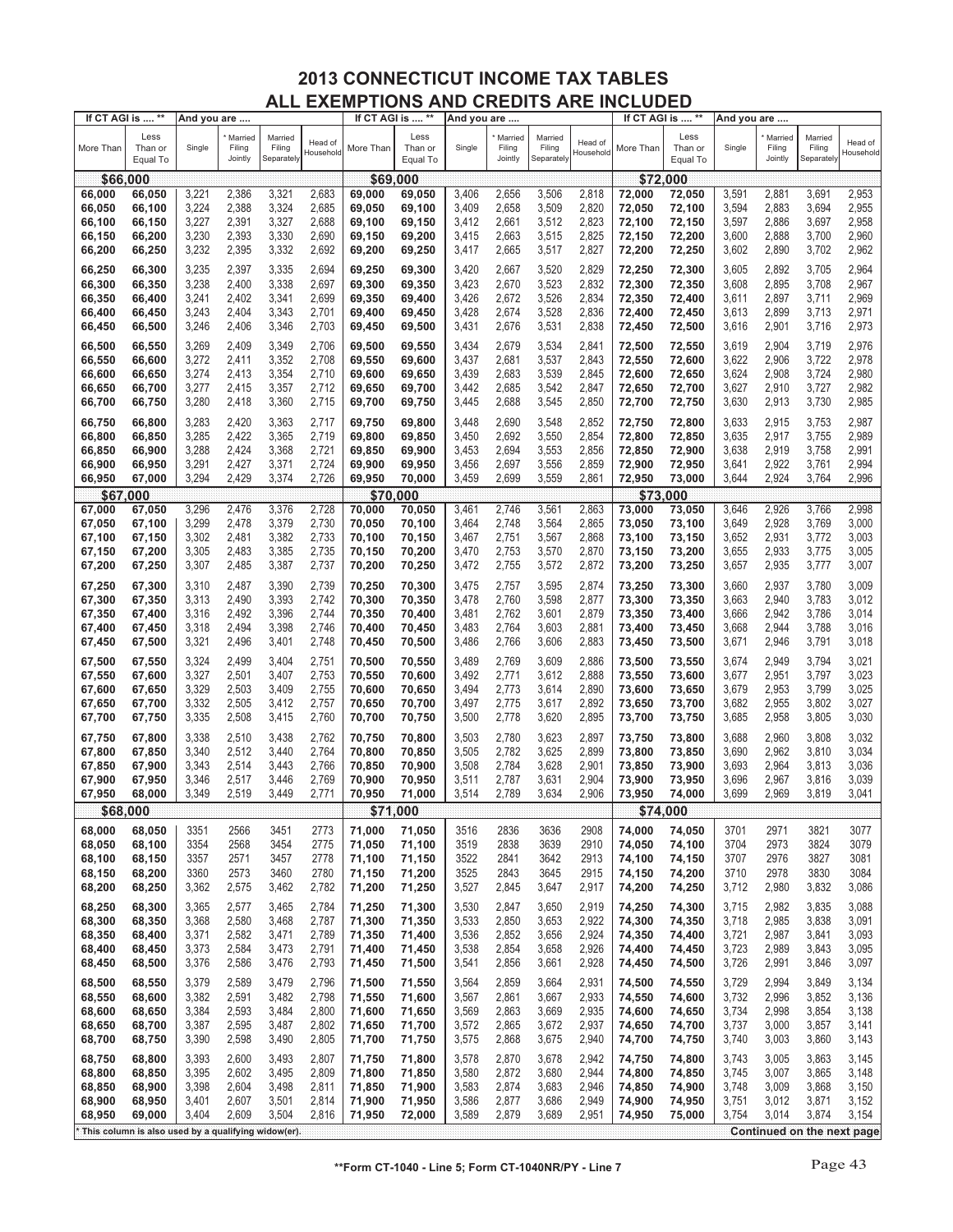| If CT AGI is  **                                    |                             | And you are |                              |                                 |                      | If CT AGI is  ** |                             | And you are |                              |                                 |                      |           | If CT AGI is  **            | And you are |                              |                                 |                             |
|-----------------------------------------------------|-----------------------------|-------------|------------------------------|---------------------------------|----------------------|------------------|-----------------------------|-------------|------------------------------|---------------------------------|----------------------|-----------|-----------------------------|-------------|------------------------------|---------------------------------|-----------------------------|
| More Than                                           | Less<br>Than or<br>Equal To | Single      | Married<br>Filing<br>Jointly | Married<br>Filing<br>Separately | Head of<br>Household | More Than        | Less<br>Than or<br>Equal To | Single      | Married<br>Filing<br>Jointly | Married<br>Filing<br>Separately | Head of<br>Household | More Than | Less<br>Than or<br>Equal To | Single      | Married<br>Filing<br>Jointly | Married<br>Filing<br>Separately | Head of<br><b>Household</b> |
| \$75,000                                            |                             |             |                              |                                 |                      | \$78,000         |                             |             |                              |                                 |                      |           | \$81,000                    |             |                              |                                 |                             |
| 75,000                                              |                             | 3,756       | 3,016                        | 3,876                           | 3,191                | 78,000           | 78,050                      | 3,941       | 3,151                        | 4,041                           | 3,545                | 81,000    |                             | 4,106       | 3,286                        | 4,206                           | 3,768                       |
|                                                     | 75,050                      |             |                              |                                 |                      |                  |                             |             |                              |                                 |                      |           | 81,050                      |             |                              |                                 |                             |
| 75,050                                              | 75,100                      | 3,759       | 3,018                        | 3,879                           | 3,193                | 78,050           | 78,100                      | 3,944       | 3,153                        | 4,044                           | 3,548                | 81,050    | 81,100                      | 4,109       | 3,288                        | 4,209                           | 3,771                       |
| 75,100                                              | 75,150                      | 3,762       | 3,021                        | 3,882                           | 3,196                | 78,100           | 78,150                      | 3,947       | 3,156                        | 4,047                           | 3,550                | 81,100    | 81,150                      | 4,112       | 3,291                        | 4,212                           | 3,774                       |
| 75,150                                              | 75,200                      | 3,765       | 3,023                        | 3,885                           | 3,198                | 78,150           | 78,200                      | 3,950       | 3,158                        | 4,050                           | 3,553                | 81,150    | 81,200                      | 4,115       | 3,293                        | 4,215                           | 3,777                       |
| 75,200                                              | 75,250                      | 3,767       | 3,025                        | 3,887                           | 3,200                | 78,200           | 78,250                      | 3,952       | 3,160                        | 4,052                           | 3,555                | 81,200    | 81,250                      | 4,117       | 3,295                        | 4,217                           | 3,779                       |
|                                                     |                             |             |                              |                                 |                      |                  |                             |             |                              |                                 |                      |           |                             |             |                              |                                 |                             |
| 75,250                                              | 75,300                      | 3,770       | 3,027                        | 3,890                           | 3,203                | 78,250           | 78,300                      | 3,955       | 3,162                        | 4,055                           | 3,558                | 81,250    | 81,300                      | 4,120       | 3,297                        | 4,220                           | 3,782                       |
| 75,300                                              | 75,350                      | 3,773       | 3,030                        | 3,893                           | 3,205                | 78,300           | 78,350                      | 3,958       | 3,165                        | 4,058                           | 3,560                | 81,300    | 81,350                      | 4,123       | 3,300                        | 4,223                           | 3,785                       |
| 75,350                                              | 75,400                      | 3,776       | 3,032                        | 3,896                           | 3,207                | 78,350           | 78,400                      | 3,961       | 3,167                        | 4,061                           | 3,563                | 81,350    | 81,400                      | 4,126       | 3,302                        | 4,226                           | 3,788                       |
| 75,400                                              | 75,450                      | 3,778       | 3,034                        | 3,898                           | 3,210                | 78,400           | 78,450                      | 3,963       | 3,169                        | 4,063                           | 3,565                | 81,400    | 81,450                      | 4,128       | 3,304                        | 4,228                           | 3,790                       |
| 75,450                                              | 75,500                      | 3,781       | 3,036                        | 3,901                           | 3,212                | 78,450           | 78,500                      | 3,966       | 3,171                        | 4,066                           | 3,568                | 81,450    | 81,500                      | 4,131       | 3,306                        | 4,231                           | 3,793                       |
|                                                     |                             |             |                              |                                 |                      |                  |                             |             |                              |                                 |                      |           |                             |             |                              |                                 |                             |
| 75,500                                              | 75,550                      | 3,784       | 3,039                        | 3,904                           | 3,249                | 78,500           | 78,550                      | 3,969       | 3,174                        | 4,069                           | 3,638                | 81,500    | 81,550                      | 4,154       | 3,309                        | 4,234                           | 3,796                       |
| 75,550                                              | 75,600                      | 3,787       | 3,041                        | 3,907                           | 3,251                | 78,550           | 78,600                      | 3,972       | 3,176                        | 4,072                           | 3,641                | 81,550    | 81,600                      | 4,157       | 3,311                        | 4,237                           | 3,799                       |
| 75,600                                              | 75,650                      | 3,789       | 3,043                        | 3,909                           | 3,254                | 78,600           | 78,650                      | 3,974       | 3,178                        | 4,074                           | 3,643                | 81,600    | 81,650                      | 4,159       | 3,313                        | 4,239                           | 3,801                       |
| 75,650                                              | 75,700                      | 3,792       | 3,045                        | 3,912                           | 3,256                | 78,650           | 78,700                      | 3,977       | 3,180                        | 4,077                           | 3,646                | 81,650    | 81,700                      | 4,162       | 3,315                        | 4,242                           | 3,804                       |
| 75,700                                              | 75,750                      | 3,795       | 3,048                        | 3,915                           | 3,258                | 78,700           | 78,750                      | 3,980       | 3,183                        | 4,080                           | 3,648                | 81,700    | 81,750                      | 4,165       | 3,318                        | 4,245                           | 3,807                       |
|                                                     |                             |             |                              |                                 |                      |                  |                             |             |                              |                                 |                      |           |                             |             |                              |                                 |                             |
| 75,750                                              | 75,800                      | 3,798       | 3,050                        | 3,918                           | 3,261                | 78,750           | 78,800                      | 3,983       | 3,185                        | 4,083                           | 3,651                | 81,750    | 81,800                      | 4,168       | 3,320                        | 4,248                           | 3,810                       |
| 75,800                                              | 75,850                      | 3,800       | 3,052                        | 3,920                           | 3,263                | 78,800           | 78,850                      | 3,985       | 3,187                        | 4,085                           | 3,653                | 81,800    | 81,850                      | 4,170       | 3,322                        | 4,250                           | 3,812                       |
| 75,850                                              | 75,900                      | 3,803       | 3,054                        | 3,923                           | 3,265                | 78,850           | 78,900                      | 3,988       | 3,189                        | 4,088                           | 3,656                | 81,850    | 81,900                      | 4,173       | 3,324                        | 4,253                           | 3,815                       |
| 75,900                                              | 75,950                      | 3,806       | 3,057                        | 3,926                           | 3,268                | 78,900           | 78,950                      | 3,991       | 3,192                        | 4,091                           | 3,658                | 81,900    | 81,950                      | 4,176       | 3,327                        | 4,256                           | 3,818                       |
| 75,950                                              | 76,000                      | 3,809       | 3,059                        | 3,929                           | 3,270                | 78,950           | 79,000                      | 3,994       | 3,194                        | 4,094                           | 3,661                | 81,950    | 82,000                      | 4,179       | 3,329                        | 4,259                           | 3,821                       |
| \$76,000                                            |                             |             |                              |                                 |                      | \$79,000         |                             |             |                              |                                 |                      |           | \$82,000                    |             |                              |                                 |                             |
| 76,000                                              | 76,050                      | 3,811       | 3,061                        | 3,931                           | 3,307                | 79,000           | 79,050                      | 3,996       | 3,196                        | 4,096                           | 3,663                | 82,000    | 82,050                      | 4,181       | 3,331                        | 4,261                           | 3,823                       |
| 76,050                                              | 76,100                      | 3,814       | 3,063                        | 3,934                           | 3,310                | 79,050           | 79,100                      | 3,999       | 3,198                        | 4,099                           | 3,666                | 82,050    | 82,100                      | 4,184       | 3,333                        | 4,264                           | 3,826                       |
|                                                     |                             |             |                              |                                 |                      |                  |                             |             |                              |                                 |                      |           |                             |             |                              |                                 |                             |
| 76,100                                              | 76,150                      | 3,817       | 3,066                        | 3,937                           | 3,312                | 79,100           | 79,150                      | 4,002       | 3,201                        | 4,102                           | 3,668                | 82,100    | 82,150                      | 4,187       | 3,336                        | 4,267                           | 3,829                       |
| 76,150                                              | 76,200                      | 3,820       | 3,068                        | 3,940                           | 3,314                | 79,150           | 79,200                      | 4,005       | 3,203                        | 4,105                           | 3,671                | 82,150    | 82,200                      | 4,190       | 3,338                        | 4,270                           | 3,832                       |
| 76,200                                              | 76,250                      | 3,822       | 3,070                        | 3,942                           | 3,317                | 79,200           | 79,250                      | 4,007       | 3,205                        | 4,107                           | 3,673                | 82,200    | 82,250                      | 4,192       | 3,340                        | 4,272                           | 3,834                       |
| 76,250                                              | 76,300                      | 3,825       | 3,072                        | 3,945                           | 3,319                | 79,250           | 79,300                      | 4,010       | 3,207                        | 4,110                           | 3,676                | 82,250    | 82,300                      | 4,195       | 3,342                        | 4,275                           | 3,837                       |
| 76,300                                              | 76,350                      | 3,828       | 3,075                        | 3,948                           | 3,321                | 79,300           | 79,350                      | 4,013       | 3,210                        | 4,113                           | 3,678                | 82,300    | 82,350                      | 4,198       | 3,345                        | 4,278                           | 3,840                       |
|                                                     |                             |             |                              |                                 |                      |                  |                             |             |                              |                                 |                      |           |                             |             |                              |                                 | 3,843                       |
| 76,350                                              | 76,400                      | 3,831       | 3,077                        | 3,951                           | 3,324                | 79,350           | 79,400                      | 4,016       | 3,212                        | 4,116                           | 3,681                | 82,350    | 82,400                      | 4,201       | 3,347                        | 4,281                           |                             |
| 76,400                                              | 76,450                      | 3,833       | 3,079                        | 3,953                           | 3,326                | 79,400           | 79,450                      | 4,018       | 3,214                        | 4,118                           | 3,683                | 82,400    | 82,450                      | 4,203       | 3,349                        | 4,283                           | 3,845                       |
| 76,450                                              | 76,500                      | 3,836       | 3,081                        | 3,956                           | 3,329                | 79,450           | 79,500                      | 4,021       | 3,216                        | 4,121                           | 3,686                | 82,450    | 82,500                      | 4,206       | 3,351                        | 4,286                           | 3,848                       |
| 76,500                                              | 76,550                      | 3,859       | 3,084                        | 3,959                           | 3,366                | 79,500           | 79,550                      | 4,024       | 3,219                        | 4,124                           | 3,688                | 82,500    | 82,550                      | 4,209       | 3,354                        | 4,289                           | 3,883                       |
| 76,550                                              | 76,600                      | 3,862       | 3,086                        | 3,962                           | 3,368                | 79,550           | 79,600                      | 4,027       | 3,221                        | 4,127                           | 3,691                | 82,550    | 82,600                      | 4,212       | 3,356                        | 4,292                           | 3,886                       |
| 76,600                                              | 76,650                      | 3,864       | 3,088                        | 3,964                           | 3,371                | 79,600           | 79,650                      | 4,029       | 3,223                        | 4,129                           | 3,693                | 82,600    | 82,650                      | 4,214       | 3,358                        | 4,294                           | 3,888                       |
| 76,650                                              | 76,700                      | 3,867       | 3,090                        | 3,967                           | 3,373                | 79,650           | 79,700                      | 4,032       | 3,225                        | 4,132                           | 3,696                | 82,650    | 82,700                      | 4,217       | 3,360                        | 4,297                           | 3,891                       |
|                                                     |                             |             |                              |                                 |                      |                  |                             |             |                              |                                 |                      |           |                             |             |                              |                                 |                             |
| 76,700                                              | 76,750                      | 3,870       | 3,093                        | 3,970                           | 3,376                | 79,700           | 79,750                      | 4,035       | 3,228                        | 4,135                           | 3,698                | 82,700    | 82,750                      | 4,220       | 3,363                        | 4,300                           | 3,894                       |
| 76,750                                              | 76,800                      | 3,873       | 3,095                        | 3,973                           | 3,378                | 79,750           | 79,800                      | 4,038       | 3,230                        | 4,138                           | 3,701                | 82,750    | 82,800                      | 4,223       | 3,365                        | 4,303                           | 3,897                       |
| 76,800                                              | 76,850                      | 3,875       | 3,097                        | 3,975                           | 3,380                | 79,800           | 79,850                      | 4,040       | 3,232                        | 4,140                           | 3,703                | 82,800    | 82,850                      | 4,225       | 3,367                        | 4,305                           | 3,899                       |
| 76,850                                              | 76,900                      | 3,878       | 3,099                        | 3,978                           | 3,383                | 79,850           | 79,900                      | 4,043       | 3,234                        | 4,143                           | 3,706                | 82,850    | 82,900                      | 4,228       | 3,369                        | 4,308                           | 3,902                       |
| 76,900                                              | 76,950                      | 3,881       | 3,102                        | 3,981                           | 3,385                | 79,900           | 79,950                      | 4,046       | 3,237                        | 4,146                           | 3,708                | 82,900    | 82,950                      | 4,231       | 3,372                        | 4,311                           | 3,905                       |
| 76,950                                              | 77,000                      | 3,884       | 3,104                        | 3,984                           | 3,388                | 79,950           | 80,000                      | 4,049       | 3,239                        | 4,149                           | 3,711                | 82,950    | 83,000                      | 4,234       | 3,374                        | 4,314                           | 3,908                       |
|                                                     |                             |             |                              |                                 |                      |                  |                             |             |                              |                                 |                      |           |                             |             |                              |                                 |                             |
| \$77,000                                            |                             |             |                              |                                 |                      | \$80,000         |                             |             |                              |                                 |                      |           | \$83,000                    |             |                              |                                 |                             |
| 77,000                                              | 77,050                      | 3,886       | 3,106                        | 3,986                           | 3,425                | 80,000           | 80,050                      | 4,051       | 3,241                        | 4,151                           | 3,713                | 83,000    | 83,050                      | 4,236       | 3,376                        | 4,316                           | 3,910                       |
| 77,050                                              | 77,100                      | 3,889       | 3,108                        | 3,989                           | 3,428                | 80,050           | 80,100                      | 4,054       | 3,243                        | 4,154                           | 3,716                | 83,050    | 83,100                      | 4,239       | 3,378                        | 4,319                           | 3,913                       |
| 77,100                                              | 77,150                      | 3,892       | 3,111                        | 3,992                           | 3,430                | 80,100           | 80,150                      | 4,057       | 3,246                        | 4,157                           | 3,719                | 83,100    | 83,150                      | 4,242       | 3,381                        | 4,322                           | 3,916                       |
| 77,150                                              | 77,200                      | 3,895       | 3,113                        | 3,995                           | 3,433                | 80,150           | 80,200                      | 4,060       | 3,248                        | 4,160                           | 3,722                | 83,150    | 83,200                      | 4,245       | 3,383                        | 4,325                           | 3,919                       |
| 77,200                                              | 77,250                      | 3,897       | 3,115                        | 3,997                           | 3,435                | 80,200           | 80,250                      | 4,062       | 3,250                        | 4,162                           | 3,724                | 83,200    | 83,250                      | 4,247       | 3,385                        | 4,327                           | 3,921                       |
|                                                     |                             |             |                              |                                 |                      |                  |                             |             |                              |                                 |                      |           |                             |             |                              |                                 |                             |
| 77,250                                              | 77,300                      | 3,900       | 3,117                        | 4,000                           | 3,437                | 80,250           | 80,300                      | 4,065       | 3,252                        | 4,165                           | 3,727                | 83,250    | 83,300                      | 4,250       | 3,387                        | 4,330                           | 3,924                       |
| 77,300                                              | 77,350                      | 3,903       | 3,120                        | 4,003                           | 3,440                | 80,300           | 80,350                      | 4,068       | 3,255                        | 4,168                           | 3,730                | 83,300    | 83,350                      | 4,253       | 3,390                        | 4,333                           | 3,927                       |
| 77,350                                              | 77,400                      | 3,906       | 3,122                        | 4,006                           | 3,442                | 80,350           | 80,400                      | 4,071       | 3,257                        | 4,171                           | 3,733                | 83,350    | 83,400                      | 4,256       | 3,392                        | 4,336                           | 3,930                       |
| 77,400                                              | 77,450                      | 3,908       | 3,124                        | 4,008                           | 3,445                | 80,400           | 80,450                      | 4,073       | 3,259                        | 4,173                           | 3,735                | 83,400    | 83,450                      | 4,258       | 3,394                        | 4,338                           | 3,932                       |
| 77,450                                              | 77,500                      | 3,911       | 3,126                        | 4,011                           | 3,447                | 80,450           | 80,500                      | 4,076       | 3,261                        | 4,176                           | 3,738                | 83,450    | 83,500                      | 4,261       | 3,396                        | 4,341                           | 3,935                       |
| 77,500                                              | 77,550                      | 3,914       | 3,129                        | 4,014                           | 3,485                | 80,500           | 80,550                      | 4,079       | 3,264                        | 4,179                           | 3,741                | 83,500    |                             | 4,264       | 3,399                        | 4,344                           | 3,938                       |
|                                                     |                             |             |                              |                                 |                      |                  |                             |             |                              |                                 |                      |           | 83,550                      |             |                              |                                 |                             |
| 77,550                                              | 77,600                      | 3,917       | 3,131                        | 4,017                           | 3,488                | 80,550           | 80,600                      | 4,082       | 3,266                        | 4,182                           | 3,744                | 83,550    | 83,600                      | 4,267       | 3,401                        | 4,347                           | 3,941                       |
| 77,600                                              | 77,650                      | 3,919       | 3,133                        | 4,019                           | 3,490                | 80,600           | 80,650                      | 4,084       | 3,268                        | 4,184                           | 3,746                | 83,600    | 83,650                      | 4,269       | 3,403                        | 4,349                           | 3,943                       |
| 77,650                                              | 77,700                      | 3,922       | 3,135                        | 4,022                           | 3,492                | 80,650           | 80,700                      | 4,087       | 3,270                        | 4,187                           | 3,749                | 83,650    | 83,700                      | 4,272       | 3,405                        | 4,352                           | 3,946                       |
| 77,700                                              | 77,750                      | 3,925       | 3,138                        | 4,025                           | 3,495                | 80,700           | 80,750                      | 4,090       | 3,273                        | 4,190                           | 3,752                | 83,700    | 83,750                      | 4,275       | 3,408                        | 4,355                           | 3,949                       |
| 77,750                                              | 77,800                      | 3,928       | 3,140                        | 4,028                           | 3,497                | 80,750           | 80,800                      | 4,093       | 3,275                        | 4,193                           | 3,755                | 83,750    | 83,800                      | 4,278       | 3,410                        | 4,358                           | 3,952                       |
|                                                     |                             |             |                              |                                 |                      |                  |                             |             |                              |                                 |                      |           |                             |             |                              |                                 |                             |
| 77,800                                              | 77,850                      | 3,930       | 3,142                        | 4,030                           | 3,500                | 80,800           | 80,850                      | 4,095       | 3,277                        | 4,195                           | 3,757                | 83,800    | 83,850                      | 4,280       | 3,412                        | 4,360                           | 3,954                       |
| 77,850                                              | 77,900                      | 3,933       | 3,144                        | 4,033                           | 3,502                | 80,850           | 80,900                      | 4,098       | 3,279                        | 4,198                           | 3,760                | 83,850    | 83,900                      | 4,283       | 3,414                        | 4,363                           | 3,957                       |
| 77,900                                              | 77,950                      | 3,936       | 3,147                        | 4,036                           | 3,505                | 80,900           | 80,950                      | 4,101       | 3,282                        | 4,201                           | 3,763                | 83,900    | 83,950                      | 4,286       | 3,417                        | 4,366                           | 3,960                       |
| 77,950                                              | 78,000                      | 3,939       | 3,149                        | 4,039                           | 3,507                | 80,950           | 81,000                      | 4,104       | 3,284                        | 4,204                           | 3,766                | 83,950    | 84,000                      | 4,289       | 3,419                        | 4,369                           | 3,963                       |
| This column is also used by a qualifying widow(er). |                             |             |                              |                                 |                      |                  |                             |             |                              |                                 |                      |           |                             |             |                              |                                 | Continued on the next page  |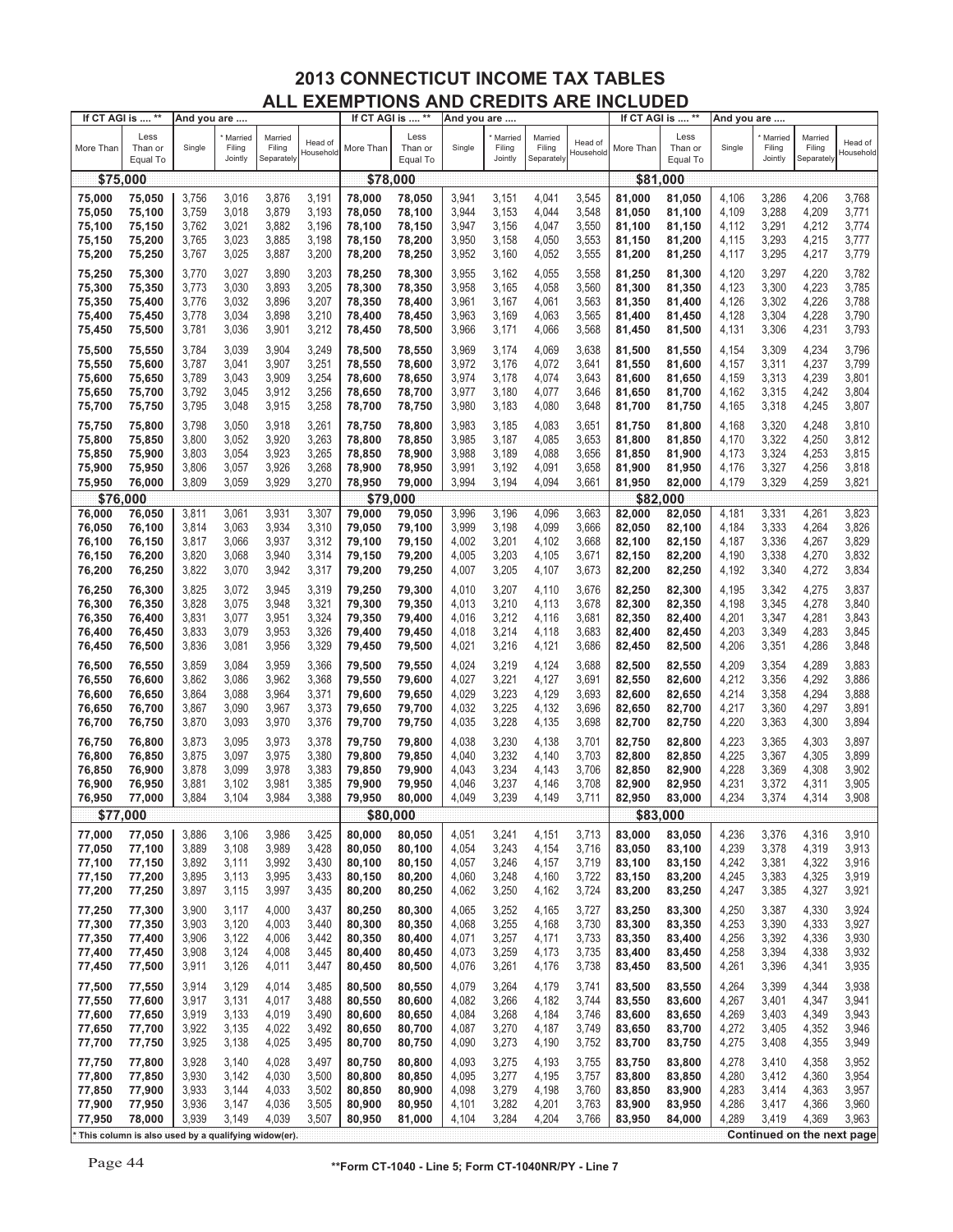| If CT AGI is  **                                    |                             | And you are |                              |                                 |                      | If CT AGI is  ** |                             | And you are    |                              |                                 |                      | If CT AGI is  ** |                             | And you are |                              |                                 |                                   |
|-----------------------------------------------------|-----------------------------|-------------|------------------------------|---------------------------------|----------------------|------------------|-----------------------------|----------------|------------------------------|---------------------------------|----------------------|------------------|-----------------------------|-------------|------------------------------|---------------------------------|-----------------------------------|
| More Than                                           | Less<br>Than or<br>Equal To | Single      | Married<br>Filing<br>Jointly | Married<br>Filing<br>Separately | Head of<br>Household | More Than        | Less<br>Than or<br>Equal To | Single         | Married<br>Filing<br>Jointly | Married<br>Filing<br>Separately | Head of<br>Household | More Than        | Less<br>Than or<br>Equal To | Single      | Married<br>Filing<br>Jointly | Married<br>Filing<br>Separately | Head of<br>Household              |
| \$84,000                                            |                             |             |                              |                                 |                      | \$87,000         |                             |                |                              |                                 |                      |                  | \$90,000                    |             |                              |                                 |                                   |
| 84,000                                              | 84,050                      | 4,291       | 3,421                        | 4,371                           | 3,965                | 87,000           | 87,050                      | 4,476          | 3,556                        | 4,536                           | 4,162                | 90,000           | 90,050                      | 4,641       | 3,691                        | 4,701                           | 4,327                             |
| 84,050                                              | 84,100                      | 4,294       | 3,423                        | 4,374                           | 3,968                | 87,050           | 87,100                      | 4,479          | 3,558                        | 4,539                           | 4,165                | 90,050           | 90,100                      | 4,644       | 3,693                        | 4,704                           | 4,330                             |
| 84,100                                              |                             | 4,297       | 3,426                        | 4,377                           | 3,971                | 87,100           | 87,150                      | 4,482          | 3,561                        | 4,542                           | 4,168                | 90,100           | 90,150                      | 4,647       | 3,696                        | 4,707                           | 4,333                             |
|                                                     | 84,150                      |             |                              |                                 |                      |                  |                             |                |                              |                                 |                      |                  |                             |             |                              |                                 |                                   |
| 84,150                                              | 84,200                      | 4,300       | 3,428                        | 4,380                           | 3,974                | 87,150           | 87,200                      | 4,485          | 3,563                        | 4,545                           | 4,171                | 90,150           | 90,200                      | 4,650       | 3,698                        | 4,710                           | 4,336                             |
| 84,200                                              | 84,250                      | 4,302       | 3,430                        | 4,382                           | 3,976                | 87,200           | 87,250                      | 4,487          | 3,565                        | 4,547                           | 4,173                | 90,200           | 90,250                      | 4,652       | 3,700                        | 4,712                           | 4,338                             |
| 84,250                                              | 84,300                      | 4,305       | 3,432                        | 4,385                           | 3,979                | 87,250           | 87,300                      | 4,490          | 3,567                        | 4,550                           | 4,176                | 90,250           | 90,300                      | 4,655       | 3,702                        | 4,715                           | 4,341                             |
| 84,300                                              | 84,350                      | 4,308       | 3,435                        | 4,388                           | 3,982                | 87,300           | 87,350                      | 4,493          | 3,570                        | 4,553                           | 4,179                | 90,300           | 90,350                      | 4,658       | 3,705                        | 4,718                           | 4,344                             |
| 84,350                                              | 84,400                      | 4,311       | 3,437                        | 4,391                           | 3,985                | 87,350           | 87,400                      | 4,496          | 3,572                        | 4,556                           | 4,182                | 90,350           | 90,400                      | 4,661       | 3,707                        | 4,721                           | 4,347                             |
| 84,400                                              | 84,450                      | 4,313       | 3,439                        | 4,393                           | 3,987                | 87,400           | 87,450                      | 4,498          | 3,574                        | 4,558                           | 4,184                | 90,400           | 90,450                      | 4,663       | 3,709                        | 4,723                           | 4,349                             |
| 84,450                                              | 84,500                      | 4,316       | 3,441                        | 4,396                           | 3,990                | 87,450           | 87,500                      | 4,501          | 3,576                        | 4,561                           | 4,187                | 90,450           | 90,500                      | 4,666       | 3,711                        | 4,726                           | 4,352                             |
|                                                     |                             |             |                              |                                 |                      |                  |                             |                |                              |                                 |                      |                  |                             |             |                              |                                 |                                   |
| 84,500                                              | 84,550                      | 4,319       | 3,444                        | 4,399                           | 3,993                | 87,500           | 87,550                      | 4,504          | 3,579                        | 4,564                           | 4,190                | 90,500           | 90,550                      | 4,669       | 3,714                        | 4,729                           | 4,387                             |
| 84,550                                              | 84,600                      | 4,322       | 3,446                        | 4,402                           | 3,996                | 87,550           | 87,600                      | 4,507          | 3,581                        | 4,567                           | 4,193                | 90,550           | 90,600                      | 4,672       | 3,716                        | 4,732                           | 4,390                             |
| 84,600                                              | 84,650                      | 4,324       | 3,448                        | 4,404                           | 3,998                | 87,600           | 87,650                      | 4,509          | 3,583                        | 4,569                           | 4,195                | 90,600           | 90,650                      | 4,674       | 3,718                        | 4,734                           | 4,392                             |
| 84,650                                              | 84,700                      | 4,327       | 3,450                        | 4,407                           | 4,001                | 87,650           | 87,700                      | 4,512          | 3,585                        | 4,572                           | 4,198                | 90,650           | 90,700                      | 4,677       | 3,720                        | 4,737                           | 4,395                             |
| 84,700                                              | 84,750                      | 4,330       | 3,453                        | 4,410                           | 4,004                | 87,700           | 87,750                      | 4,515          | 3,588                        | 4,575                           | 4,201                | 90,700           | 90,750                      | 4,680       | 3,723                        | 4,740                           | 4,398                             |
| 84,750                                              | 84,800                      | 4,333       | 3,455                        | 4,413                           | 4,007                | 87,750           | 87,800                      | 4,518          | 3,590                        | 4,578                           | 4,204                | 90,750           | 90,800                      | 4,683       | 3,725                        | 4,743                           | 4,401                             |
| 84,800                                              | 84,850                      | 4,335       | 3,457                        | 4,415                           | 4,009                | 87,800           | 87,850                      | 4,520          | 3,592                        | 4,580                           | 4,206                | 90,800           | 90,850                      | 4,685       | 3,727                        | 4,745                           | 4,403                             |
| 84,850                                              | 84,900                      | 4,338       | 3,459                        | 4,418                           | 4,012                | 87,850           | 87,900                      | 4,523          | 3,594                        | 4,583                           | 4,209                | 90,850           | 90,900                      | 4,688       | 3,729                        | 4,748                           | 4,406                             |
| 84,900                                              | 84,950                      | 4,341       | 3,462                        | 4,421                           | 4,015                | 87,900           | 87,950                      | 4,526          | 3,597                        | 4,586                           | 4,212                | 90,900           | 90,950                      | 4,691       | 3,732                        | 4,751                           | 4,409                             |
| 84,950                                              | 85,000                      | 4,344       | 3,464                        | 4,424                           | 4,018                | 87,950           | 88,000                      | 4,529          | 3,599                        | 4,589                           | 4,215                | 90,950           | 91,000                      | 4,694       | 3,734                        | 4,754                           | 4,412                             |
| \$85,000                                            |                             |             |                              |                                 |                      | \$88,000         |                             |                |                              |                                 |                      | \$91             | ,000                        |             |                              |                                 |                                   |
| 85,000                                              | 85,050                      | 4,346       | 3,466                        | 4,426                           | 4,020                | 88,000           | 88,050                      | 4,531          | 3,601                        | 4,591                           | 4,217                | 91,000           | 91,050                      | 4,696       | 3,736                        | 4,756                           | 4,414                             |
| 85,050                                              | 85,100                      | 4,349       | 3,468                        | 4,429                           | 4,023                | 88,050           | 88,100                      | 4,534          | 3,603                        | 4,594                           | 4,220                | 91,050           | 91,100                      | 4,699       | 3,738                        | 4,759                           | 4,417                             |
| 85,100                                              | 85,150                      | 4,352       | 3,471                        | 4,432                           | 4,026                | 88,100           | 88,150                      | 4,537          | 3,606                        | 4,597                           | 4,223                | 91,100           | 91,150                      | 4,702       | 3,741                        | 4,762                           | 4,420                             |
| 85,150                                              | 85,200                      | 4,355       | 3,473                        | 4,435                           | 4,029                | 88,150           | 88,200                      | 4,540          | 3,608                        | 4,600                           | 4,226                | 91,150           | 91,200                      | 4,705       | 3,743                        | 4,765                           | 4,423                             |
| 85,200                                              | 85,250                      | 4,357       | 3,475                        | 4,437                           | 4,031                | 88,200           | 88,250                      | 4,542          | 3,610                        | 4,602                           | 4,228                | 91,200           | 91,250                      | 4,707       | 3,745                        | 4,767                           | 4,425                             |
|                                                     |                             |             |                              |                                 |                      |                  |                             |                |                              |                                 |                      |                  |                             |             |                              |                                 |                                   |
| 85,250                                              | 85,300                      | 4,360       | 3,477                        | 4,440                           | 4,034                | 88,250           | 88,300                      | 4,545          | 3,612                        | 4,605                           | 4,231                | 91,250           | 91,300                      | 4,710       | 3,747                        | 4,770                           | 4,428                             |
| 85,300                                              | 85,350                      | 4,363       | 3,480                        | 4,443                           | 4,037                | 88,300           | 88,350                      | 4,548          | 3,615                        | 4,608                           | 4,234                | 91,300           | 91,350                      | 4,713       | 3,750                        | 4,773                           | 4,431                             |
| 85,350                                              | 85,400                      | 4,366       | 3,482                        | 4,446                           | 4,040                | 88,350           | 88,400                      | 4,551          | 3,617                        | 4,611                           | 4,237                | 91,350           | 91,400                      | 4,716       | 3,752                        | 4,776                           | 4,434                             |
| 85,400                                              | 85,450                      | 4,368       | 3,484                        | 4,448                           | 4,042                | 88,400           | 88,450                      | 4,553          | 3,619                        | 4,613                           | 4,239                | 91,400           | 91,450                      | 4,718       | 3,754                        | 4,778                           | 4,436                             |
| 85,450                                              | 85,500                      | 4,371       | 3,486                        | 4,451                           | 4,045                | 88,450           | 88,500                      | 4,556          | 3,621                        | 4,616                           | 4,242                | 91,450           | 91,500                      | 4,721       | 3,756                        | 4,781                           | 4,439                             |
| 85,500                                              | 85,550                      | 4,374       | 3,489                        | 4,454                           | 4,048                | 88,500           | 88,550                      | 4,559          | 3,624                        | 4,619                           | 4,245                | 91,500           | 91,550                      | 4,744       | 3,759                        | 4,784                           | 4,442                             |
| 85,550                                              | 85,600                      | 4,377       | 3,491                        | 4,457                           | 4,051                | 88,550           | 88,600                      | 4,562          | 3,626                        | 4,622                           | 4,248                | 91,550           | 91,600                      | 4,747       | 3,761                        | 4,787                           | 4,445                             |
| 85,600                                              | 85,650                      | 4,379       | 3,493                        | 4,459                           | 4,053                | 88,600           | 88,650                      | 4,564          | 3,628                        | 4,624                           | 4,250                | 91,600           | 91,650                      | 4,749       | 3,763                        | 4,789                           | 4,447                             |
| 85,650                                              | 85,700                      | 4,382       | 3,495                        | 4,462                           | 4,056                | 88,650           | 88,700                      | 4,567          | 3,630                        | 4,627                           | 4,253                | 91,650           | 91,700                      | 4,752       | 3,765                        | 4,792                           | 4,450                             |
| 85,700                                              | 85,750                      | 4,385       | 3,498                        | 4,465                           | 4,059                | 88,700           | 88,750                      | 4,570          | 3,633                        | 4,630                           | 4,256                | 91,700           | 91,750                      | 4,755       | 3,768                        | 4,795                           | 4,453                             |
|                                                     |                             | 4,388       |                              |                                 | 4,062                |                  |                             | 4,573          |                              | 4,633                           | 4,259                |                  |                             | 4,758       |                              |                                 | 4,456                             |
| 85,750                                              | 85,800                      |             | 3,500<br>3,502               | 4,468<br>4,470                  |                      | 88,750           | 88,800                      |                | 3,635                        |                                 | 4,261                | 91,750           | 91,800                      |             | 3,770<br>3,772               | 4,798                           | 4,458                             |
| 85,800                                              | 85,850                      | 4,390       |                              |                                 | 4,064                | 88,800           | 88,850                      | 4,575          | 3,637                        | 4,635                           |                      | 91,800           | 91,850                      | 4,760       |                              | 4,800                           |                                   |
| 85,850                                              | 85,900                      | 4,393       | 3,504<br>3,507               | 4,473<br>4,476                  | 4,067                | 88,850           | 88,900                      | 4,578          | 3,639                        | 4,638                           | 4,264                | 91,850           | 91,900                      | 4,763       | 3,774<br>3,777               | 4,803                           | 4,461                             |
| 85,900                                              | 85,950                      | 4,396       |                              |                                 | 4,070                | 88,900<br>88.950 | 88,950                      | 4,581<br>4,584 | 3,642                        | 4,641                           | 4,267                | 91,900           | 91,950                      | 4,766       |                              | 4,806                           | 4,464                             |
| 85,950                                              | 86,000                      | 4,399       | 3,509                        | 4,479                           | 4,073                |                  | 89,000                      |                | 3,644                        | 4,644                           | 4,270                | 91,950           | 92,000                      | 4,769       | 3,779                        | 4,809                           | 4,467                             |
| \$86,000                                            |                             |             |                              |                                 |                      | \$89,000         |                             |                |                              |                                 |                      |                  | \$92,000                    |             |                              |                                 |                                   |
| 86,000                                              | 86,050                      | 4,401       | 3,511                        | 4,481                           | 4,075                | 89,000           | 89,050                      | 4,586          | 3,646                        | 4,646                           | 4,272                | 92,000           | 92,050                      | 4,771       | 3,781                        | 4,811                           | 4,469<br>4,472                    |
| 86,050                                              | 86,100                      | 4,404       | 3,513                        | 4,484                           | 4,078                | 89,050           | 89,100                      | 4,589          | 3,648                        | 4,649                           | 4,275                | 92,050           | 92,100                      | 4,774       | 3,783                        | 4,814                           |                                   |
| 86,100                                              | 86,150                      | 4,407       | 3,516                        | 4,487                           | 4,081                | 89,100           | 89,150                      | 4,592          | 3,651                        | 4,652                           | 4,278                | 92,100           | 92,150                      | 4,777       | 3,786                        | 4,817                           | 4,475                             |
| 86,150                                              | 86,200                      | 4,410       | 3,518                        | 4,490                           | 4,084                | 89,150           | 89,200                      | 4,595          | 3,653                        | 4,655                           | 4,281                | 92,150           | 92,200                      | 4,780       | 3,788                        | 4,820                           | 4,478                             |
| 86,200                                              | 86,250                      | 4,412       | 3,520                        | 4,492                           | 4,086                | 89,200           | 89,250                      | 4,597          | 3,655                        | 4,657                           | 4,283                | 92,200           | 92,250                      | 4,782       | 3,790                        | 4,822                           | 4,480                             |
| 86,250                                              | 86,300                      | 4,415       | 3,522                        | 4,495                           | 4,089                | 89,250           | 89,300                      | 4,600          | 3,657                        | 4,660                           | 4,286                | 92,250           | 92,300                      | 4,785       | 3,792                        | 4,825                           | 4,483                             |
| 86,300                                              | 86,350                      | 4,418       | 3,525                        | 4,498                           | 4,092                | 89,300           | 89,350                      | 4,603          | 3,660                        | 4,663                           | 4,289                | 92,300           | 92,350                      | 4,788       | 3,795                        | 4,828                           | 4,486                             |
| 86,350                                              | 86,400                      | 4,421       | 3,527                        | 4,501                           | 4,095                | 89,350           | 89,400                      | 4,606          | 3,662                        | 4,666                           | 4,292                | 92,350           | 92,400                      | 4,791       | 3,797                        | 4,831                           | 4,489                             |
| 86,400                                              | 86,450                      | 4,423       | 3,529                        | 4,503                           | 4,097                | 89,400           | 89,450                      | 4,608          | 3,664                        | 4,668                           | 4,294                | 92,400           | 92,450                      | 4,793       | 3,799                        | 4,833                           | 4,491                             |
| 86,450                                              | 86,500                      | 4,426       | 3,531                        | 4,506                           | 4,100                | 89,450           | 89,500                      | 4,611          | 3,666                        | 4,671                           | 4,297                | 92,450           | 92,500                      | 4,796       | 3,801                        | 4,836                           | 4,494                             |
| 86,500                                              | 86,550                      | 4,449       | 3,534                        | 4,509                           | 4,135                | 89,500           | 89,550                      | 4,614          | 3,669                        | 4,674                           | 4,300                | 92,500           | 92,550                      | 4,799       | 3,804                        | 4,839                           | 4,497                             |
| 86,550                                              | 86,600                      | 4,452       | 3,536                        | 4,512                           | 4,138                | 89,550           | 89,600                      | 4,617          | 3,671                        | 4,677                           | 4,303                | 92,550           | 92,600                      | 4,802       | 3,806                        | 4,842                           | 4,500                             |
| 86,600                                              | 86,650                      | 4,454       | 3,538                        | 4,514                           | 4,140                | 89,600           | 89,650                      | 4,619          | 3,673                        | 4,679                           | 4,305                | 92,600           | 92,650                      | 4,804       | 3,808                        | 4,844                           | 4,502                             |
| 86,650                                              | 86,700                      | 4,457       | 3,540                        | 4,517                           | 4,143                | 89,650           | 89,700                      | 4,622          | 3,675                        | 4,682                           | 4,308                | 92,650           | 92,700                      | 4,807       | 3,810                        | 4,847                           | 4,505                             |
| 86,700                                              | 86,750                      | 4,460       | 3,543                        | 4,520                           | 4,146                | 89,700           | 89,750                      | 4,625          | 3,678                        | 4,685                           | 4,311                | 92,700           | 92,750                      | 4,810       | 3,813                        | 4,850                           | 4,508                             |
|                                                     |                             |             |                              |                                 |                      |                  |                             |                |                              |                                 |                      |                  |                             |             |                              |                                 |                                   |
| 86,750                                              | 86,800                      | 4,463       | 3,545                        | 4,523                           | 4,149                | 89,750           | 89,800                      | 4,628          | 3,680                        | 4,688                           | 4,314                | 92,750           | 92,800                      | 4,813       | 3,815                        | 4,853                           | 4,511                             |
| 86,800                                              | 86,850                      | 4,465       | 3,547                        | 4,525                           | 4,151                | 89,800           | 89,850                      | 4,630          | 3,682                        | 4,690                           | 4,316                | 92,800           | 92,850                      | 4,815       | 3,817                        | 4,855                           | 4,513                             |
| 86,850                                              | 86,900                      | 4,468       | 3,549                        | 4,528                           | 4,154                | 89,850           | 89,900                      | 4,633          | 3,684                        | 4,693                           | 4,319                | 92,850           | 92,900                      | 4,818       | 3,819                        | 4,858                           | 4,516                             |
| 86,900                                              | 86,950                      | 4,471       | 3,552                        | 4,531                           | 4,157                | 89,900           | 89,950                      | 4,636          | 3,687                        | 4,696                           | 4,322                | 92,900           | 92,950                      | 4,821       | 3,822                        | 4,861                           | 4,519                             |
| 86,950                                              | 87,000                      | 4,474       | 3,554                        | 4,534                           | 4,160                | 89,950           | 90,000                      | 4,639          | 3,689                        | 4,699                           | 4,325                | 92,950           | 93,000                      | 4,824       | 3,824                        | 4,864                           | 4,522                             |
| This column is also used by a qualifying widow(er). |                             |             |                              |                                 |                      |                  |                             |                |                              |                                 |                      |                  |                             |             |                              |                                 | <b>Continued on the next page</b> |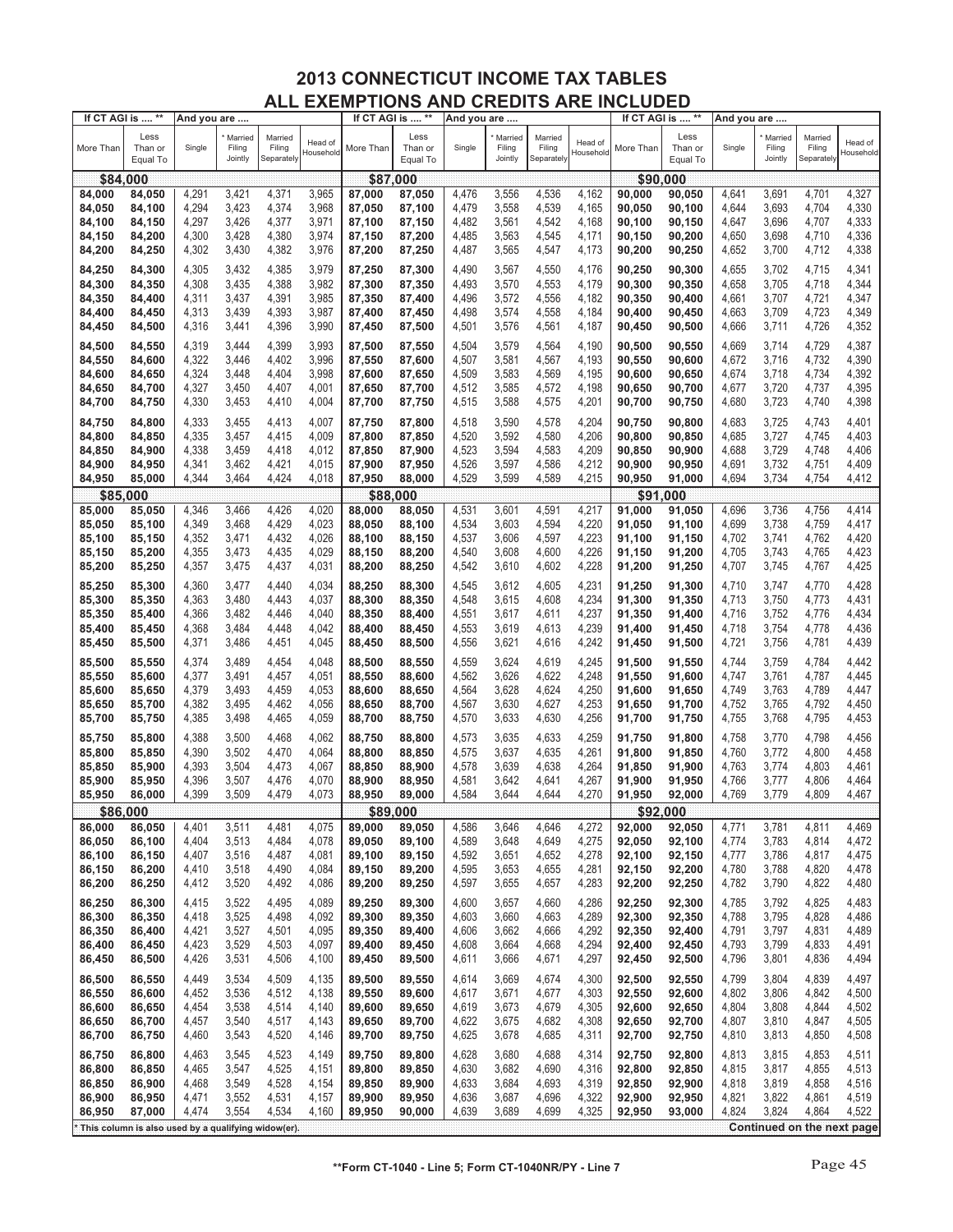|               | If CT AGI is  **                   | And you are |                                     |                                                       |                      |               | If CT AGI is  **                   | And you are |                                     |                                        |                      | If CT AGI is  ** |                             | And you are |                                     |                                         |                      |
|---------------|------------------------------------|-------------|-------------------------------------|-------------------------------------------------------|----------------------|---------------|------------------------------------|-------------|-------------------------------------|----------------------------------------|----------------------|------------------|-----------------------------|-------------|-------------------------------------|-----------------------------------------|----------------------|
| More<br>Than  | Less<br>Than or<br><b>Equal To</b> | Single      | <b>Married</b><br>Filing<br>Jointly | <b>Married</b><br>Filing<br>Separately                | Head of<br>Household | More<br>Than  | Less<br>Than or<br><b>Equal To</b> | Single      | <b>Married</b><br>Filing<br>Jointly | <b>Married</b><br>Filing<br>Separately | Head of<br>Household | More Than        | Less Than<br>or Equal<br>To | Single      | <b>Married</b><br>Filing<br>Jointly | <b>Married</b><br>Filing<br>Separately  | Head of<br>Household |
|               | \$93,000                           |             |                                     |                                                       |                      |               | \$96,000                           |             |                                     |                                        |                      | \$99,000         |                             |             |                                     |                                         |                      |
| 93,000        | 93,050                             | 4,826       | 3,826                               | 4,866                                                 | 4,524                | 96,000        | 96,050                             | 4,991       | 4,005                               | 5,031                                  | 4,721                | 99,000           | 99,050                      | 5,176       | 4,415                               | 5,196                                   | 4,918                |
| 93,050        | 93,100                             | 4,829       | 3,828                               | 4,869                                                 | 4,527                | 96,050        | 96.100                             | 4,994       | 4,007                               | 5,034                                  | 4,724                | 99,050           | 99,100                      | 5,179       | 4,417                               | 5,199                                   | 4,921                |
| 93,100        | 93,150                             | 4,832       | 3,831                               | 4,872                                                 | 4,530                | 96,100        | 96,150                             | 4,997       | 4,010                               | 5,037                                  | 4,727                | 99,100           | 99,150                      | 5,182       | 4,420                               | 5,202                                   | 4,924                |
|               |                                    |             |                                     |                                                       |                      |               |                                    |             |                                     |                                        |                      |                  |                             |             |                                     | 5,205                                   |                      |
| 93,150 93,200 |                                    | 4,835       | 3,833                               | 4,875                                                 | 4,533                | 96,150        | 96,200                             | 5,000       | 4,012                               | 5,040                                  | 4,730                | 99,150           | 99,200                      | 5,185       | 4,422                               |                                         | 4,927                |
| 93,200        | 93,250                             | 4,837       | 3,835                               | 4,877                                                 | 4,535                | 96,200 96,250 |                                    | 5,002       | 4,014                               | 5,042                                  | 4,732                | 99,200           | 99,250                      | 5,187       | 4,424                               | 5,207                                   | 4,929                |
| 93,250 93,300 |                                    | 4,840       | 3,837                               | 4,880                                                 | 4,538                | 96,250 96,300 |                                    | 5,005       | 4,017                               | 5,045                                  | 4,735                | 99,250           | 99,300                      | 5,190       | 4,427                               | 5,210                                   | 4,932                |
| 93,300 93,350 |                                    | 4,843       | 3,840                               | 4,883                                                 | 4,541                | 96,300        | 96,350                             | 5,008       | 4,019                               | 5,048                                  | 4,738                | 99,300           | 99,350                      | 5,193       | 4,429                               | 5,213                                   | 4,935                |
| 93,350 93,400 |                                    | 4,846       | 3,842                               | 4,886                                                 | 4,544                | 96,350 96,400 |                                    | 5,011       | 4,021                               | 5,051                                  | 4,741                | 99,350           | 99,400                      | 5,196       | 4,432                               | 5,216                                   | 4,938                |
| 93,400 93,450 |                                    | 4,848       | 3,844                               | 4,888                                                 | 4,546                | 96,400        | 96,450                             | 5,013       | 4,023                               | 5,053                                  | 4,743                | 99,400           | 99,450                      | 5,198       | 4,434                               | 5,218                                   | 4,940                |
| 93,450 93,500 |                                    | 4,851       | 3,846                               | 4,891                                                 | 4,549                | 96,450        | 96,500                             | 5,016       | 4,026                               | 5,056                                  | 4,746                | 99,450           | 99,500                      | 5,201       | 4,437                               | 5,221                                   | 4,943                |
| 93,500 93,550 |                                    | 4,854       | 3,849                               | 4,894                                                 | 4,552                | 96,500 96,550 |                                    | 5,039       | 4,072                               | 5,059                                  | 4,749                | 99,500           | 99,550                      | 5,204       | 4,485                               | 5,224                                   | 4,946                |
| 93,550 93,600 |                                    | 4,857       | 3,851                               | 4,897                                                 | 4,555                | 96,550        | 96,600                             | 5,042       | 4,074                               | 5,062                                  | 4,752                | 99,550           | 99,600                      | 5,207       | 4,487                               | 5,227                                   | 4,949                |
| 93,600        | 93,650                             | 4,859       | 3,853                               | 4,899                                                 | 4,557                | 96,600 96,650 |                                    | 5,044       | 4,077                               | 5,064                                  | 4,754                | 99,600           | 99,650                      | 5,209       | 4,490                               | 5,229                                   | 4,951                |
| 93,650 93,700 |                                    | 4,862       | 3,855                               | 4,902                                                 | 4,560                | 96,650        | 96,700                             | 5,047       | 4,079                               | 5,067                                  | 4,757                | 99,650           | 99,700                      | 5,212       | 4,492                               | 5,232                                   | 4,954                |
| 93,700 93,750 |                                    | 4,865       | 3,858                               | 4,905                                                 | 4,563                | 96,700        | 96,750                             | 5,050       | 4,081                               | 5,070                                  | 4,760                | 99,700           | 99,750                      | 5,215       | 4,495                               | 5,235                                   | 4,957                |
|               |                                    |             |                                     |                                                       |                      |               |                                    |             |                                     |                                        |                      |                  |                             |             |                                     |                                         |                      |
| 93,750 93,800 |                                    | 4,868       | 3,860                               | 4,908                                                 | 4,566                | 96,750 96,800 |                                    | 5,053       | 4,084                               | 5,073                                  | 4,763                | 99,750           | 99,800                      | 5,218       | 4,497                               | 5,238                                   | 4,960                |
| 93,800        | 93,850                             | 4,870       | 3,862                               | 4,910                                                 | 4,568                | 96,800        | 96,850                             | 5,055       | 4,086                               | 5,075                                  | 4,765                | 99,800           | 99,850                      | 5,220       | 4,499                               | 5,240                                   | 4,962                |
| 93,850        | 93,900                             | 4,873       | 3,864                               | 4,913                                                 | 4,571                | 96,850 96,900 |                                    | 5,058       | 4,088                               | 5,078                                  | 4,768                | 99,850           | 99,900                      | 5,223       | 4,502                               | 5,243                                   | 4,965                |
| 93,900 93,950 |                                    | 4,876       | 3,867                               | 4,916                                                 | 4,574                | 96,900 96,950 |                                    | 5,061       | 4,091                               | 5,081                                  | 4,771                | 99,900           | 99,950                      | 5,226       | 4,504                               | 5,246                                   | 4,968                |
| 93,950        | 94,000                             | 4,879       | 3,869                               | 4,919                                                 | 4,577                | 96,950 97,000 |                                    | 5,064       | 4,093                               | 5,084                                  | 4,774                | 99,950           | 100,000                     | 5,229       | 4,507                               | 5,249                                   | 4,971                |
|               | \$94.000                           |             |                                     |                                                       |                      |               | \$97,000                           |             |                                     |                                        |                      | \$100,000        |                             |             |                                     |                                         |                      |
| 94,000        | 94,050                             | 4,881       | 3,871                               | 4,921                                                 | 4,579                | 97.000        | 97,050                             | 5,066       | 4,140                               | 5,086                                  | 4,776                | 100,000          | 100.050                     | 5,232       | 4,555                               | 5,252                                   | 4,973                |
| 94,050        | 94,100                             | 4,884       | 3,873                               | 4,924                                                 | 4,582                | 97,050 97,100 |                                    | 5,069       | 4,142                               | 5,089                                  | 4,779                | 100,050          | 100,100                     | 5,235       | 4,558                               | 5,255                                   | 4,976                |
| 94,100        | 94,150                             | 4,887       | 3,876                               | 4,927                                                 | 4,585                | 97,100 97,150 |                                    | 5,072       | 4,144                               | 5,092                                  | 4,782                | 100.100          | 100,150                     | 5,238       | 4,561                               | 5,258                                   | 4,979                |
| 94,150        | 94,200                             | 4,890       | 3,878                               | 4,930                                                 | 4,588                | 97,150 97,200 |                                    | 5,075       | 4,147                               | 5,095                                  | 4,785                | 100,150 100,200  |                             | 5,241       | 4,564                               | 5,261                                   | 4,982                |
| 94,200        | 94,250                             | 4,892       | 3,880                               | 4,932                                                 | 4,590                | 97,200 97,250 |                                    | 5,077       | 4,149                               | 5,097                                  | 4,787                | 100,200          | 100,250                     | 5,244       | 4,566                               | 5,264                                   | 4,984                |
| 94,250 94,300 |                                    | 4,895       | 3,882                               | 4,935                                                 | 4,593                | 97,250 97,300 |                                    | 5,080       | 4,151                               | 5,100                                  | 4,790                | 100,250 100,300  |                             | 5,247       | 4,569                               | 5,267                                   | 4,987                |
| 94,300 94,350 |                                    | 4,898       | 3,885                               | 4,938                                                 | 4,596                | 97,300 97,350 |                                    | 5,083       | 4,154                               | 5,103                                  | 4,793                | 100,300 100,350  |                             | 5,250       | 4,572                               | 5,270                                   | 4,990                |
| 94,350        | 94,400                             | 4,901       | 3,887                               | 4,941                                                 | 4,599                | 97,350 97,400 |                                    | 5,086       | 4,156                               | 5,106                                  | 4,796                | 100,350 100,400  |                             | 5,253       | 4,574                               | 5,273                                   | 4,993                |
| 94,400        | 94,450                             | 4,903       | 3,889                               | 4,943                                                 | 4,601                | 97,400 97,450 |                                    | 5,088       | 4,158                               | 5,108                                  | 4,798                | 100,400 100,450  |                             | 5,256       | 4,577                               | 5,276                                   | 4,995                |
| 94,450        | 94,500                             | 4,906       | 3,891                               | 4,946                                                 | 4,604                | 97,450 97,500 |                                    | 5,091       | 4,161                               | 5,111                                  | 4,801                | 100,450          | 100,500                     | 5,259       | 4,580                               | 5,279                                   | 4,998                |
| 94,500 94,550 |                                    | 4,909       | 3,894                               | 4,949                                                 | 4,639                | 97,500 97,550 |                                    | 5,094       | 4,208                               | 5,114                                  | 4,804                | 100,500 100,550  |                             | 5,262       | 4,669                               | 5,282                                   | 5,001                |
| 94,550 94,600 |                                    | 4,912       | 3,896                               | 4,952                                                 | 4,642                | 97,550 97,600 |                                    | 5,097       | 4,210                               | 5,117                                  | 4,807                | 100,550 100,600  |                             | 5,265       | 4,672                               | 5,285                                   | 5,004                |
| 94,600        | 94,650                             | 4,914       | 3,898                               | 4,954                                                 | 4,644                | 97,600 97,650 |                                    | 5,099       | 4,212                               | 5,119                                  | 4,809                | 100,600          | 100,650                     | 5,268       | 4,674                               | 5,288                                   | 5,006                |
| 94,650        | 94,700                             | 4,917       | 3,900                               | 4,957                                                 | 4,647                | 97,650 97,700 |                                    | 5,102       | 4,215                               | 5,122                                  | 4,812                | 100,650 100,700  |                             | 5,271       | 4,677                               | 5,291                                   | 5,009                |
| 94,700        | 94,750                             | 4,920       | 3,903                               | 4,960                                                 | 4,650                | 97,700 97,750 |                                    | 5,105       | 4,217                               | 5,125                                  | 4,815                | 100,700 100,750  |                             | 5,274       | 4,680                               | 5,294                                   | 5,012                |
|               |                                    |             |                                     |                                                       |                      |               |                                    |             |                                     |                                        |                      |                  |                             |             |                                     |                                         |                      |
| 94,750 94,800 |                                    | 4,923       | 3,905                               | 4,963                                                 | 4,653                | 97,750 97,800 |                                    | 5,108       | 4,219                               | 5,128                                  | 4,818                | 100,750 100,800  |                             | 5,277       | 4,683                               | 5,297                                   | 5,015                |
| 94,800 94,850 |                                    | 4,925       | 3,907                               | 4,965                                                 | 4,655                | 97,800 97,850 |                                    | 5,110       | 4,222                               | 5,130                                  | 4,820                | 100,800 100,850  |                             | 5,280       | 4,685                               | 5,300                                   | 5,017                |
| 94,850        | 94,900                             | 4,928       | 3,909                               | 4,968                                                 | 4,658                | 97,850 97,900 |                                    | 5,113       | 4,224                               | 5,133                                  | 4,823                | 100,850 100,900  |                             | 5,283       | 4,688                               | 5,303                                   | 5,020                |
| 94,900        | 94,950                             | 4,931       | 3,912                               | 4,971                                                 | 4,661                | 97,900 97,950 |                                    | 5,116       | 4,226                               | 5,136                                  | 4,826                | 100,900 100,950  |                             | 5,286       | 4,691                               | 5,306                                   | 5,023                |
| 94,950 95,000 |                                    | 4,934       | 3,914                               | 4,974                                                 | 4,664                | 97,950 98,000 |                                    | 5,119       | 4,229                               | 5,139                                  | 4,829                | 100,950 101,000  |                             | 5,289       | 4,694                               | 5,309                                   | 5,026                |
|               | \$95,000                           |             |                                     |                                                       |                      |               | \$98,000                           |             |                                     |                                        |                      | \$101,000        |                             |             |                                     |                                         |                      |
| 95,000 95,050 |                                    | 4,936       | 3,916                               | 4,976                                                 | 4,666                | 98,000 98,050 |                                    | 5,121       | 4,276                               | 5,141                                  | 4,831                | 101,000 101,050  |                             | 5,292       | 4,696                               | 5,312                                   | 5,028                |
| 95,050 95,100 |                                    | 4,939       | 3,918                               | 4,979                                                 | 4,669                | 98,050 98,100 |                                    | 5,124       | 4,279                               | 5,144                                  | 4,834                | 101,050 101,100  |                             | 5,295       | 4,699                               | 5,315                                   | 5,031                |
| 95,100 95,150 |                                    | 4,942       | 3,921                               | 4,982                                                 | 4,672                | 98,100 98,150 |                                    | 5,127       | 4,281                               | 5,147                                  | 4,837                | 101,100 101,150  |                             | 5,298       | 4,702                               | 5,318                                   | 5,034                |
| 95,150 95,200 |                                    | 4,945       | 3,923                               | 4,985                                                 | 4,675                | 98,150 98,200 |                                    | 5,130       | 4,283                               | 5,150                                  | 4,840                | 101,150 101,200  |                             | 5,301       | 4,705                               | 5,321                                   | 5,037                |
| 95,200 95,250 |                                    | 4,947       | 3,925                               | 4,987                                                 | 4,677                | 98,200 98,250 |                                    | 5,132       | 4,286                               | 5,152                                  | 4,842                | 101,200 101,250  |                             | 5,304       | 4,707                               | 5,324                                   | 5,039                |
| 95,250 95,300 |                                    | 4,950       | 3,927                               | 4,990                                                 | 4,680                | 98,250 98,300 |                                    | 5,135       | 4,288                               | 5,155                                  | 4,845                | 101,250 101,300  |                             | 5,307       | 4,710                               | 5,327                                   | 5,042                |
| 95,300 95,350 |                                    | 4,953       | 3,930                               | 4,993                                                 | 4,683                | 98,300 98,350 |                                    | 5,138       | 4,290                               | 5,158                                  | 4,848                | 101,300 101,350  |                             | 5,310       | 4,713                               | 5,330                                   | 5,045                |
| 95,350 95,400 |                                    | 4,956       | 3,932                               | 4,996                                                 | 4,686                | 98,350 98,400 |                                    | 5,141       | 4,293                               | 5,161                                  | 4,851                | 101,350 101,400  |                             | 5,313       | 4,716                               | 5,333                                   | 5,048                |
| 95,400 95,450 |                                    | 4,958       | 3,934                               | 4,998                                                 | 4,688                | 98,400 98,450 |                                    | 5,143       | 4,295                               | 5,163                                  | 4,853                | 101,400 101,450  |                             | 5,316       | 4,718                               | 5,336                                   | 5,050                |
| 95,450 95,500 |                                    | 4,961       | 3,936                               | 5,001                                                 | 4,691                | 98,450 98,500 |                                    | 5,146       | 4,298                               | 5,166                                  | 4,856                | 101,450 101,500  |                             | 5,319       | 4,721                               | 5,339                                   | 5,053                |
| 95,500 95,550 |                                    | 4,964       | 3,939                               | 5,004                                                 | 4,694                | 98,500 98,550 |                                    | 5,149       | 4,345                               | 5,169                                  | 4,891                | 101,500 101,550  |                             | 5,342       | 4,724                               | 5,342                                   | 5,056                |
| 95,550 95,600 |                                    | 4,967       | 3,941                               | 5,007                                                 | 4,697                | 98,550 98,600 |                                    | 5,152       | 4,348                               | 5,172                                  | 4,894                | 101,550 101,600  |                             | 5,345       | 4,727                               | 5,345                                   | 5,059                |
| 95,600 95,650 |                                    | 4,969       | 3,943                               | 5,009                                                 | 4,699                | 98,600 98,650 |                                    | 5,154       | 4,350                               | 5,174                                  | 4,896                | 101,600 101,650  |                             | 5,348       | 4,729                               | 5,348                                   | 5,061                |
| 95,650 95,700 |                                    | 4,972       | 3,945                               | 5,012                                                 | 4,702                | 98,650 98,700 |                                    | 5,157       | 4,352                               | 5,177                                  | 4,899                | 101,650 101,700  |                             | 5,351       | 4,732                               | 5,351                                   | 5,064                |
| 95,700 95,750 |                                    | 4,975       | 3,948                               | 5,015                                                 | 4,705                | 98,700 98,750 |                                    | 5,160       | 4,355                               | 5,180                                  | 4,902                | 101,700 101,750  |                             | 5,354       | 4,735                               | 5,354                                   | 5,067                |
| 95,750 95,800 |                                    | 4,978       | 3,950                               | 5,018                                                 | 4,708                | 98,750 98,800 |                                    | 5,163       | 4,357                               | 5,183                                  | 4,905                | 101,750 101,800  |                             | 5,357       | 4,738                               | 5,357                                   | 5,070                |
| 95,800 95,850 |                                    | 4,980       | 3,952                               | 5,020                                                 | 4,710                | 98,800 98,850 |                                    | 5,165       | 4,360                               | 5,185                                  | 4,907                | 101,800 101,850  |                             | 5,360       | 4,740                               | 5,360                                   | 5,072                |
| 95,850 95,900 |                                    | 4,983       | 3,954                               | 5,023                                                 | 4,713                | 98,850 98,900 |                                    | 5,168       | 4,362                               | 5,188                                  | 4,910                | 101,850 101,900  |                             | 5,363       | 4,743                               | 5,363                                   | 5,075                |
| 95,900 95,950 |                                    | 4,986       | 3,957                               | 5,026                                                 | 4,716                | 98,900 98,950 |                                    | 5,171       | 4,364                               | 5,191                                  | 4,913                | 101,900 101,950  |                             | 5,366       | 4,746                               | 5,366                                   | 5,078                |
| 95,950 96,000 |                                    | 4,989       | 3,959                               | 5,029                                                 | 4,719                | 98,950 99,000 |                                    | 5,174       | 4,367                               | 5,194                                  | 4,916                | 101,950 102,000  |                             | 5,369       | 4,749                               | 5,369                                   | 5,081                |
|               |                                    |             |                                     | * This column is also used by a qualifying widow(er). |                      |               |                                    |             |                                     |                                        |                      |                  |                             |             |                                     | \$102,000+ use Tax Calculation Schedule |                      |
|               |                                    |             |                                     |                                                       |                      |               |                                    |             |                                     |                                        |                      |                  |                             |             |                                     |                                         |                      |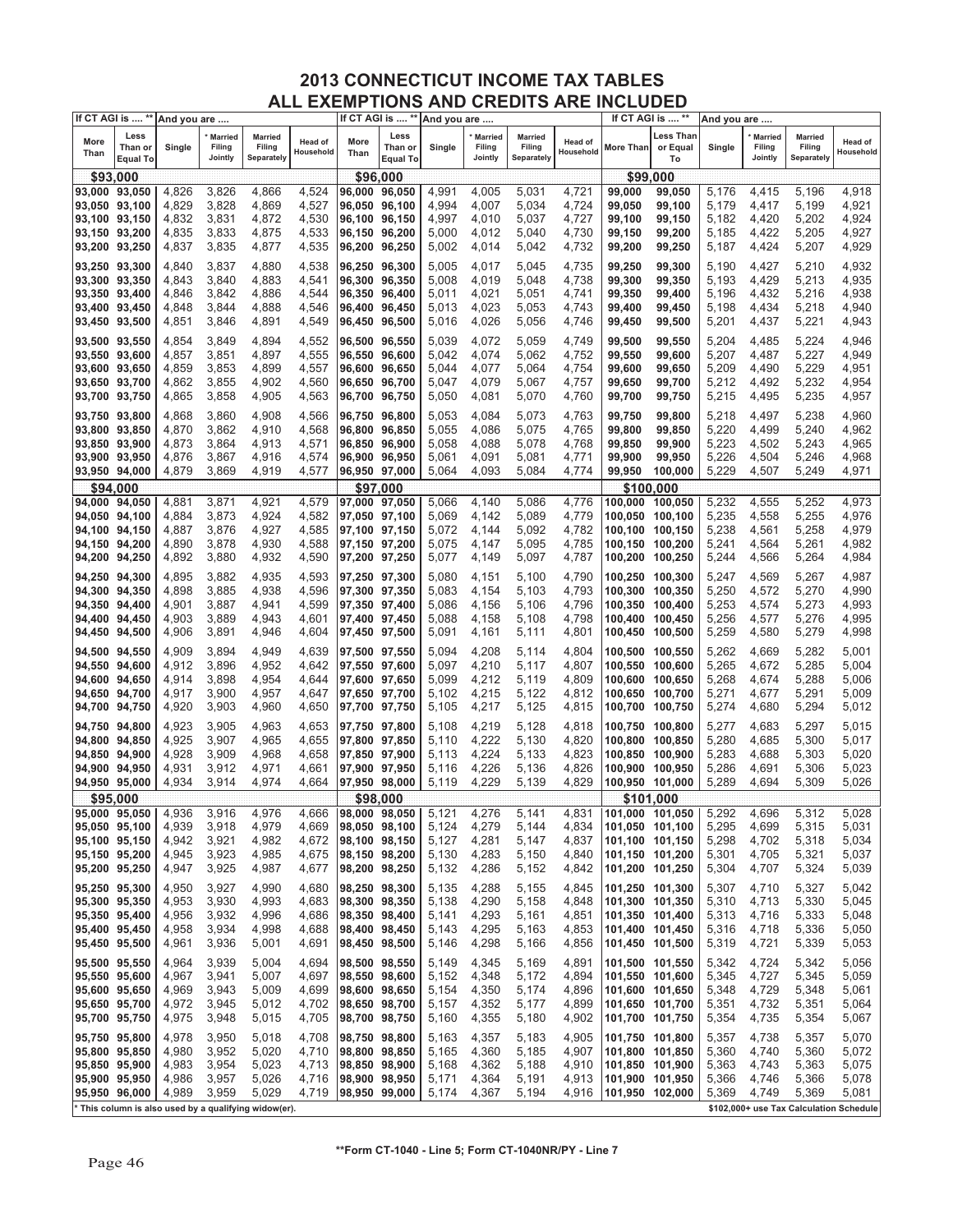### **Tax Calculation Schedule**

Complete Lines 2, 4, 5, 6, and 8, using *Tables A* through *E*.

| 1. Enter Connecticut adjusted gross income (AGI) from Form CT-1040, Line 5.                         |              | 00 |
|-----------------------------------------------------------------------------------------------------|--------------|----|
| 2. Enter the exemption amount from Table A, Personal Exemptions. If zero, enter "0."                | $\mathbf{2}$ | 00 |
| 3. Connecticut Taxable Income: Subtract Line 2 from Line 1. If less than zero, enter "0."           | 3.           | 00 |
| 4. Tax Calculation: See Table B, Tax Calculation.                                                   | 4.           | 00 |
| 5. Enter the phase-out amount from Table C, 3% Tax Rate Phase-Out Add-Back. If zero, enter "0."     | 5.           | 00 |
| 6. Enter the recapture amount from Table D, Tax Recapture. If zero, enter "0."                      | 6.           | 00 |
| 7. Connecticut Income Tax: Add Lines 4, 5, and 6.                                                   | 7.           | 00 |
| 8. Enter the decimal amount from Table E, Personal Tax Credits. If zero, enter "0."                 | 8.           |    |
| 9. Multiply the amount on Line 7 by the decimal amount on Line 8.                                   | 9.           | 00 |
| 10. Connecticut Income Tax: Subtract Line 9 from Line 7.<br>Enter here and on Form CT-1040, Line 6. | 10.          | 00 |

## **Table A - Personal Exemptions for 2013 Taxable Year**

Enter the exemption amount on the *Tax Calculation Schedule*, Line 2. Use the filing status shown on the front of your return and your Connecticut AGI (*Tax Calculation Schedule*, Line 1) to determine your personal exemption.

|                      | Single                 |           |                                | <b>Married Filing Jointly or</b><br><b>Qualified Widow(er)</b> |           |                              | <b>Married Filing Separately</b> |                  |                      | <b>Head of Household</b> |           |
|----------------------|------------------------|-----------|--------------------------------|----------------------------------------------------------------|-----------|------------------------------|----------------------------------|------------------|----------------------|--------------------------|-----------|
|                      | <b>Connecticut AGI</b> |           |                                | <b>Connecticut AGI</b>                                         |           |                              | <b>Connecticut AGI</b>           |                  |                      | <b>Connecticut AGI</b>   |           |
| More Than            | Less Than              | Exemption | More Than                      | Less Than                                                      | Exemption | More Than                    | Less Than                        | <b>Exemption</b> | More Than            | Less Than                | Exemption |
|                      | or<br>Equal To         |           |                                | or<br>Equal To                                                 |           |                              | or<br>Equal To                   |                  |                      | or<br>Equal To           |           |
| \$<br>$\overline{0}$ | \$28,000               | \$14,000  | $\mathbb{S}$<br>$\overline{0}$ | \$48,000                                                       | \$24,000  | $\mathbb{S}$<br>$\mathbf{0}$ | \$24,000                         | \$12,000         | \$<br>$\overline{0}$ | \$38,000                 | \$19,000  |
| \$28,000             | \$29,000               | \$13,000  | \$48,000                       | \$49,000                                                       | \$23,000  | \$24,000                     | \$25,000                         | \$11,000         | \$38,000             | \$39,000                 | \$18,000  |
| \$29,000             | \$30,000               | \$12,000  | \$49,000                       | \$50,000                                                       | \$22,000  | \$25,000                     | \$26,000                         | \$10,000         | \$39,000             | \$40,000                 | \$17,000  |
| \$30,000             | \$31,000               | \$11,000  | \$50,000                       | \$51,000                                                       | \$21,000  | \$26,000                     | \$27,000                         | \$9,000          | \$40,000             | \$41,000                 | \$16,000  |
| \$31,000             | \$32,000               | \$10,000  | \$51,000                       | \$52,000                                                       | \$20,000  | \$27,000                     | \$28,000                         | \$8,000          | \$41,000             | \$42,000                 | \$15,000  |
| \$32,000             | \$33,000               | \$9,000   | \$52,000                       | \$53,000                                                       | \$19,000  | \$28,000                     | \$29,000                         | \$7,000          | \$42,000             | \$43,000                 | \$14,000  |
| \$33,000             | \$34,000               | \$8,000   | \$53,000                       | \$54,000                                                       | \$18,000  | \$29,000                     | \$30,000                         | \$6,000          | \$43,000             | \$44,000                 | \$13,000  |
| \$34,000             | \$35,000               | \$7,000   | \$54,000                       | \$55,000                                                       | \$17,000  | \$30,000                     | \$31,000                         | \$5,000          | \$44,000             | \$45,000                 | \$12,000  |
| \$35,000             | \$36,000               | \$6,000   | \$55,000                       | \$56,000                                                       | \$16,000  | \$31,000                     | \$32,000                         | \$4,000          | \$45,000             | \$46,000                 | \$11,000  |
| \$36,000             | \$37,000               | \$5,000   | \$56,000                       | \$57,000                                                       | \$15,000  | \$32,000                     | \$33,000                         | \$3,000          | \$46,000             | \$47,000                 | \$10,000  |
| \$37,000             | \$38,000               | \$4,000   | \$57,000                       | \$58,000                                                       | \$14,000  | \$33,000                     | \$34,000                         | \$2,000          | \$47,000             | \$48,000                 | \$9,000   |
| \$38,000             | \$39,000               | \$3,000   | \$58,000                       | \$59,000                                                       | \$13,000  | \$34,000                     | \$35,000                         | \$1,000          | \$48,000             | \$49,000                 | \$8,000   |
| \$39,000             | \$40,000               | \$2,000   | \$59,000                       | \$60,000                                                       | \$12,000  | \$35,000                     | and up                           | \$<br>0          | \$49,000             | \$50,000                 | \$7,000   |
| \$40,000             | \$41,000               | \$1,000   | \$60,000                       | \$61,000                                                       | \$11,000  |                              |                                  |                  | \$50,000             | \$51,000                 | \$6,000   |
| \$41,000             | and up                 | \$<br>0   | \$61,000                       | \$62,000                                                       | \$10,000  |                              |                                  |                  | \$51,000             | \$52,000                 | \$5,000   |
|                      |                        |           | \$62,000                       | \$63,000                                                       | \$9,000   |                              |                                  |                  | \$52,000             | \$53,000                 | \$4,000   |
|                      |                        |           | \$63,000                       | \$64,000                                                       | \$8,000   |                              |                                  |                  | \$53,000             | \$54,000                 | \$3,000   |
|                      |                        |           | \$64,000                       | \$65,000                                                       | \$7,000   |                              |                                  |                  | \$54,000             | \$55,000                 | \$2,000   |
|                      |                        |           | \$65,000                       | \$66,000                                                       | \$6,000   |                              |                                  |                  | \$55,000             | \$56,000                 | \$1,000   |
|                      |                        |           | \$66,000                       | \$67,000                                                       | \$5,000   |                              |                                  |                  | \$56,000             | and up                   | \$<br>0   |
|                      |                        |           | \$67,000                       | \$68,000                                                       | \$4,000   |                              |                                  |                  |                      |                          |           |
|                      |                        |           | \$68,000                       | \$69,000                                                       | \$3,000   |                              |                                  |                  |                      |                          |           |
|                      |                        |           | \$69,000                       | \$70,000                                                       | \$2,000   |                              |                                  |                  |                      |                          |           |
|                      |                        |           | \$70,000                       | \$71,000                                                       | \$1,000   |                              |                                  |                  |                      |                          |           |
|                      |                        |           | \$71,000                       | and up                                                         | \$<br>0   |                              |                                  |                  |                      |                          |           |

Form CT-1040TCS (Rev. 08/13)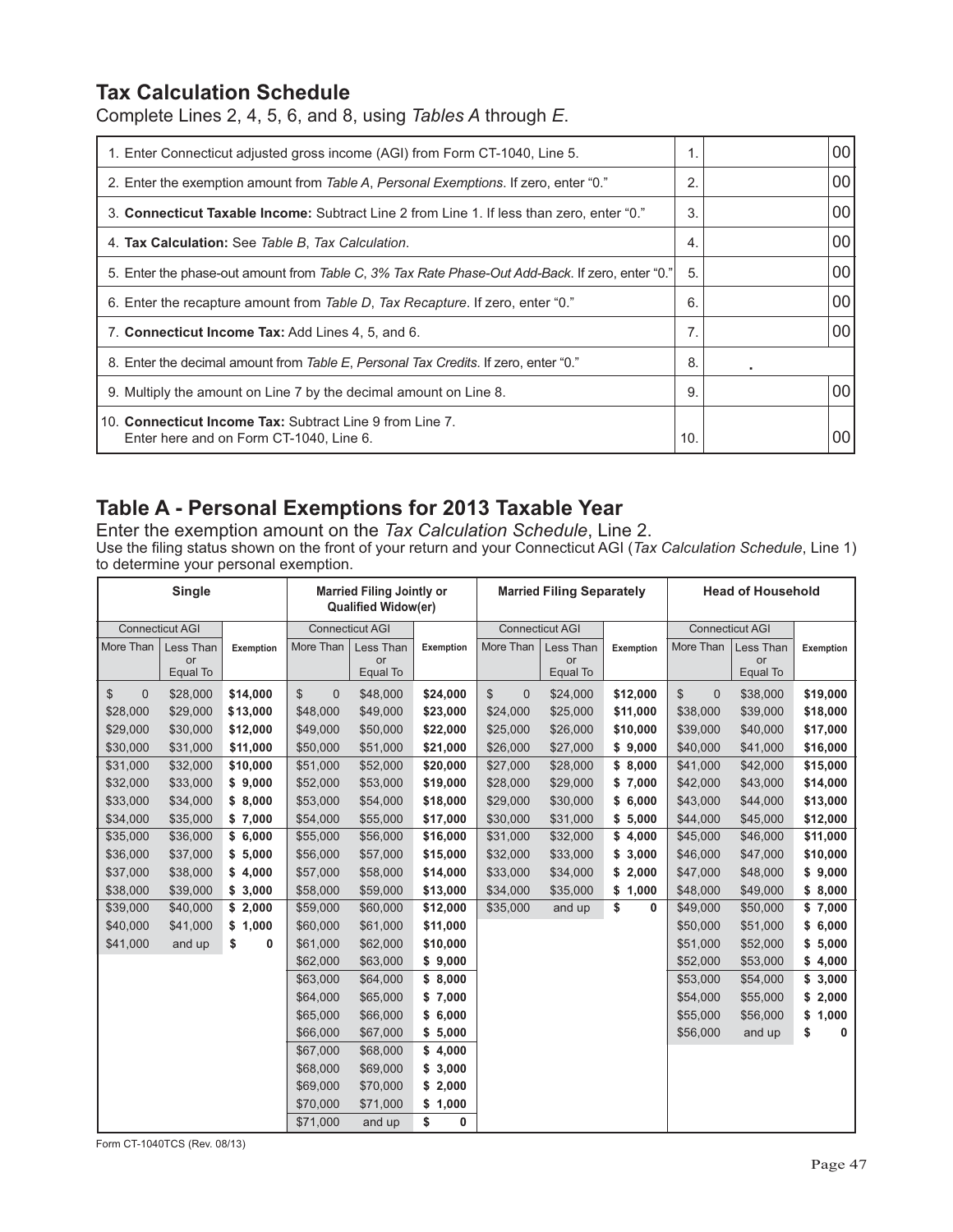## **Table B - Tax Calculation for 2013 Taxable Year**

Enter the tax calculation amount on the *Tax Calculation Schedule*, Line 4.

Use the filing status shown on the front of your return. This is the initial tax calculation of your tax liability. It does not include personal tax credits, the 3% phase-out or tax recapture.

#### **Single or Married Filing Separately** If the amount on line 3 of the Tax Calculation Schedule is: Less than or equal to: ..................................................... \$ 10,000 ...............3.00% More than \$10,000, but less than or equal to .................. \$50,000...............\$300 plus 5.0% of the excess over \$10,000 More than \$50,000, but less than or equal to ................. \$100,000 ..............\$2,300 plus 5.5% of the excess over \$50,000 More than \$100,000, but less than or equal to ............... \$200,000 ..............\$5,050 plus 6.0% of the excess over \$100,000 More than \$200,000, but less than or equal to ............... \$250,000 ..............\$11,050 plus 6.5% of the excess over \$200,000 More than \$250,000 .....................................................................................\$14,300 plus 6.7% of the excess over \$250,000 **Single or Married Filing Separately Examples:** Line 3 is \$13,000, Line 4 is \$450 Line 3 is \$525,000, Line 4 is \$32,725  **\$13,000 - \$10,000 = \$3,000 \$525,000 - \$250,000 = \$275,000 \$3,000 X .05 = \$150 \$275,000 x .067 = \$18,425 \$14,300 + \$18,425 = \$32,725**  $$300 + $150$  = \$450 **Married Filing Jointly/Qualifying Widow(er)** If the amount on line 3 of the Tax Calculation Schedule is: Less than or equal to: ..................................................... \$ 20,000 ...............3.00% More than \$20,000, but less than or equal to .................. \$100,000 ...............\$600 plus 5.0% of the excess over \$20,000 More than \$100,000, but less than or equal to ............... \$200,000 ..............\$4,600 plus 5.5% of the excess over \$100,000 More than \$200,000, but less than or equal to ............... \$400,000 ..............\$10,100 plus 6.0% of the excess over \$200,000 More than \$400,000, but less than or equal to ............... \$500,000 ..............\$22,100 plus 6.5% of the excess over \$400,000 More than \$500,000 .....................................................................................\$28,600 plus 6.7% of the excess over \$500,000  **Married Filing Jointly/Qualifying Widow(er) Examples:**  $\mathbf{L}$  Line 3 is \$1,100,000, Line 4 is **\$68,800** Line 3 is \$22,500, Line 4 is \$725

| Line 3 is $bZZ}$ .500. Line 4 is $b/Z5$ |     |             | LINE 3 IS 31.100,000. LINE 4 IS <b>500.000</b> |               |
|-----------------------------------------|-----|-------------|------------------------------------------------|---------------|
| $$22.500 - $20.000$                     |     | $=$ \$2.500 | \$1,100,000 - \$500,000                        | $=$ \$600,000 |
| $$2.500 \times .05$                     | н., | \$125       | $$600,000 \times .067$                         | $=$ \$40.200  |
| $$600 + $125$                           | $=$ | \$725       | $$28,600 + $40,200$                            | $=$ \$68,800  |

#### **Head of Household**

If the amount on line 3 of the Tax Calculation Schedule is:

| More than \$16,000, but less than or equal to  \$80,000\$480 plus 5.0% of the excess over \$16,000        |  |
|-----------------------------------------------------------------------------------------------------------|--|
| More than \$80,000, but less than or equal to \$160,000\$3,680 plus 5.5% of the excess over \$80,000      |  |
| More than \$160,000, but less than or equal to  \$320,000  \$8,080 plus 6.0% of the excess over \$160,000 |  |
| More than \$320,000, but less than or equal to \$400,000\$17,680 plus 6.5% of the excess over \$320,000   |  |
|                                                                                                           |  |

#### **Head of Household Examples:**

| Line 3 is \$20,000, Line 4 is \$680                         |           |                               | Line 3 is \$825,000, Line 4 is \$51,355                                                                                 |
|-------------------------------------------------------------|-----------|-------------------------------|-------------------------------------------------------------------------------------------------------------------------|
| $$20,000 - $16,000$<br>$$4.000 \times .05$<br>$$480 + $200$ | $=$<br>Ξ. | $=$ \$4.000<br>\$200<br>\$680 | $$825,000 - $400,000$<br>$=$ \$425,000<br>$=$ \$28,475<br>$$425.000 \times .067$<br>$$22,880 + $28,475$<br>$=$ \$51.355 |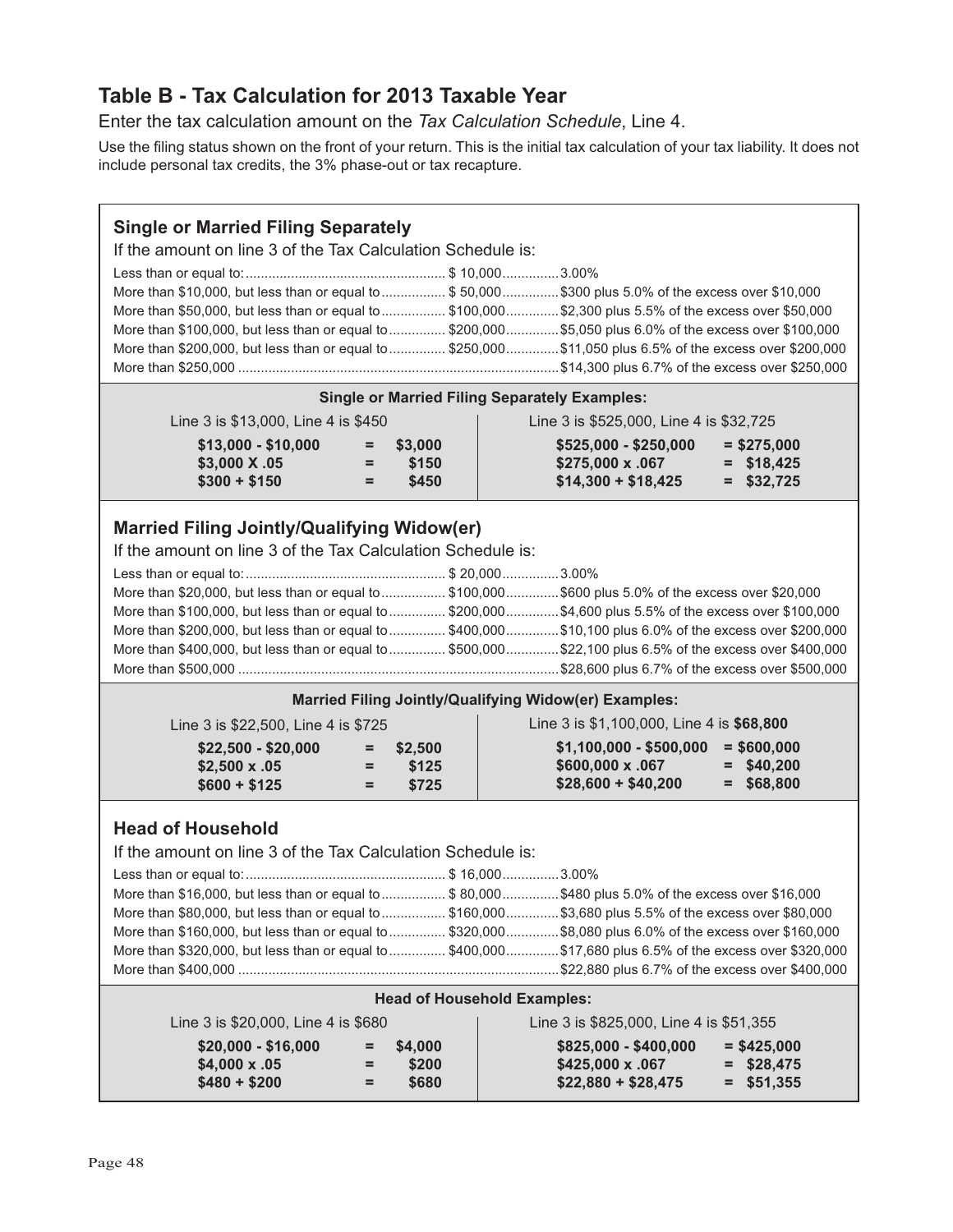## **Table C - 3% Tax Rate Phase-Out Add-Back**

Enter the phase-out amount on the *Tax Calculation Schedule*, Line 5. Use the filing status shown on the front of your return and your Connecticut AGI (Tax Calculation Schedule, Line 1) to determine your phase-out level and the additional amount of tax you are required to include in your tax calculation.

|                          | <b>Single</b>          |           |                | <b>Married Filing Jointly or</b><br><b>Qualified Widow(er)</b> |           |                            | <b>Married Filing Separately</b> |           |                                | <b>Head of Household</b> |           |
|--------------------------|------------------------|-----------|----------------|----------------------------------------------------------------|-----------|----------------------------|----------------------------------|-----------|--------------------------------|--------------------------|-----------|
|                          | <b>Connecticut AGI</b> |           |                | <b>Connecticut AGI</b>                                         |           |                            | <b>Connecticut AGI</b>           |           | <b>Connecticut AGI</b>         |                          |           |
| More Than                | Less Than              | 3%        | More Than      | Less Than                                                      | 3%        | More Than                  | Less Than                        | 3%        | More Than                      | Less Than                | 3%        |
|                          | or<br>Equal To         | Phase-Out |                | or<br>Equal To                                                 | Phase-Out |                            | or<br>Equal To                   | Phase-Out |                                | or<br>Equal To           | Phase-Out |
| $\mathbb{S}$<br>$\Omega$ | \$56,500               | \$ 0      | \$<br>$\Omega$ | \$100,500                                                      | \$0       | $\mathfrak{L}$<br>$\Omega$ | \$50,250                         | \$0       | $\mathbb{S}$<br>$\overline{0}$ | \$78,500                 | \$0       |
| \$56,500                 | \$61,500               | \$20      | \$100.500      | \$105.500                                                      | \$40      | \$50,250                   | \$52,750                         | \$20      | \$78,500                       | \$82,500                 | \$32      |
| \$61,500                 | \$66,500               | \$40      | \$105.500      | \$110,500                                                      | \$80      | \$52,750                   | \$55,250                         | \$40      | \$82,500                       | \$86,500                 | \$64      |
| \$66,500                 | \$71,500               | \$60      | \$110.500      | \$115,500                                                      | \$120     | \$55,250                   | \$57,750                         | \$60      | \$86,500                       | \$90,500                 | \$96      |
| \$71,500                 | \$76,500               | \$80      | \$115,500      | \$120,500                                                      | \$160     | \$57,750                   | \$60,250                         | \$80      | \$90.500                       | \$94,500                 | \$128     |
| \$76,500                 | \$81,500               | \$100     | \$120,500      | \$125,500                                                      | \$200     | \$60,250                   | \$62,750                         | \$100     | \$94.500                       | \$98,500                 | \$160     |
| \$81,500                 | \$86,500               | \$120     | \$125.500      | \$130,500                                                      | \$240     | \$62,750                   | \$65,250                         | \$120     | \$98,500                       | \$102,500                | \$192     |
| \$86,500                 | \$91,500               | \$140     | \$130,500      | \$135,500                                                      | \$280     | \$65,250                   | \$67,750                         | \$140     | \$102,500                      | \$106,500                | \$224     |
| \$91.500                 | \$96,500               | \$160     | \$135,500      | \$140,500                                                      | \$320     | \$67,750                   | \$70,250                         | \$160     | \$106.500                      | \$110,500                | \$256     |
| \$96,500                 | \$101,500              | \$180     | \$140,500      | \$145,500                                                      | \$360     | \$70,250                   | \$72,750                         | \$180     | \$110,500                      | \$114,500                | \$288     |
| \$101,500                | and up                 | \$200     | \$145,500      | and up                                                         | \$400     | \$72,750                   | and up                           | \$200     | \$114,500                      | and up                   | \$320     |

## **Table D - Tax Recapture**

Enter the recapture amount on the *Tax Calculation Schedule*, Line 6. Use the filing status shown on the front of your return and your Connecticut AGI (*Tax Calculation Schedule*, Line 1) to determine your recapture amount.

|                | <b>Single or Married Filing Separately</b> |                     |           | <b>Married Filing Jointly or</b><br><b>Qualified Widow(er)</b> |                     | <b>Head of Household</b> |                             |                     |
|----------------|--------------------------------------------|---------------------|-----------|----------------------------------------------------------------|---------------------|--------------------------|-----------------------------|---------------------|
|                | <b>Connecticut AGI</b>                     |                     |           | <b>Connecticut AGI</b>                                         |                     |                          | <b>Connecticut AGI</b>      |                     |
| More Than      | Less Than<br>or<br>Equal To                | Recapture<br>Amount | More Than | <b>Less Than</b><br>or<br>Equal To                             | Recapture<br>Amount | More Than                | Less Than<br>or<br>Equal To | Recapture<br>Amount |
| \$<br>$\Omega$ | \$200,000                                  | \$<br>0             | \$0       | \$400,000                                                      | \$<br>$\bf{0}$      | \$0                      | \$320,000                   | \$<br>$\bf{0}$      |
| \$200,000      | \$205,000                                  | 75<br>\$            | \$400,000 | \$410,000                                                      | \$<br>150           | \$320,000                | \$328,000                   | 120<br>\$           |
| \$205,000      | \$210,000                                  | \$<br>150           | \$410,000 | \$420,000                                                      | 300<br>\$           | \$328,000                | \$336,000                   | 240<br>\$           |
| \$210,000      | \$215,000                                  | \$<br>225           | \$420,000 | \$430,000                                                      | 450<br>\$           | \$336,000                | \$344,000                   | 360<br>\$           |
| \$215,000      | \$220,000                                  | 300<br>\$           | \$430,000 | \$440,000                                                      | \$<br>600           | \$344,000                | \$352,000                   | \$<br>480           |
| \$220,000      | \$225,000                                  | 375<br>\$           | \$440,000 | \$450,000                                                      | \$<br>750           | \$352,000                | \$360,000                   | 600<br>\$           |
| \$225,000      | \$230,000                                  | 450<br>\$           | \$450,000 | \$460,000                                                      | \$<br>900           | \$360,000                | \$368,000                   | 720                 |
| \$230,000      | \$235,000                                  | 525<br>\$           | \$460,000 | \$470,000                                                      | \$1,050             | \$368,000                | \$376,000                   | \$<br>840           |
| \$235,000      | \$240,000                                  | 600<br>\$           | \$470,000 | \$480,000                                                      | \$1,200             | \$376,000                | \$384,000                   | \$<br>960           |
| \$240,000      | \$245,000                                  | 675<br>\$           | \$480,000 | \$490,000                                                      | \$1,350             | \$384,000                | \$392,000                   | \$1,080             |
| \$245,000      | \$250,000                                  | \$<br>750           | \$490,000 | \$500,000                                                      | \$1,500             | \$392,000                | \$400,000                   | \$1,200             |
| \$250,000      | \$255,000                                  | 825<br>\$           | \$500,000 | \$510,000                                                      | \$1,650             | \$400,000                | \$408,000                   | \$1,320             |
| \$255,000      | \$260,000                                  | \$<br>900           | \$510,000 | \$520,000                                                      | \$1,800             | \$408,000                | \$416,000                   | \$1,440             |
| \$260,000      | \$265,000                                  | \$<br>975           | \$520,000 | \$530,000                                                      | \$1,950             | \$416,000                | \$424,000                   | \$1,560             |
| \$265,000      | \$270,000                                  | \$1,050             | \$530,000 | \$540,000                                                      | \$2,100             | \$424,000                | \$432,000                   | \$1,680             |
| \$270,000      | \$275,000                                  | \$1,125             | \$540,000 | \$550,000                                                      | \$2,250             | \$432,000                | \$440,000                   | \$1,800             |
| \$275,000      | \$280,000                                  | \$1,200             | \$550,000 | \$560,000                                                      | \$2,400             | \$440,000                | \$448,000                   | \$1,920             |
| \$280,000      | \$285,000                                  | \$1,275             | \$560,000 | \$570,000                                                      | \$2,550             | \$448,000                | \$456,000                   | \$2,040             |
| \$285,000      | \$290,000                                  | \$1,350             | \$570,000 | \$580,000                                                      | \$2,700             | \$456,000                | \$464,000                   | \$2,160             |
| \$290,000      | \$295,000                                  | \$1,425             | \$580,000 | \$590,000                                                      | \$2,850             | \$464,000                | \$472,000                   | \$2,280             |
| \$295,000      | \$300,000                                  | \$1,500             | \$590,000 | \$600,000                                                      | \$3,000             | \$472,000                | \$480,000                   | \$2,400             |
| \$300,000      | \$305,000                                  | \$1,575             | \$600,000 | \$610,000                                                      | \$3,150             | \$480,000                | \$488,000                   | \$2,520             |
| \$305,000      | \$310,000                                  | \$1,650             | \$610,000 | \$620,000                                                      | \$3,300             | \$488,000                | \$496,000                   | \$2,640             |
| \$310,000      | \$315,000                                  | \$1,725             | \$620,000 | \$630,000                                                      | \$3,450             | \$496,000                | \$504,000                   | \$2,760             |
| \$315,000      | \$320,000                                  | \$1,800             | \$630,000 | \$640,000                                                      | \$3,600             | \$504,000                | \$512,000                   | \$2,880             |
| \$320,000      | \$325,000                                  | \$1,875             | \$640,000 | \$650,000                                                      | \$3,750             | \$512,000                | \$520,000                   | \$3,000             |
| \$325,000      | \$330,000                                  | \$1,950             | \$650,000 | \$660,000                                                      | \$3,900             | \$520,000                | \$528,000                   | \$3,120             |
| \$330,000      | \$335,000                                  | \$2,025             | \$660,000 | \$670,000                                                      | \$4,050             | \$528,000                | \$536,000                   | \$3,240             |
| \$335,000      | \$340,000                                  | \$2,100             | \$670,000 | \$680,000                                                      | \$4,200             | \$536,000                | \$544,000                   | \$3,360             |
| \$340,000      | \$345,000                                  | \$2,175             | \$680,000 | \$690,000                                                      | \$4,350             | \$544,000                | \$552,000                   | \$3,480             |
| \$345,000      | and up                                     | \$2,250             | \$690,000 | and up                                                         | \$4,500             | \$552,000                | and up                      | \$3,600             |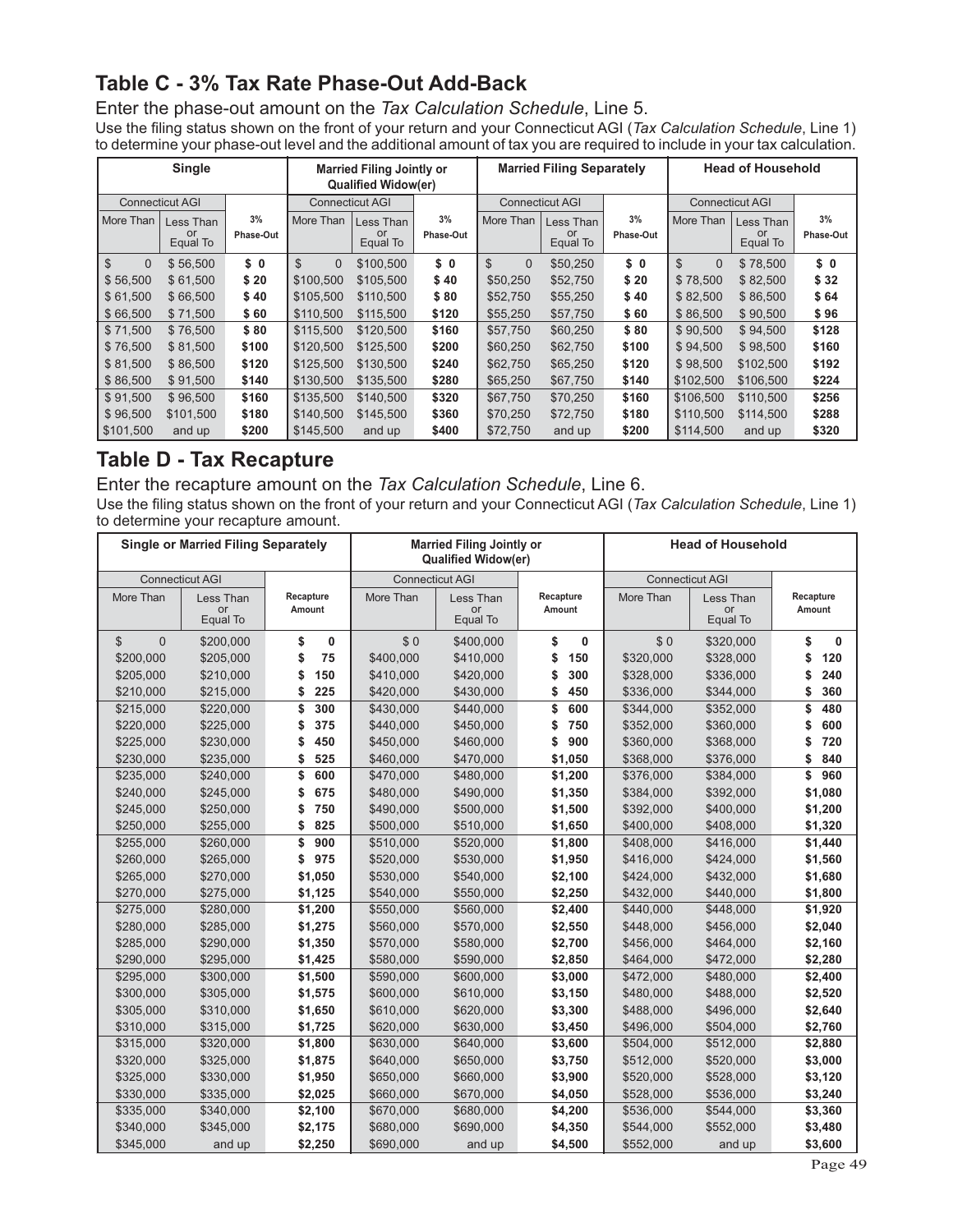## **Table E - Personal Tax Credits for 2013 Taxable Year**

Enter the decimal amount on the *Tax Calculation Schedule*, Line 8.

Use the filing status shown on the front of your return and your Connecticut AGI (*Tax Calculation Schedule*, Line 1) to determine your personal credit decimal amount.

|           | Single                 |         |           | <b>Married Filing Jointly or</b><br><b>Qualified Widow(er)</b> |         |           | <b>Married Filing Separately</b> |         | <b>Head of Household</b> |                |         |
|-----------|------------------------|---------|-----------|----------------------------------------------------------------|---------|-----------|----------------------------------|---------|--------------------------|----------------|---------|
|           | <b>Connecticut AGI</b> |         |           | <b>Connecticut AGI</b>                                         |         |           | <b>Connecticut AGI</b>           |         | <b>Connecticut AGI</b>   |                |         |
| More Than | Less Than              | Decimal | More Than | Less Than                                                      | Decimal | More Than | Less Than                        | Decimal | More Than                | Less Than      | Decimal |
|           | or<br>Equal To         | Amount  |           | <b>or</b><br>Equal To                                          | Amount  |           | or<br>Equal To                   | Amount  |                          | or<br>Equal To | Amount  |
| \$14,000  | \$17,500               | .75     | \$24,000  | \$30,000                                                       | .75     | \$12,000  | \$15,000                         | .75     | \$19,000                 | \$24,000       | .75     |
| \$17,500  | \$18,000               | .70     | \$30,000  | \$30,500                                                       | .70     | \$15,000  | \$15,500                         | .70     | \$24,000                 | \$24,500       | .70     |
| \$18,000  | \$18,500               | .65     | \$30,500  | \$31,000                                                       | .65     | \$15,500  | \$16,000                         | .65     | \$24,500                 | \$25,000       | .65     |
| \$18,500  | \$19,000               | .60     | \$31,000  | \$31,500                                                       | .60     | \$16,000  | \$16,500                         | .60     | \$25,000                 | \$25,500       | .60     |
| \$19,000  | \$19,500               | .55     | \$31,500  | \$32,000                                                       | .55     | \$16,500  | \$17,000                         | .55     | \$25,500                 | \$26,000       | .55     |
| \$19,500  | \$20,000               | .50     | \$32,000  | \$32,500                                                       | .50     | \$17,000  | \$17,500                         | .50     | \$26,000                 | \$26,500       | .50     |
| \$20,000  | \$20,500               | .45     | \$32,500  | \$33,000                                                       | .45     | \$17,500  | \$18,000                         | .45     | \$26,500                 | \$27,000       | .45     |
| \$20,500  | \$21,000               | .40     | \$33,000  | \$33,500                                                       | .40     | \$18,000  | \$18,500                         | .40     | \$27,000                 | \$27,500       | .40     |
| \$21,000  | \$23,300               | .35     | \$33,500  | \$40,000                                                       | .35     | \$18,500  | \$20,000                         | .35     | \$27,500                 | \$34,000       | .35     |
| \$23,300  | \$23,800               | .30     | \$40,000  | \$40,500                                                       | .30     | \$20,000  | \$20,500                         | .30     | \$34,000                 | \$34,500       | .30     |
| \$23,800  | \$24,300               | .25     | \$40,500  | \$41,000                                                       | .25     | \$20,500  | \$21,000                         | .25     | \$34,500                 | \$35,000       | .25     |
| \$24,300  | \$24,800               | .20     | \$41,000  | \$41,500                                                       | .20     | \$21,000  | \$21,500                         | .20     | \$35,000                 | \$35,500       | .20     |
| \$24,800  | \$29,200               | .15     | \$41,500  | \$50,000                                                       | .15     | \$21,500  | \$25,000                         | .15     | \$35,500                 | \$44,000       | .15     |
| \$29,200  | \$29,700               | .14     | \$50,000  | \$50,500                                                       | .14     | \$25,000  | \$25,500                         | .14     | \$44,000                 | \$44,500       | .14     |
| \$29,700  | \$30,200               | .13     | \$50,500  | \$51,000                                                       | .13     | \$25,500  | \$26,000                         | .13     | \$44,500                 | \$45,000       | .13     |
| \$30,200  | \$30,700               | .12     | \$51,000  | \$51,500                                                       | .12     | \$26,000  | \$26,500                         | .12     | \$45,000                 | \$45,500       | .12     |
| \$30,700  | \$31,200               | .11     | \$51,500  | \$52,000                                                       | .11     | \$26,500  | \$27,000                         | .11     | \$45,500                 | \$46,000       | .11     |
| \$31,200  | \$56,000               | .10     | \$52,000  | \$96,000                                                       | .10     | \$27,000  | \$48,000                         | .10     | \$46,000                 | \$74,000       | .10     |
| \$56,000  | \$56,500               | .09     | \$96,000  | \$96,500                                                       | .09     | \$48,000  | \$48,500                         | .09     | \$74,000                 | \$74,500       | .09     |
| \$56,500  | \$57,000               | .08     | \$96,500  | \$97,000                                                       | .08     | \$48,500  | \$49,000                         | .08     | \$74,500                 | \$75,000       | .08     |
| \$57,000  | \$57,500               | .07     | \$97,000  | \$97,500                                                       | .07     | \$49,000  | \$49,500                         | .07     | \$75,000                 | \$75,500       | .07     |
| \$57,500  | \$58,000               | .06     | \$97,500  | \$98,000                                                       | .06     | \$49,500  | \$50,000                         | .06     | \$75,500                 | \$76,000       | .06     |
| \$58,000  | \$58,500               | .05     | \$98,000  | \$98,500                                                       | .05     | \$50,000  | \$50,500                         | .05     | \$76,000                 | \$76,500       | .05     |
| \$58,500  | \$59,000               | .04     | \$98,500  | \$99,000                                                       | .04     | \$50,500  | \$51,000                         | .04     | \$76,500                 | \$77,000       | .04     |
| \$59,000  | \$59,500               | .03     | \$99,000  | \$99,500                                                       | .03     | \$51,000  | \$51,500                         | .03     | \$77,000                 | \$77,500       | .03     |
| \$59,500  | \$60,000               | .02     | \$99,500  | \$100,000                                                      | .02     | \$51,500  | \$52,000                         | .02     | \$77,500                 | \$78,000       | .02     |
| \$60,000  | \$60,500               | .01     | \$100,000 | \$100,500                                                      | .01     | \$52,000  | \$52,500                         | .01     | \$78,000                 | \$78,500       | .01     |
| \$60,500  | and up                 | .00     | \$100,500 | and up                                                         | .00     | \$52,500  | and up                           | .00     | \$78,500                 | and up         | .00     |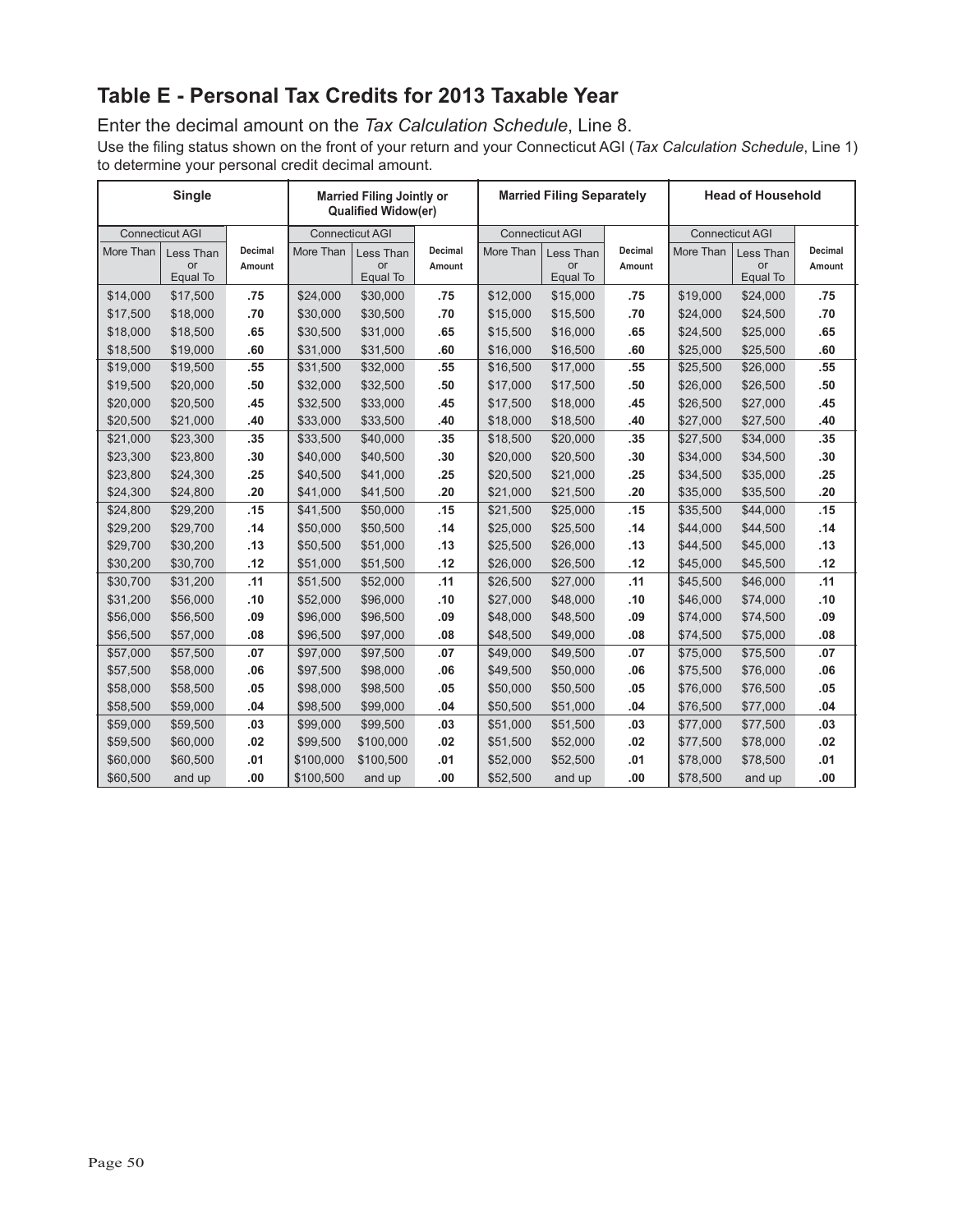## **Index**

| Accounting Method                                                                                                                                         | 11                         |
|-----------------------------------------------------------------------------------------------------------------------------------------------------------|----------------------------|
| Additions to Federal Adjusted Gross Income                                                                                                                | 23                         |
| Adjusted Gross Income                                                                                                                                     | 11, 18                     |
| Allowable Credits                                                                                                                                         | 3, 16, 19                  |
| Alternative Minimum Tax                                                                                                                                   | 19, 27                     |
| Alternative Signature Methods                                                                                                                             | 22                         |
| Amended Returns                                                                                                                                           | $7, 34 - 36$               |
|                                                                                                                                                           |                            |
| Amount You Owe                                                                                                                                            | 21                         |
| Angel Investor Tax Credit                                                                                                                                 | 17                         |
| Annualized Income Installment Method                                                                                                                      | 13                         |
| в                                                                                                                                                         |                            |
| Before You File Your Return - Important Reminders                                                                                                         | 7                          |
| Bond Interest                                                                                                                                             | 23, 24, 26                 |
| <b>Bond Premium</b>                                                                                                                                       | 23, 26                     |
|                                                                                                                                                           |                            |
| C                                                                                                                                                         |                            |
| Calculate Your Tax                                                                                                                                        | 18                         |
| Charitable Contributions                                                                                                                                  | 6, 20                      |
| Check (refund as a paper check) Cover, 2, 15, 21                                                                                                          |                            |
| <b>CHET</b> Contributions                                                                                                                                 | 26                         |
| Claim of Right Credit (Form CT-1040CRC)                                                                                                                   | 7, 22, 36                  |
| Combat Zone                                                                                                                                               | 11                         |
|                                                                                                                                                           |                            |
| Connecticut Adjusted Gross Income                                                                                                                         | 11, 19                     |
| Connecticut EITC                                                                                                                                          | Cover, 2, 7, 20, 22, 34    |
| Connecticut Form 1099-G                                                                                                                                   | 7                          |
| Connecticut Individual Use Tax Worksheet                                                                                                                  | 32                         |
| <b>Connecticut Lottery Winners</b>                                                                                                                        | 15, 27                     |
| Connecticut Minimum Tax Credits (see <i>Allowable</i>                                                                                                     |                            |
| Credits)                                                                                                                                                  | 19                         |
| Contributions to Designated Charities                                                                                                                     | 6, 15, 20                  |
| Copies of Returns                                                                                                                                         | 22                         |
| Credit Card Payment Options                                                                                                                               | 16                         |
|                                                                                                                                                           | 3, 19, 30                  |
| Credit for Property Taxes                                                                                                                                 |                            |
| Credit for Taxes Paid to Other Jurisdictions                                                                                                              | 19, 27                     |
| D                                                                                                                                                         |                            |
| Debit Cards                                                                                                                                               | Cover, 2, 15, 21           |
| Deceased Taxpayers                                                                                                                                        | 7, 9                       |
| Deceased Taxpayer Refund Claim                                                                                                                            | 9                          |
| Direct Deposit of Refund                                                                                                                                  | Cover, 2, 15, 21           |
| Domestic Production Activity Deduction                                                                                                                    | 23                         |
|                                                                                                                                                           |                            |
|                                                                                                                                                           |                            |
| Domicile - Resident, Part-year Resident, or                                                                                                               |                            |
| Nonresident                                                                                                                                               | 9                          |
| DRS Regional Offices                                                                                                                                      | <b>Back Cover</b>          |
|                                                                                                                                                           |                            |
| Due Dates<br><b>Estimated Tax</b>                                                                                                                         | 13                         |
| <b>Extension Requests</b>                                                                                                                                 | 12                         |
| When to File Your Return                                                                                                                                  | 11                         |
|                                                                                                                                                           |                            |
| E                                                                                                                                                         |                            |
| Earned Income Tax Credit                                                                                                                                  | Cover, 2, 3, 7, 20, 22, 34 |
| <b>Education Savings Accounts</b>                                                                                                                         | 26                         |
| E-File                                                                                                                                                    | Cover, 4, 8, Back Cover    |
| Electronic Filing Options - Taxpayer Service Center                                                                                                       | 4                          |
| Electronic Payment Options                                                                                                                                | 16                         |
| Envelopes                                                                                                                                                 | 22                         |
| Estimated Tax                                                                                                                                             |                            |
|                                                                                                                                                           | 12, 13, 20<br>13           |
| <b>Estimated Tax Due Dates</b>                                                                                                                            |                            |
| <b>Estimated Tax Payments</b>                                                                                                                             | 7, 12, 20                  |
| Exempt Interest and Dividends                                                                                                                             | 23, 24                     |
| Extension of Time to File                                                                                                                                 | 12                         |
| Extension of Time to Pay                                                                                                                                  | 12                         |
| <b>Extension Requests</b>                                                                                                                                 | 12                         |
| F                                                                                                                                                         |                            |
| 548-Day Rule                                                                                                                                              | 10                         |
|                                                                                                                                                           | 14                         |
| Failure to File                                                                                                                                           |                            |
| Farmers and Fishermen                                                                                                                                     | 13                         |
|                                                                                                                                                           | 10                         |
| Federal Form 1040NR<br>Federal Form W-7                                                                                                                   | 9, 18                      |
| <b>Filing Status</b>                                                                                                                                      | 3, 8, 18                   |
| Filing Requirements                                                                                                                                       |                            |
| Military Personnel                                                                                                                                        | 10, 12                     |
| Resident, Part-Year Resident, or Nonresident                                                                                                              | 9                          |
| Who Must File a Connecticut Resident Return                                                                                                               | 8                          |
| Filing Your Return                                                                                                                                        | 22                         |
|                                                                                                                                                           | 36                         |
|                                                                                                                                                           |                            |
|                                                                                                                                                           |                            |
| Taxable Year and Method of Accounting                                                                                                                     | 11                         |
|                                                                                                                                                           | 13                         |
|                                                                                                                                                           | 7                          |
|                                                                                                                                                           | 7, 22, 36                  |
|                                                                                                                                                           |                            |
| Resident, Part-Year Resident, or Nonresident                                                                                                              | 9                          |
|                                                                                                                                                           | 13                         |
| <b>Financial Disability</b><br>Fiscal Year Filers<br>Fishermen<br>Form 1099<br>Form CT-1040CRC<br>Form CT-1040NR/PY<br>Form CT-1040ES<br>Form CT-1040 EXT | 12, 20                     |

| Form CT-1041                                   | 9, 23, 25           |
|------------------------------------------------|---------------------|
| Form CT-1127                                   | 12                  |
| Form CT-19IT - Title 19 Recipients             | 9                   |
| Form CT-2210                                   | 14, 21              |
| Form CT-6251                                   | 19                  |
| Form CT-8379                                   | 7, 16, 20, 22       |
| Form CT-8801                                   | 19                  |
| Form CT-8857                                   | 9                   |
| Form LGL-001 - Power of Attorney               | 22                  |
| Form W-2                                       | 7, 8, 20            |
| Forms and Publications                         | 7, Back Cover       |
| G                                              |                     |
| Gain on Sale of Connecticut Obligations        | 26                  |
| General Information                            | 7                   |
|                                                | 6, 15, 20           |
| Gifts to Charity                               | 8                   |
| Gross Income Test                              |                     |
| н                                              |                     |
| Homecare Option Program for the Elderly        | 26                  |
|                                                |                     |
| Income - Gross Income Test                     | 8                   |
| Income Derived From or                         |                     |
| Connected With Other Jurisdictions             | 19, 27              |
| Income Tax Credits                             | 17                  |
| Income Tax Fraud                               | 3                   |
| <b>Income Tax Tables</b>                       | 37                  |
| Individual Taxpayer Identification Number      | 7, 9, 18            |
| Individual Use Tax                             | 5, 19, 32           |
|                                                | 32                  |
| Individual Use Tax Worksheet                   | 9                   |
| Innocent Spouse - Relief From Joint Liability  |                     |
| Interest and Penalties                         | 14, 21              |
| Interest on State and Local Obligations        | 23                  |
| Interest on U.S. Obligations                   | 24                  |
| Interest on Underpayment of Estimated Tax      | 14, 21              |
| Internet Filing                                | 8                   |
|                                                |                     |
| Job Expansion Tax (JET) Credit                 | 3, 17               |
| L                                              |                     |
| Late Estimated Tax Payment                     | 14, 21              |
|                                                |                     |
| Late Filed Returns - Interest and Penalties    | 14, 21              |
| Late Payment of Tax                            | 14, 21              |
| Line Instructions: Form CT-1040                | 18                  |
|                                                |                     |
| Connecticut Individual Use Tax Worksheet       | 32                  |
| Schedule CT-EITC                               | 20, 34              |
| Schedule 1                                     | 18, 19, 23          |
| Schedule 2                                     | $19, 27 - 30$       |
| Schedule 3                                     | 19, 27, 30, 31      |
| Schedule 4                                     | 5, 19, 32, 33       |
| Loss on Sale of Connecticut Obligations        | 23                  |
| М                                              |                     |
|                                                |                     |
| Mailing Addresses for Form CT-1040             | 7, 12               |
| Manufacturing Reinvestment Account (MRA)       |                     |
| Program                                        | 24, 26              |
| Mashantucket Pequot Tribe Enrolled Member      |                     |
| Line 38 - Other                                | 23                  |
| Line 49 - Other                                | 26                  |
| Medicaid Assistance - Title 19 Recipients      | 9                   |
| Method of Accounting                           | 11                  |
| <b>Military Pensions</b>                       | 25                  |
| Military Personnel Filing Requirements         | 10, 12              |
| Modifications to Federal Adjusted Gross Income | 23                  |
| Modified Connecticut Adjusted Gross Income     | 28                  |
| Mohegan Tribe Enrolled Member                  |                     |
| Line 38 - Other                                | 23                  |
| Line 49 - Other                                | 26                  |
| Motor Vehicle Credit - Property Tax Credit     | 19,30               |
| Multiple Forms W-2 and 1099                    | 16, 20, 22          |
| Municipal Bond Interest                        | 23                  |
| N                                              |                     |
| Name and Address                               | 18                  |
| Nonobligated Spouse                            |                     |
| Nonresidents                                   | 7, 16, 20, 22<br>10 |
|                                                |                     |
| Nonresident Aliens                             | 9, 18<br>18         |
| Nonresident Spouse                             |                     |
| О                                              |                     |
| <b>Offset Against Debts</b>                    | 15                  |
| Order of Attachments                           | 22                  |
| Organ Donor Registry                           | 6                   |
| Overpayment                                    | 20                  |
| P                                              |                     |
| Paid Preparers                                 | 7, 21               |
| Paper check (refund)                           | Cover, 2, 15, 21    |
| Part-Year Residents                            | 10                  |
|                                                |                     |

| Payments                                              |                         |
|-------------------------------------------------------|-------------------------|
| Connecticut Tax Withheld                              | 20                      |
| <b>Estimated Tax</b>                                  | 7, 12, 20               |
| With Extension Request                                | 12, 20                  |
|                                                       | 16                      |
| Payment Options                                       |                         |
| Penalties                                             |                         |
| Failure to File                                       | 14                      |
| Late Filing                                           | 14, 21                  |
| Late Payment Penalty                                  | 14, 21                  |
| Waiver of Penalty                                     | 14                      |
| Permanent Place of Abode - Resident, Part-Year        |                         |
| Resident, or Nonresident                              | 10                      |
| Personal Tax Credit                                   | 3, 50                   |
| Personal Exemption                                    | 3, 47                   |
| Power of Attorney                                     | 22                      |
| Property Tax Credit                                   | 3, 19, 30               |
|                                                       | 31                      |
| Property Tax Credit Table                             |                         |
| Publications, How to Get                              | 7, Back Cover           |
| O                                                     |                         |
| Qualified Small Business Job Creation Credit          | 17                      |
| Qualifying Jurisdictions                              | 19, 27                  |
| Qualified Hazardous Duty Area                         | 11                      |
|                                                       |                         |
|                                                       |                         |
| Real Estate Taxes - Property Tax Credit               | 3, 19, 30               |
| Recordkeeping                                         | 22                      |
| Refund Information                                    | Cover, 2, 15, 21        |
| Debit Cards                                           | Cover, 2, 4, 15, 21     |
| Direct Deposit                                        | Cover, 2, 15, 21        |
| For a Deceased Taxpayer                               | 9                       |
| Offsets                                               | 15                      |
| Paper Check                                           | Cover, 2, 15, 21        |
| Interest on Underpayment of Estimated Taxes 14        |                         |
| Mailing Address for a Return with a Refund            | -12                     |
|                                                       | <b>Back Cover</b>       |
| Regional Offices (DRS)                                |                         |
| Relief From Joint Liability                           | 9                       |
| Repayment of Income - Claim of Right Credit           | 7, 22, 36               |
| Resident, Part-Year Resident, or Nonresident          | 9                       |
| Residency Status Different From Spouse                | 18                      |
| Return Envelopes                                      | 22                      |
| Rounding Off to Whole Dollars                         | 16                      |
| s                                                     |                         |
| Sales Tax - Individual Use Tax                        | 5, 19, 32               |
|                                                       |                         |
|                                                       |                         |
| Schedule 1 Modifications                              | 23                      |
| Schedule 2                                            | 19, 28                  |
| Schedule 2 Worksheet                                  | 29                      |
| Schedule 2 Worksheet Instructions                     | 28                      |
| Schedule 3                                            |                         |
| Schedule 4                                            | 19, 27, 30, 31          |
|                                                       | 5, 19, 32, 33           |
| Schedule CT-1041 K-1                                  | 23, 25                  |
| Schedule CT-EITC                                      | 20, 34                  |
| Schedule CT-IT Credit                                 | 17, 19                  |
| Schedule CT K-1                                       | 7                       |
| Separation of Liability - Relief From Joint Liability | 9                       |
| Sign Your Return                                      | 7, 21                   |
| Social Security Benefit Adjustment                    | 24                      |
| Social Security Benefit Adjustment Worksheet          | 25                      |
| Social Security Number                                | 7, 18, 34               |
| Special Rules for Married Individuals                 | 18                      |
| Subtractions from Federal Adjusted Gross Income       | 24                      |
| Supplemental Schedule CT-1040WH                       | 16, 20, 22              |
| Surviving Spouse - Deceased Taxpayers                 | 9                       |
| т                                                     |                         |
|                                                       |                         |
| Tax Assistance                                        | 7, Back Cover           |
| <b>Tax Calculation Schedule</b>                       | 47                      |
| Tax Due                                               | 21                      |
| Tax Exempt Income                                     | 23, 24                  |
| <b>Tax Tables</b>                                     | 37                      |
| Taxable Year                                          | 11                      |
| Taxpayer Information                                  | 18                      |
| Taxpayer Service Center                               | Cover, 4, 8, Back Cover |
| Third Party Designee                                  | 22                      |
| Tier I and Tier 2 Railroad Retirement                 | 25                      |
|                                                       | 9                       |
| Title 19 Recipients                                   |                         |
| Tribal Member                                         | 23, 26                  |
| <b>Treaty Income</b>                                  | 9, 23                   |
| U                                                     |                         |
| U.S. Citizens and Nonresident Aliens                  | 9, 18                   |
|                                                       | 12                      |
| U.S. Citizens Living Abroad                           |                         |
| Use Tax (Individual Use Tax)                          | 5, 19, 32               |
| W                                                     |                         |
| Waiver of Penalty                                     | 14                      |
| What's New                                            | 3, 4                    |
| When to File                                          | 11                      |
| Who Must File a Connecticut Resident Return           | 8                       |
| Withholding of Connecticut Income Tax                 | 20<br>Page 51           |